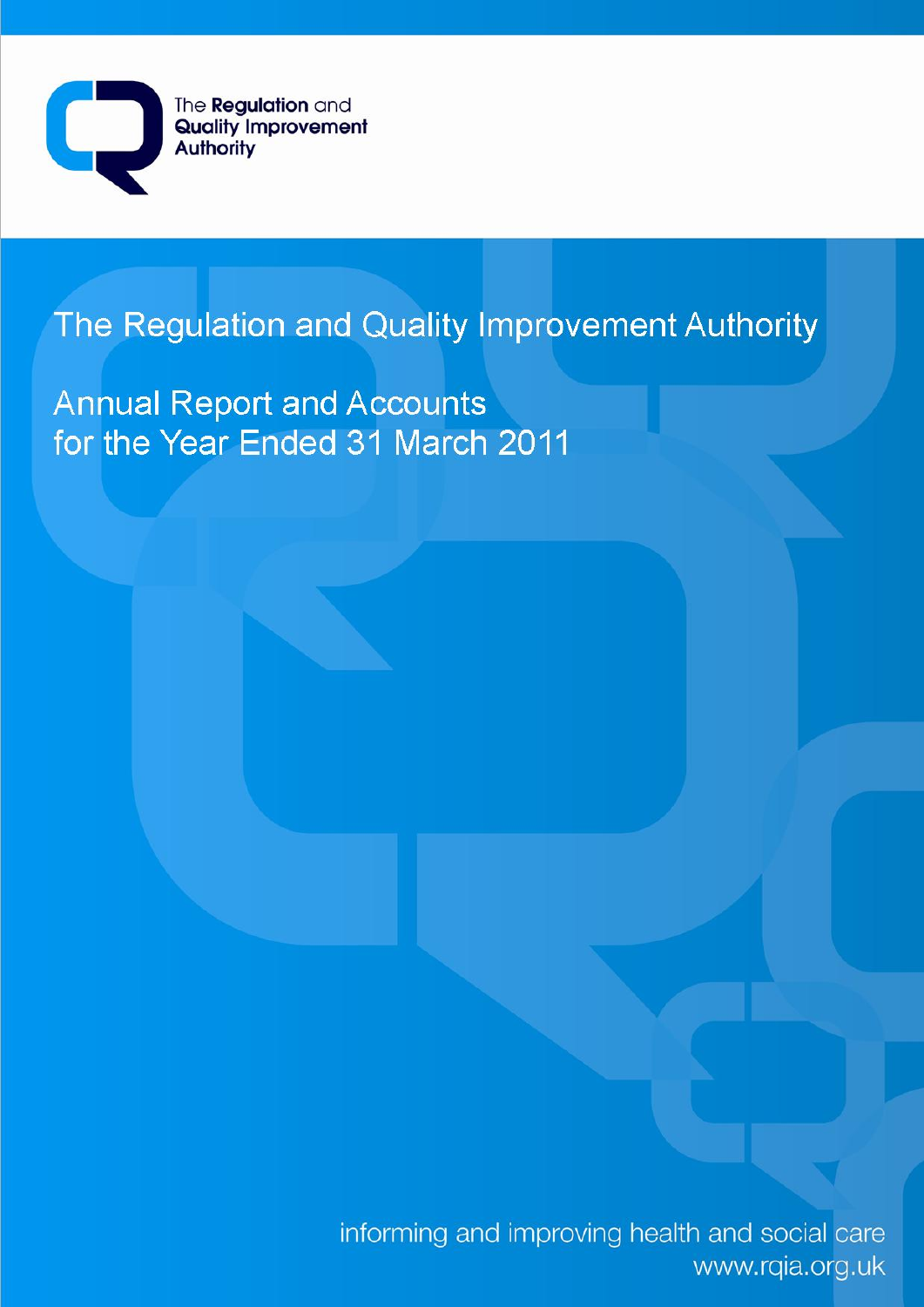© Regulation and Quality Improvement Authority copyright 2011.

You may re-use this document/publication (not including logos) free of charge in any format or medium, under the terms of the Open Government Licence. To view this licence, please visit http://www.nationalarchives.gov.uk/doc/opengovernment-licence. For further details about the re-use of the information in this document please write to RQIA at 5 Lanyon Place, Riverside Tower, BT1 3BT or email: malachy.finnegan*@rqia.org.uk*

This document/publication is also available on our website at www.rqia.org.uk.

Any enquiries regarding this document/publication should be sent to us at the address above.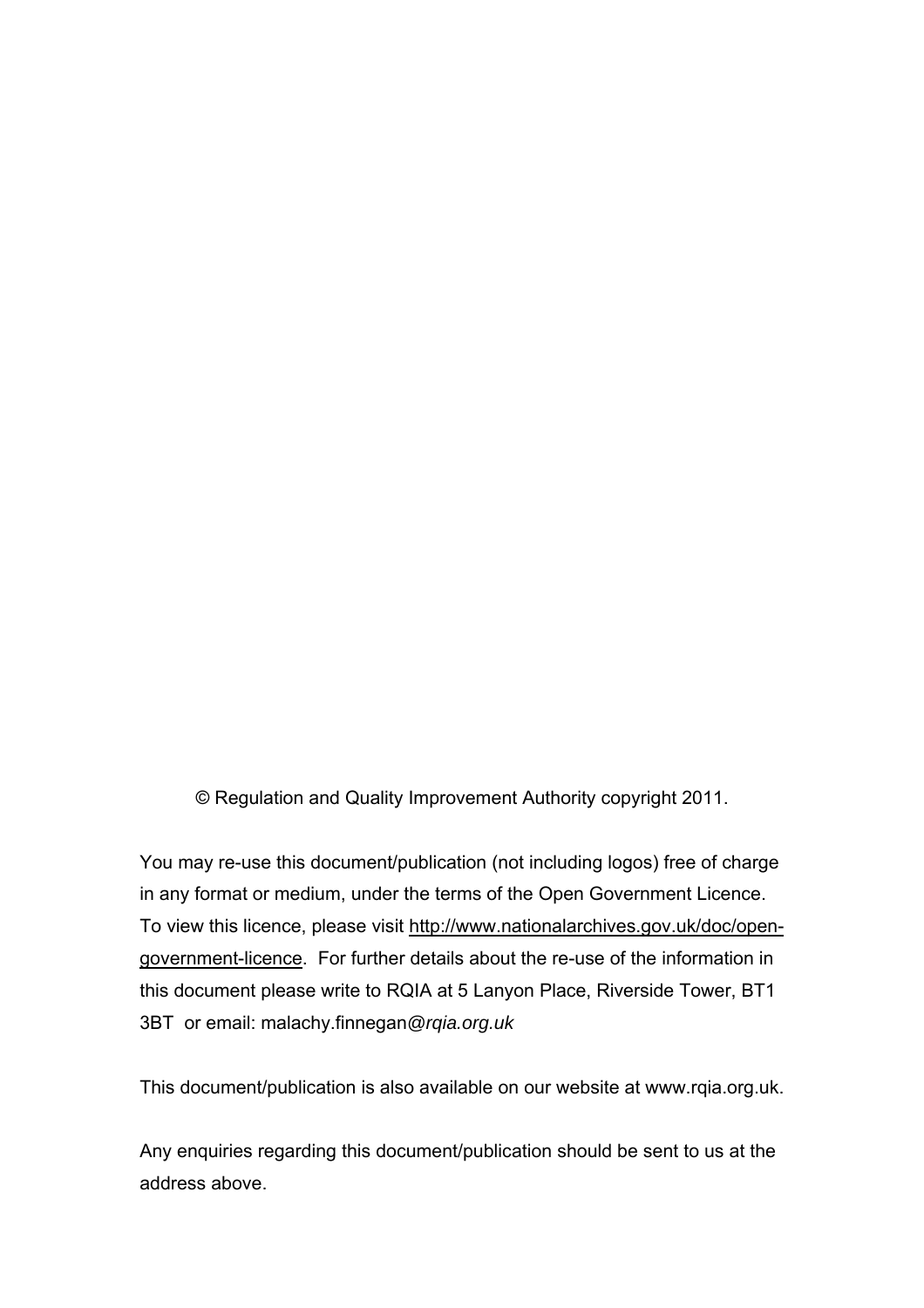#### **Regulation and Quality Improvement Authority Annual Report and Accounts For the year ended 31 March 2011**

Laid before the Northern Ireland Assembly under Article 3 (2) and Schedule 1, paragraph 12 (5) of The Health and Personal Social Services (Quality, Improvement and Regulation)(Northern Ireland) Order 2003 by the Department of Health, Social Services and Public Safety.

on

17 August 2011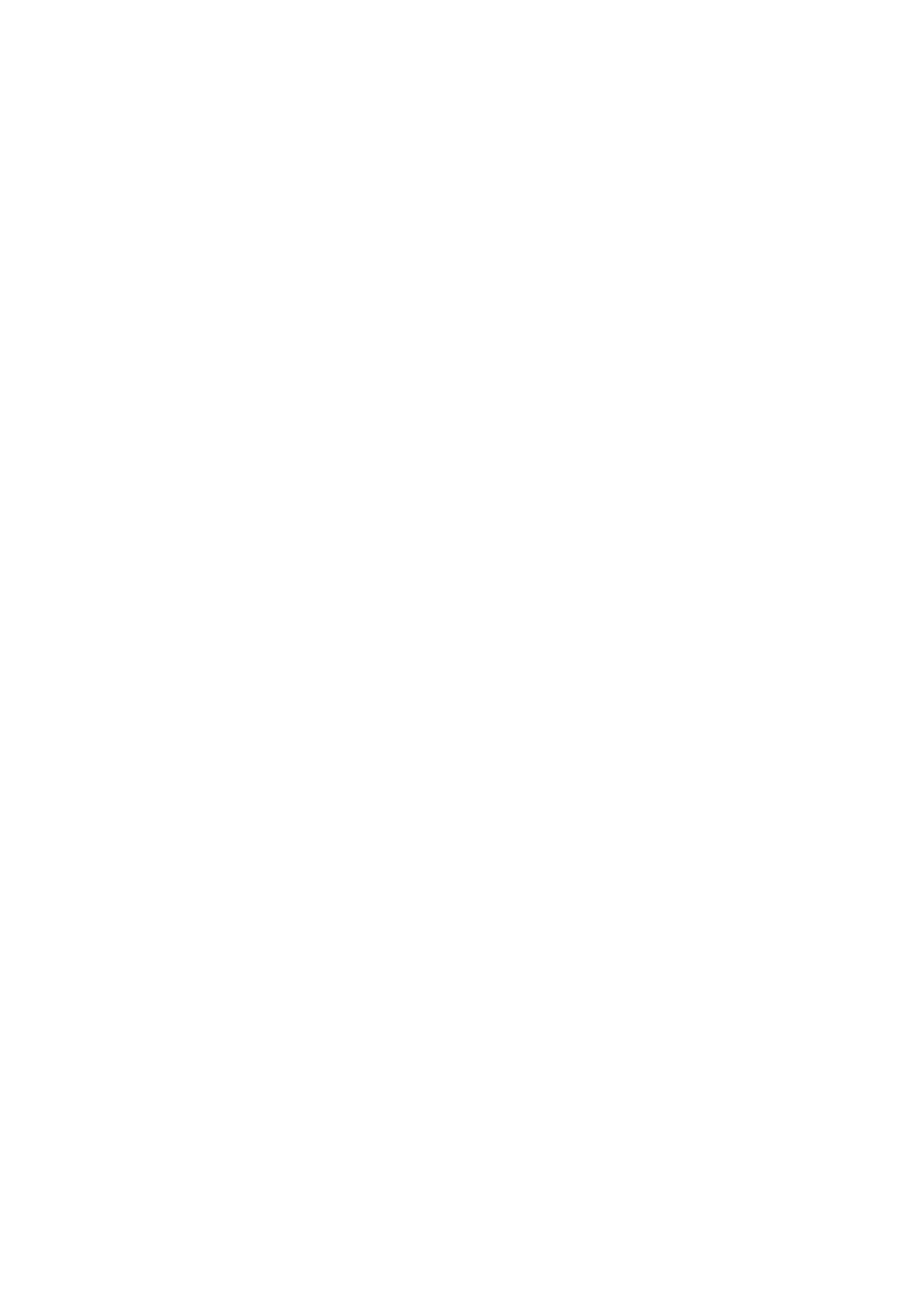# **Annual Report and Accounts 1 April 2010 - 31 March 2011**

| <b>CONTENTS</b>                                                                                                                                                                                                                                                                                                                                                                                              | Page         |
|--------------------------------------------------------------------------------------------------------------------------------------------------------------------------------------------------------------------------------------------------------------------------------------------------------------------------------------------------------------------------------------------------------------|--------------|
| THE REGULATION AND QUALITY IMPROVEMENT AUTHORITY                                                                                                                                                                                                                                                                                                                                                             | 1            |
| <b>FOREWORD</b>                                                                                                                                                                                                                                                                                                                                                                                              | $\mathbf{2}$ |
| <b>INTRODUCTION</b><br>The Regulation and Quality Improvement Authority<br><b>RQIA Board</b><br><b>Executive Team</b><br><b>Staff</b>                                                                                                                                                                                                                                                                        | 4            |
| <b>MANAGEMENT COMMENTARY</b>                                                                                                                                                                                                                                                                                                                                                                                 | 6            |
| <b>IMPROVING CARE</b><br><b>Regulation of Services</b><br><b>Inspection Activity</b><br><b>Enforcement Activity</b><br><b>Inspection Methodology</b><br>Ionising Radiation (Medical Exposure) Regulations (IR(ME)R)<br><b>Private Dental Regulation</b><br><b>Review Activity</b><br>Infection Prevention/ Hygiene Inspections<br>Other Inspection / Review Activities<br><b>Controlled Drug Prescribing</b> | 6            |
| <b>INFORMING THE POPULATION</b><br>Promoting the work of RQIA<br>Freedom of Information and Data Protection requests                                                                                                                                                                                                                                                                                         | 19           |
| <b>SAFEGUARDING RIGHTS</b><br>Mental Health and Learning Disability<br><b>Prison Health and Social Care</b><br>Equality                                                                                                                                                                                                                                                                                      | 21           |
| <b>INFLUENCING POLICY</b><br><b>OTHER ISSUES</b><br>People<br>Governance and Accountability<br><b>Business Planning</b><br><b>Controls Assurance</b><br><b>Complaints about Health and Social Care Services</b><br>Complaints about RQIA<br><b>Financial Summary</b>                                                                                                                                         | 24<br>25     |

# **Appendix 1 RQIA Board Member Profiles 28**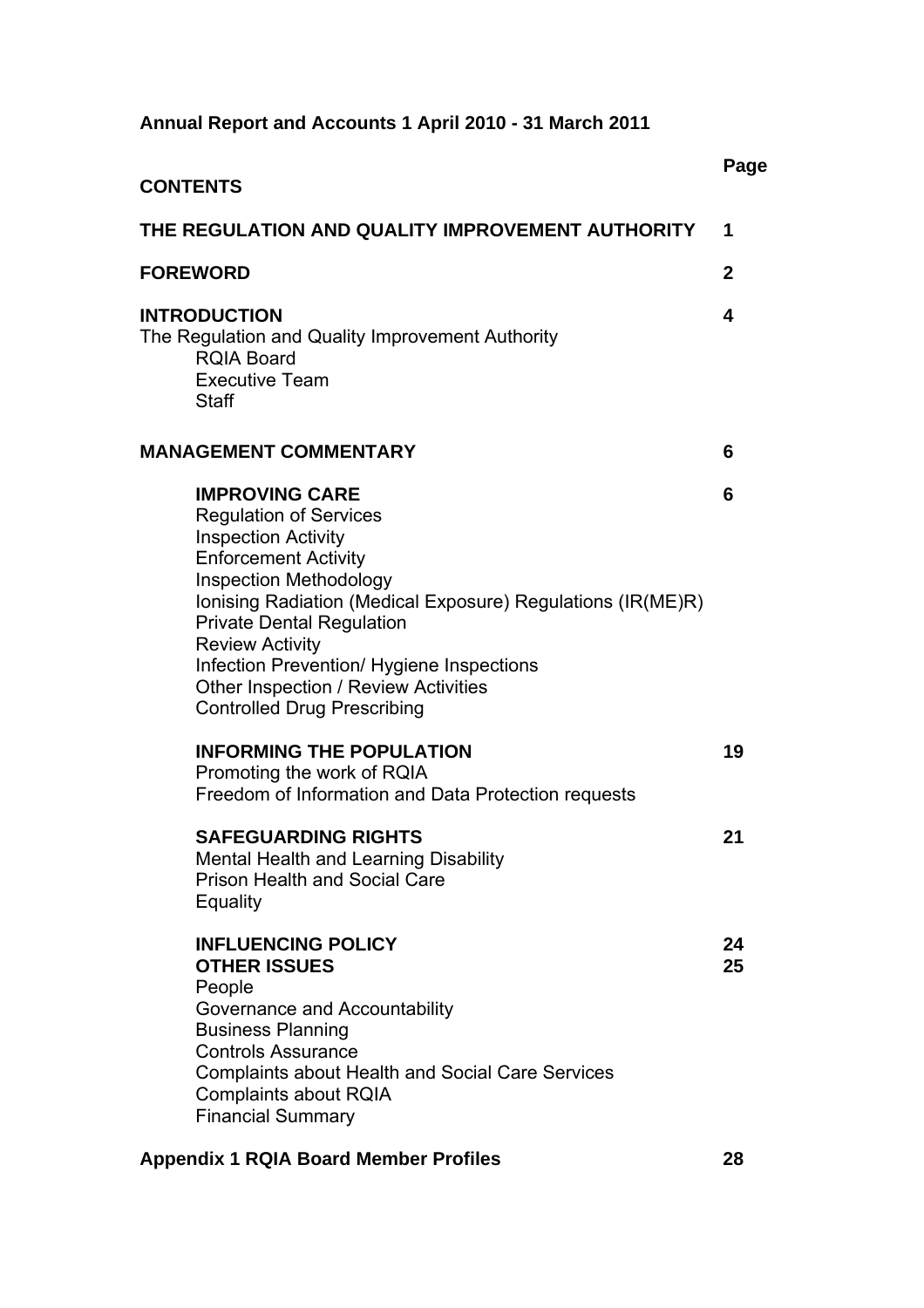| <b>ANNUAL ACCOUNTS</b>                                                                                       | 30  |
|--------------------------------------------------------------------------------------------------------------|-----|
| <b>DIRECTORS' REPORT</b>                                                                                     | 30  |
| <b>REMUNERATION REPORT</b>                                                                                   | 35  |
| <b>STATEMENT OF THE RQIA's CHIEF</b>                                                                         |     |
| <b>EXECUTIVES RESPONSIBILITIES</b>                                                                           | 41  |
| <b>STATEMENT ON INTERNAL CONTROL</b>                                                                         | 43  |
| THE CERTIFICATE AND REPORT OF THE COMPTROLLER AND<br><b>AUDITOR GENERAL TO THE NORTHERN IRELAND ASSEMBLY</b> | 49. |
| STATEMENT OF ACCOUNTS FOR THE YEAR ENDED                                                                     |     |
| <b>31 MARCH 11</b>                                                                                           | 51  |
| <b>Statement of Comprehensive Net Expenditure</b>                                                            |     |
| <b>Statement of Financial Position</b>                                                                       |     |
| <b>Statement of Cashflows</b>                                                                                |     |
| Statement of Changes in Taxpayers' Equity                                                                    |     |
| Notes to the Accounts                                                                                        |     |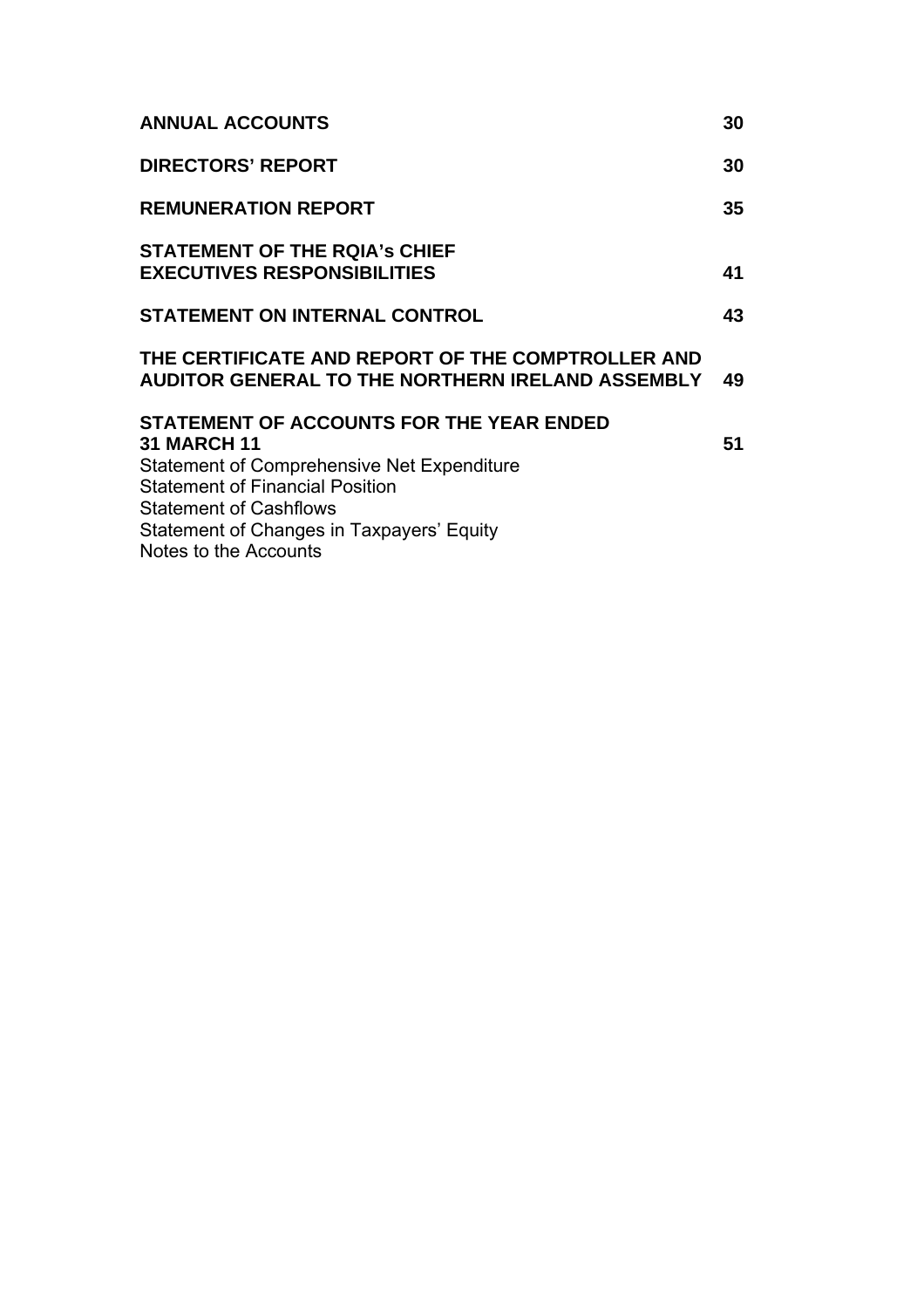# **The Regulation and Quality Improvement Authority**

# **Our Purpose**

The Regulation and Quality Improvement Authority (RQIA) was established to monitor the availability, organisation and standards of health and social care services in Northern Ireland and to be a driving force in promoting improvements in the quality of these services.

# **Our Vision**

To be a driving force for positive change in health and social care services in Northern Ireland.

#### **Our Mission**

RQIA provides independent assurance about the quality, safety and availability of health and social care services in Northern Ireland, encourages continuous improvement in these services and safeguards the rights of service users.

## **Our Values**

RQIA operates within a value system that supports the belief that learning is at the heart of improvement. To ensure a clear focus on improvement, organisations need to have effective systems which can identify performance standards and support the learning necessary for improvement. RQIA's values are:

- independence
- inclusiveness
- integrity
- accountability
- professionalism
- effectiveness
- accessibility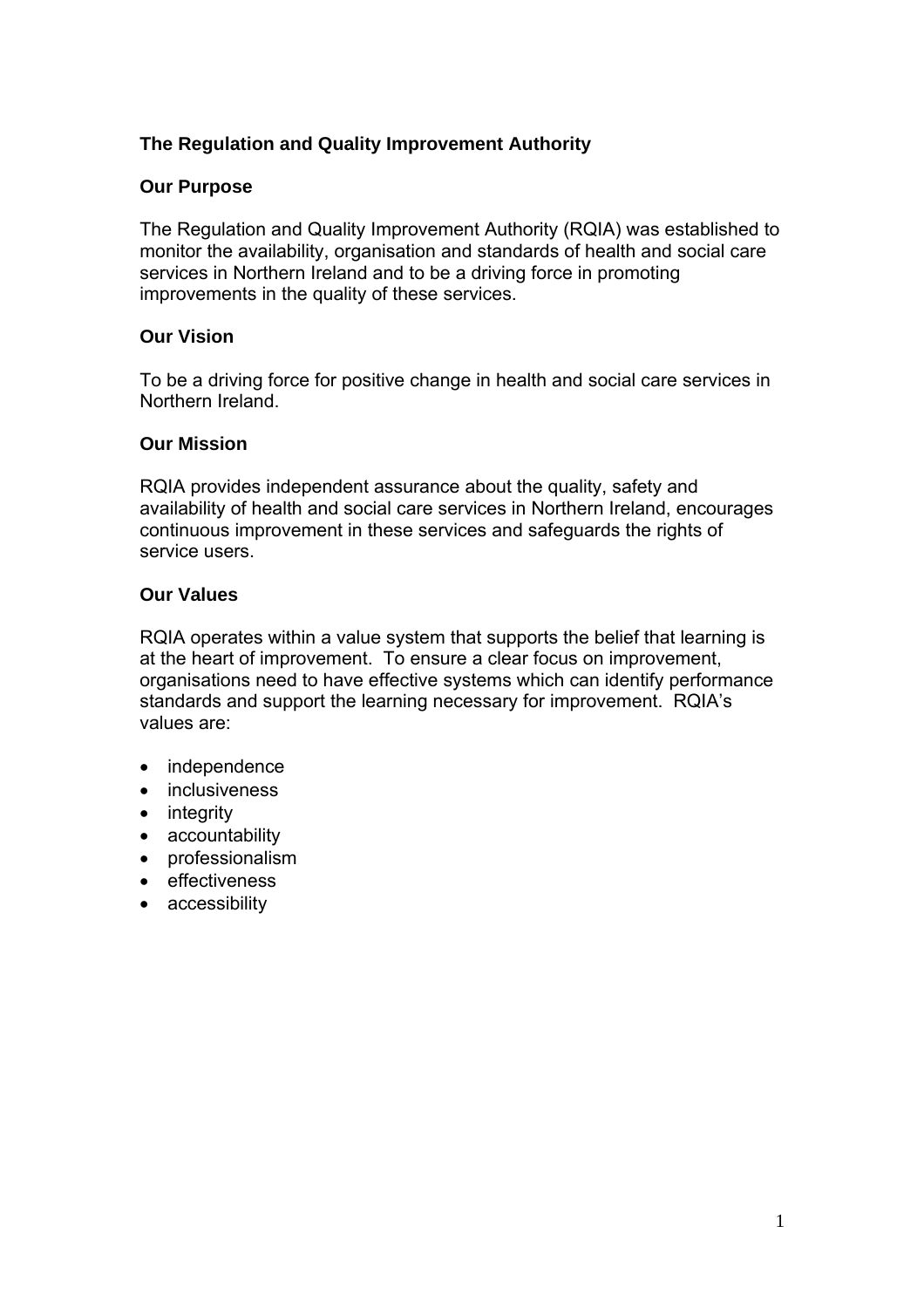# **FOREWORD**

The Regulation and Quality Improvement Authority (RQIA) is Northern Ireland's independent health and social care regulator. RQIA was established under the provisions of the Health and Personal Social Services (Quality Improvement and Regulation) (Northern Ireland) Order 2003.

RQIA's principal objective is to provide independent assurance about the safety, quality and availability of health and social care services in Northern Ireland. RQIA seeks to encourage continuous improvements in services and to safeguard the rights of service users.

The year ended 31 March 2011 was an extremely busy year for RQIA across all areas of activity, including regulation, review and safeguarding.

During 2010-11 RQIA carried out more than 2,500 inspections of registered agencies and establishments across Northern Ireland. RQIA created a web based directory of registered providers, and for the first time our inspection reports are accessible online at www.rqia.org.uk.

RQIA carried out a comprehensive programme of hygiene inspections of wards and clinical areas in hospitals across Northern Ireland. We worked with the Department of Health, Social Services and Public Safety (DHSSPS), the Health and Social Care Board (HSC Board) and the Public Health Agency (PHA) to develop new standards for infection prevention and hygiene.

The Ionising Radiation (Medical Exposure) Amendment Regulations (Northern Ireland) 2010 (IRMER) transferred responsibility for monitoring and enforcement to RQIA. We are carrying out this important function in collaboration with the Health Protection Agency (HPA) and have commenced a programme of inspections.

In 2010-11 RQIA published a series of planned reviews which are accessible on our website. In addition, RQIA undertook a commissioned review of the McDermott Brothers' case, which was published in November 2010.

In 2009, RQIA assumed responsibility for a range of functions set out in the Mental Health (Northern Ireland) Order 1986. Throughout 2010-11 RQIA conducted a series of inspections of mental health and learning disability facilities across Northern Ireland. RQIA has continued to develop its approach and methodology, using a framework of human rights based indicators.

RQIA is a designated National Preventive Mechanism (NPM) under the provisions of the Optional Protocol for the Convention Against Torture (OPCAT). In exercising these functions RQIA has a responsibility to visit places of detention and to make sure that individuals are protected from inhuman or degrading treatments. We contributed to the first national overview report of the UK-wide NPMs.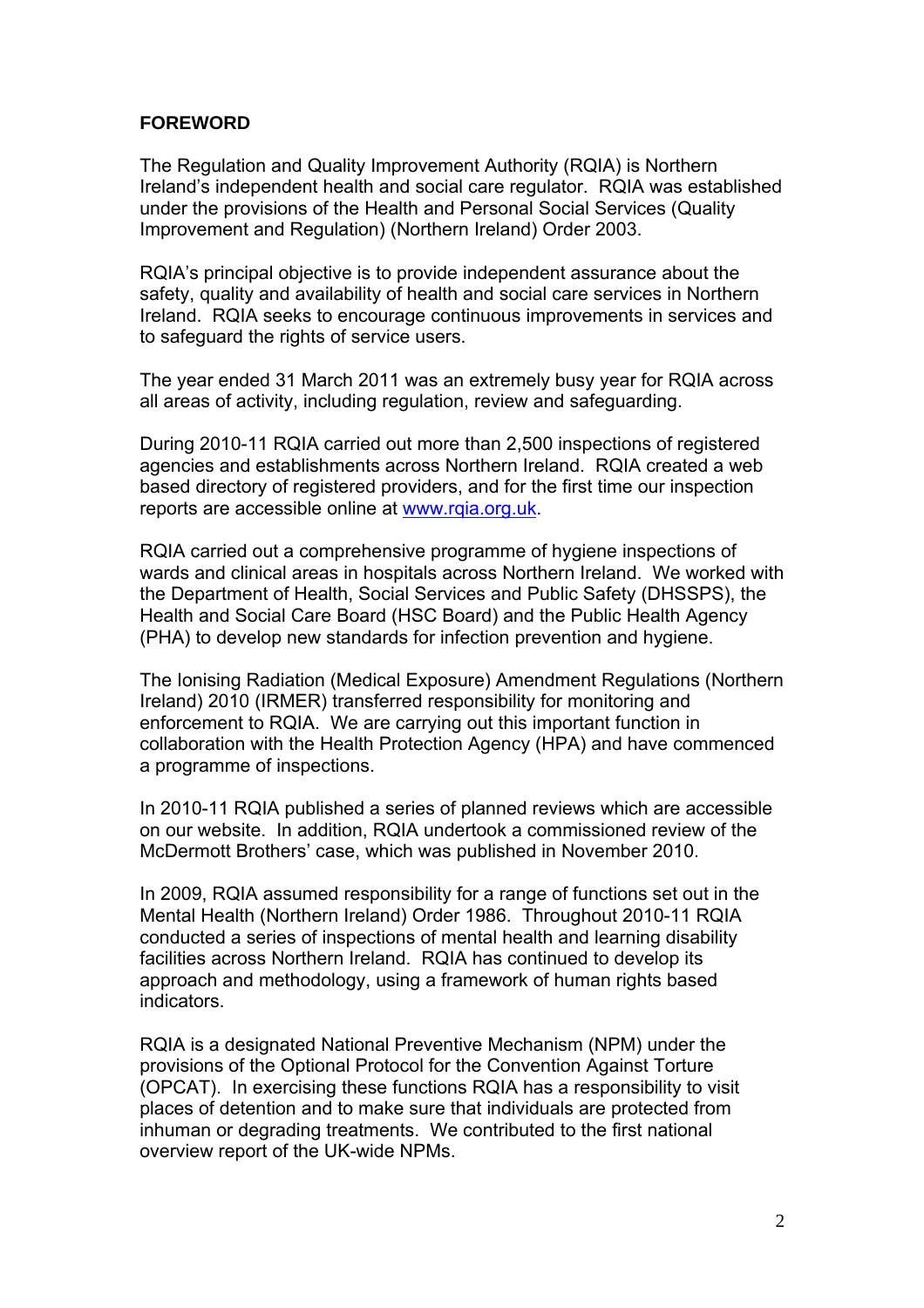The capacity of RQIA to meet its objectives and its increased duties and responsibilities depends, above all, on the commitment and dedication of its staff and the oversight and direction of our Board. We wish to pay tribute to those who have made a significant contribution to meeting the business objectives of the organisation and to acknowledge their skill, professionalism and hard work during the course of the vear.

The Annual Report and Accounts outlines the work of the Regulation and Quality Improvement Authority, highlighting the key achievements during the year and we are pleased to present it to you.

**Dr lan Carson** Chairman

**Glenn Houston Chief Executive**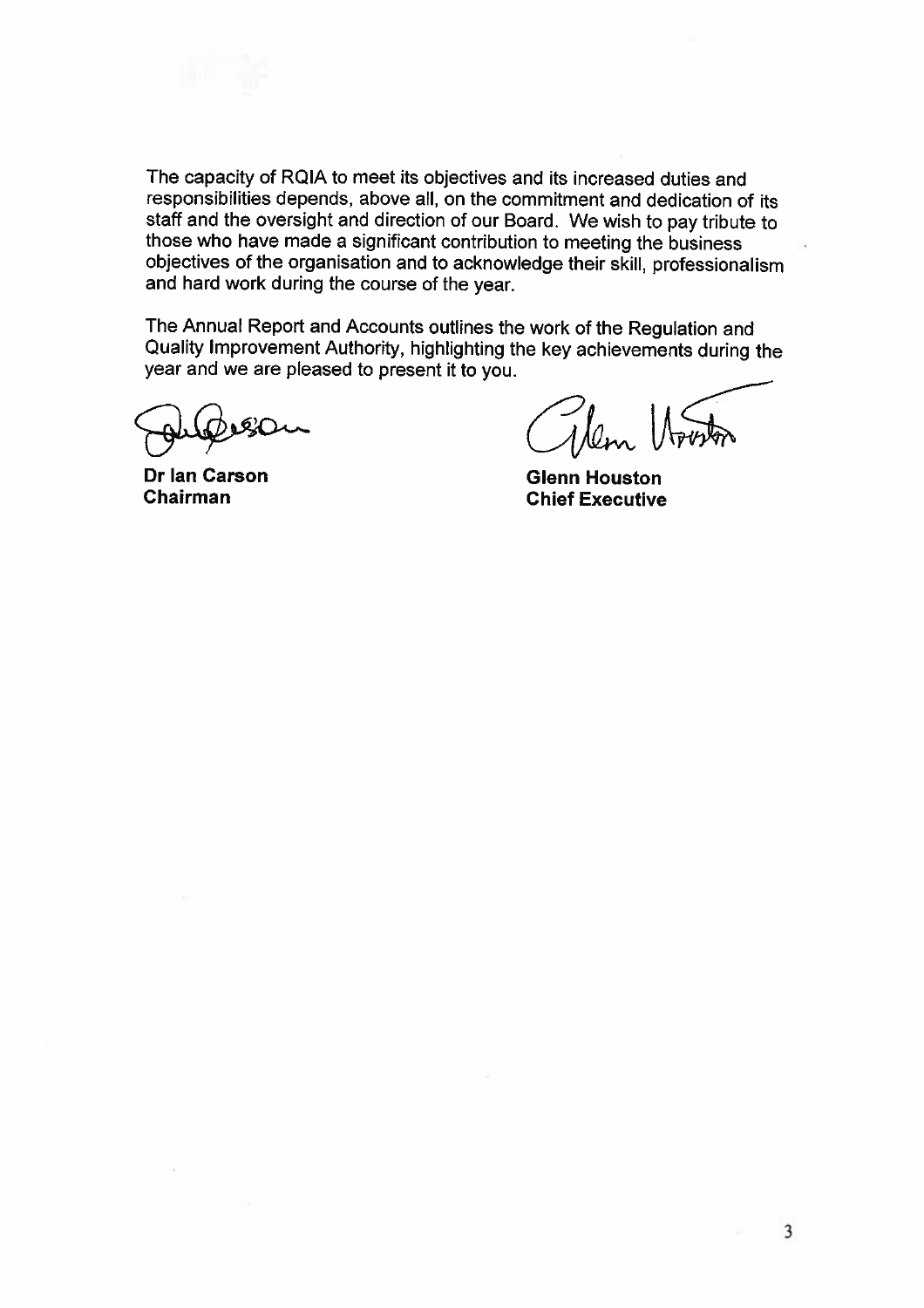# **INTRODUCTION**

This Annual Report and Accounts presents an overview of the main activities of the Regulation and Quality Improvement Authority (RQIA) during the period 1 April 2010 to 31 March 2011.

#### **The Regulation and Quality Improvement Authority**

The Regulation and Quality Improvement Authority (RQIA) is the independent health and social care regulator and quality improvement body for Northern Ireland. It is responsible for monitoring and inspecting the availability and quality of health and social care services and encouraging improvements in the quality of these services through its programme of inspections and reviews.

Through its activities, RQIA makes an independent assessment of health and social care services to ensure these are safe, accessible, well managed and meet the required standards. RQIA works to ensure that there is openness, clarity and accountability in the management and delivery of all these functions.

RQIA is responsible for the registration and inspection of a range of regulated health and social care services. These include: nursing homes; residential care homes; children's homes; day care settings; residential family centres; nursing agencies; domiciliary care agencies; adult placement agencies; voluntary adoption agencies; and independent hospitals, hospices and clinics.

RQIA also works with statutory health and social care organisations across Northern Ireland to encourage the delivery of high quality services through a planned programme of governance, service and thematic reviews.

RQIA undertakes a range of responsibilities for people with mental ill health and those with a learning disability under The Mental Health (Northern Ireland) Order 1986. These include: preventing ill treatment; remedying any deficiency in care or treatment; terminating improper detention in a hospital or guardianship; and preventing or redressing loss or damage to a patient's property.

RQIA also has a responsibility for the inspection of services providing radiology procedures such as x rays and radiotherapy. These regulations are in place to protect service users from inappropriate or unnecessary exposure to radiation.

In its activities, RQIA promotes participation and partnership approaches with service providers and service users alike, to ensure their views are taken into account.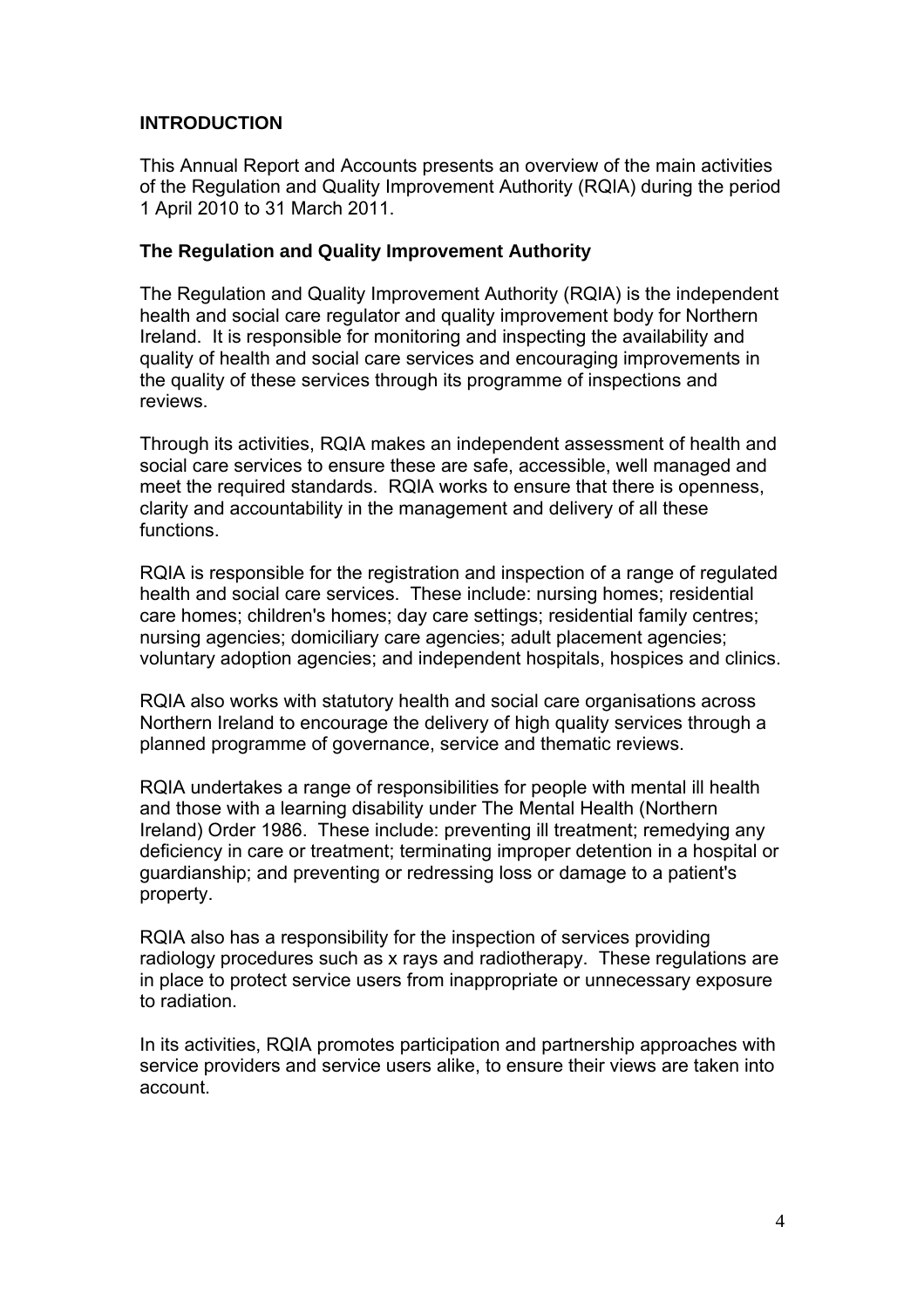# **RQIA Board**

RQIA has 10 independent Board members, including its Chairman, Dr Ian Carson. Each board member is appointed by the Minister of Health, Social Services and Public Safety for a term of four years.

RQIA's Board Members (at 31 March 2011)

Dr Ian Carson Dr Richard Adams Ms Geraldine Donaghy Mrs Lilian Jennett Mrs Ruth Laird Mr Allen McCartney Professor Patricia McCoy Mrs Una O'Kane Mr Colin Reid Mr Austin Smith

A brief profile of each Board member is included at appendix I.

## **Executive Team**

Glenn Houston, RQIA's Chief Executive, is responsible to the Board, through the Chairman, for managing RQIA as a corporate body, and to the Permanent Secretary of the Department of Health, Social Services and Public Safety (DHSSPS) as Accounting Officer.

RQIA's Executive Management Team (at 31 March 2011):

- Mr Glenn Houston, Chief Executive
- Mr Maurice Atkinson, Director of Corporate Services
- Ms Theresa Nixon, Director of Quality Assurance and Chief Social Work Advisor
- Mr Phelim Quinn, Director of Operations and Chief Nurse Advisor
- Dr David Stewart, Medical Director and Director of Service Improvement

#### **Staff**

The effective delivery of RQIA's corporate objectives and work programme is dependent on the work of all our staff. RQIA has 145 members of staff (138.7 full-time equivalent), based at our offices in Belfast and Omagh (at 31 March 2011). (This does not include RQIA's board members, bank or sessional staff.)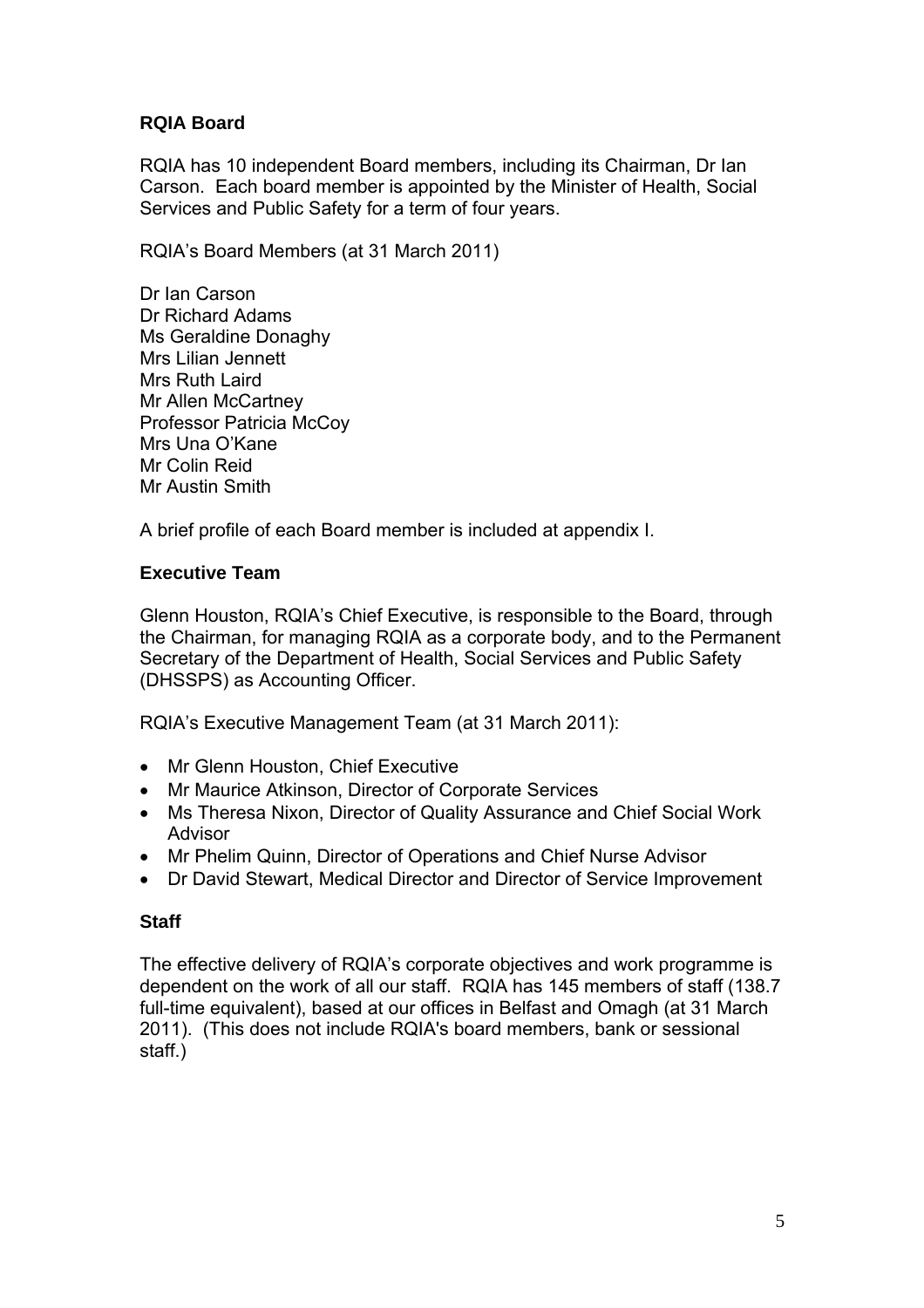# **MANAGEMENT COMMENTARY**

This annual report outlines progress against the four key priorities set out in RQIA's Corporate Strategy 2009-12.

- **Improving Care:** we encourage and promote improvements in the safety, quality and availability of services through the regulation and review of health and social care.
- **Informing the Population:** we publicly report on the safety, quality and availability of health and social care.
- **Safeguarding Rights:** we act to protect the rights of all people using health and social care services.
- **Influencing Policy:** we influence policy and standards in health and social care.

# **IMPROVING CARE Regulation of Services**

The Health and Personal Social Services (Quality, Improvement and Regulation) (Northern Ireland) Order 2003 defines RQIA's responsibilities for the regulation (registration and inspection) of a wide range of health and social care services. These are:

- Adult placement agencies
- Children's homes
- Day care settings
- Domiciliary care agencies
- Independent clinics
- Independent hospitals
- Nursing agencies
- Nursing homes
- Residential care homes
- Residential family centres
- Voluntary adoption agencies (from 29 October 2010)

RQIA also inspects school boarding departments.

Since its establishment, the number of services registered with RQIA has increased significantly. At 31 March 2011 a total of 1,074 establishments and agencies were registered with RQIA, an increase of 143 from 31 March 2010, and 424 since April 2005, when RQIA was first established. During the past year, we have undertaken responsibility for the regulation of voluntary adoption agencies which are now subject to registration and inspection by RQIA. Table 1 details the number of registered services by category and, where appropriate, HSC trust location. In the past year RQIA has also been preparing for the regulation of dental practices providing private dental treatment. It is anticipated that 396 practices will be registered with RQIA by 31 March 2012.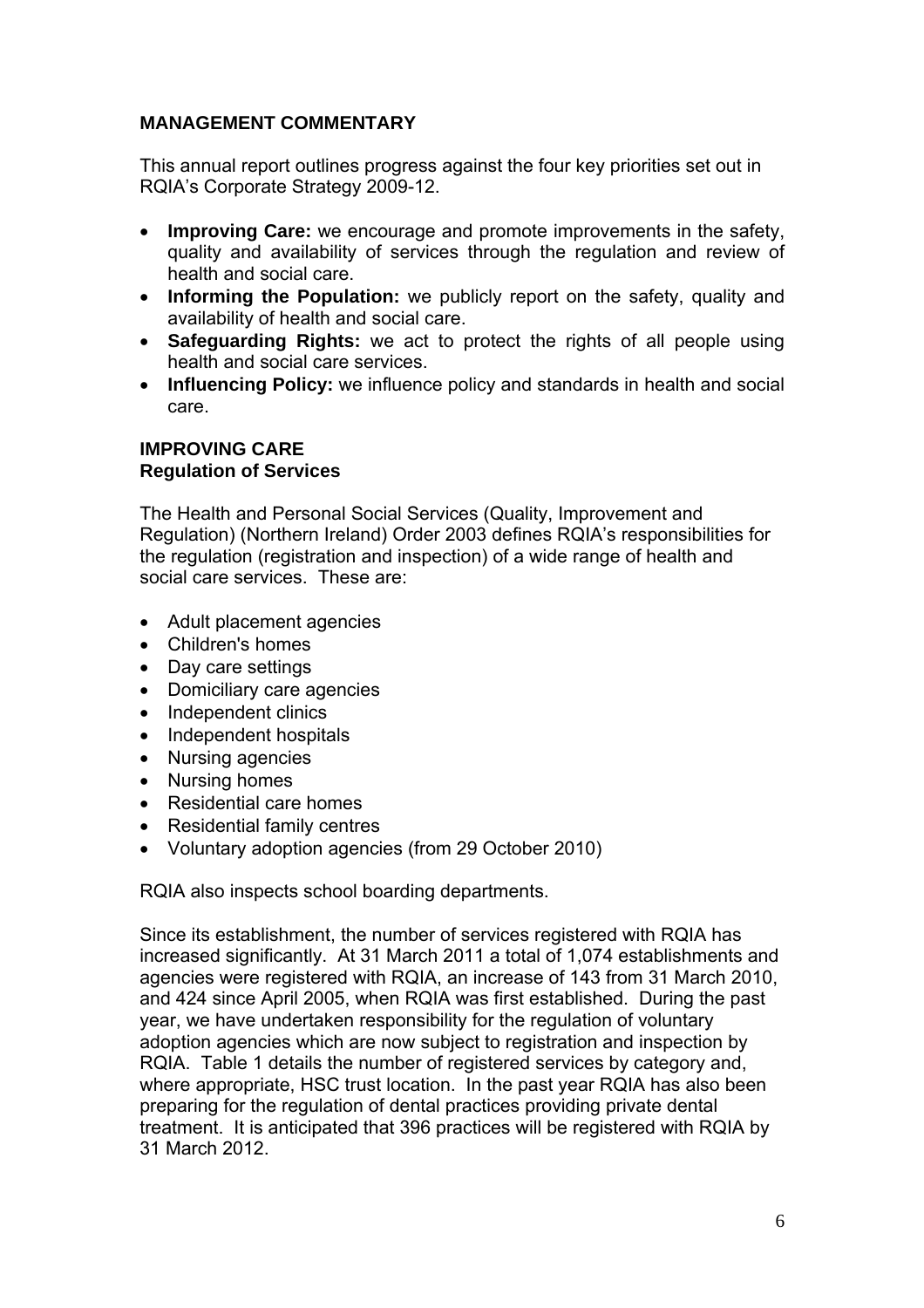| Table 1: Registered Establishments/Agencies by HSC Trust Area<br>(as at 31 March 2011) |                                              |                                               |                                                              |                                               |                                              |                         |
|----------------------------------------------------------------------------------------|----------------------------------------------|-----------------------------------------------|--------------------------------------------------------------|-----------------------------------------------|----------------------------------------------|-------------------------|
| <b>Type of</b><br>establishment                                                        | <b>Belfast</b><br><b>HSC</b><br><b>Trust</b> | <b>Northern</b><br><b>HSC</b><br><b>Trust</b> | <b>South</b><br><b>Eastern</b><br><b>HSC</b><br><b>Trust</b> | <b>Southern</b><br><b>HSC</b><br><b>Trust</b> | <b>Western</b><br><b>HSC</b><br><b>Trust</b> | <b>Total</b>            |
| <b>Nursing Home</b>                                                                    | 51                                           | 63                                            | 57                                                           | 50                                            | 39                                           | 260                     |
| <b>Residential Care</b><br><b>Home</b>                                                 | 44                                           | 56                                            | 60                                                           | 26                                            | 47                                           | 233                     |
| <b>Adult Placement</b>                                                                 | 1                                            | 3                                             |                                                              |                                               |                                              | 4                       |
| <b>Children's Home</b>                                                                 | 12                                           | 11                                            | 10                                                           | 10                                            | 10                                           | 53                      |
| Independent<br><b>Clinic</b>                                                           | 15                                           | 1                                             | 3                                                            | 4                                             | $\overline{2}$                               | 25                      |
| Independent<br><b>Hospital/Hospice</b>                                                 | 6                                            | 1                                             | 1                                                            | $\mathbf{1}$                                  | $\overline{2}$                               | 11                      |
| <b>Nursing Agency*</b>                                                                 |                                              |                                               |                                                              |                                               |                                              | 25                      |
| <b>Day Care Setting</b>                                                                | 31                                           | 29                                            | 26                                                           | 42                                            | 57                                           | 185                     |
| <b>Domiciliary Care</b><br>Agency*                                                     |                                              |                                               |                                                              |                                               |                                              | 267                     |
| <b>Residential</b><br><b>Family Centre</b>                                             | $\overline{2}$                               |                                               |                                                              |                                               |                                              | $\overline{2}$          |
| <b>Adult Placement</b><br><b>Agency</b>                                                | 1                                            | $\overline{2}$                                |                                                              | 1                                             | $\mathbf{1}$                                 | 5                       |
| <b>Voluntary</b><br><b>Adoption</b><br>Agency*                                         |                                              |                                               |                                                              |                                               |                                              | $\overline{\mathbf{4}}$ |
| <b>Total</b>                                                                           | 163                                          | 166                                           | 157                                                          | 134                                           | 158                                          | $1,074**$               |

\* nursing, voluntary adoption and domiciliary care agencies operate regionally and are not aligned to a trust area.

\*\* Total is the sum of trust totals plus nursing, domiciliary care and voluntary adoption agencies.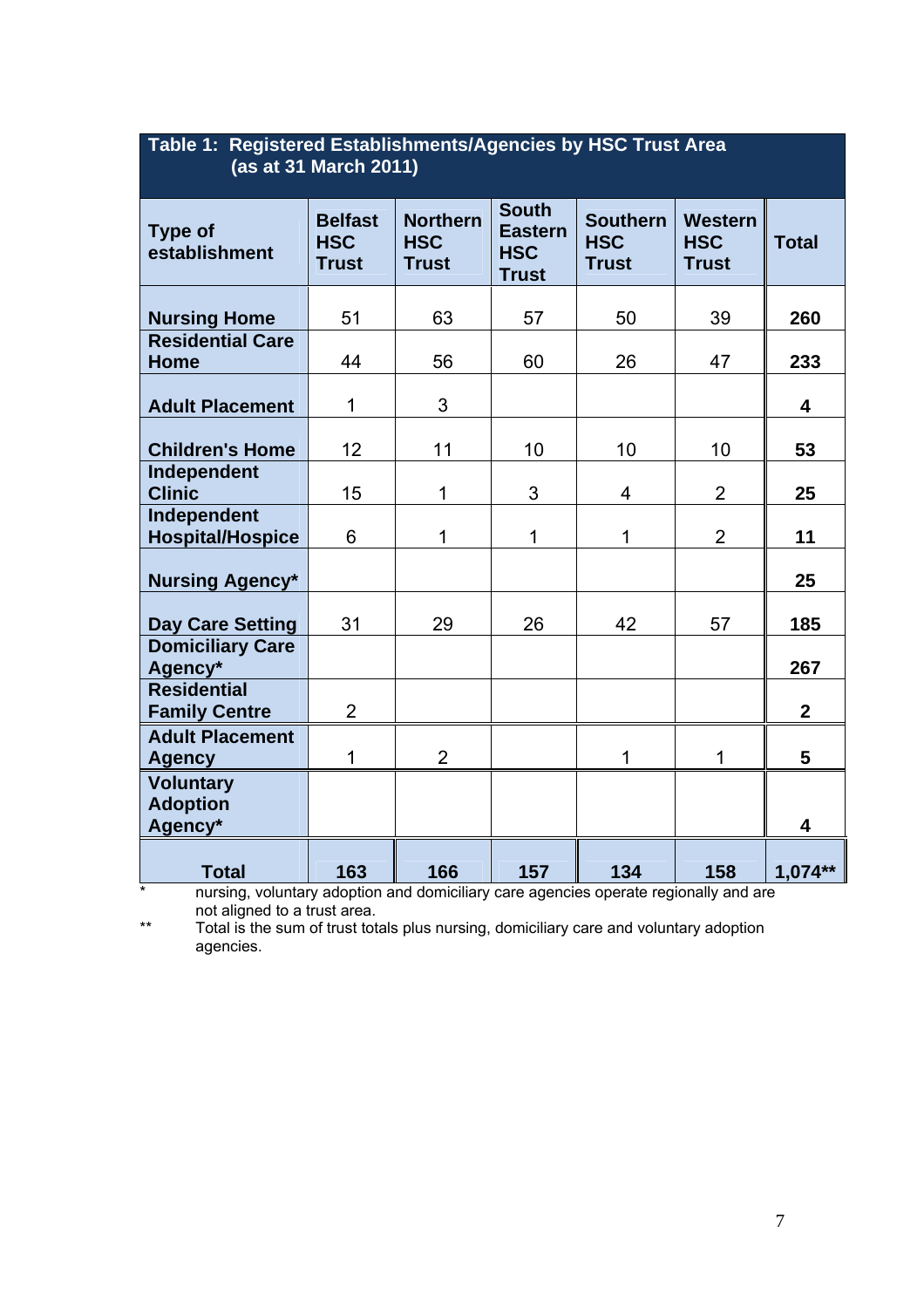Table 2 details the number of registered places in nursing, residential care and children's homes by trust area.

| Table 2: Registered Places in Nursing, Residential Care and Children's<br>Homes by HSC Trust Area (at 31 March 2011) |                                              |                                               |                                                              |                                               |                                              |                      |
|----------------------------------------------------------------------------------------------------------------------|----------------------------------------------|-----------------------------------------------|--------------------------------------------------------------|-----------------------------------------------|----------------------------------------------|----------------------|
| Type of<br>establishment                                                                                             | <b>Belfast</b><br><b>HSC</b><br><b>Trust</b> | <b>Northern</b><br><b>HSC</b><br><b>Trust</b> | <b>South</b><br><b>Eastern</b><br><b>HSC</b><br><b>Trust</b> | <b>Southern</b><br><b>HSC</b><br><b>Trust</b> | <b>Western</b><br><b>HSC</b><br><b>Trust</b> | <b>Total</b>         |
| <b>Nursing Home</b>                                                                                                  | 2,305                                        | 2,889                                         | 2,033                                                        | 2,222                                         | 1,708                                        | $11,157*$            |
| <b>Residential</b><br><b>Care Home</b>                                                                               | 1,279                                        | 1,028                                         | 1,236                                                        | 476                                           | 754                                          | 4,773                |
| <b>Children's</b><br><b>Home</b>                                                                                     | 84                                           | 71                                            | 78                                                           | 61                                            | 69                                           | 363                  |
| Total                                                                                                                | 3,668                                        | 3,988                                         | 3,347                                                        | 2,759                                         | 2,531                                        | $\parallel$ 16,293** |

\* Total includes 690 residential care beds within nursing homes<br>\*\* The everal bed faure includes these beds in newly registered

The overall bed figure includes those beds in newly registered services and those recategorised.

The following tables detail new registrations (Table 3) and deregistrations (Table 4) during 2010-11.

| Table 3: New Establishments/Agencies registered during 2010-11 by<br><b>HSC Trust Area</b> |                                       |                                               |                                                              |                                               |                                              |              |
|--------------------------------------------------------------------------------------------|---------------------------------------|-----------------------------------------------|--------------------------------------------------------------|-----------------------------------------------|----------------------------------------------|--------------|
| Establishment/<br><b>Agency</b>                                                            | <b>Belfast</b><br><b>HSC</b><br>Trust | <b>Northern</b><br><b>HSC</b><br><b>Trust</b> | <b>South</b><br><b>Eastern</b><br><b>HSC</b><br><b>Trust</b> | <b>Southern</b><br><b>HSC</b><br><b>Trust</b> | <b>Western</b><br><b>HSC</b><br><b>Trust</b> | <b>Total</b> |
| <b>Children's Home</b>                                                                     |                                       |                                               | 1                                                            |                                               |                                              | 1            |
| <b>Nursing Home</b>                                                                        | $\overline{2}$                        | $\overline{2}$                                |                                                              | 1                                             | 1                                            | 6            |
| <b>Residential Care</b><br><b>Home</b>                                                     |                                       | 1                                             |                                                              |                                               | 3                                            | 4            |
| Independent<br><b>Clinic</b>                                                               | 1                                     |                                               |                                                              |                                               |                                              | 1            |
| Independent<br><b>Hospital</b>                                                             | 1                                     |                                               |                                                              |                                               |                                              | 1            |
| <b>Nursing Agency</b>                                                                      |                                       |                                               |                                                              |                                               |                                              | $4^*$        |
| <b>Day Care Setting</b>                                                                    | 17                                    | 23                                            | 10 <sup>°</sup>                                              | 26                                            | 35                                           | 111          |
| <b>Domiciliary Care</b><br><b>Agency</b>                                                   |                                       |                                               |                                                              |                                               |                                              | $37*$        |
| <b>Residential</b><br><b>Family Centre</b>                                                 | 1                                     |                                               |                                                              |                                               |                                              | 1            |
| <b>Adult Placement</b><br><b>Agency</b>                                                    |                                       |                                               |                                                              |                                               | 1                                            | 1            |
| <b>Voluntary</b><br><b>Adoption Agency</b>                                                 |                                       |                                               |                                                              |                                               |                                              | $4*$         |
| <b>Total</b>                                                                               | 22                                    | 26                                            | 11                                                           | 27                                            | 40                                           | $171**$      |

\* Nursing, voluntary adoption and domiciliary care agencies operate regionally and are not aligned to a trust area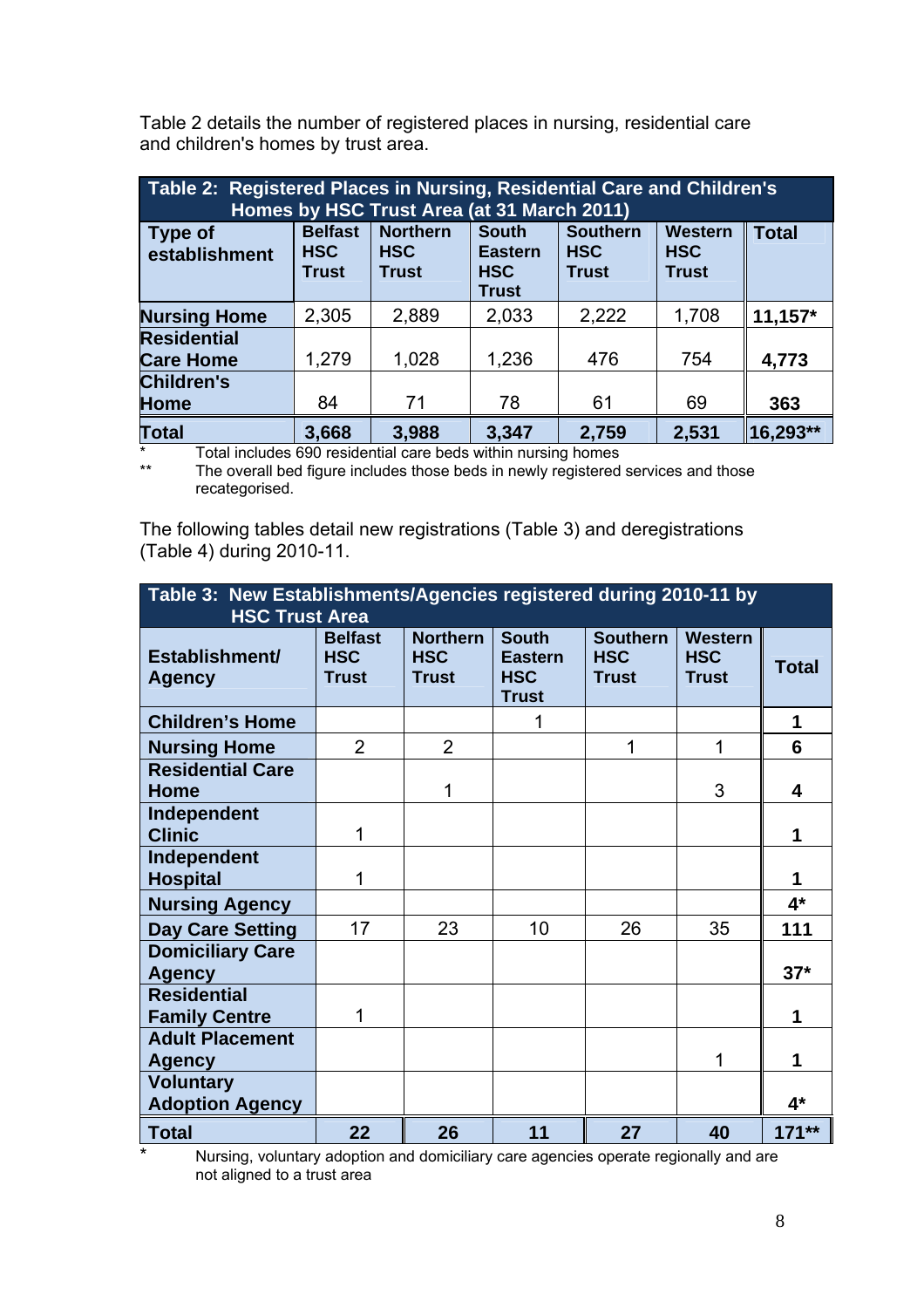\*\* Total is the sum of trust totals plus nursing, domiciliary care and voluntary adoption agencies.

| Table 4: Establishments/Agencies Deregistered During 2010-11 by HSC<br><b>Trust</b> |                                              |                                               |                                                              |                                               |                                              |              |
|-------------------------------------------------------------------------------------|----------------------------------------------|-----------------------------------------------|--------------------------------------------------------------|-----------------------------------------------|----------------------------------------------|--------------|
| <b>Establishment /</b><br><b>Agencies</b>                                           | <b>Belfast</b><br><b>HSC</b><br><b>Trust</b> | <b>Northern</b><br><b>HSC</b><br><b>Trust</b> | <b>South</b><br><b>Eastern</b><br><b>HSC</b><br><b>Trust</b> | <b>Southern</b><br><b>HSC</b><br><b>Trust</b> | <b>Western</b><br><b>HSC</b><br><b>Trust</b> | <b>Total</b> |
| <b>Children's Home</b>                                                              |                                              |                                               |                                                              | 1                                             |                                              | 1            |
| <b>Nursing Home</b>                                                                 |                                              |                                               |                                                              |                                               |                                              | 0            |
| <b>Residential Care</b><br><b>Home</b>                                              |                                              | 1                                             |                                                              |                                               | 2                                            | 3            |
| <b>Independent Clinic</b>                                                           |                                              | 1                                             |                                                              |                                               |                                              |              |
| Independent<br><b>Hospital</b>                                                      |                                              |                                               |                                                              |                                               |                                              | 0            |
| <b>Nursing Agency</b>                                                               |                                              |                                               |                                                              |                                               |                                              | $1*$         |
| Day Care Setting                                                                    |                                              |                                               |                                                              |                                               |                                              | 0            |
| <b>Domiciliary Care</b><br><b>Agency</b>                                            |                                              |                                               |                                                              |                                               |                                              | $19*$        |
| <b>Residential Family</b><br><b>Centre</b>                                          |                                              |                                               |                                                              |                                               |                                              | 1            |
| <b>Adult Placement</b><br><b>Agency</b>                                             |                                              |                                               |                                                              |                                               |                                              |              |
| <b>Adult Placement</b>                                                              |                                              |                                               |                                                              |                                               |                                              |              |
| Total                                                                               | $\bf{0}$                                     | 4                                             | $\bf{0}$                                                     | $\overline{2}$                                | $\mathbf{2}$                                 | 28**         |

 $\frac{1}{2}$  Nursing agencies and domiciliary care agencies operate regionally and are not aligned to a trust area

\*\* Total is the sum of trust totals, nursing agencies and domiciliary care agencies

#### **Inspection Activity**

RQIA's inspections of regulated services are conducted by a range of qualified and experienced staff including nurses, social workers, pharmacists, estates and finance officers. Inspections may be announced or unannounced, and examine compliance with regulations and the minimum standards in the areas of care, medicines management, estates and finances.

The Regulation and Improvement Authority (Fees and Frequency of Inspections) Regulations (Northern Ireland) 2005 and associated amendments determine the minimum number of inspections for each category of service. Each year RQIA is required to inspect all children's, nursing and residential care homes on a minimum of two occasions, with all other regulated services subject to at least one inspection per year.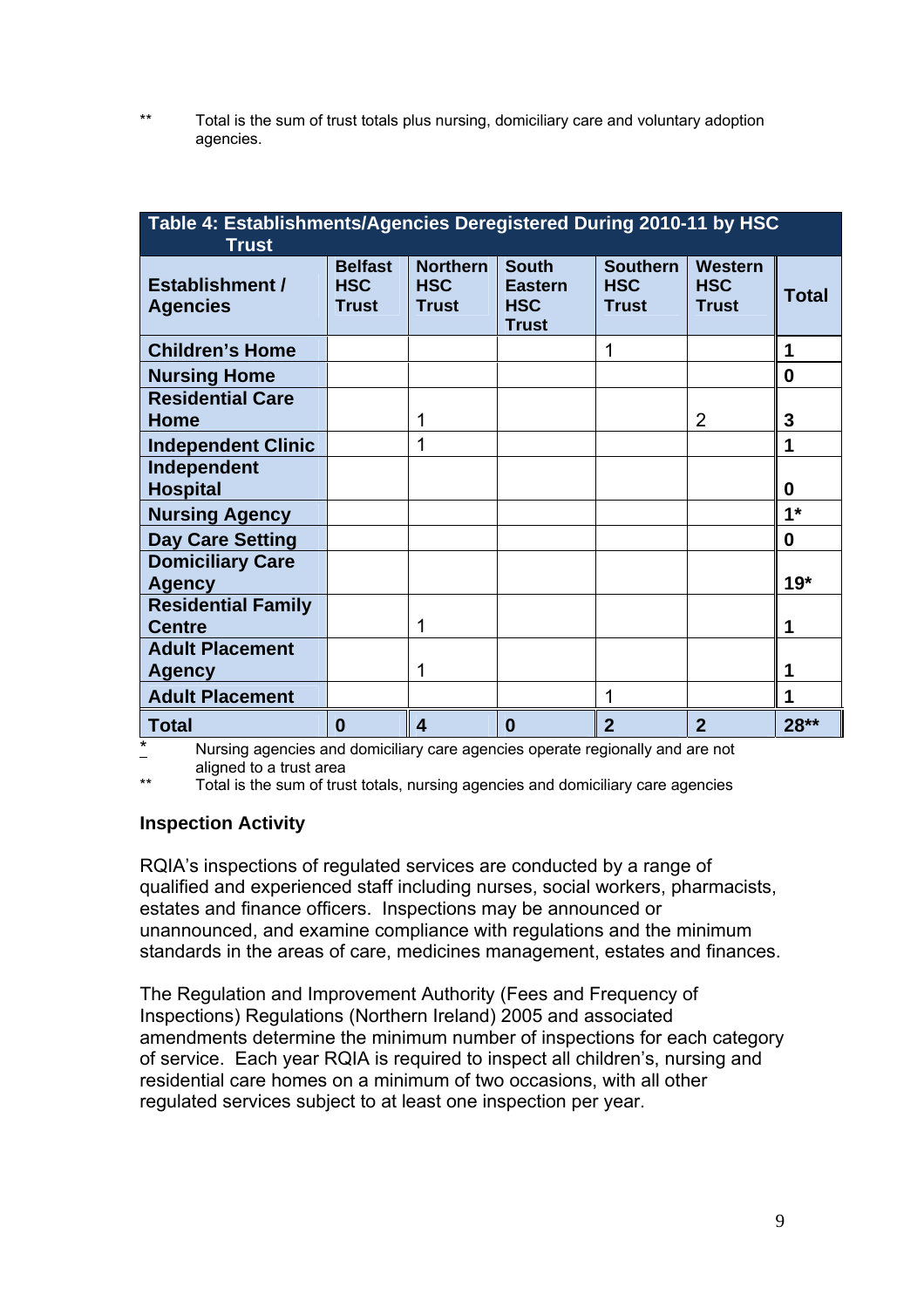During 2010-11 RQIA conducted 2,614 inspections of 1,074 regulated services, meeting its statutory requirements in terms of the minimum number of inspections. Table 5 sets out inspection activity by category of service and type of inspection for the period 1 April 2010 to 31 March 2011. This summary of inspection activity includes inspections of services where RQIA had concerns about quality and compliance. During inspections RQIA's inspectors work with service managers to bring about continuous improvement in services. As part of its methodology RQIA focuses its inspection activity on specific areas and themes.

| Table 5: Inspections by Service Category and Inspection<br>Discipline 1 April 2010 - 31 March 2011 |                |                 |                |                |                         |                |
|----------------------------------------------------------------------------------------------------|----------------|-----------------|----------------|----------------|-------------------------|----------------|
| Category                                                                                           | <b>Care</b>    | <b>Pharmacy</b> | <b>Estates</b> | <b>Finance</b> | <b>Other</b>            | <b>Total</b>   |
| <b>Adult</b>                                                                                       |                |                 |                |                |                         |                |
| <b>Placement</b>                                                                                   |                |                 |                |                |                         |                |
| <b>Agency</b>                                                                                      | 6              |                 |                |                |                         | 6              |
| <b>Boarding</b><br><b>School</b>                                                                   | $\overline{7}$ |                 |                |                |                         | $\overline{7}$ |
| <b>Children's</b><br><b>Home</b>                                                                   | 108            | 36              | 28             |                | 1                       | 173            |
| <b>Day Care</b><br><b>Setting</b>                                                                  | 123            | 5               | 18             |                |                         | 146            |
| <b>Domiciliary</b><br><b>Care Agency</b>                                                           | 304            | 38              |                | $\overline{2}$ |                         | 344            |
| Independent<br><b>Clinic</b>                                                                       | 24             | 6               | 13             |                |                         | 43             |
| Independent<br><b>Hospital</b>                                                                     | 12             | 8               | 6              |                |                         | 26             |
| <b>Nursing Home</b>                                                                                | 558            | 269             | 207            | 47             | 1                       | 1,082          |
| <b>Nursing</b><br><b>Agency</b>                                                                    | 22             | 1               |                |                |                         | 23             |
| <b>Residential</b><br><b>Care Home</b>                                                             | 480            | 115             | 146            | 15             | $\overline{2}$          | 758            |
| <b>Residential</b><br><b>Family Centre</b>                                                         | $\overline{2}$ |                 |                |                |                         | $\overline{2}$ |
| <b>Voluntary</b><br><b>Adoption</b><br><b>Agency</b>                                               | 4              |                 |                |                |                         | 4              |
| <b>Total</b>                                                                                       | 1,650          | 478             | 418            | 64             | $\overline{\mathbf{4}}$ | 2,614          |

#### **Enforcement Activity**

RQIA is committed to ensuring that all regulated services are safe, effective and in line with minimum standards for care. Under The Health and Personal Social Services (Quality, Improvement and Regulation) (Northern Ireland)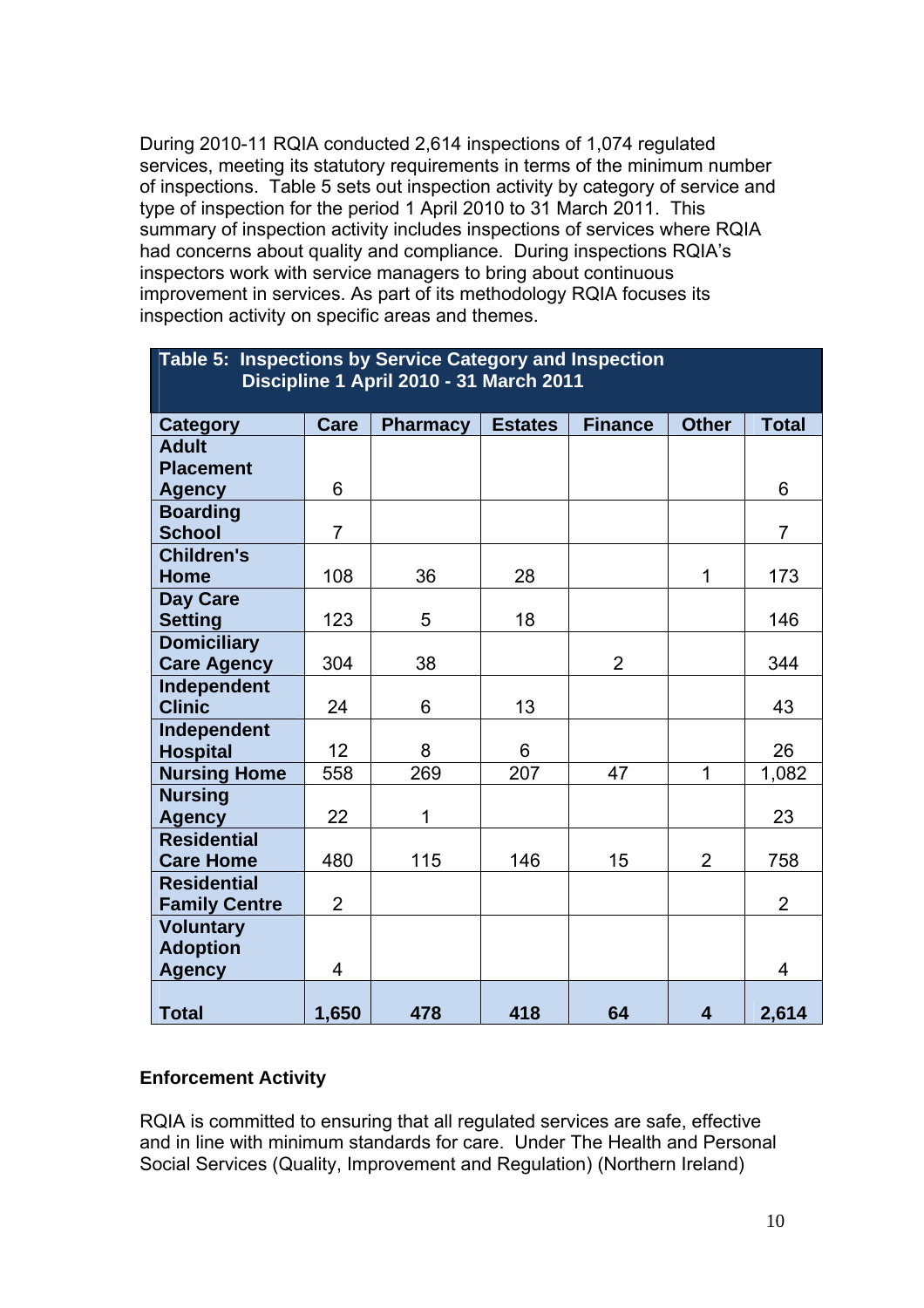Order 2003 and associated regulations, a range of sanctions or enforcement measures are available to RQIA.

Following any inspection RQIA may make recommendations for improvement based on the minimum standards, and/or legislative requirements based on the relevant regulations. The registered provider is required to respond with a quality improvement plan which sets out how it will address each issue raised within a given timescale.

Where significant or repeated failings are identified, whether through inspection activity or other intelligence, RQIA may take a range of enforcement actions. These include the issue of a notice of failure to comply with regulations, an improvement notice, or further enforcement, including the imposition of conditions of registration, fines or service closure.

RQIA is unequivocal in its application of its powers in respect of enforcement and prosecution, where regulations have been breached or where an offence has been committed. During 2010-11 RQIA issued notices of failure to comply with regulations on four occasions to three nursing homes and one domiciliary care agency. Table 6 details notices of failure to comply with regulations.

| Table 6 Notices of Failure to Comply with Regulations 2010-11                      |                         |                                                                |                              |  |  |
|------------------------------------------------------------------------------------|-------------------------|----------------------------------------------------------------|------------------------------|--|--|
| <b>Service</b>                                                                     | Date of<br><b>issue</b> | Details of notices of<br>failure to comply with<br>regulations | Date of<br><b>Compliance</b> |  |  |
| <b>Bloomfields</b><br><b>Nursing Home,</b><br><b>Belfast</b>                       | 6 December<br>2010      | <b>Staffing issues</b>                                         | 19 January<br>2011           |  |  |
| <b>Kingscourt</b><br><b>Nursing Home,</b><br><b>Templepatrick</b>                  | 4 February<br>2011      | <b>Records of Financial</b><br>arrangements                    | Ongoing at 31<br>March 2011  |  |  |
| Queenscourt<br><b>Nursing Home,</b><br><b>Ballyclare</b>                           | 4 February<br>2011      | <b>Records of Financial</b><br>arrangements                    | Ongoing at 31<br>March 2011  |  |  |
| <b>Manor Healthcare</b><br><b>Domiciliary Care</b><br>Agency,<br><b>Ballyclare</b> | 16 February<br>2011     | Financial,<br>Information/records                              | Ongoing at 31<br>March 2011  |  |  |

# **Inspection Methodology**

RQIA's approach to inspection is underpinned by a number of principles identified by the Better Regulation Task Force, Principles of Good Regulation, 2003 which state that inspection and enforcement should be: proportionate; accountable; consistent; transparent; and targeted. RQIA's inspection maintains a focus on outcomes, and includes: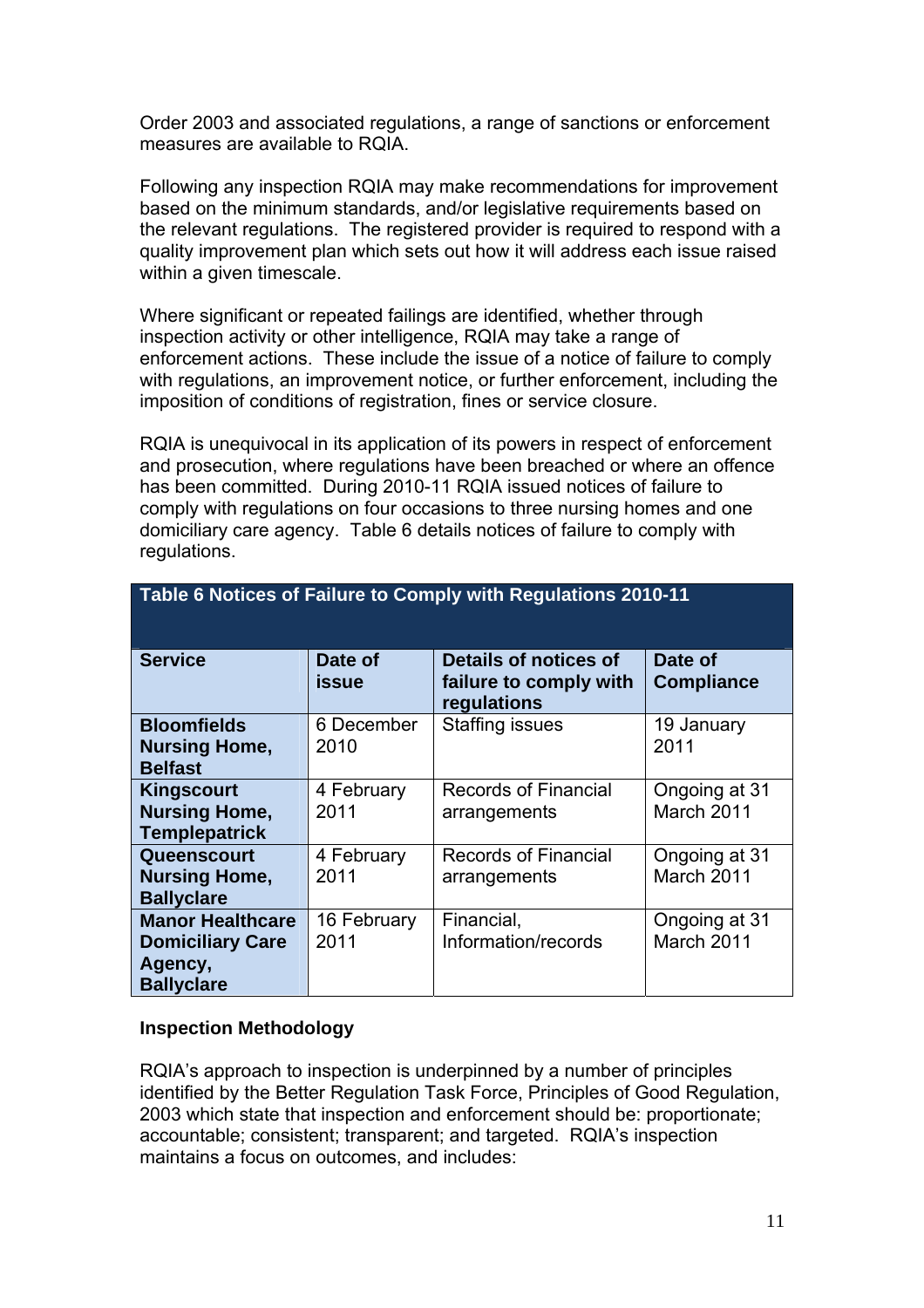- self-assessment
- user perspective
- validated evidence
- following up evidence from previous requirements and recommendations
- selected standards and core criteria for inspection

This ensures that RQIA has comprehensive evidence to support its findings and to make recommendations for improvement or further enforcement action, as necessary, to ensure the safety and wellbeing of those using these services.

In planning for inspection activity during 2010-11, RQIA identified a number of selected inspection standards and themes for each of the regulated service areas. These areas were examined in detail during care inspections. Tables 7 to 10 details these by care setting. RQIA will publish an overview of outcomes of its inspection activity during 2011.

|                    | <b>Table 7: Day Care Settings: Selected Inspection Standards</b> |                        |
|--------------------|------------------------------------------------------------------|------------------------|
| <b>Standard</b>    |                                                                  | <b>Inspection type</b> |
| <b>Standard 2</b>  | The centre offers a structured programme of                      | All care               |
|                    | varied activities and events, related to the                     | inspections            |
|                    | service user's need for day care services                        |                        |
| <b>Standard 8</b>  | Responses to service users are appropriate                       | All care               |
|                    | and based on an understanding of individual                      | inspections            |
|                    | service user's conduct, behaviours and means                     |                        |
|                    | of communication                                                 |                        |
| <b>Standard 13</b> | <b>Protection of Vulnerable Adults</b>                           | All care               |
|                    |                                                                  | inspections            |
| <b>Standard 14</b> | All complaints are taken seriously and dealt                     | All care               |
|                    | with promptly and effectively.                                   | inspections            |

| <b>Table 8: Domiciliary Care Agencies: Selected Inspection Standards</b> |                                                    |                         |  |  |  |
|--------------------------------------------------------------------------|----------------------------------------------------|-------------------------|--|--|--|
| <b>Standard</b>                                                          |                                                    | <b>Inspection type</b>  |  |  |  |
| <b>Standard 8</b>                                                        | Management and Control of Operations<br>Inspection | All care<br>inspections |  |  |  |
| <b>Standard 13</b>                                                       | <b>Supervision and Appraisal</b>                   | All care<br>inspections |  |  |  |
| <b>Standard 15</b>                                                       | Complaints                                         | All care<br>inspections |  |  |  |
| <b>Standard 16</b>                                                       | Safe and Healthy working practices                 | All care<br>inspections |  |  |  |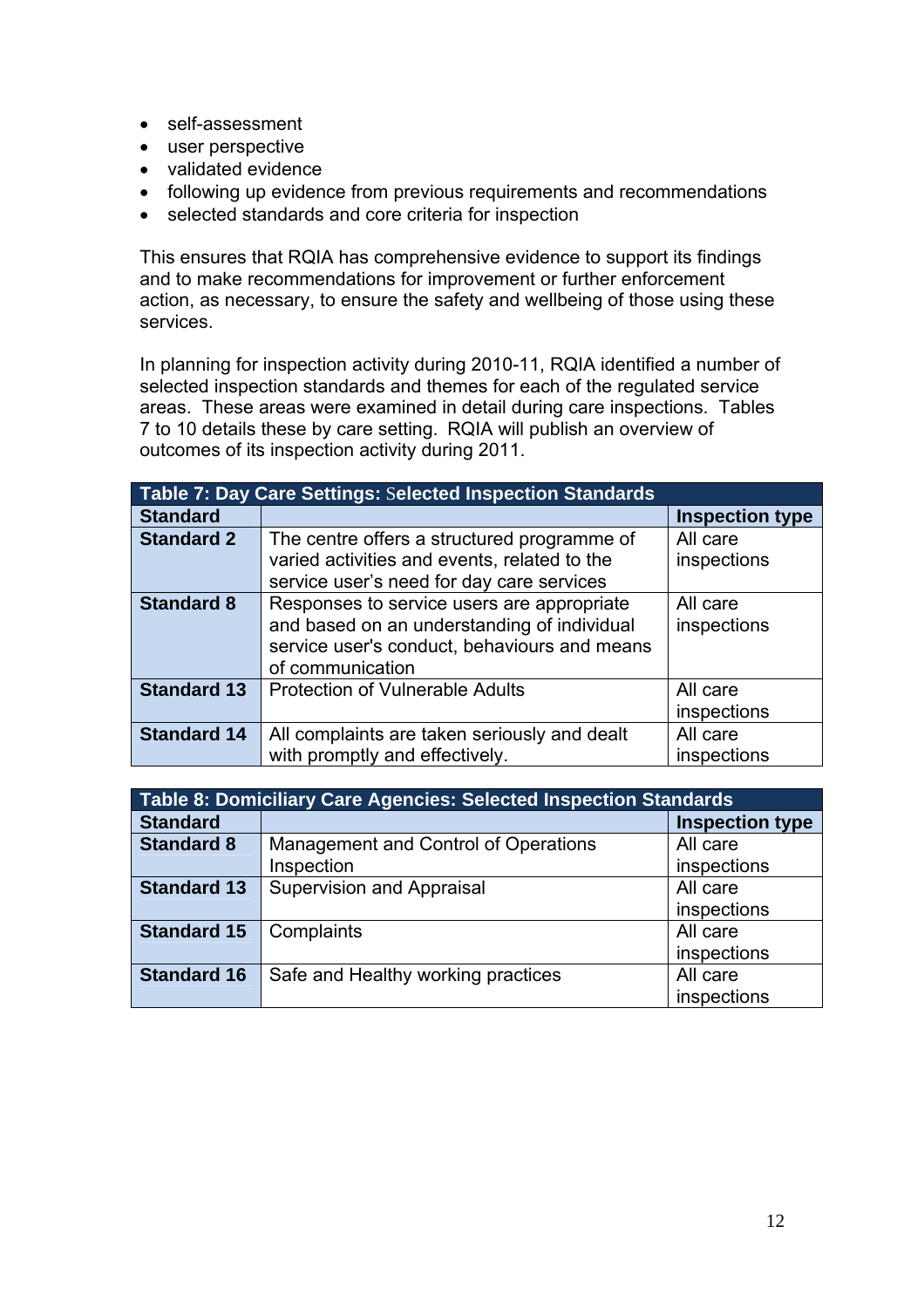| Table 9: Nursing Homes: Selected Inspection Standards |                                                |                        |  |  |  |  |
|-------------------------------------------------------|------------------------------------------------|------------------------|--|--|--|--|
| <b>Standard</b>                                       |                                                | <b>Inspection type</b> |  |  |  |  |
| <b>Standard 5</b>                                     | Patients receive safe, effective nursing care  | Announced care         |  |  |  |  |
|                                                       | based on a holistic assessment of their care   | inspections            |  |  |  |  |
|                                                       | needs that commences prior to admission to     |                        |  |  |  |  |
|                                                       | the home and continues following admission.    |                        |  |  |  |  |
|                                                       | Nursing care is planned and agreed with the    |                        |  |  |  |  |
|                                                       | patient, is accurately recorded and outcomes   |                        |  |  |  |  |
|                                                       | of care are regularly reviewed.                |                        |  |  |  |  |
| <b>Standard 6</b>                                     | Patients' case records are accurate and up to  | Announced care         |  |  |  |  |
|                                                       | date.                                          | inspections            |  |  |  |  |
| <b>Standard 8</b>                                     | Nutritional needs of patients are met.         | Announced care         |  |  |  |  |
|                                                       |                                                | inspections            |  |  |  |  |
| <b>Standard 12</b>                                    | Patients receive nutritious and varied diet in | Announced care         |  |  |  |  |
|                                                       | appropriate surroundings at times convenient   | inspections            |  |  |  |  |
|                                                       | to them.                                       |                        |  |  |  |  |
| <b>Standard 13</b>                                    | The home offers a structured programme of      | Unannounced            |  |  |  |  |
|                                                       | varied activities and events, related to the   | care inspections       |  |  |  |  |
|                                                       | statement of purpose and identified needs of   |                        |  |  |  |  |
|                                                       | patients.                                      |                        |  |  |  |  |

| Table 10: Residential Care Homes: Selected Inspection Standards |                                                                                                                                                             |                                 |  |  |  |  |
|-----------------------------------------------------------------|-------------------------------------------------------------------------------------------------------------------------------------------------------------|---------------------------------|--|--|--|--|
| <b>Standard</b>                                                 |                                                                                                                                                             | <b>Inspection type</b>          |  |  |  |  |
| <b>Standard 10</b>                                              | Responses to residents are appropriate and<br>based on an understanding of individual<br>resident's conduct, behaviours and means of<br>communication.      | Announced care<br>inspections   |  |  |  |  |
| <b>Standard 13</b>                                              | The home offers a structured programme of<br>varied activities and events, related to the<br>statement of purpose and identified needs of<br>the residents. | Announced care<br>inspections   |  |  |  |  |
| <b>Standard 16</b>                                              | <b>Protection of Vulnerable Adults</b>                                                                                                                      | Announced care<br>inspections   |  |  |  |  |
| <b>Standard 17</b>                                              | All complaints are taken seriously and dealt<br>with promptly and effectively.                                                                              | Announced care<br>inspections   |  |  |  |  |
| <b>Standard 12</b>                                              | Residents receive a nutritious and varied diet<br>in appropriate surroundings at times<br>convenient to them.                                               | Unannounced<br>care inspections |  |  |  |  |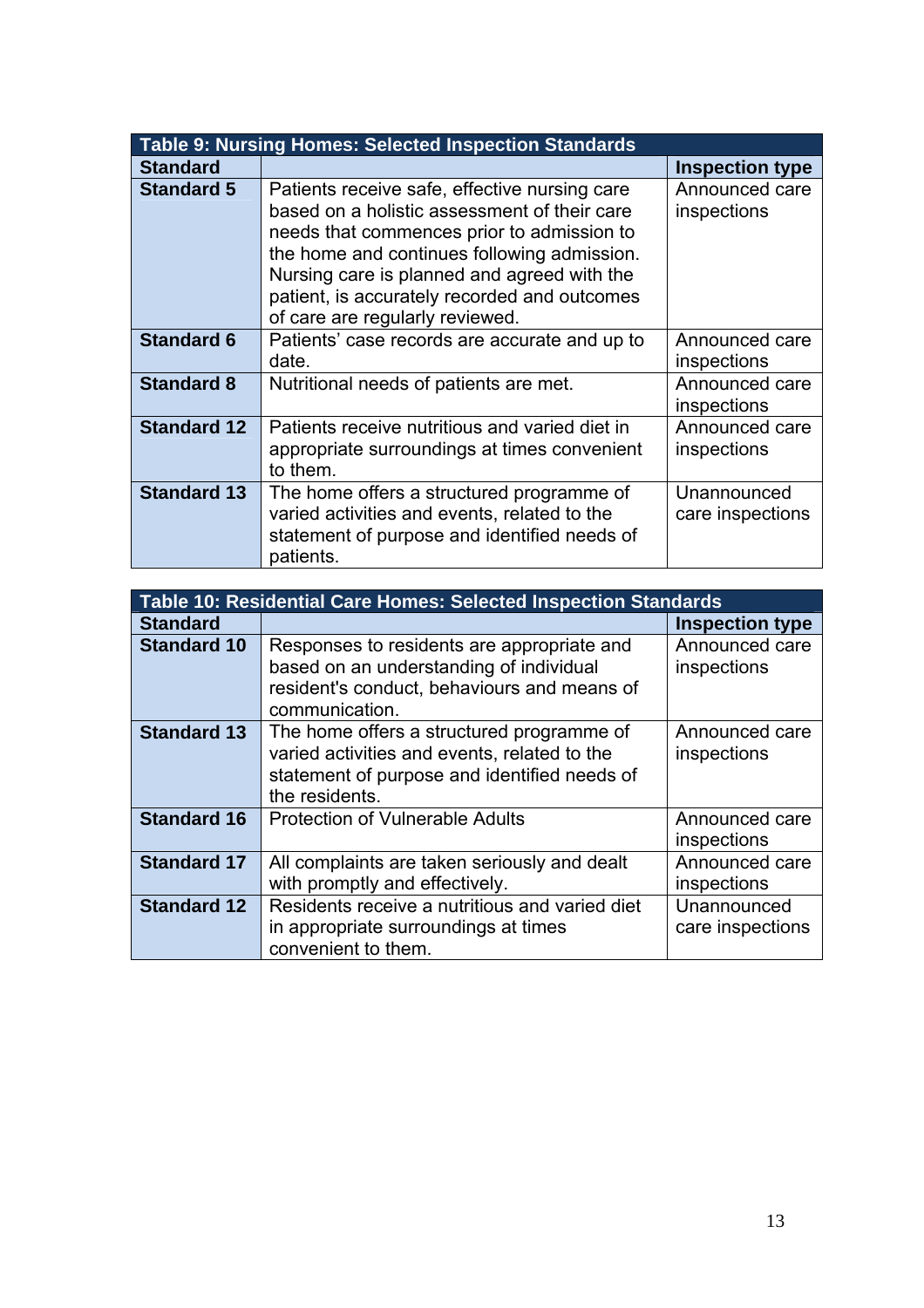# **Ionising Radiation (Medical Exposure) Regulations (IR(ME)R)**

In March 2010 responsibility for the monitoring and inspection of Ionising Radiation (Medical Exposure) (Amendment) Regulations (Northern Ireland) 2010 (IR(ME)R) transferred to RQIA. RQIA prepared a programme to inspect a range of units using x-rays and other procedures using radiation. These included inspections of diagnostic radiology departments, nuclear medicine departments, the regional radiotherapy unit and a chiropractic clinic. In total, seven IR(ME)R inspections of health care facilities were completed, with support from the Health Protection Agency (HPA). The reports of these inspections are available on RQIA's website at www.rqia.org.uk.

# **Private Dental Regulation**

Following an amendment to the Independent Health Care Regulations (Northern Ireland) 2005 introduced on 25 January 2011, it was announced that regulation of private dentistry in Northern Ireland would come into effect on 1 April 2011. This will require all establishments providing private dental care or treatment to be regulated (registered and inspected) by RQIA.

In advance of the introduction of this legislation, RQIA met with the British Dental Association and a number of its local committees, to advise dentists of our plans and arrangements for the regulation of private dentistry. We presented at a Northern Ireland Medical and Dental Training Agency (NIMDTA) event on dental regulation. During February 2011, to support dentists in the registration process, RQIA issued comprehensive written guidance to almost 400 dental practices across Northern Ireland, and Registration application packs were issued in late March to facilitate regulation of these services during 2011-12.

# **RQIA Review Activity**

RQIA continued to progress its programme of service and thematic reviews in line with its published Three Year Review Programme 2009-12. During 2010- 11, RQIA completed reviews and published reports on: intrapartum care; hyponatraemia; GP out-of-hours services; child protection; dental sedation; medical revalidation; NI Ambulance Service; and child and adolescent mental health services (CAMHS).

# **Review of Intrapartum Care Services across Northern Ireland**

This review highlighted the need for the development of a maternity strategy for Northern Ireland and made 20 recommendations for the service across Northern Ireland and a further 23 specific recommendations for trusts. Key recommendations include the need to maintain appropriate levels of obstetric, anaesthetic and midwifery cover; for all trusts to audit and review midwifery staffing levels on an annual basis; and to provide all staff with protected time for mandatory training. We believe that the adoption of these recommendations provide further direction for improvement in the quality and safety of care for women in labour and during delivery.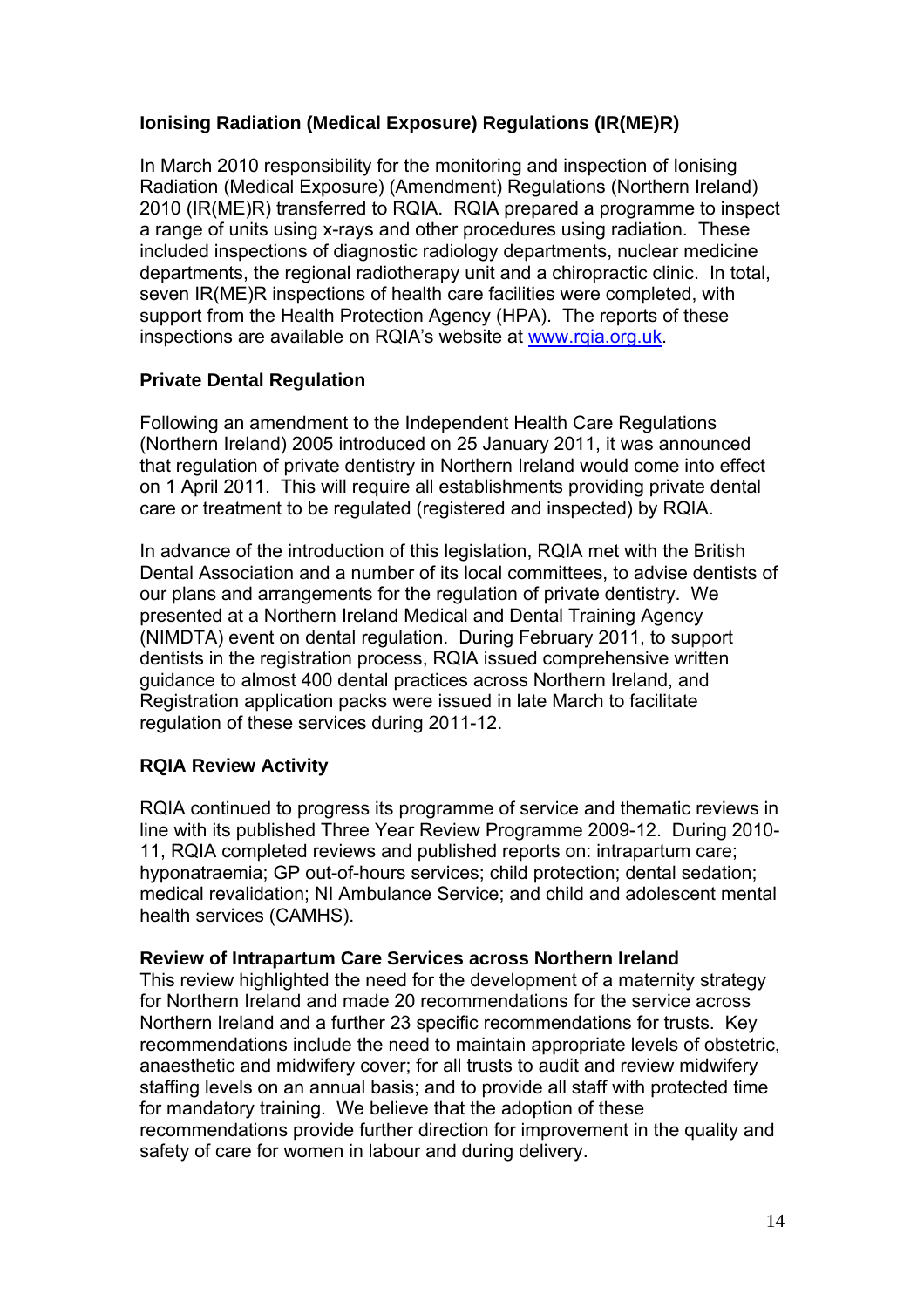#### **Review of Reducing the Risk of Hyponatraemia when Administering Intravenous Infusions to Children**

In 2008 RQIA carried out a review of compliance with the National Patient Safety Agency's (NPSA) Safety Alert no.22: Reducing the Risk of Hyponatraemia when Administering Intravenous Fluids to Children in HSC trusts. In February 2009 a letter was issued by DHSSPS to all HSC trusts and independent hospitals requiring full implementation of the 16 recommendations made by RQIA's independent review team. At that time, the Health Minister requested that RQIA undertake a further review to examine the implementation of these recommendations, paying particular attention to the reporting of incidents and the treatment of children in adult wards. The review team made eight further recommendations in the follow-up report. The team noted that HSC trusts and independent health care facilities have good operational control of the administration of intravenous fluids to children, and that compliance with the NPSA alert had been substantially achieved.

#### **Review of GP Out-of-Hours Services**

In September 2010, RQIA published its report on GP our of hours services in Northern Ireland. This review, carried out by an independent team of health care professionals from Northern Ireland and Scotland, examined arrangements in place to deliver safe and effective treatment for patients. The review team made a series of recommendations, including: the need to clarify the future strategic direction for the service; closer collaboration with other out-of-hours services, including A&E, ambulance, community nursing, social care and mental health crisis services; and measures to make sure that doctors are not working excessive shifts across services. During this review, RQIA worked in partnership with the Patient and Client Council (PCC) to ask the public about their experiences of using these services. Patients told us that they value this service, but that there should be a single contact telephone number across Northern Ireland to access these services.

#### **Review of HSC Trusts Readiness for Medical Revalidation**

In December 2010, RQIA published its independent assessment of the readiness of health and social care trusts for the introduction of revalidation for hospital-based (secondary care) doctors from 2012. RQIA found that trusts have implemented robust systems of governance and are strongly committed to having effective systems of appraisal to support revalidation. Whilst the number of doctors taking part in annual appraisal has increased significantly since a previous RQIA review of medical appraisal in 2008, we identified the need to standardise the provision of information to doctors to support appraisal. To enhance preparedness for the introduction of medical revalidation in Northern Ireland, RQIA made seven regional recommendations, and a series of specific recommendations for each HSC trust.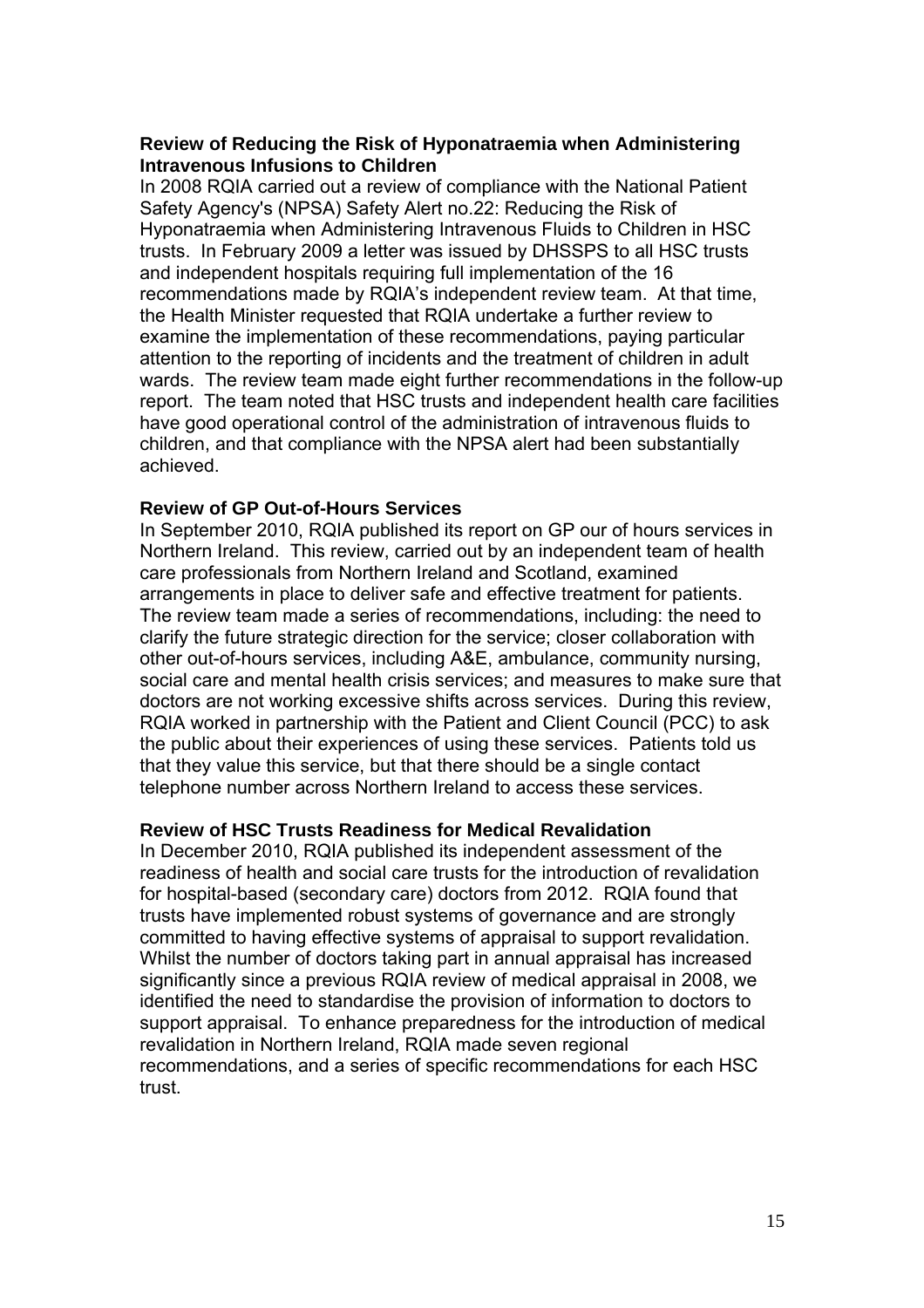#### **RQIA's Independent Review of Child and Adolescent Mental Health Services (CAMHS) in Northern Ireland**

In February 2011, RQIA published its review of child and adolescent mental health services (CAMHS), which examined the quality, availability and safety of CAMHS across Northern Ireland. RQIA worked with the Voice of Young People in Care (VOYPIC) to gather the views of service users and their carers, and we included this information in our report. The review made a range of recommendations for the DHSSPS, the HSC Board and all five HSC trusts. A key recommendation was for the DHSSPS to confirm, through policy guidance, a model for CAMHS provision across Northern Ireland. In addition, the independent review team called for the further development of communitybased alternatives to hospital admission.

## **Review of the Northern Ireland Ambulance Service Trust**

Also in February 2011, RQIA published its governance review of the Northern Ireland Ambulance Service Health and Social Care Trust (NIAS). This was carried out by an independent review team, which included independent experts from the Scottish Ambulance Service. The team visited NIAS facilities across Northern Ireland, examining performance against DHSSPS's Quality Standards for Health and Social Care. The review team highlighted examples of good practice across each of the five quality standards, and found strong evidence of clear lines of accountability for governance to the NIAS Board. To drive further improvement across NIAS, RQIA made 14 recommendations.

## **Review of IV Sedation in General Dental Practice**

In 2009, RQIA undertook a review of intravenous sedation use in general dental practice which identified areas for improvement in a number of practices. RQIA was then asked by DHSSPS to carry out a follow-up review focusing on safe practice. This review was published in December 2010 and made a number of further recommendations aimed at assisting dental practices to improve patient safety in the area of intravenous sedation.

# **Review of Child Protection Services – Stages 4 and 5**

In September 2008, RQIA began a five stage review of child protection services in Northern Ireland, focusing on recommendations from the DHSSPS overview report Our Children and Young People - Our Shared Responsibility, published in January 2007. Each stage of this review involved an independent team of child protection experts from across the UK. The final stages of this review (stages 4 and 5), published in December 2010, focused on arrangements for managing staff performance, access to services and interagency communication at the point of referral to child protection services. The report also highlights examples of good practice in each trust, which we would encourage all trusts to replicate. To support further improvements in practice, RQIA also made focused trust-specific recommendations, and a number of regional recommendations.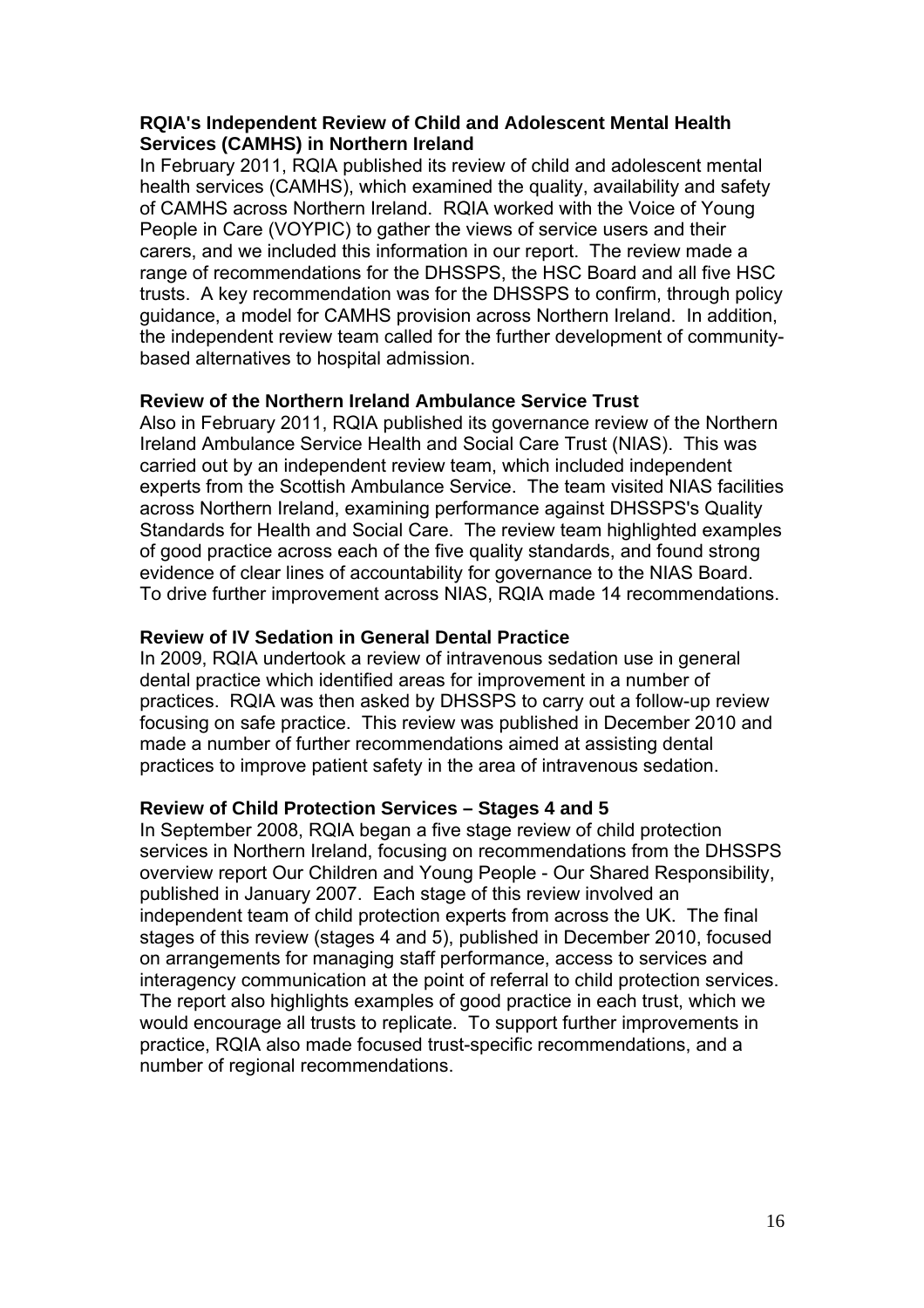# **Commissioned Reviews**

In addition to planned review activity, during 2010-11 RQIA was requested by Michael McGimpsey, MLA, Minister for Health, Social Services and Public Safety, to undertake two additional reviews into issues of significant public concern. These were a review of the McDermott brothers' case and a review into the reporting of plain x-rays across all five health and social care trusts.

#### **RQIA's Independent Review of McDermott Case Published**

On 30 September 2010, the Health Minister asked RQIA to undertake an independent review of the Western Health and Social Care Trust's (WHSCT) actions in relation to James Francis and Owen Roe McDermott. In 2009, the McDermott brothers had been arrested in relation to serious sexual assaults against children in Donagh, Co Fermanagh. The brothers were subsequently found to have a learning disability and were deemed unfit to plead. They remained at the family home in Donagh. Subsequent community concern led to the brothers being taken into the care of the WHSCT. During the review, in addition to examining the trust's actions in relation to the case, RQIA also engaged with the survivors to ensure that their views and concerns were taken into account. The review report was published in early November, making seven recommendations for HSC bodies and for other organisations.

#### **RQIA Independent Review of Reporting Arrangements for Radiological Investigations**

In February 2011, the Health Minister commissioned RQIA to undertake an independent review of the handling and reporting arrangements for plain image, radiological investigations across Northern Ireland. The request for the review followed delays in the reporting of plain image radiological examinations at Altnagelvin and Craigavon hospitals. RQIA agreed to undertake the review with the support of a team of independent expert reviewers including the Registrar of the Royal College of Radiologists and Registrar of its Faculty of Clinical Radiology.

#### **Infection Prevention/ Hygiene Inspections**

During 2010-11 RQIA's inspection of infection prevention/control and hygiene practice in hospitals across Northern Ireland continued. Some of the clinical areas previously inspected were subject to a re-audit. In December 2010 the overview reports for acute hospitals, acute psychiatric admission wards and maternity delivery units across Northern Ireland were published. These reports highlight significant improvement across all facilities. RQIA encouraged all trusts to continue to sustain this performance.

RQIA also commenced a new programme of announced and unannounced infection prevention/hygiene inspections at a range of health and social care facilities, including hospital wards and clinical areas. These inspections provide an overview of a ward or clinical area's performance against the regional standards on the day of inspection, highlighting to service managers both good practice and areas of concern. The announced inspections provide an opportunity to review the organisational governance systems that have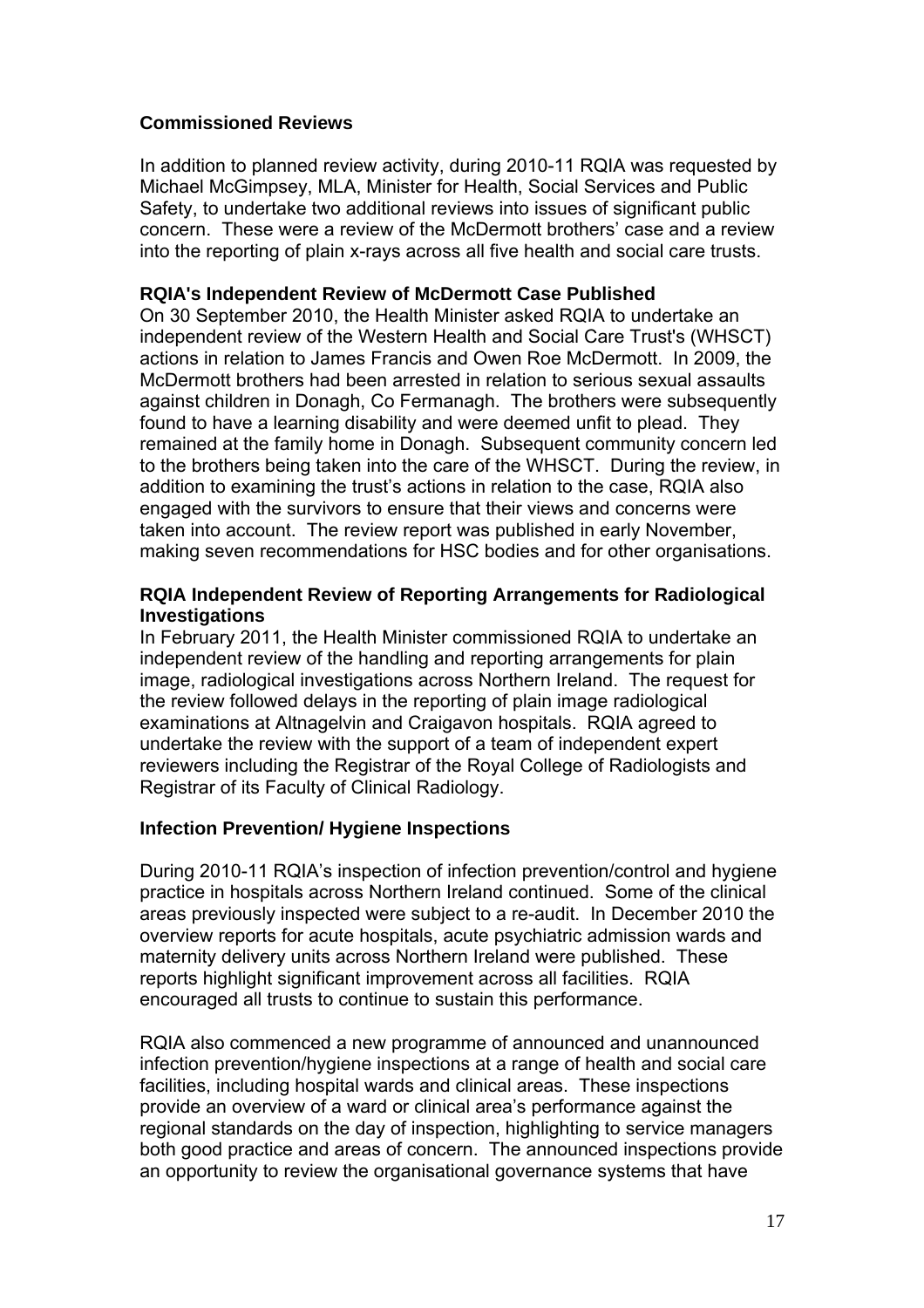been put in place in each trust in relation to environmental cleanliness and infection prevention and control.

# **Other Inspection / Review Activities**

In conjunction with the inspection programme of regulated services, RQIA has just published an evaluation of arrangements in place for the management of medicines for people receiving domiciliary care in their own homes. It identifies targeted approaches to facilitate quality improvement in this setting and highlights the challenges faced by those providing this service throughout Northern Ireland.

RQIA has also undertaken a number of further reviews of regulated services. These include an examination of care pathways for children in care moving into secure accommodation and a review of care management in a domiciliary care setting. These reports are due for publication in the year ahead.

## **Controlled Drug Prescribing**

RQIA, in conjunction with DHSSPS, the Business Services Organisation (BSO) and the HSC Board, has responsibility for issuing approval to doctors for private prescription pads under an amendment to the Misuse of Drugs (Northern Ireland) Regulations 2002. During the year RQIA received four requests for approval for private controlled drug prescribing, all of which were granted.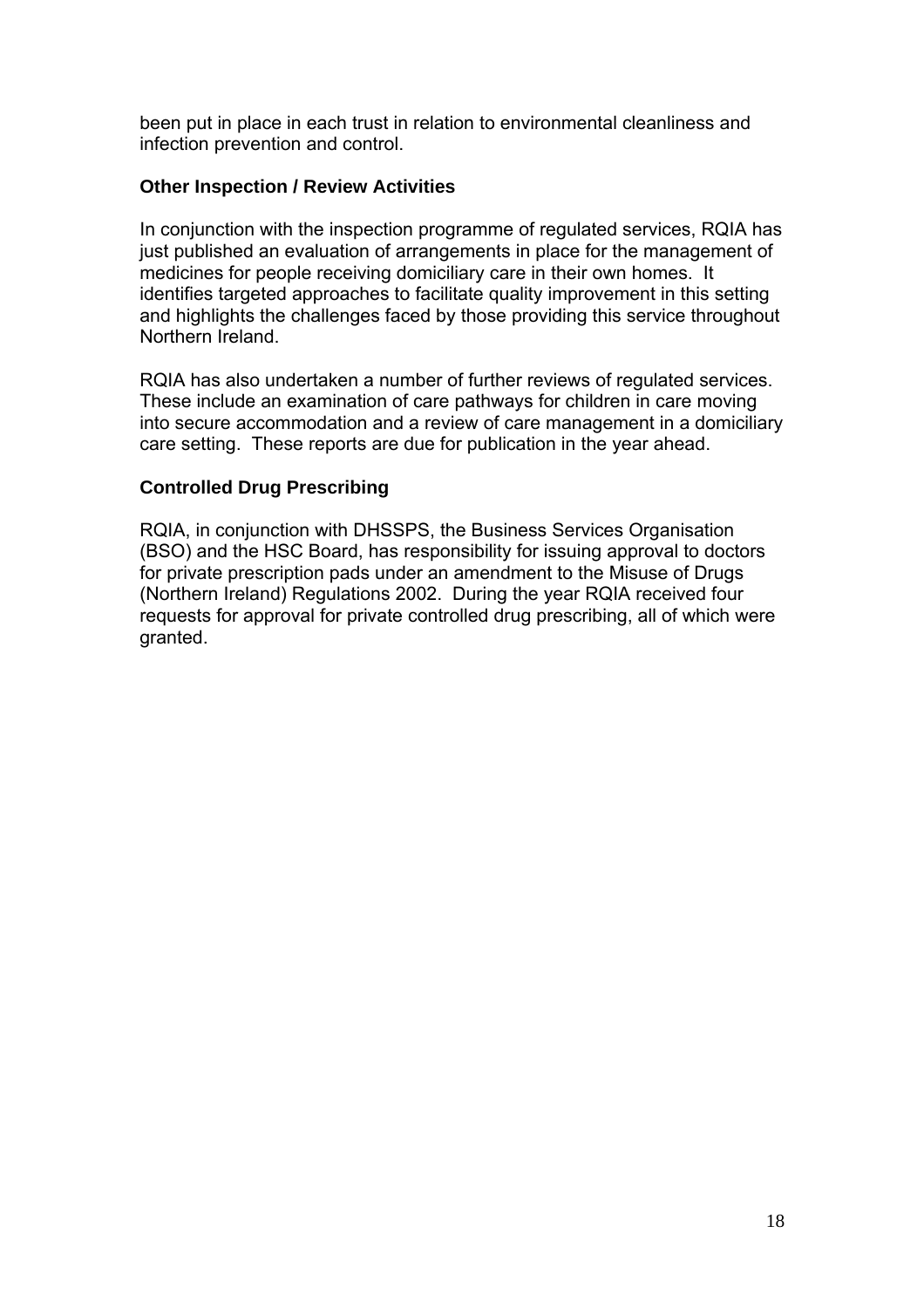# **INFORMING THE POPULATION**

#### **Promoting the work of RQIA**

During February 2011, RQIA held a series of eight full day information events for nursing home, residential care home, domiciliary care and day care service providers, attended by some 800 people. At each event RQIA outlined its inspection approach for the year ahead, including the inspection themes for each sector. A number of providers also showcased examples of best practice from the previous year's inspection programme.

RQIA's commitment to involving the public is demonstrated through its Public Participation Strategy. During the year key initiatives included establishing a Children's Services Advisory Group; continued engagement with a range of service users as part of planned review and inspection activity; and organising a series of events to highlight aspects of the work of RQIA.

In March 2011, RQIA, in partnership with the Northern Ireland Social Care Council (NISCC), Social Care Institute for Excellence (SCIE), the Patient and Client Council (PCC) and a panel of service users and carers, organised the third annual user and carer conference. The conference entitled Listening and Learning Together attracted over 200 delegates. Through a series of presentations and workshops led by service users and carers, examples of best practice in public participation and service user and carer involvement in health and social care were highlighted.

During March 2011 five events were held across Northern Ireland for service users and carers, providers and other stakeholders of mental health and learning disability services. These events, attended by some 200 people, provided information on RQIA's progress in relation to Mental Health Order functions and engaged with attendees on how RQIA could further develop its work in this area.

These events involved engagement with a wide range of stakeholders and the feedback from attendees was overwhelmingly positive.

Media interest in the work of RQIA continued during the year, particularly in relation to published review reports; the infection prevention/control programme, and regulatory activity. In addition, we continued our engagement with political representatives, meeting representatives from the Northern Ireland Assembly Health Committee and health spokespersons from the main political parties.

RQIA provided evidence to the Northern Ireland Assembly Health Committee, providing evidence on the review of intrapartum care and statutory rules relating to independent healthcare. In addition, RQIA provided evidence alongside representatives of DHSSPS to the Public Accounts Committee (PAC) on the Northern Ireland Audit Office (NIAO) Report, Ensuring the Quality of Care for Older People in Residential Care and Nursing Homes. RQIA also responded to the recommendations of the PAC.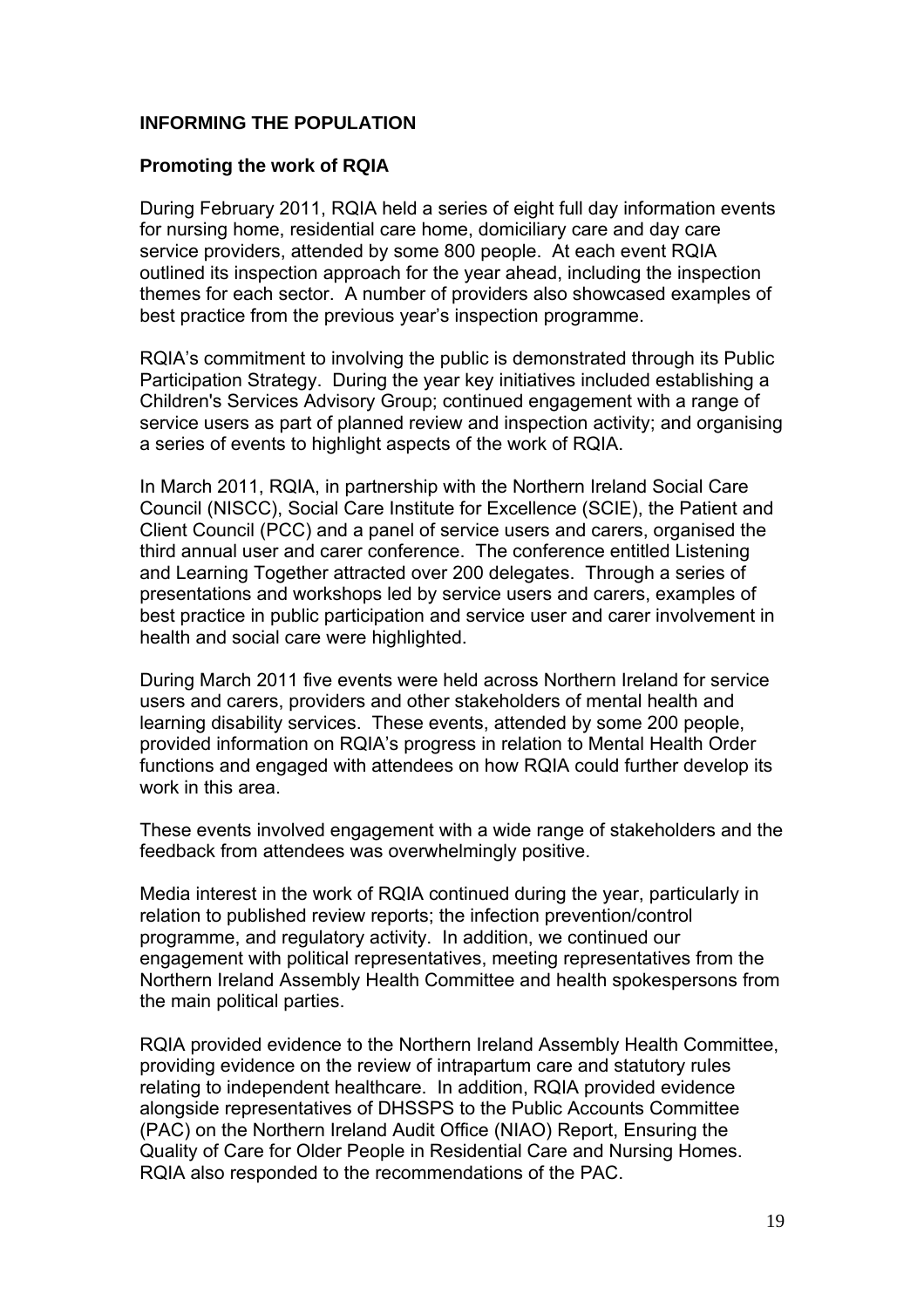On a quarterly basis, liaison meetings took place between RQIA and each HSC trust to discuss issues relating to regulated services, RQIA's review programme and mental health and learning disability provision. Regular liaison meetings with the HSC Board, Public Health Agency and the Patient Client Council also took place to allow discussion and information exchange on areas of mutual interest. Regular meetings also took place with independent sector representative groups including the Independent Health Care Providers (IHCP) and the UK Homecare Association (UKHCA).

RQIA also worked with the Older Persons Advocate to plan and deliver a workshop in November 2010, aimed at care providers showcasing examples of good practice in the care and support of older people.

RQIA continued its liaison and engagement with other health and social care regulatory bodies across the UK and Ireland, including the newly established Care Quality Commission (CQC), the Council for Healthcare Regulatory Excellence (CHRE) and at the European Partnership of Supervisory Organisations (EPSO), considering issues of common interest.

RQIA continued to update its website to ensure that all information relevant to our stakeholders was readily accessible and available online. In October 2010, RQIA's register and associated inspection reports for all regulated services for adults were made available online at www.rqia.org.uk. This allows prospective users of services and their families to examine and directly compare information on the quality and performance of individual services. At the end of March 2011, some 2,500 care, pharmacy, estates and financial inspection reports were available online.

#### **Freedom of Information and Data Protection requests**

In common with all public bodies, RQIA is required to respond to requests for information under the Freedom of Information Act 2000 and the Data Protection Act 1998. During 2010-11 RQIA received and responded to 23 freedom of information requests within 20 working days and seven subject access requests within 40 working days.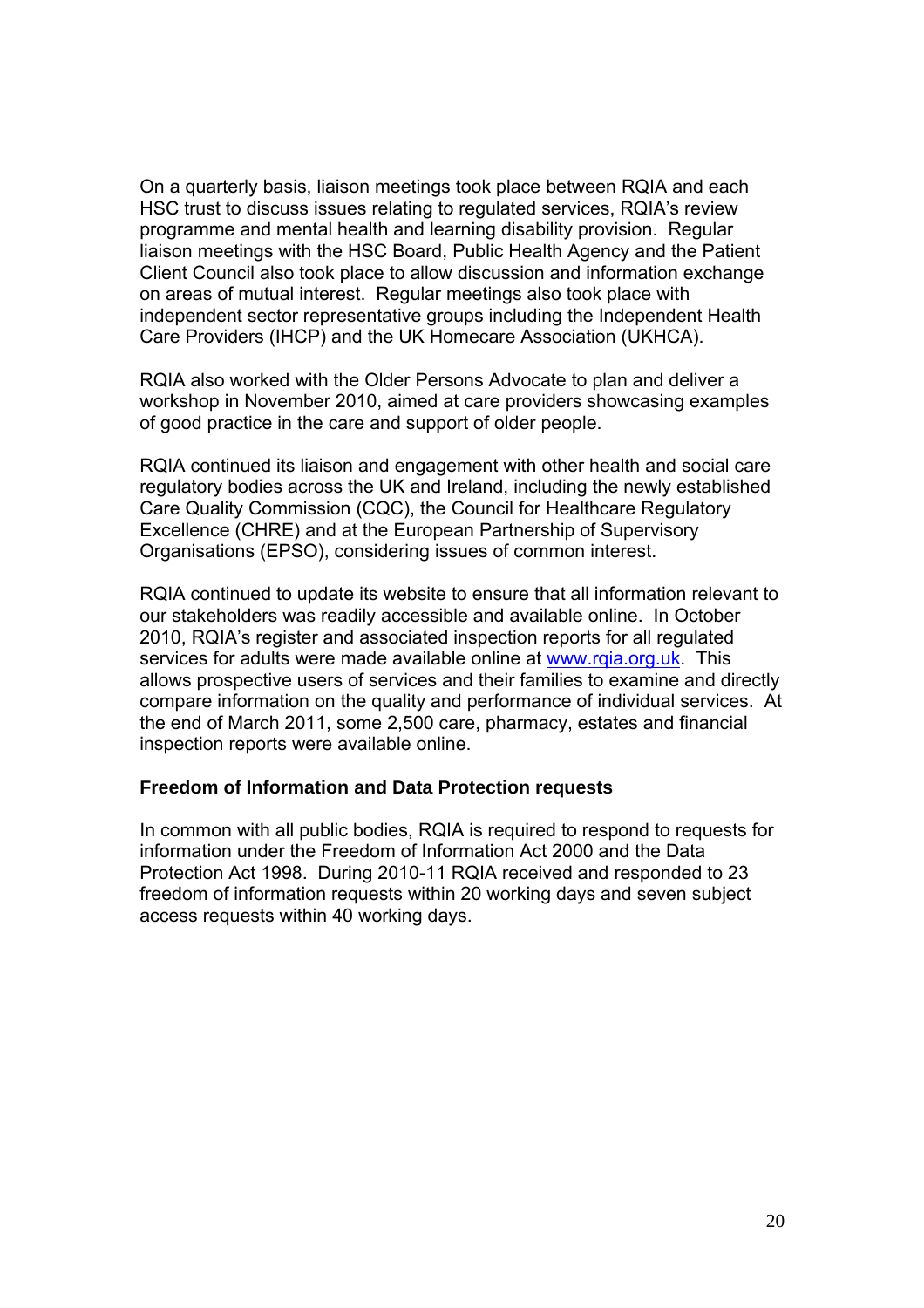# **SAFEGUARDING RIGHTS**

#### **Mental Health and Learning Disability**

Following the transfer of the functions of the former Mental Health Commission to RQIA in 2009, RQIA undertook a range of additional responsibilities for people with a mental illness and those with a learning disability including:

- preventing ill treatment
- remedying any deficiency in care or treatment
- terminating improper detention in a hospital or guardianship
- preventing or redressing loss or damage to a patient's property

Significant work has been undertaken by RQIA to ensure a successful transition and RQIA has endeavoured to improve both the scrutiny and oversight of organisations working under the Mental Health Order. To oversee how we discharged these functions, the Board of RQIA established a Mental Health and Learning Disability expert advisory panel which met on five occasions during the year. The panel, chaired by Dr Richard Adams, RQIA Board member, included the Chief Medical Officer with Mental Welfare Commission for Scotland; a consultant psychiatrist, a HSC trust director of Mental Health and Disability Service; an advocate; two service users; and staff from RQIA's Mental Health and Learning Disability team. The panel provided assurance to the Board that RQIA was fully meeting its requirements under the Mental Health Order.

To ensure the appropriateness of detentions under the Mental Health Order 1986, RQIA monitors all prescribed forms received from HSC trusts. During the year 9,465 forms were submitted and scrutinised by RQIA (see Table 11). As a result of this ongoing activity, RQIA through its liaison with trusts, continued to reduce the error rate from 4.4% in March 2010 to an average of 2.4% during 2010-11. As part of this work RQIA made application to the Guidelines and Audit Implementation Network (GAIN) for funding the development of guidelines and an online training programme for professionals working with the Mental Health Order. It is anticipated that this work will be completed in September 2011 and will further improve the practice of professionals and other agencies such as the police and ambulance services, using the Mental Health Order.

| Table 11: Analysis of Prescribed Forms: 1 April 10 - 31 March |                             |  |
|---------------------------------------------------------------|-----------------------------|--|
| 2011                                                          |                             |  |
| <b>Trust Area</b>                                             | <b>Total Forms received</b> |  |
| <b>Belfast HSC Trust</b>                                      | 2,977                       |  |
| <b>Northern HSC Trust</b>                                     | 2,129                       |  |
| <b>South Eastern HSC</b>                                      | 1,723                       |  |
| <b>Trust</b>                                                  |                             |  |
| <b>Southern HSC Trust</b>                                     | 1,423                       |  |
| <b>Western HSC Trust</b>                                      | 1,213                       |  |
| Total                                                         | 9,465                       |  |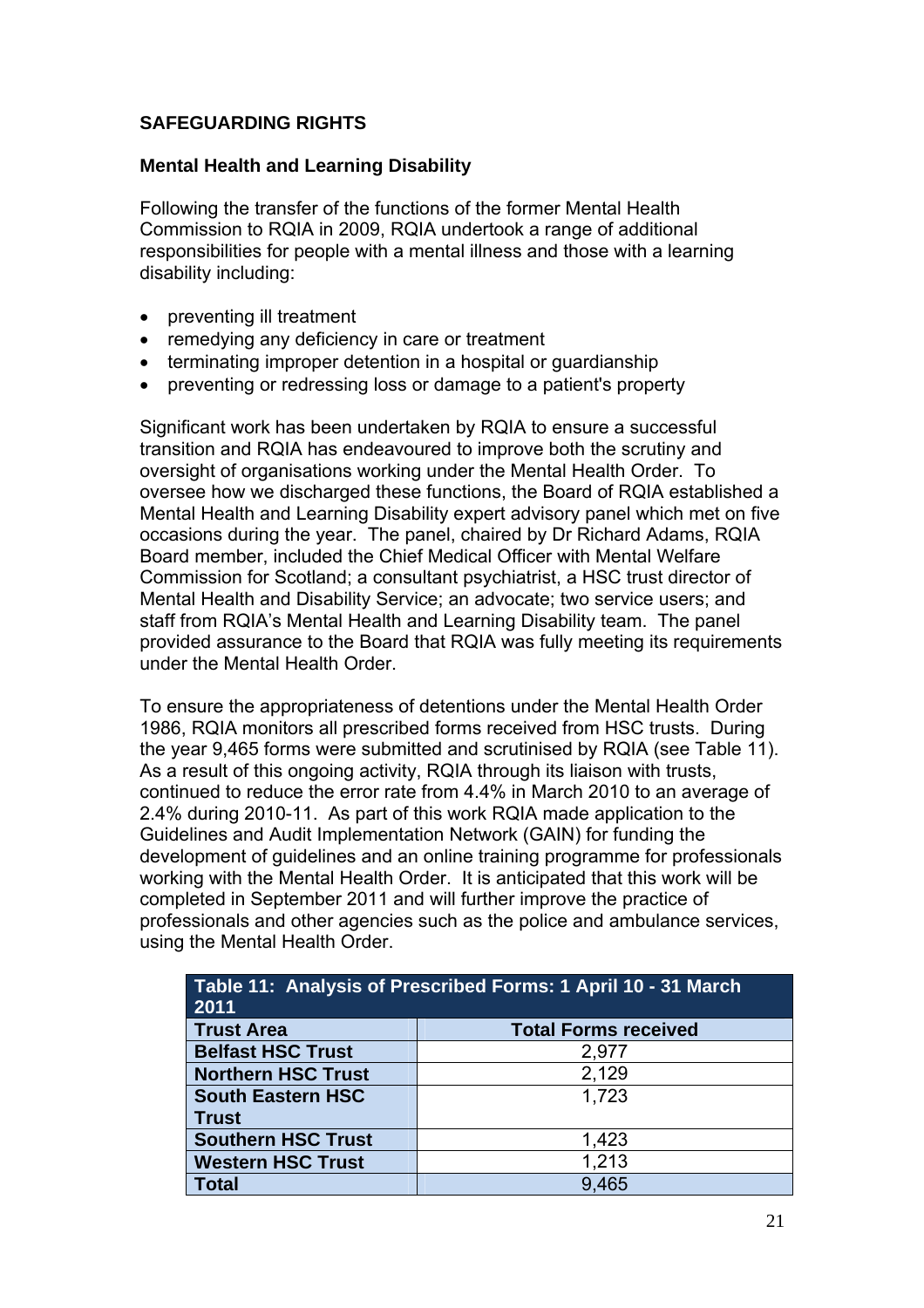Engaging directly with service users is an important facet of RQIA's work. To assess the experience of individual detained patients RQIA continued its programme of patient experience reviews and met with 133 patients during the year. These interviews with patients have enabled RQIA to work with individual wards and units within trusts to improve care, taking account of the rights of detained patients. The findings of these reviews helped to inform the focus of our inspections of mental health and learning disability facilities. RQIA staff also met and spoke with 198 patients during the course of their inspections.

During the year RQIA developed a programme of inspection at mental health and learning disability facilities. The proposed approach, using a framework of human rights indicators, was endorsed by a team of international experts in law, human rights and mental health and learning disability at RQIA's Mental Health and Learning Disability Symposium held in May 2010.

Following a series of pilot inspections in July 2010, RQIA commenced a full programme of inspections in mental health and learning disability wards and departments. During the year 44 inspections were conducted using the human rights theme of fairness (see Table 12). The inspection process also took account of the Better Regulation Commission's principles of inspection.

| Table 12: MHLD Inspections to Trust Facilities in 2010-11 |              |  |
|-----------------------------------------------------------|--------------|--|
| <b>Trust Area</b>                                         | <b>Total</b> |  |
| <b>Belfast HSC Trust</b>                                  | 15           |  |
| <b>Northern HSC Trust</b>                                 | 6            |  |
| <b>South Eastern HSC Trust</b>                            | 8            |  |
| <b>Southern HSC Trust</b>                                 |              |  |
| <b>Western HSC Trust</b>                                  |              |  |
| Total                                                     | 44           |  |

Other key achievements during the year were the development of systems for the monitoring of trusts' management of service users' finances and the integration of Mental Health Order functions into regulated sector inspections.

As part of its ongoing commitment to patient and public involvement, RQIA met regularly with user and carer advocates in relation to care and treatment of individuals with a mental ill health. These advocacy forums provided an opportunity to discuss information on inspection activity and general themes emerging from our work.

In May 2010 RQIA hosted advocacy training provided by a team of lawyers and judges from the United States National Institute of Trial Advocacy (NITA) for mental health and learning disability lay advocates. The training was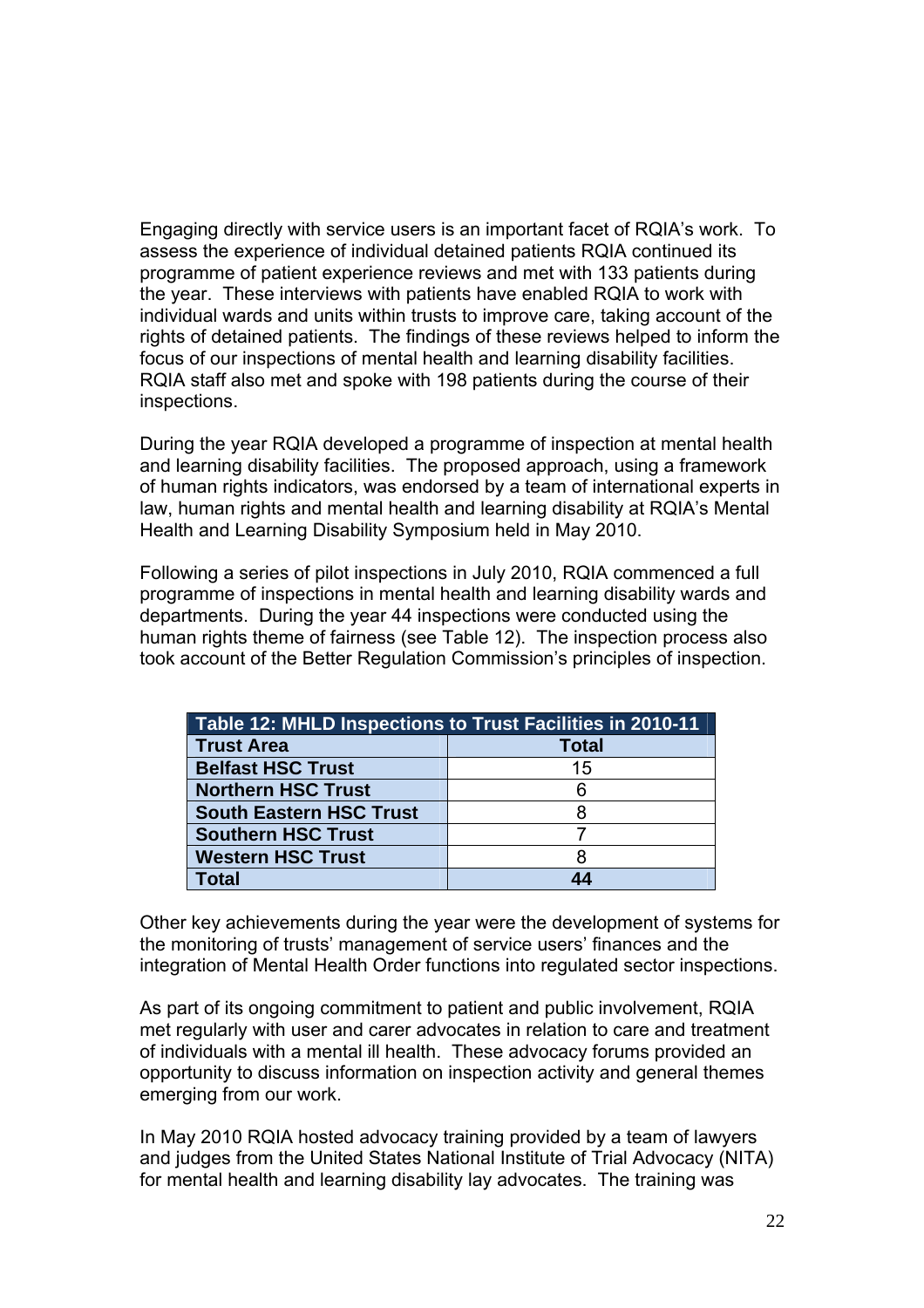provided on a pro-bono basis. The NITA trainers stressed the importance of participation and advocacy in the protection of human rights and endorsed RQIA for its work in this important area.

#### **Prison Health and Social Care**

During the year, in partnership with Criminal Justice Inspection Northern Ireland (CJI) and Her Majesty's Inspectorate of Prisons (HMIP), RQIA conducted an inspection of health and social care provision in Hydebank Wood Young Offenders Centre and Ash House Women's Prison.

In February 2011 RQIA held the inaugural meeting of organisations in Northern Ireland designated as national preventive mechanisms (NPMs) in partnership with Her Majesty's Inspectorate of Prisons and CJI. Here, RQIA's proposals relating to joint working in the inspection of places of detention in Northern Ireland in relation to the United Nations Convention Against Torture (OPCAT) were endorsed by the Association for the Prevention of Torture (Geneva), and other NPMs and regulatory bodies in Northern Ireland.

## **Equality**

During 2010, RQIA consulted on its equality scheme and action plan to address any issues identified in an audit of inequalities across all our functions. The consultation period closed in March 2011 and RQIA aims to submit its new equality scheme to the Equality Commission for Northern Ireland in May 2011.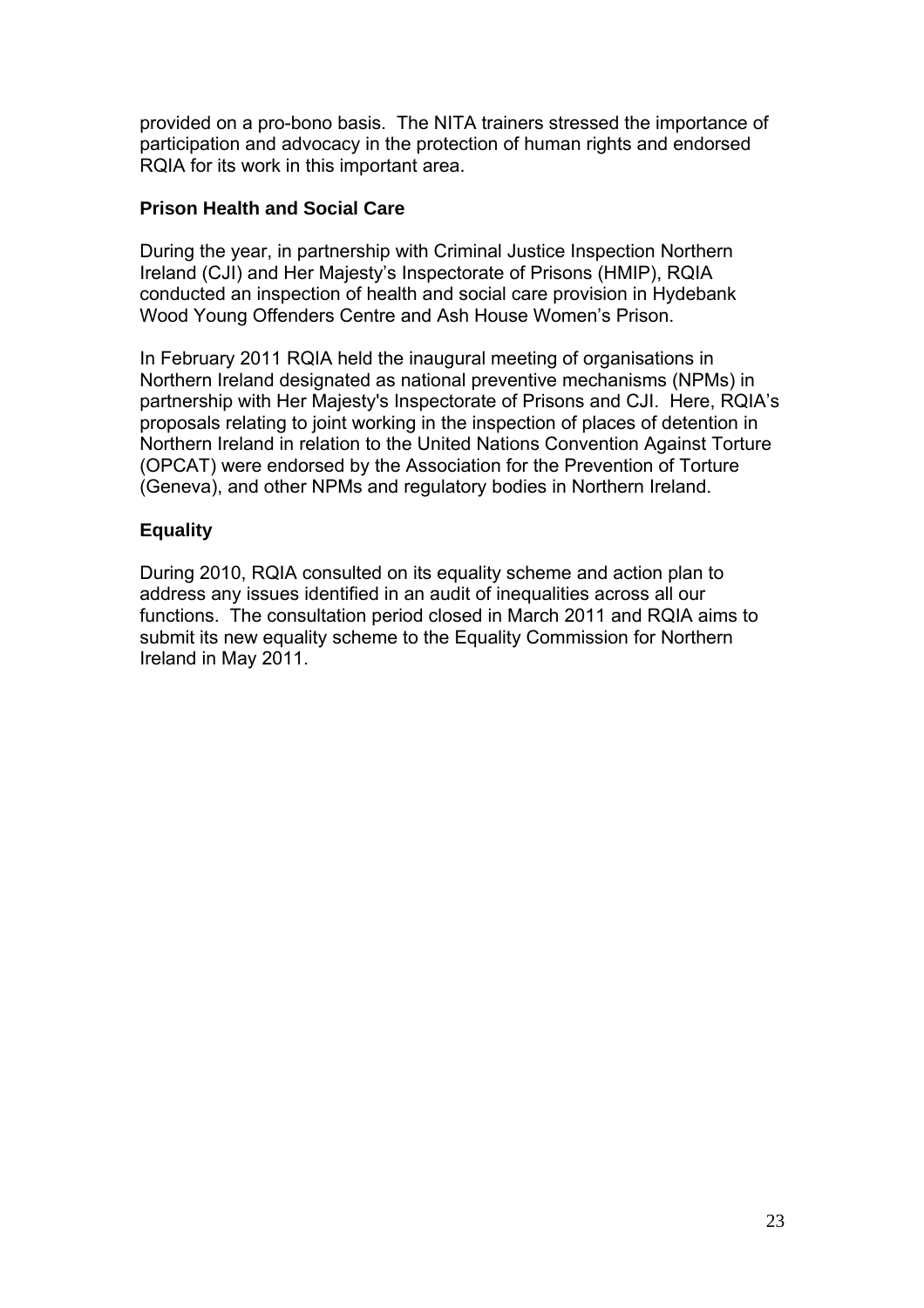# **INFLUENCING POLICY**

During the year RQIA's work has contributed to the development of regional policies and guidance. These include:

A key recommendation in RQIA's Review of Intrapartum Care is the requirement for a regional maternity services strategy, which is now being taken forward by DHSSPS.

RQIA has identified specific issues in relation to medicines management in domiciliary care services. A regional working group, coordinated by DHSSPS and the HSC Board, has been established to examine regional policies and protocols.

Following the publication of RQIA's Review of Blood Safety in early 2010 the Chief Medical Officer (CMO) wrote to health and social care organisations setting out arrangements for taking forward the recommendations of this review. During the year RQIA also presented the findings of this review to a meeting of the NI Advisory Committee on Blood Safety.

The CMO also wrote to all trusts to ensure that the recommendations of RQIA's review - Reducing the Risk of Hyponatraemia when Administering Intravenous Infusions to Children are implemented.

The findings and recommendations of RQIA's Review of Readiness for Medical Revalidation are being considered by the Revalidation Delivery Board for Northern Ireland.

Actions based on the recommendations of the McDermott Brothers' review include the development of a regional guideline for Supervision and Treatment Orders and a review of processes for communication between education boards and social service departments during school holidays, are being taken forward by the relevant bodies.

RQIA continues to work with the DHSSPS and other stakeholders in the development of the new mental health and capacity legislation.

RQIA also responded to a number of consultations, including:

- Northern Ireland Strategy for Nursing and Midwifery 2010-2015
- Commissioner for Older People Bill
- Dementia Services Strategy for Northern Ireland
- Strategy for nursing in mental health and learning disability services
- Strategy for the Children's Commissioner for Northern Ireland
- A 10-Year Strategy for Social Work in NI 2010 2020.
- Regional Safeguarding Board for Northern Ireland (SBNI)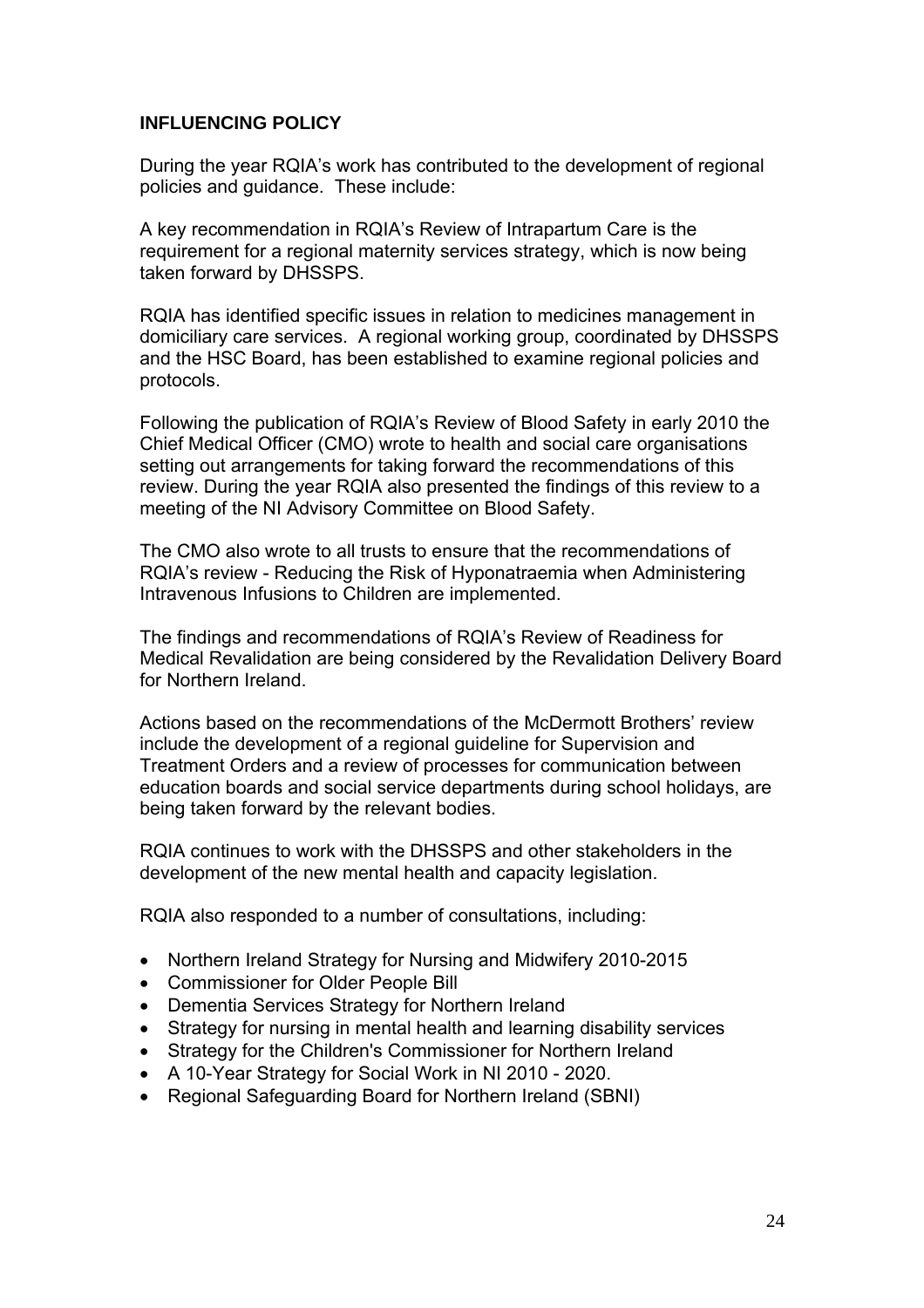# **OTHER ISSUES**

# **People**

RQIA is committed to the effective management of sickness absence to achieve the optimum attendance at work. During the year sickness absence was recorded at 5.4% against a target of 4.8%. Staff awareness sessions and workshops on absence management took place to ensure that sickness absence is appropriately managed.

The findings of a HSC-wide staff survey, which included RQIA, were presented to the Board in July 2010. An action plan was also developed, including staff and management development programmes which were delivered by the Human Resources and Organisational Development Manager during the year. Work also commenced on the implementation of the Knowledge and Skills Framework (KSF) through the provision of awareness sessions for staff.

RQIA's Joint Negotiating and Consultative Forum (JNCF) and the Staff Forum met on a regular basis to discuss issues affecting staff across the organisation.

## **Governance and Accountability**

RQIA's Board is responsible for setting the strategic direction. The Board meets in public five times each year at locations across Northern Ireland. Delivery of the strategic direction set by the Board and the leadership and control of day-to-day operations are the responsibility of the Executive Management Team. Specific matters relating to accounting procedures, financial reporting, internal controls and risk management are the responsibility of RQIA's Audit Committee. This operates in accordance with its terms of reference and the HM Treasury Audit Committee Handbook. The Audit Committee meets formally four times each year. In relation to governance, RQIA is informed both by the Management Statement and Financial Memorandum (MSFM) agreed with the DHSSPS. This sets out the broad operational framework and its individual policies. During the year, RQIA's Corporate Risk Assurance Framework Report was reviewed, updated and reported to the Audit Committee and Board on a regular basis.

#### **Business Planning**

During 2010-11 RQIA developed a corporate performance report which incorporates a series of key performance indicators (KPIs) linked to the strategic objectives in the Corporate Strategy 2009-12 and the annual business plan. Progress against KPIs for the period 2010-11 was reported to the Board through a quarterly corporate performance report to ensure performance against the annual business plan objectives was monitored.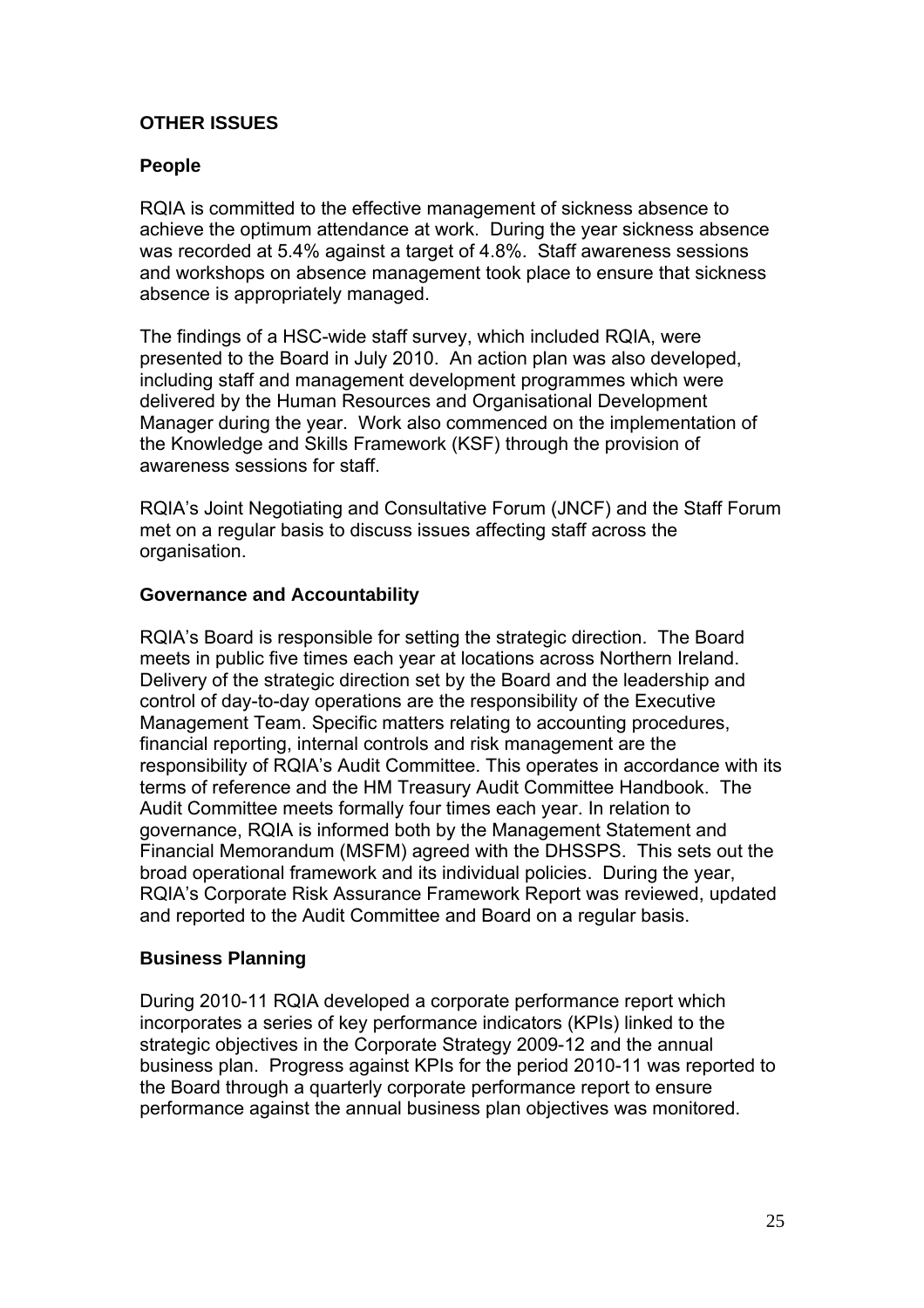RQIA developed its Risk Management Strategy and risk management procedures. A new directorate risk register template and associated guidance were implemented to embed best practice across the organisation. Risk management training was rolled-out to staff during September and October 2010. RQIA also developed a business continuity plan to ensure preparedness for an unplanned emergency situation.

# **Controls Assurance**

During the year RQIA completed seven self-assessments against controls assurance standards, and substantive compliance was attained in each case. These include governance; risk management; financial management; health and safety; information communications technology; records management; and human resources. An assessment of the relevance of other controls assurance standards (CAS) was completed and approved by RQIA's Audit Committee in October 2010. A total of 11 CAS will be fully embedded within RQIA by 2012.

RQIA's Corporate Strategy 2009-12, annual business plan and corporate performance reports are available online at www.rqia.org.uk.

Following a diagnostic screening assessment carried out by the Centre for Competitiveness in August 2010, RQIA adopted the European Foundation for Quality Management (EFQM) quality improvement framework and has developed an EFQM quality improvement map and action plan to address areas for improvement.

# **Complaints about Health and Social Care Services**

On 1 April 2009 DHSSPS introduced a new complaints procedure for all health and social care services in Northern Ireland. In the first instance, responsibility for investigating a complaint about any health and social care service provided by a regulated establishment or agency rests with the provider. The provider is required, by legislation, to ensure that complaints are fully investigated and to make every attempt to achieve local resolution. The local HSC trust has a continuing duty of care to the service user and should assist in resolving complaints by using either expert advisors or acting as an honest broker. This is known as enhanced local resolution. If local resolution is unsuccessful, the complainant can refer their concerns to the Northern Ireland Ombudsman. RQIA's role is to ensure that providers have an appropriate complaints and investigations procedure in place, and to follow up any alleged failure by a provider to comply with regulations and standards.

# **Complaints about RQIA**

During the year, five complaints were received about RQIA relating to the work of the organisation and our staff. These were handled in line with RQIA's complaints policy. In September 2010 a new Policy and Procedure on the Management and Handling of Complaints against RQIA was approved by the Board.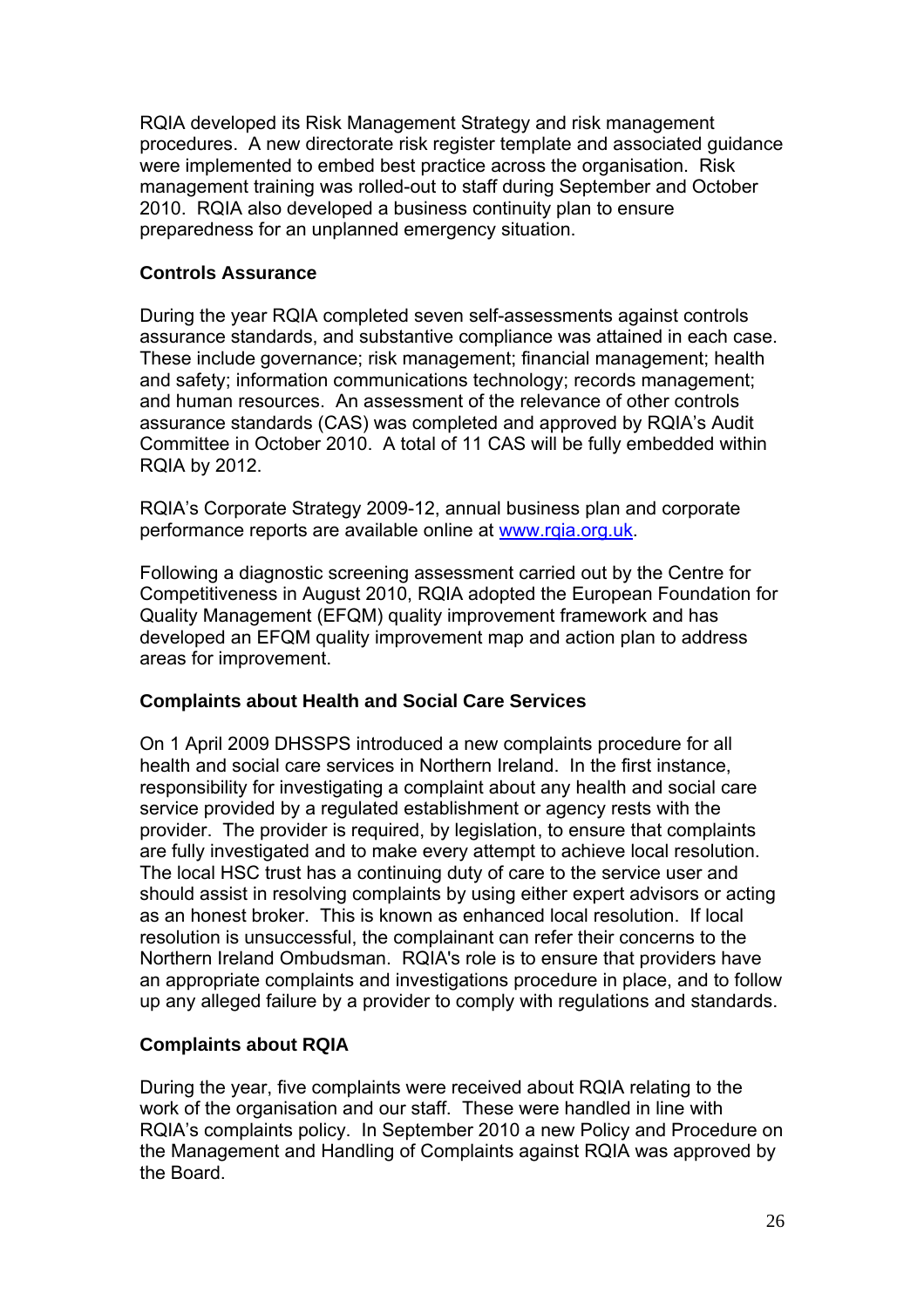# **Financial Summary**

A summary of the income, revenue and capital expenditure and its financing is as follows:

|                                                                                                  | F                                         |
|--------------------------------------------------------------------------------------------------|-------------------------------------------|
| Income<br>Fees and recharged costs                                                               | 938,603                                   |
| <b>Expenditure</b><br><b>Staff costs</b><br>Other operating expenses<br><b>Total Expenditure</b> | (5,961,109)<br>(1,503,118)<br>(7,464,227) |
| <b>Net Expenditure</b>                                                                           | (6, 525, 624)                             |
| <b>Financing from DHSSPS</b>                                                                     | 6,524,084                                 |
| )eficit                                                                                          | (1,540                                    |

Capital expenditure amounted to £12,313, which was financed by DHSSPS.

The full audited accounts are included in the Annual Accounts section of this report.

Olen Unston

**Chief Executive:** 

 $7\,\text{Jy}$  2011

Date: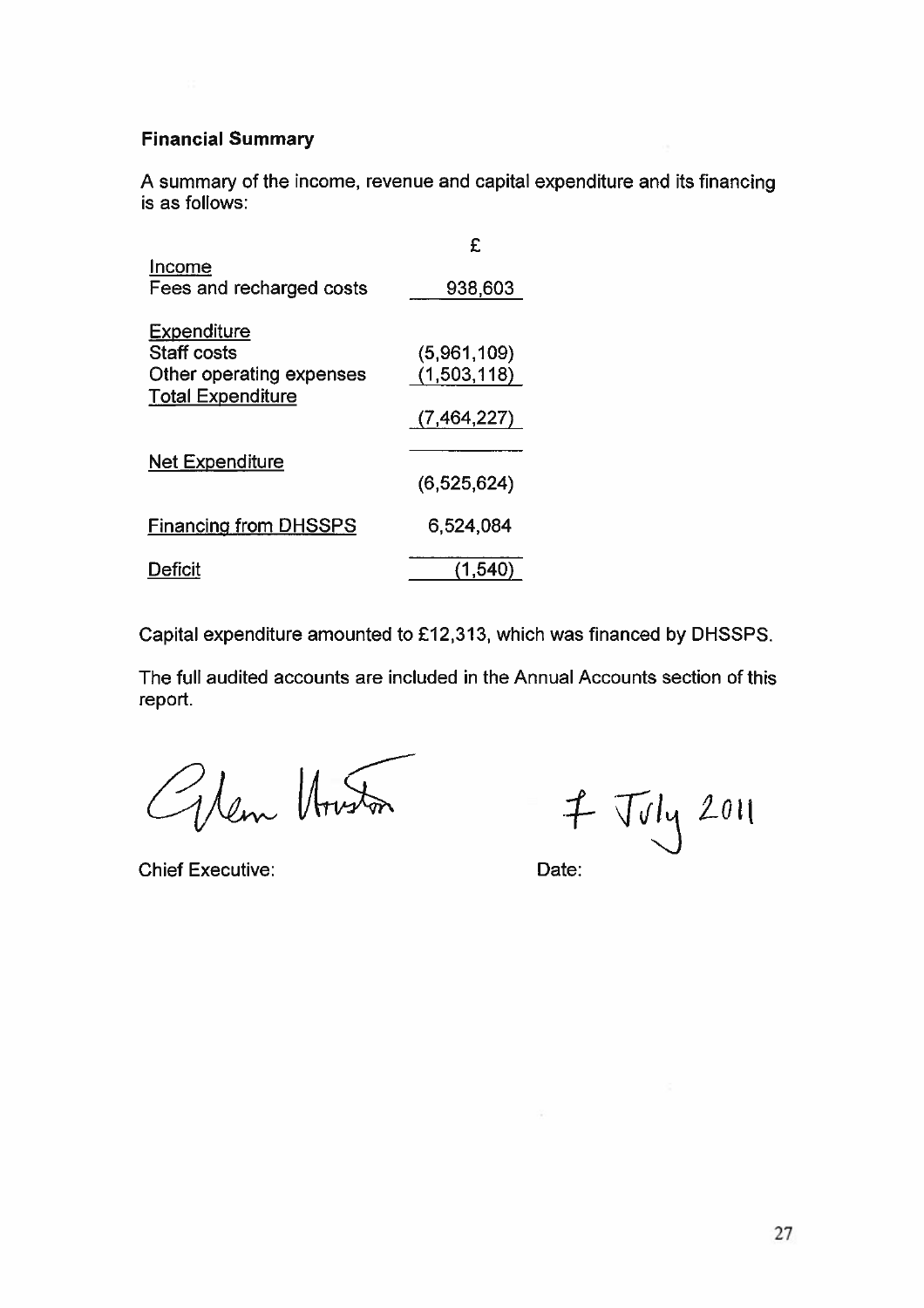#### **RQIA Board Member Profiles (as at 31 March 2011)**

**Dr Ian Carson, MB BCH BAO, MD, FFARCSI**, was appointed as RQIA Chairman in June 2006. Dr Carson is a former Deputy Chief Medical Officer with the Department of Health Social Services and Public Safety, holding this post from 2002 to his retirement in April 2006. He lives in Belfast.

**Dr Richard Adams** was appointed to the Board in January 2005, and reappointed for a further four years in January 2009. He is also a member of RQIA's Audit Committee. Richard was Chief Executive of the Forensic Science Northern Ireland between 1996 and 2003. He lives in Belfast.

**Ms Geraldine Donaghy** was appointed to the Board in September 2005 and reappointed for a further four years in September 2009. She is a member of the Audit Committee and Public Participation Implementation and Monitoring Group. Geraldine has worked for over 25 years in the community and voluntary sector and is a Board member of the Community Foundation for Northern Ireland. She lives in Newry.

**Mrs Lilian Jennett** was appointed to the Board in January 2005, and reappointed for a further four years in January 2009. She is also a member of the Public Participation Implementation and Monitoring Group. Lilian is currently employed on a part-time basis by the Department of Social Development. She is also a member of the Probation Board Northern Ireland. She lives in Richhill.

**Mrs Ruth Laird** was appointed to the Board in September 2005, reappointed for a further four years in September 2009 and is Chair of the Audit Committee. Ruth has 25 years' experience in human resource management and organisational development in the public, private and voluntary sectors and is a Chartered Member of the Institute of Personnel and Development. Ruth also holds a number of other appointments: non-executive Director of the NI Transport Holding Company; a Judicial Appointments Commissioner; a Civil Service Commissioner; a Parole Commissioner; and a member of the Council of the University of Ulster. She lives in Newtownards.

**Mr Allen McCartney** was appointed to the RQIA Board in January 2005, and reappointed for a further four years in January 2009. He is also a member of the Appointments and Remuneration Committee. Allen is currently a selfemployed business consultant. He is also a lay magistrate and an Independent Board Member of the Department for Regional Development. He lives in Belfast.

**Professor Patricia McCoy** was appointed to the Board in September 2005 and reappointed for a further four years in September 2009. She is also a member of the Appointments and Remuneration Committee. Patricia is Emeritus Professor of Physiotherapy at the University of Ulster having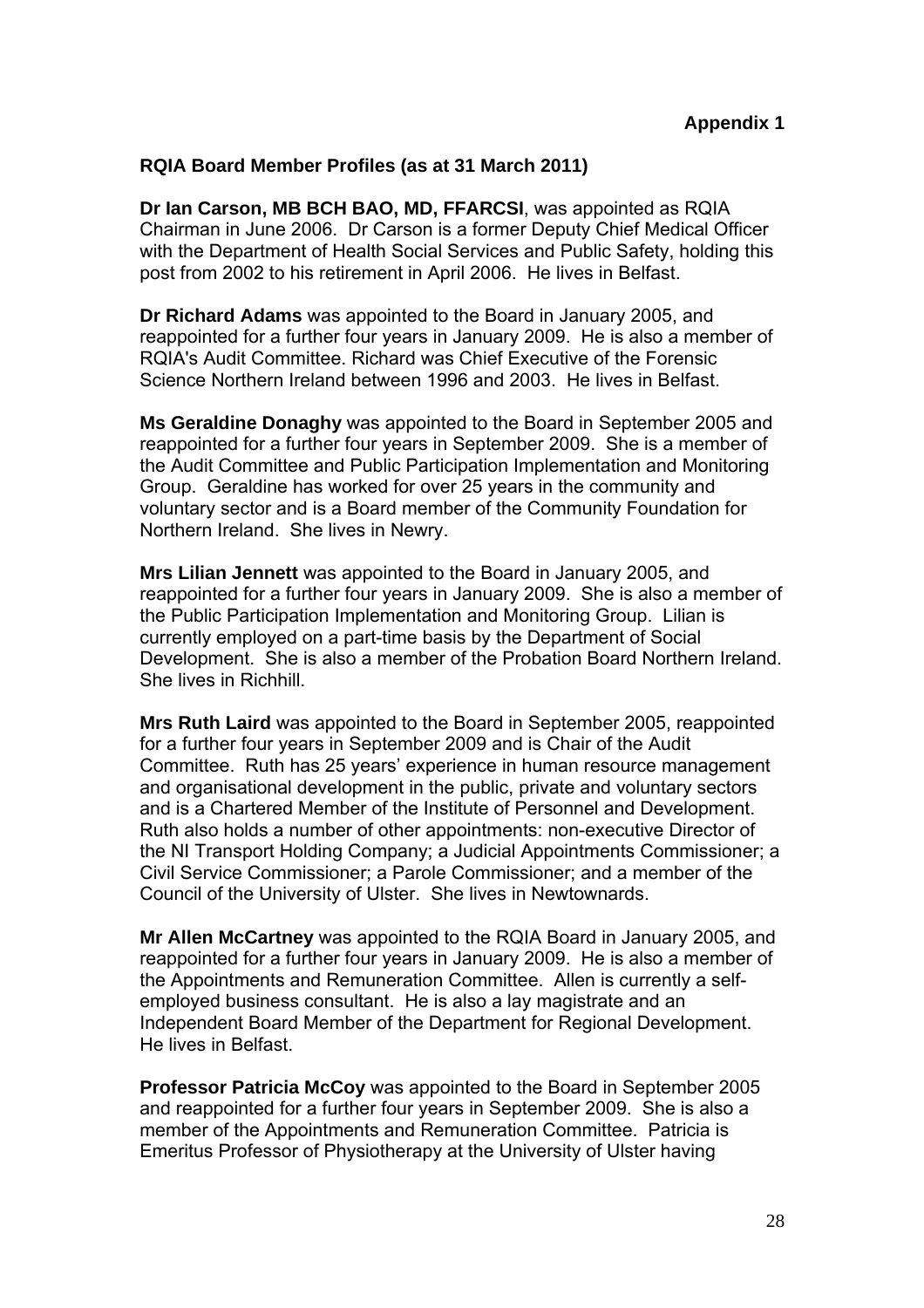lectured there until her retirement in 2001. She is also a Fellow of the Chartered Society of Physiotherapy. She lives in Holywood.

**Mrs Una O'Kane** was appointed to the Board in September 2005 and reappointed for a further four years in September 2009, and is a member of the Appointments and Remuneration Committee. Una was Headmistress of St Mary's Grammar School in Magherafelt until August 2004. She is currently Vice-Chair of the Staff Commission for Education and Library Boards and Governor of the Northern Regional College, St Patrick's College Maghera and St Pius X College, Magherafelt. She lives in Magherafelt.

**Mr Colin Reid** was appointed to the Board in January 2005, and reappointed for a further four years in January 2009. He is also a member of the Audit Committee. Colin is Policy and Public Affairs Manager for NSPCC. He is a social worker by profession and represents NSPCC on the Strategic Management Board of Public Protection Arrangements for Northern Ireland and is a member of the Northern Ireland Association of Social Workers (NIASW). He lives in Hillsborough.

**Mr Austin Smith** was appointed to the Board in January 2005, and reappointed for a further four years in January 2009. He is also a member of the Audit Committee. Prior to his retirement in 2004 Austin was Global Director of Human Resources for DuPont Sabanci Polyester Europe B.V, based in the Netherlands. Austin is a fellow of the Chartered Institute of Personnel Development. He lives in Londonderry.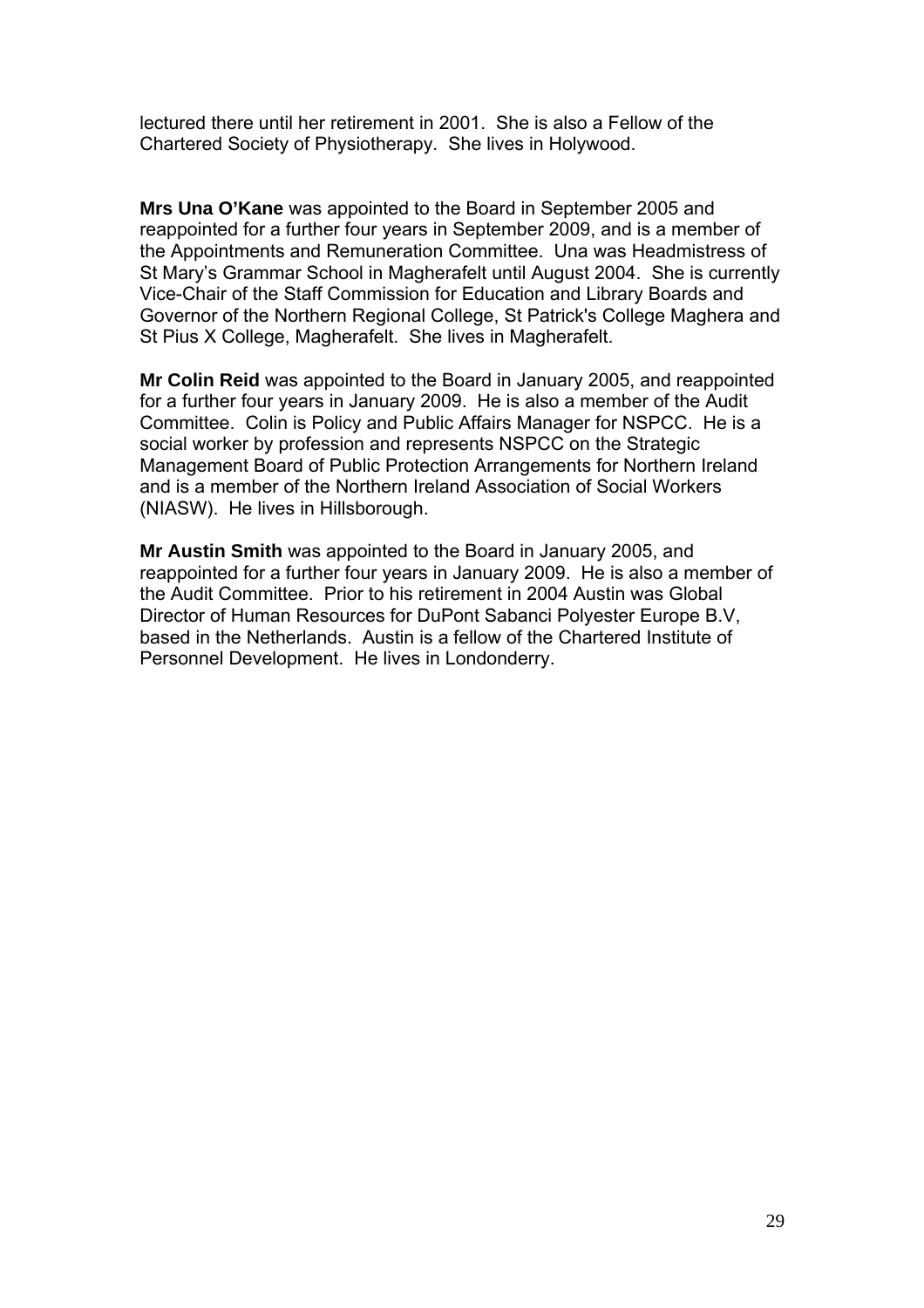# **ANNUAL ACCOUNTS**

Under the Health and Social Care Services (Quality Improvement and Regulation) (Northern Ireland) Order 2003 the RQIA is to prepare a statement of accounts for each financial year. An Accounts Direction issued by the Department of Health, Social Services and Public Safety (DHSSPS) dated 29 December 2004 required that the RQIA should prepare annual accounts for the period 1 April 2004 to 31 March 2005 and subsequent financial years.

# **DIRECTORS' REPORT**

## **Brief History and Statutory Background**

Provision for a Health and Social Care Services Regulation and Improvement Authority was made on 1 September 2003 under Part II of the Health and Social Care Services (Quality, Improvement and Regulation) (Northern Ireland) Order 2003. It is known as, 'The Regulation and Quality Improvement Authority' (RQIA).

The Health and Social Care Services (Quality, Improvement and Regulation) (Order 2003) (Commencement No.3 & Transitional Provisions) (Northern Ireland) Order 2005 made the provisions of the 2003 Order effective from 1 April 2005. The RQIA is a non-departmental public body, established by DHSSPS from 1 April 2005 as part of the Department's drive to see clear standards applied with accountability for high quality delivery held at a local level. The RQIA has responsibility for registering health and social care services in Northern Ireland, monitoring and inspecting the availability and quality of it and encouraging improvements in the quality of those services. From 1 April 2009 RQIA has assumed the responsibilities and functions of the Mental Health Commission which ceased to exist from that date.

# **Principal Activities**

In discharging its responsibilities, the RQIA will exercise two main functions.

- Firstly, it will inspect the quality of health and social care services provided by Health and Social Care Services (HSC) bodies in Northern Ireland. These inspections will take the form of reviews of clinical and social care governance arrangements within HSC bodies
- Secondly, the RQIA will regulate (register and inspect) a wide range of health and social care services delivered by HSC bodies and by the independent sector. The regulation of services is based on minimum care standards introduced for Northern Ireland to ensure that service users know what quality of services they can expect to receive and that service providers have a benchmark against which to measure the quality of their services.

Registration, inspection, complaints investigation and enforcement is carried out to consistent standards across Northern Ireland with the regulated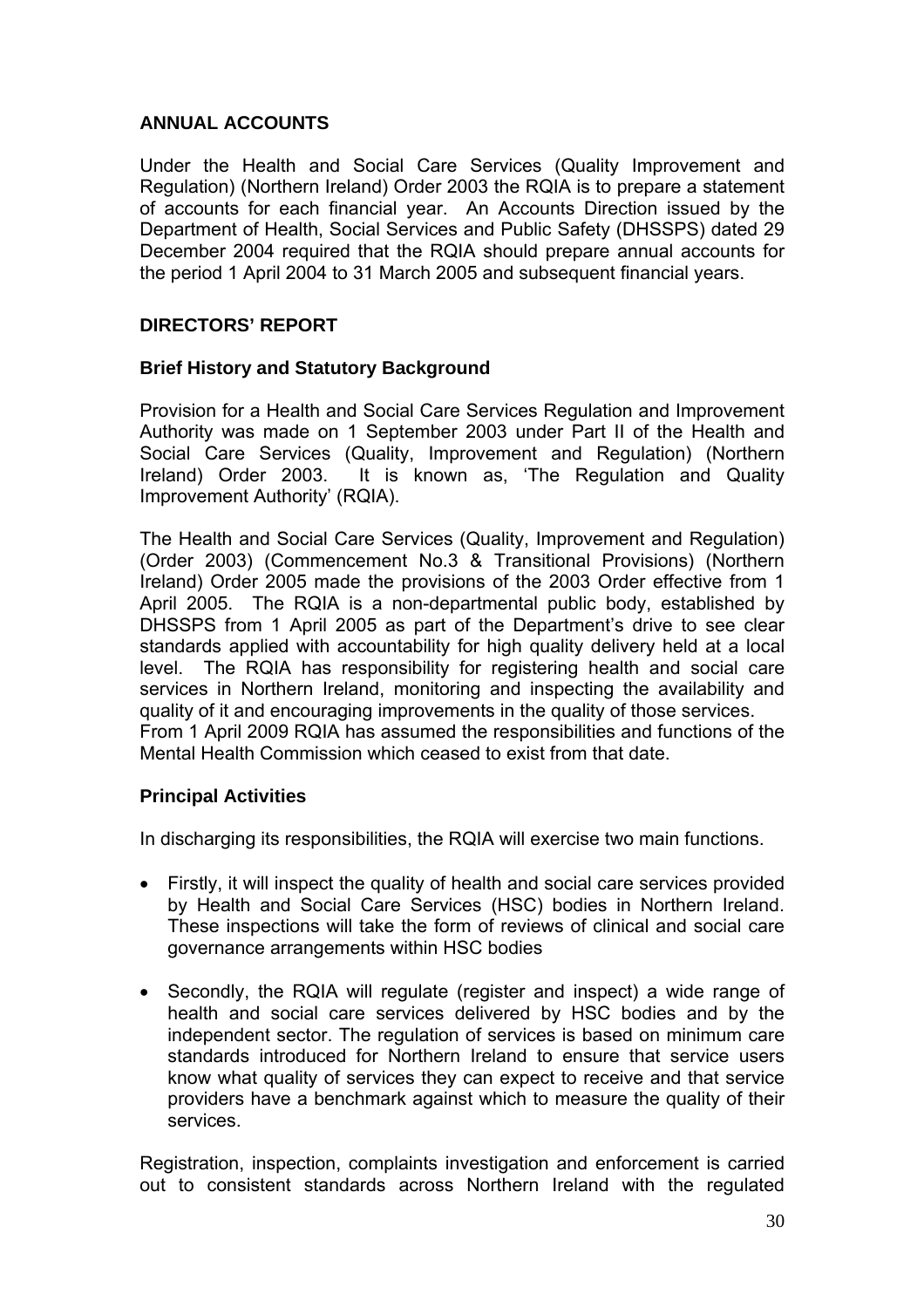services provided by both the HSC and independent sectors being treated in the same way.

#### **Chairman and Chief Executive**

The Chairman of the RQIA is responsible to the Minister for Health and Social Services and Public Safety. Dr Ian Carson was Chairman throughout 2010/11.

The Chief Executive is an officer of the RQIA and not a member of the Board. The Chief Executive is responsible to the Board, through the Chairman, for managing the RQIA as a corporate body. As the designated Accounting Officer the post-holder has specific financial responsibilities and duties for which he or she is accountable to the Permanent Secretary of the DHSSPS in his or her role as the Accounting Officer of the RQIA's sponsor Department. Mr Glenn Houston was appointed as Chief Executive on 1 March 2009. He is designated as the Accounting Officer for 2010/11 and has responsibility for the Annual Report and Accounts for the financial year to 31 March 2011.

#### **The Board of the RQIA**

Appointments to the board are made with the agreement of the Minister responsible for the DHSSPS. There are no specific qualifications required for appointment. Each person is appointed to act in a personal capacity and not to represent any particular interest or group.

The following Board members were re-appointed on 1 January 2009 having completed their first four-year term:

Dr Richard Adams Mrs Lilian Jennett Mr Allen McCartney Mr Colin Reid Mr Austin Smith

The following board members were re-appointed on the 1 September 2009 having completed their first four-year term:

Ms Geraldine Donaghy Mrs Ruth Laird Professor Patricia McCoy Mrs Una O'Kane

Dr Ian Carson was first appointed as a board member and Chairman on 1 June 2006 and was re-appointed for a second term on 1 June 2010.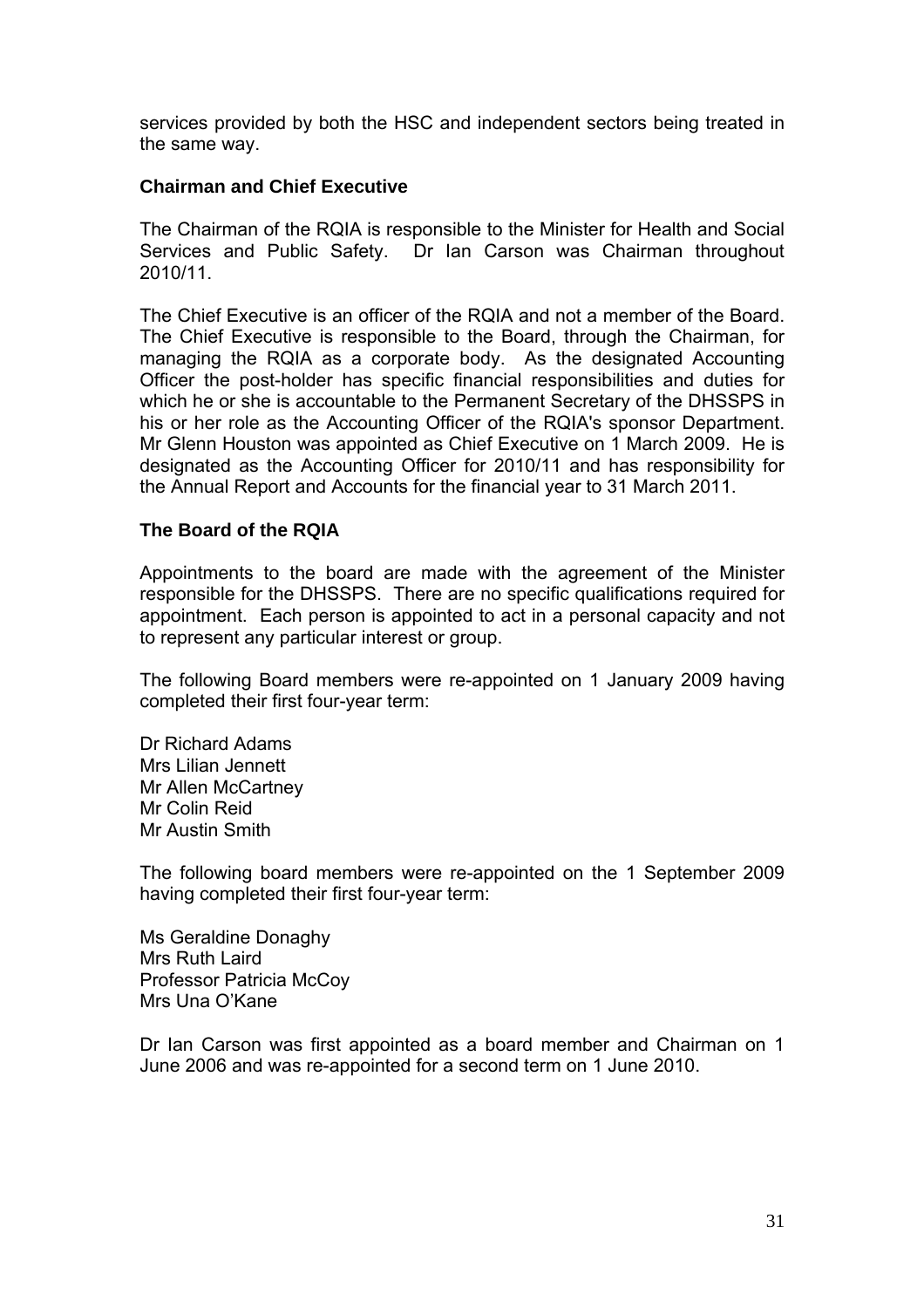#### **Board Committee Structure and Composition**

#### **1 April 2010 to 31 March 2011**

| <b>Audit Committee</b>                     | Mrs Ruth Laird (Chairman)<br>Dr Richard Adams<br>Mr Colin Reid<br>Ms Geraldine Donaghy<br>Mr Austin Smith |
|--------------------------------------------|-----------------------------------------------------------------------------------------------------------|
| Appointments and Remuneration<br>Committee | Dr Ian Carson (Chairman)<br>Mr Allen McCartney<br>Professor Patricia McCoy<br>Mrs Una O'Kane              |

#### **Role of the Board**

The Board has corporate responsibility for ensuring that the RQIA complies with statutory and administrative requirements for the use of public funds and fulfils the aims and objectives set by DHSSPS and for promoting the efficient and effective use of staff and other resources. The Board's responsibilities include:

- Establishing the overall strategic direction of RQIA within the policy and resources framework set by DHSSPS
- Informing DHSSPS of any changes that may affect the strategic direction of the Authority and the attainability of its targets together with any remedial action required
- Ensuring that the RQIA operates within the limits of its statutory authority and any delegated authority agreed with DHSSPS
- Receives and reviews regular financial information and informs DHSSPS of any concerns
- Making certain that high standards of corporate governance are observed at all times including the use of an independent audit committee to address key financial and other risks
- Appoint a Chief Executive with the approval of DHSSPS and set performance objectives and remuneration terms linked to these objectives

#### **Register of Interests**

The RQIA maintains a Register of Interests. This register details interests which may conflict with the management responsibilities of members of the RQIA, Senior Managers and staff and is recorded as necessary. Information held on the Register may be obtained by application to the following address: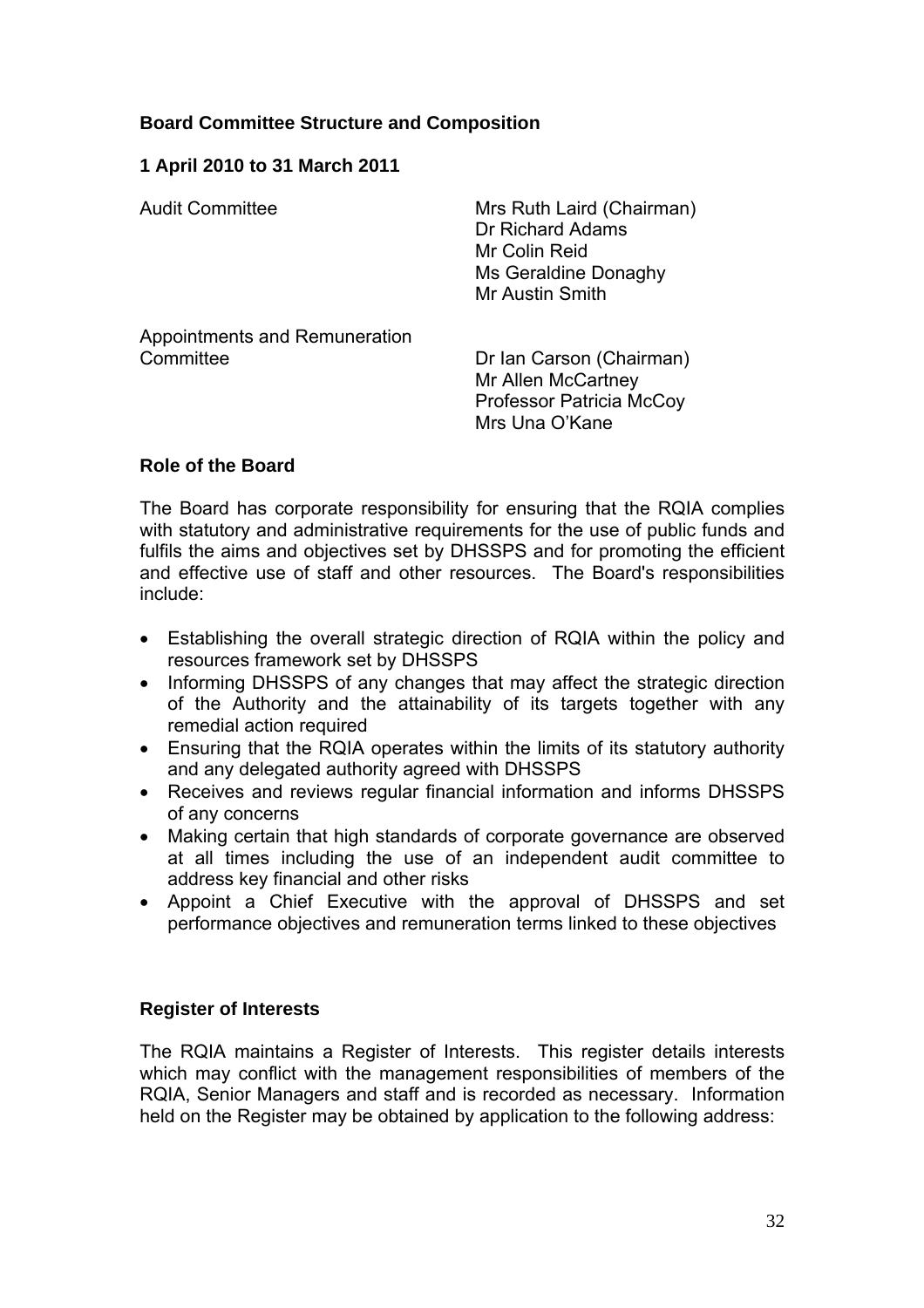Director of Corporate Services The Regulation and Quality Improvement Authority  $9<sup>th</sup>$  Floor Riverside Tower 5 Lanyon Place Belfast BT1 3BT

#### **Pension Scheme for All Staff**

Details of the scheme for staff and the treatment of pension liabilities in the accounts are included in the 'Remuneration Report' section of this document.

#### **Auditors**

Under Schedule 1, paragraph 12 (4) of the Health and Social Care Services (Quality, Improvement and Regulation) (Northern Ireland) Order 2003, the Comptroller and Auditor General has been appointed as auditor of the RQIA. The notional cost of the audits of the 2010/11 annual accounts was £20,480. RQIA made one payment to NIAO for work outside their audit responsibilities in relation to the National Fraud Initiative (£1,456).

The Accounting Officer has taken all the steps that he ought to have taken to make himself aware of any relevant audit information and to establish that it is made known to the RQIA's auditors. So far as the Accounting Officer is aware, there is no relevant audit information of which the RQIA's auditors have not been advised.

The Internal Audit Unit of the HSC Business Services Organisation is appointed to provide the internal audit service to the RQIA. The cost for 2010/11 was £14,204. All reports by Internal and External Audit are considered by the Audit Committee. RQIA made a further payment to BSO in relation to financial inspection work performed on RQIA's behalf by Internal Audit during the first quarter of 2010/11. This amounted to £23,206.

#### **Payment policies**

The RQIA has sought to meet the Government's prompt payment compliance target that 95% of invoices should be paid within 30 days or agreed payment terms. RQIA paid 96.4% of invoices within this target.

In December 2008 the Department of Health issued best practice guidance to support businesses in the current economic situation for the payment of valid invoices within a 10 day target; RQIA makes every effort to meet this more demanding target. However, monitoring continues on the basis of payment within 30 days or agreed payment terms.

The Late Payment of Commercial Debts Regulations 2002 provides qualifying businesses with a statutory right to claim interest on the late payment of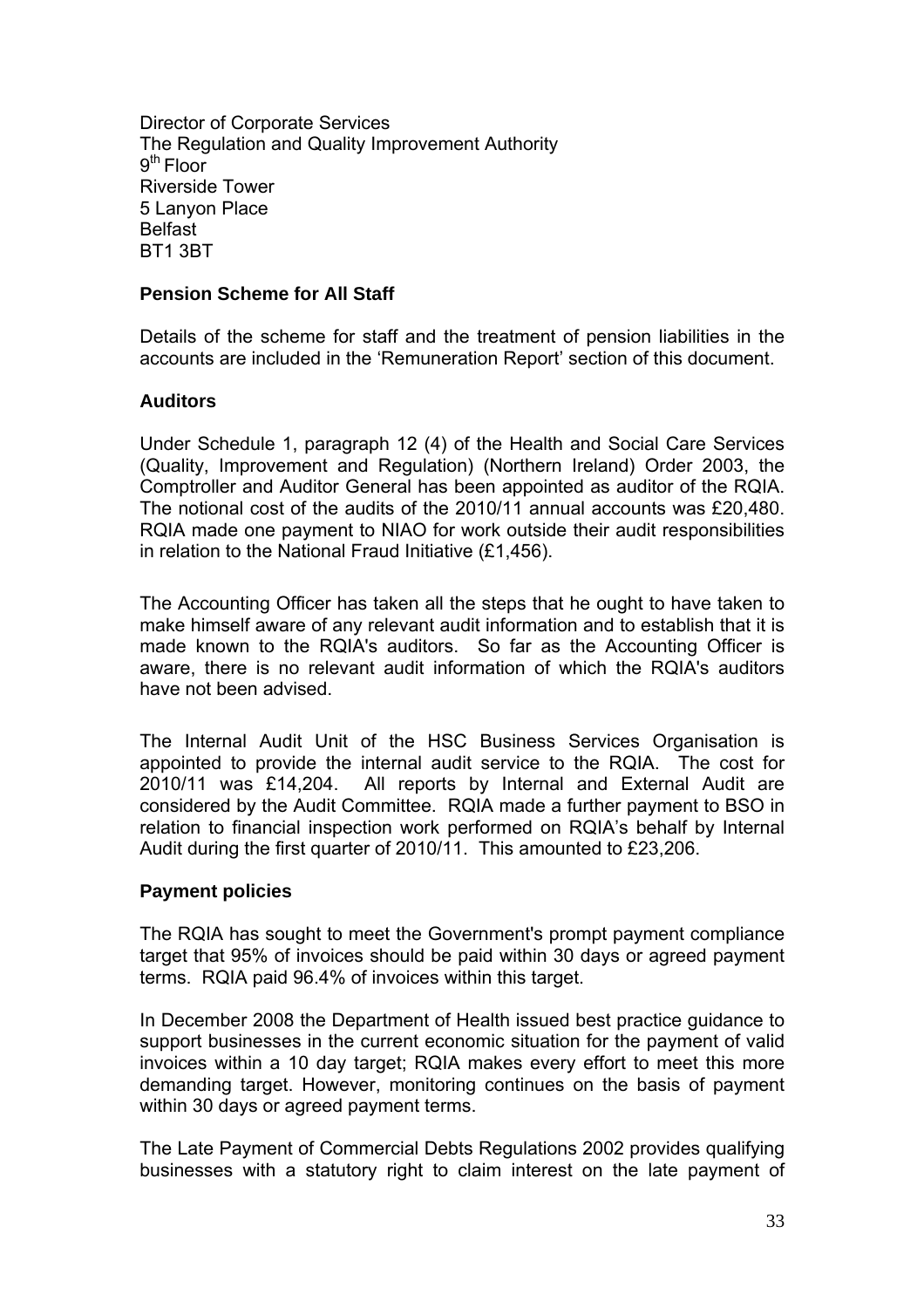commercial debt. During the year the RQIA incurred £26 of charges in relation to 1 overdue invoice.

#### **Related party transactions**

These are disclosed at Note 23 to the accounts.

#### **Research and development**

The RQIA did not carry out any research and development work.

#### **Charitable donations**

The RQIA did not receive or make any charitable donations.

#### **Fixed Assets**

Transactions during the year relating to fixed assets are set out at Notes 6 and 7 to the financial statements.

#### **Sickness Absence Data**

Sickness Absence data is included in the 'Absence Management' section of the RQIA Annual Report which precedes the Annual Accounts.

#### **Personal Data Related Incidents**

There were no reported incidents of loss of personal data.

#### **Commitments under PFI Contracts**

RQIA does not have any commitments under PFI contracts.

#### **Post Balance Sheet Events**

Any such events are disclosed at Note 27 to the financial statements.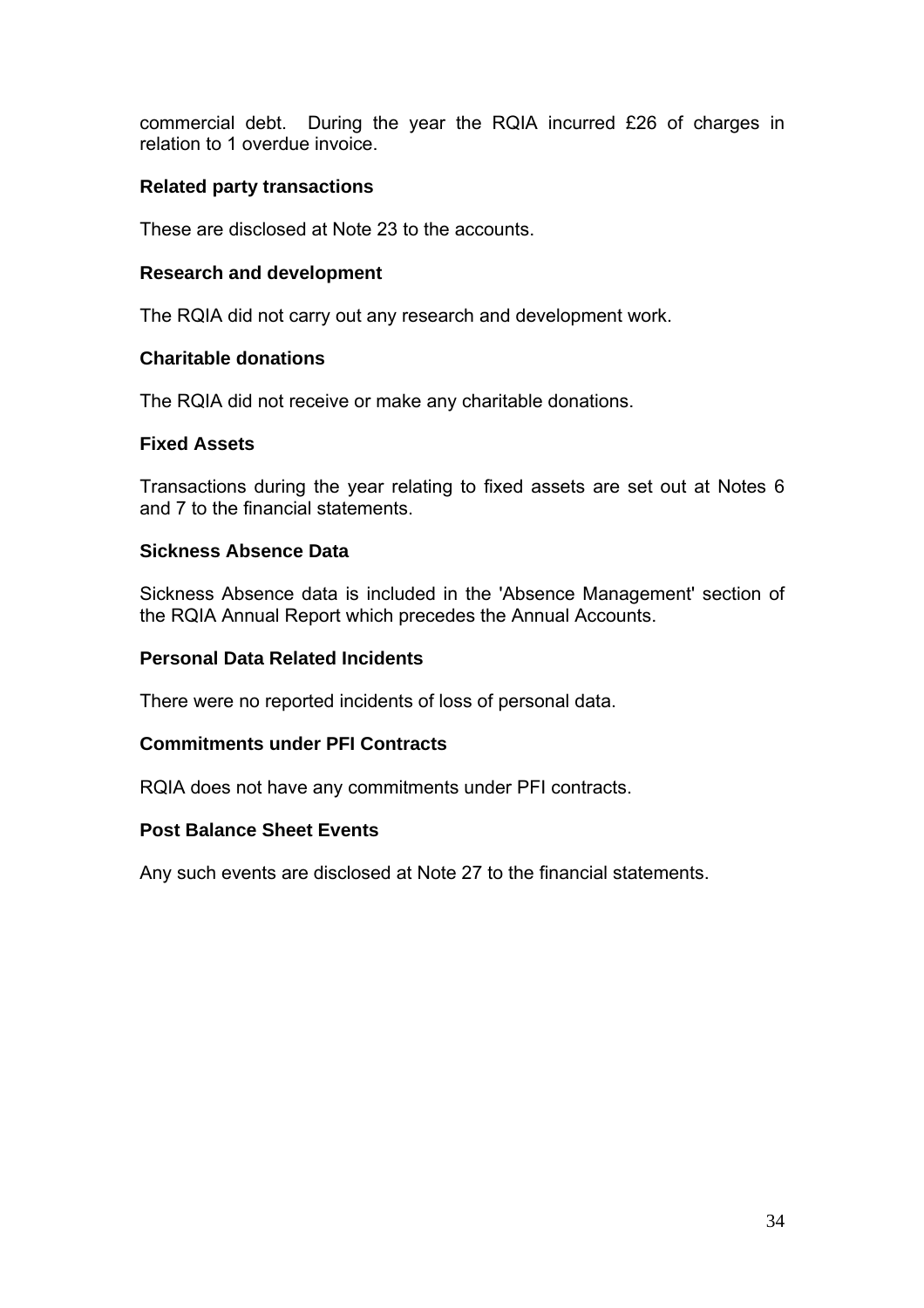#### **REMUNERATION REPORT**

#### **Remuneration Report for the Year Ended 31 March 2011**

#### **Scope of the Report**

This Remuneration Report sets out the overall remuneration policy of the Regulation and Quality Improvement Authority (RQIA) and its application to Board Members and Senior Executives. It also discloses the payments (in specified bands as required) made to Board Members and Senior Executives together with the pension entitlements of the latter. Department guidance in 2010/11 introduces a requirement to separately disclose bonus payments and detail exit packages awarded.

#### **Remuneration Policy**

The Appointments and Remuneration Committee of the Board has been given delegated functions in Standing Orders including the monitoring of the remuneration of Senior Executives in accordance with the guidance issued by the Department of Health, Social Services and Public Safety (DHSSPS). Standing Orders provide that the Appointments and Remuneration Committee is comprised of the RQIA Chairman and at least three board members; the membership for 2010/11 is given in the Directors' Report above.

The committee considers the remuneration policy as directed by circular HSS (SM) 3/2001 issued by the DHSSPS in respect of senior executives which specifies that they are subject to the HSC Individual Performance Review system. Within this system, each participant agrees objectives with the Chief Executive and the Chief Executive agrees his with the Chairman. At the end of each year performance is assessed and a performance pay award is given on the basis of that performance. This award is approved by the Chairman of the Board and endorsed by the Board's Appointments and Remuneration Committee. There are no elements of senior executives' remuneration that are not subject to performance conditions.

#### **Contracts of Employees**

HSC appointments are made on the basis of the merit principle in fair and open competition and in accordance with all relevant legislation and circular HSS (SM) 3/2001. Unless otherwise stated the employees covered by this report are appointed on a permanent basis, subject to satisfactory performance.

#### **Notice Periods**

Up to 3 months notice is to be provided by either party except in the event of summary dismissal. There is nothing to prevent either party waiving the right to notice or from accepting payment in lieu of notice.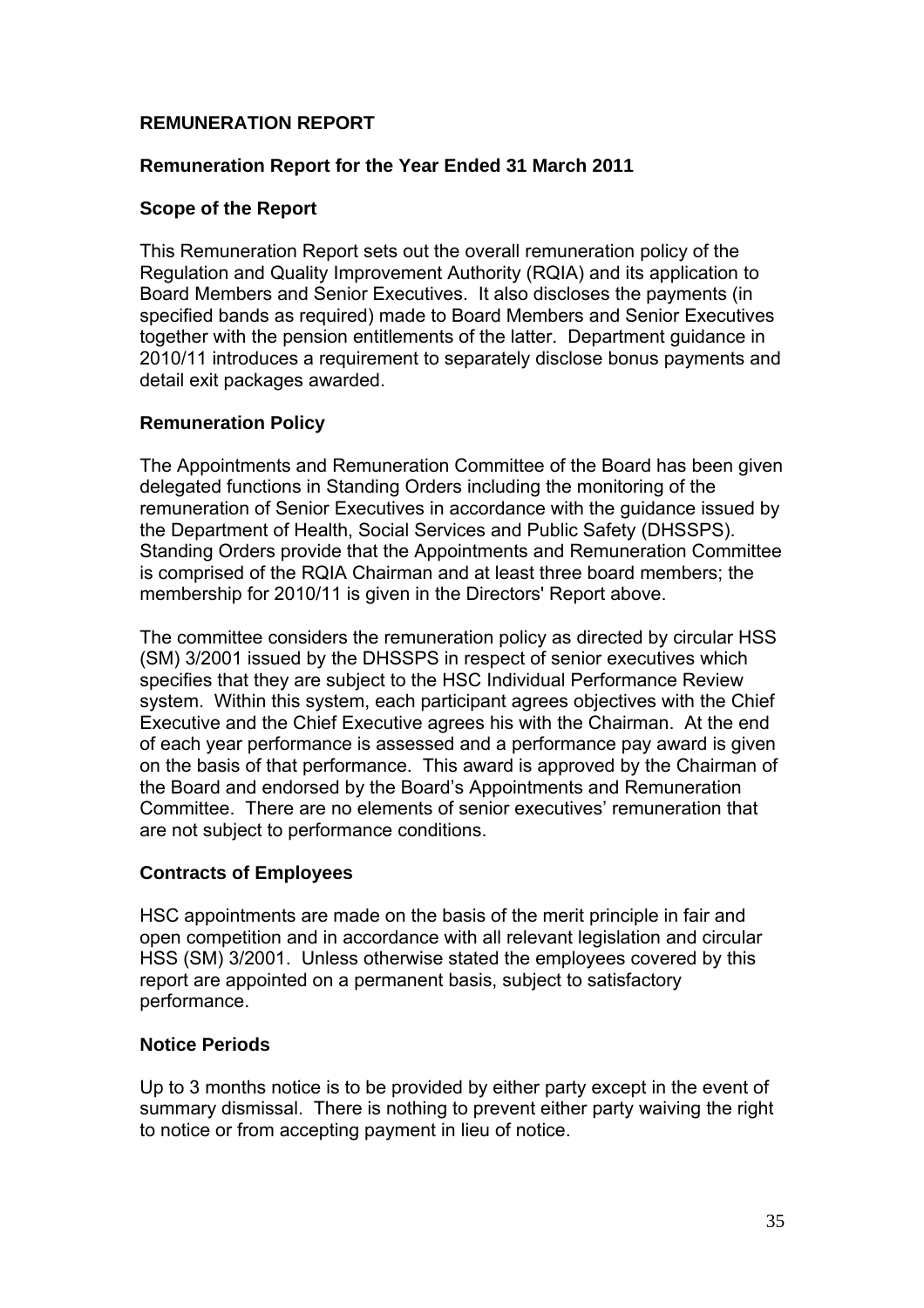#### **Retirement Age**

Prior to 1 October 2006, employees were required to retire at age 65 years, but with the introduction of the Equality (Age) Regulations (Northern Ireland) 2006, employees are now able to request to work beyond age 65 years. Occupational pensions are normally effective from age 60 years.

#### **Compensation for Premature Retirement**

In accordance with DHSSPS circular HSS (S) 11/83 and subsequent supplements, there is provision within the HSC Superannuation Scheme for premature retirement with immediate payment of superannuation benefits and compensation for eligible employees on the grounds of:-

- o efficiency of the service
- o redundancy
- o organisational change

Employers who retire staff early on any of the above grounds must pay the following:-

- o the basic pension plus increases up to normal retirement age
- o the enhancement element of the pension plus increases for as long as this remains in payment
- o the enhancement element of the lump sum
- o the actuarial charge for payment of the basic lump sum before normal retirement age

There is also provision within the scheme for early retirement with benefits on health grounds subject to confirmation of permanent incapacity by HSC Medical Advisors.

#### Senior Executives with Date of Appointment

- o Glenn Houston: Chief Executive on 1 March 2009.
- o Maurice Atkinson: Director of Corporate Services on 1 October 2008.
- o Phelim Quinn: Director of Operations on 3 October 2005.
- o Theresa Nixon: Director of Quality Assurance on 17 October 2005.
- o David Stewart: Medical Director on 1 November 2007.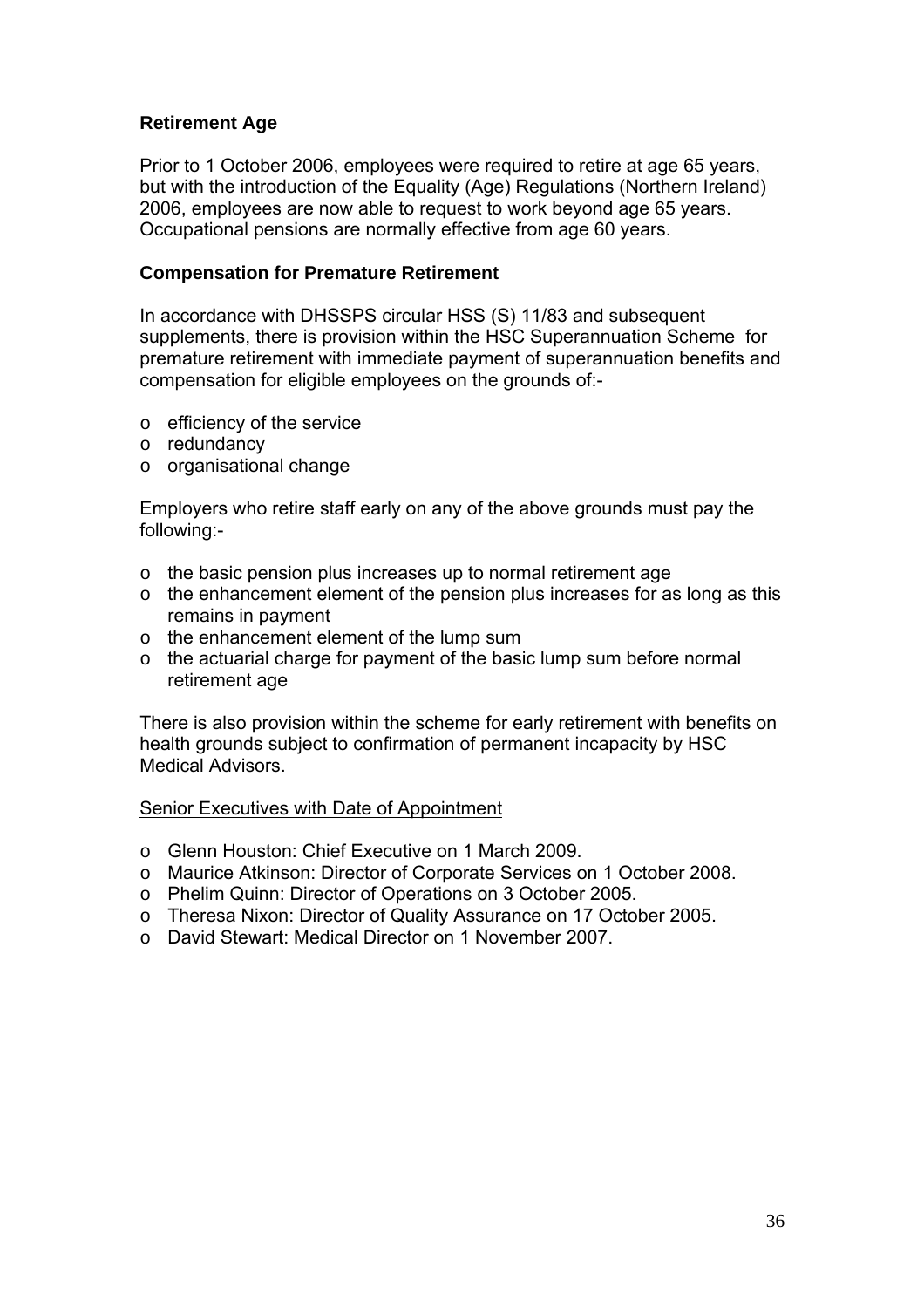#### **Senior Executives' Salary and Pension Entitlement (Audited)**

The salary and the value of any taxable benefits in kind of RQIA senior executives were as follows:

|                      |                                                   | 2010/11                                             |                                                       |                | 2009/10                                             |                                                       |
|----------------------|---------------------------------------------------|-----------------------------------------------------|-------------------------------------------------------|----------------|-----------------------------------------------------|-------------------------------------------------------|
| <b>Name</b>          | <b>Salary</b>                                     | <b>Bonus</b><br>or<br><b>Perform</b><br>ance<br>Pay | <b>Benefits</b><br>in kind<br>(to<br>nearest<br>£100) | <b>Salary</b>  | <b>Bonus</b><br>or<br><b>Perform</b><br>ance<br>Pay | <b>Benefits</b><br>in kind<br>(to<br>nearest<br>£100) |
|                      | £'000                                             | £'000                                               | £                                                     | £'000          | £'000                                               | £                                                     |
| <b>Glenn Houston</b> | $100 - 105$                                       |                                                     |                                                       | $95 - 100$     |                                                     |                                                       |
| Maurice Atkinson*    | $55 - 60$<br>(60 - 65 full<br>year<br>equivalent) |                                                     |                                                       | $60 - 65$      |                                                     |                                                       |
| Phelim Quinn**       | $75 - 80$                                         |                                                     |                                                       | $70 - 75$      |                                                     |                                                       |
| <b>Theresa Nixon</b> | $65 - 70$                                         |                                                     |                                                       | $65 - 70$      |                                                     |                                                       |
| David Stewart        | 145 - 150                                         |                                                     |                                                       | $145 -$<br>150 |                                                     |                                                       |

\* The current year reduction in M Atkinson's salary relates to a 6 week period of unpaid leave.

\*\* The 2009/10 figures for P Quinn have been restated following a backdated regrading.

The monetary value of benefits in kind covers any benefits provided by the employer and treated by the Inland Revenue as a taxable emolument. No such benefits were paid in 2010/11.

No bonuses or exit packages were awarded in 2010/11.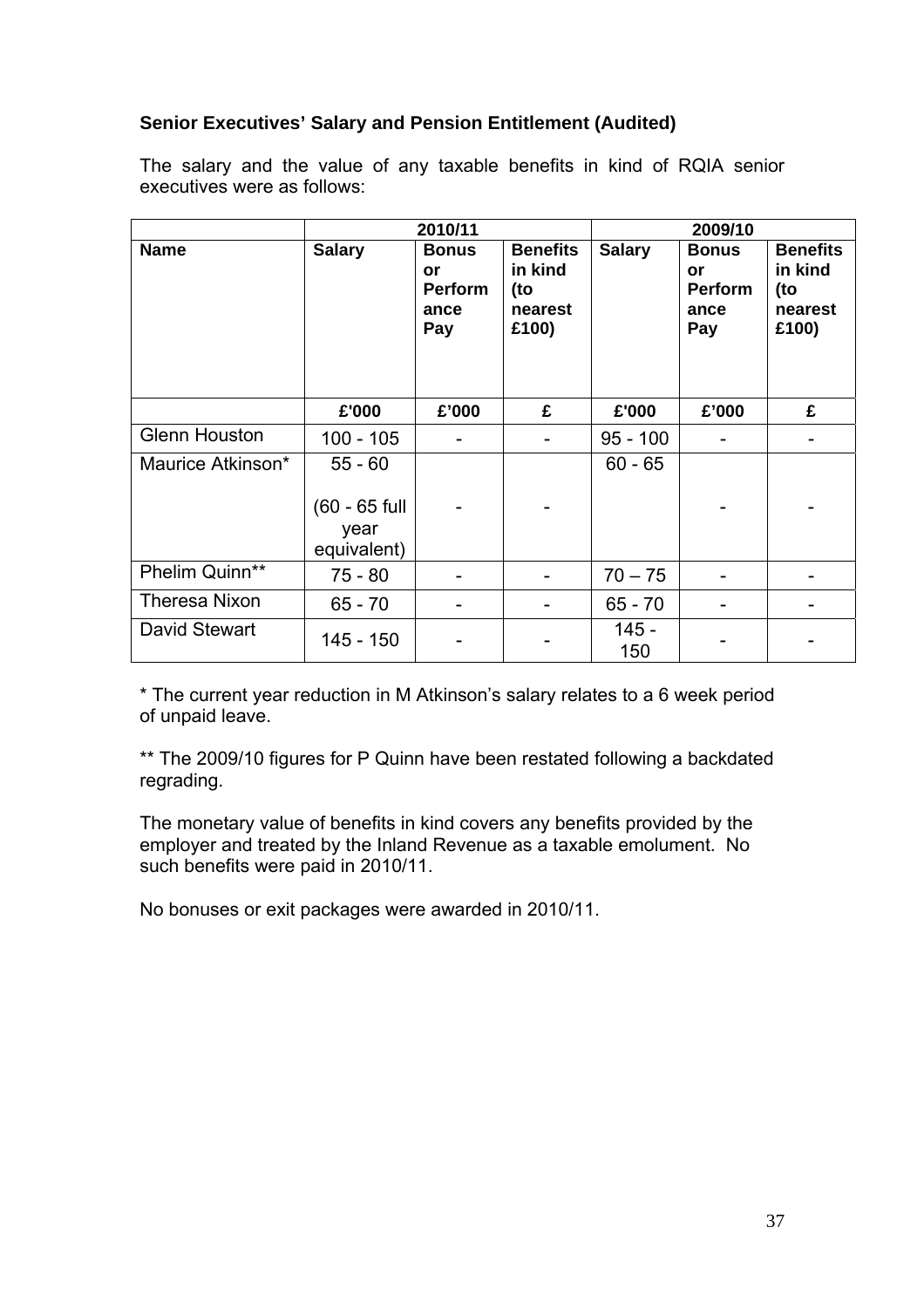| <b>Name</b>                | Real<br>increase in<br>pension and age 60 and<br>sum at age<br>60<br><b>Bands of</b><br>£2,500 | <b>Total accrued Cash</b><br>pension at<br>related lump related lump<br>sum<br><b>Bands of</b><br>£5,000 | equivalent<br>transfer<br>value<br>(CETV)<br>at 31<br><b>March 2010</b> 2011 | <b>Cash</b><br>equivalent<br>transfer<br>value<br>(CETV)<br>at 31 March | Real<br>increase in<br><b>CETV</b> after<br>adjustment<br>for inflation<br>and<br>changes to<br>market<br>investment<br>factors | <b>Employer</b><br>contribution<br>to<br>partnership<br>pension<br>account<br>incl. Risk<br>benefit<br>cover<br><b>Nearest</b><br>£100 |
|----------------------------|------------------------------------------------------------------------------------------------|----------------------------------------------------------------------------------------------------------|------------------------------------------------------------------------------|-------------------------------------------------------------------------|---------------------------------------------------------------------------------------------------------------------------------|----------------------------------------------------------------------------------------------------------------------------------------|
|                            | £'000                                                                                          | £'000                                                                                                    | £'000                                                                        | £'000                                                                   | £'000                                                                                                                           | £                                                                                                                                      |
| Glenn<br>Houston           | $0.0 - 2.5$                                                                                    | 150 - 155                                                                                                | 739                                                                          | 702                                                                     | $-37$                                                                                                                           |                                                                                                                                        |
| <b>Maurice</b><br>Atkinson | $0.0 - 2.5$                                                                                    | $60 - 65$                                                                                                | 284                                                                          | 270                                                                     | -14                                                                                                                             |                                                                                                                                        |
| <b>Phelim</b><br>Quinn     | $0.0 - 2.5$                                                                                    | $110 - 115$                                                                                              | 481                                                                          | 450                                                                     | $-31$                                                                                                                           |                                                                                                                                        |
| Theresa<br>Nixon           | $0.0 - 2.5$                                                                                    | $90 - 95$                                                                                                | 452                                                                          | 438                                                                     | $-14$                                                                                                                           |                                                                                                                                        |
| David<br>Stewart           | $-2.5 - 0.0$                                                                                   | $250 - 255$                                                                                              | 1,319                                                                        | 1,260                                                                   | $-60$                                                                                                                           |                                                                                                                                        |

The pension entitlements of RQIA senior executives are as follows: (Audited)

The cash equivalent transfer values (CETV) that decreased were caused by a change in the actuarial factors used in the CETV calculation, a change in the demographic assumptions, and the move from the Retail Prices Index (RPI) to the Consumer Prices Index (CPI) as the measure used to uprate pensions.

## **HSC Superannuation Scheme**

RQIA participates in the HSC Superannuation Scheme. Under this multiemployer defined benefit scheme both the RQIA and employees pay specified percentages of pay into the scheme and the liability to pay benefit falls to the DHSSPS. During 2010/11 the RQIA paid £569K into the HSC superannuation scheme. The RQIA is unable to identify its share of the underlying assets and liabilities in the scheme on a consistent and reliable basis.

As per the requirements of IAS 19, full actuarial valuations by a professionally qualified actuary are required at intervals not exceeding four years. The actuary reviews the most recent actuarial valuation at the balance sheet date and updates it to reflect current conditions. A full valuation as at the 31 March 2008 was completed in 2010/11.

Further information regarding the HSC Superannuation Scheme can be found in the HSC Superannuation Scheme Statement in the Departmental Resource Account for the Department of Health, Social Services and Public Safety.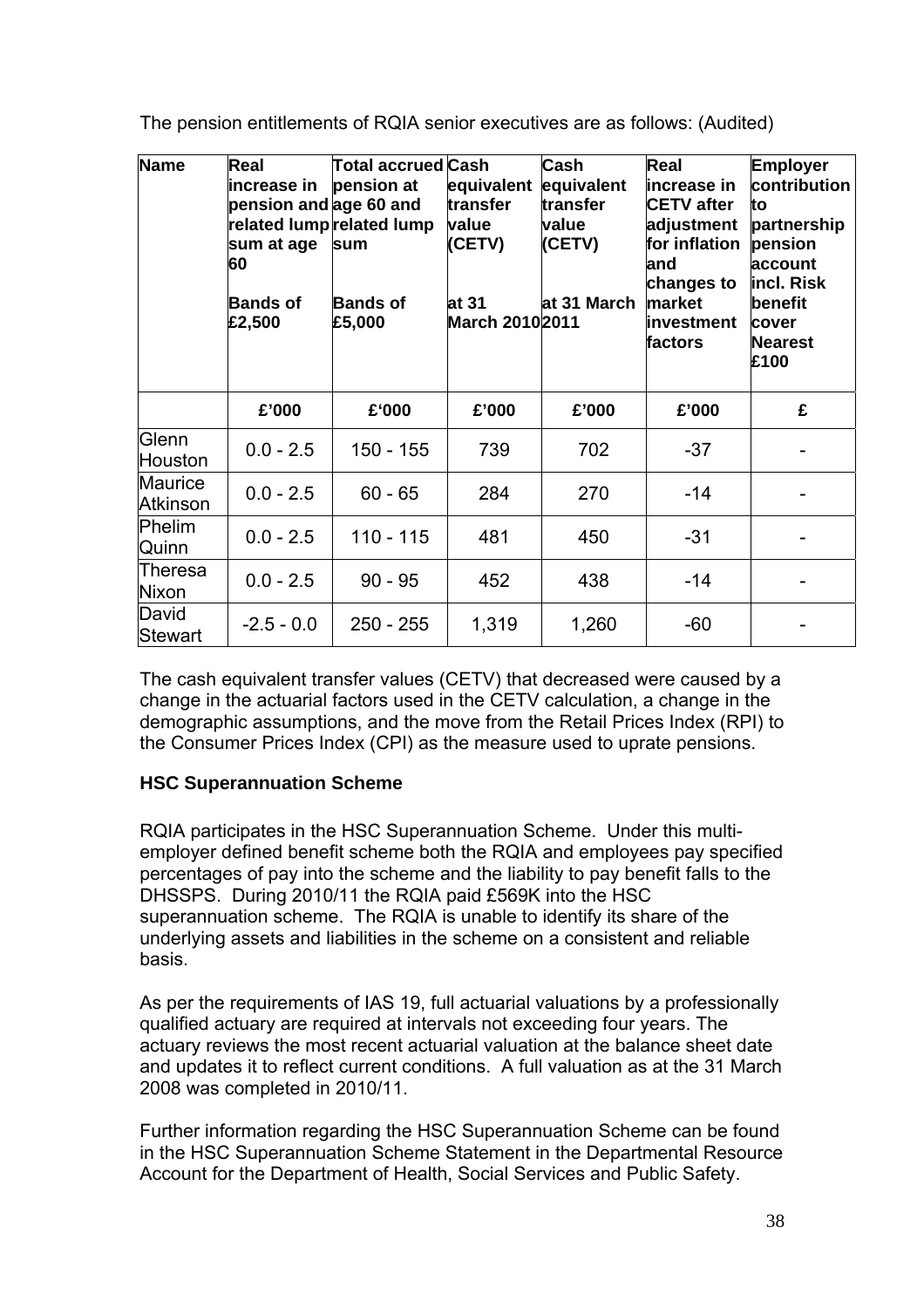The costs of early retirements are met by the RQIA and charged to the Statement of Comprehensive Net Expenditure Account at the time the RQIA commits itself to the retirement. No early retirements occurred in 2010/11.

#### **Cash Equivalent Transfer Values**

A Cash Equivalent Transfer Value (CETV) is the actuarially assessed capital value of the pension scheme benefits accrued by a member at a particular point in time. The benefits valued are the member's accrued benefits and any contingent spouse's pension payable from the scheme. A CETV is a payment made by a pension scheme, or arrangement to secure pension benefits in another pension scheme or arrangement when the member leaves a scheme and chooses to transfer the benefits accrued in their former scheme. The pension figures shown relate to the benefits that the individual has accrued as a consequence of their total membership of the pension scheme, not just their service in a senior capacity to which the disclosure applies. The CETV figures include the value of any pension benefits in another scheme or arrangement which the individual has transferred to the HSS pension scheme. They also include any additional pension benefit accrued to the member as a result of their purchasing additional years of pension service in the scheme at their own cost. CETVs are calculated within the guidelines and framework prescribed by the Institute and Faculty of Actuaries.

#### **Real increase in CETV**

This normally reflects the increase in CETV effectively funded by the employer. CETV experienced a decrease in 2010/11 due to changes in its calculation. The figure does not include the increase in accrued pension due to inflation, contributions paid by the employee (including the value of any benefits transferred from another pension scheme or arrangement) and uses common market valuation factors for the start and end of the period.

#### **Other**

There are no elements of the remuneration package which are not cash. There is no compensation payable to former senior executives. There have been no awards of compensation made to past senior executives.

#### **Appointment of Chairman and Members of the Authority**

The Chairman of RQIA and Board members are appointed by the DHSSPS under the terms of the founding legislation of RQIA and in line with the Code of Practice for appointments to Public Bodies issued by the Commissioner for Public Appointments for Northern Ireland. Appointments to the Board of RQIA have been made as set out in the Directors' Report above.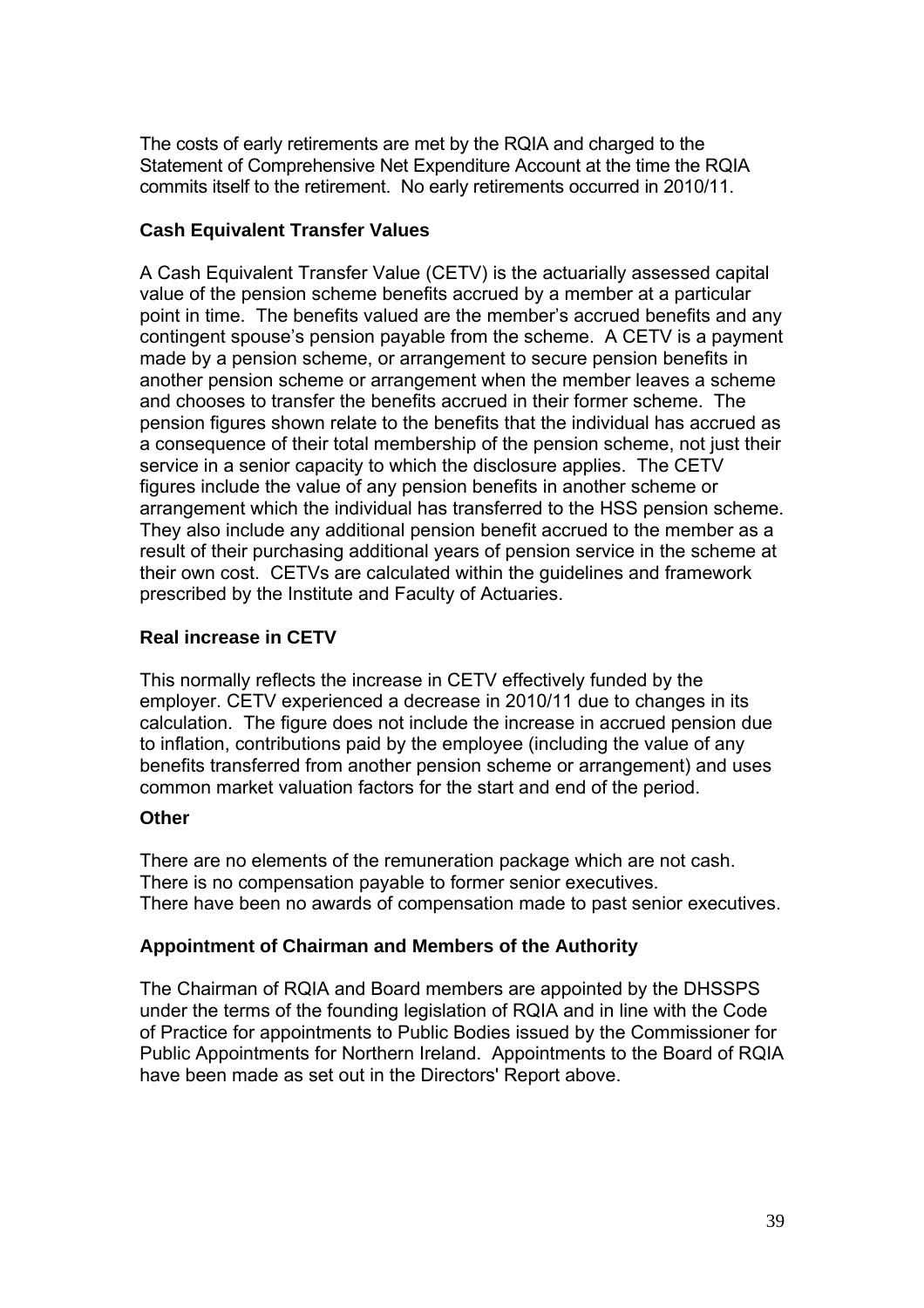# **Remuneration of Chairman and Members of RQIA (Audited)**

|                                              | 2010/11                                   |                                               | 2009/10                                   |                                               |
|----------------------------------------------|-------------------------------------------|-----------------------------------------------|-------------------------------------------|-----------------------------------------------|
| <b>Name</b>                                  | Remuneration<br><b>Bands of</b><br>£5,000 | <b>Benefits</b><br>in kind<br>nearest<br>£100 | Remuneration<br><b>Bands of</b><br>£5,000 | <b>Benefits</b><br>in kind<br>nearest<br>£100 |
|                                              | £'000s                                    | £                                             | £'000s                                    | £                                             |
| Dr Ian Carson                                | $15 - 20$                                 | $\blacksquare$                                | $15 - 20$                                 |                                               |
| <b>Richard Adams</b>                         | $5 - 10$                                  |                                               | $5 - 10$                                  |                                               |
| Lilian Jennett                               | $5 - 10$                                  | $\blacksquare$                                | $5 - 10$                                  |                                               |
| <b>Allen McCartney</b>                       | $5 - 10$                                  |                                               | $5 - 10$                                  |                                               |
| <b>Colin Reid</b>                            | $5 - 10$                                  | $\rightarrow$                                 | $5 - 10$                                  |                                               |
| <b>Austin Smith</b>                          | $5 - 10$                                  |                                               | $5 - 10$                                  |                                               |
| <b>Geraldine Donaghy</b>                     | $5 - 10$                                  | $\blacksquare$                                | $5 - 10$                                  |                                               |
| <b>Ruth Laird</b>                            | $5 - 10$                                  | ۰                                             | $5 - 10$                                  |                                               |
| Patricia McCoy                               | $5 - 10$                                  |                                               | $5 - 10$                                  |                                               |
| Una O'Kane                                   | $5 - 10$                                  |                                               | $5 - 10$                                  |                                               |
| <b>Connor Mulholland</b><br>(retired 1/8/09) | $\mathbf 0$                               |                                               | $0 - 5$                                   |                                               |
| <b>Jim Jamison</b><br>(retired 1/9/09)       | 0                                         |                                               | $0 - 5$                                   |                                               |

The amounts paid in 2010/11 together with those for the previous year are as follows:

As Non-executive members do not receive pensionable remuneration, there are no entries in respect of pensions.

Glen Houston

**Chief Executive:** 

 $7 - T(1)$  2011

Date: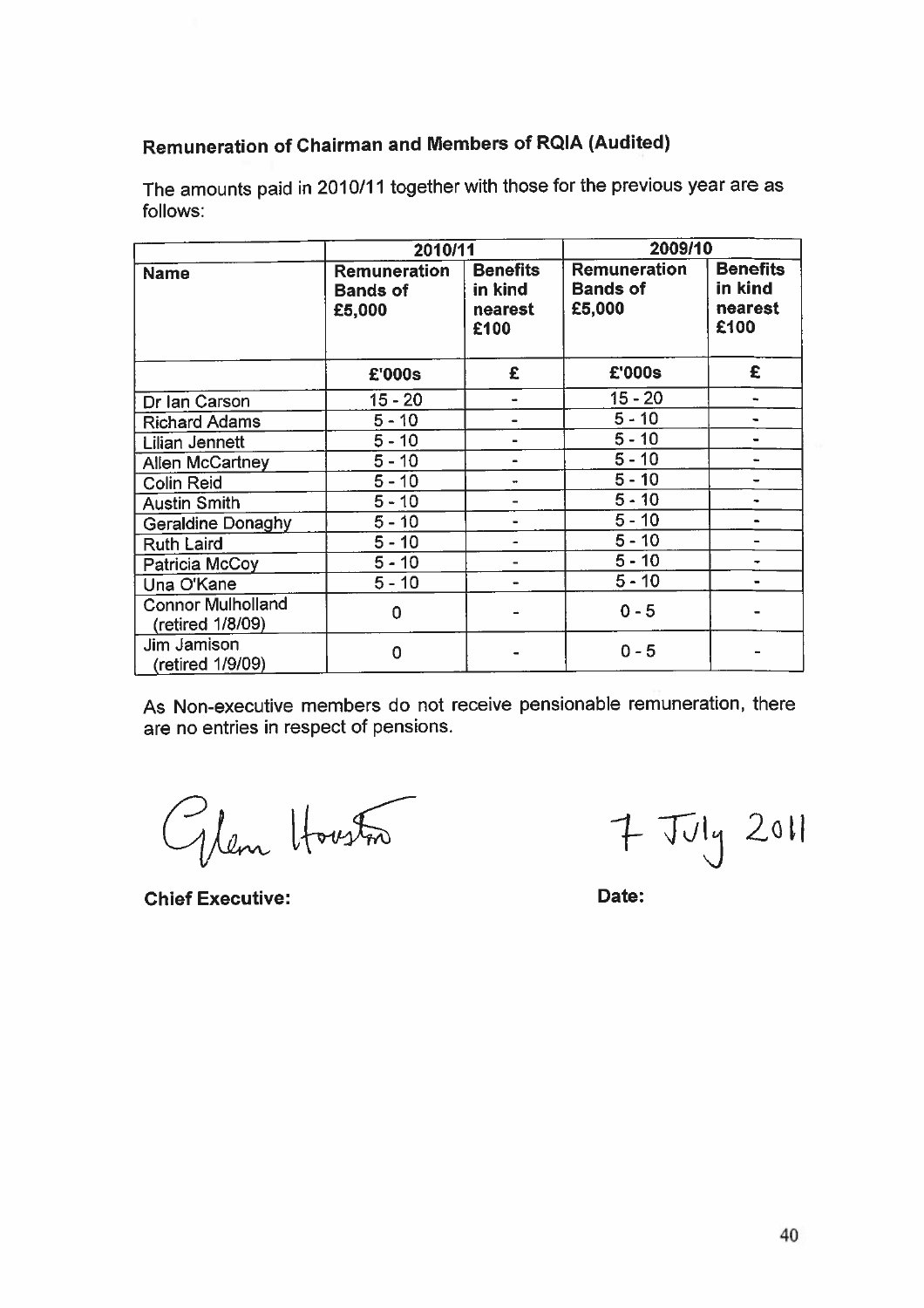#### **STATEMENT OF THE REGULATION AND QUALITY IMPROVEMENT AUTHORITY'S AND CHIEF EXECUTIVE'S RESPONSIBILITIES**

- 1 Under the Health and Social Care Services (Quality Improvement and Regulation) (Northern Ireland) Order 2003 the Regulation and Quality Improvement Authority is required to prepare financial statements for each financial year in the form and on the basis determined by the Department of Health, Social Services and Public Safety (DHSSPS) conforming to the requirements of the Department of Finance and Personnel (DFP).
- 2 The financial statements are prepared on an accruals basis and must provide a true and fair view of the state of affairs of RQIA, and of its income and expenditure, changes in taxpayers equity and cash flows for the financial year.
- 3 The Permanent Secretary of the Department of Health, Social Services and Public Safety as Accounting Officer for health and personal social services resources in Northern Ireland has designated Mr G Houston of RQIA as the accounting Officer for RQIA. The responsibilities of an Accounting Officer, including responsibility for the propriety and regularity of the public finances for which the Accounting Officer is answerable, for keeping proper records and for safeguarding RQIA's assets are set out in the Accountable Officer Memorandum, issued by the Department of Health, Social Services and Public Safety.
- 4 In preparing the financial statements the Accounting Officer is required to comply with relevant legislation, the accounts directions issued by DHSSPS including the Financial Reporting Manual, DFP guidance, and in particular to:
	- a observe the Accounts Direction issued by the Department of Health, Social Services and Public Safety including relevant accounting and disclosure requirements, and apply suitable accounting policies on a consistent basis.
	- b make judgements and estimates on a reasonable basis.
	- c state whether applicable accounting standards as set out in FREM have been followed, and disclose and explain any material departures in the financial statements.
	- d prepare the financial statement on a going concern basis, unless it is inappropriate to presume that RQIA will continue in operation.
	- e keep proper accounting records which disclose with reasonable accuracy at any time the financial position of RQIA.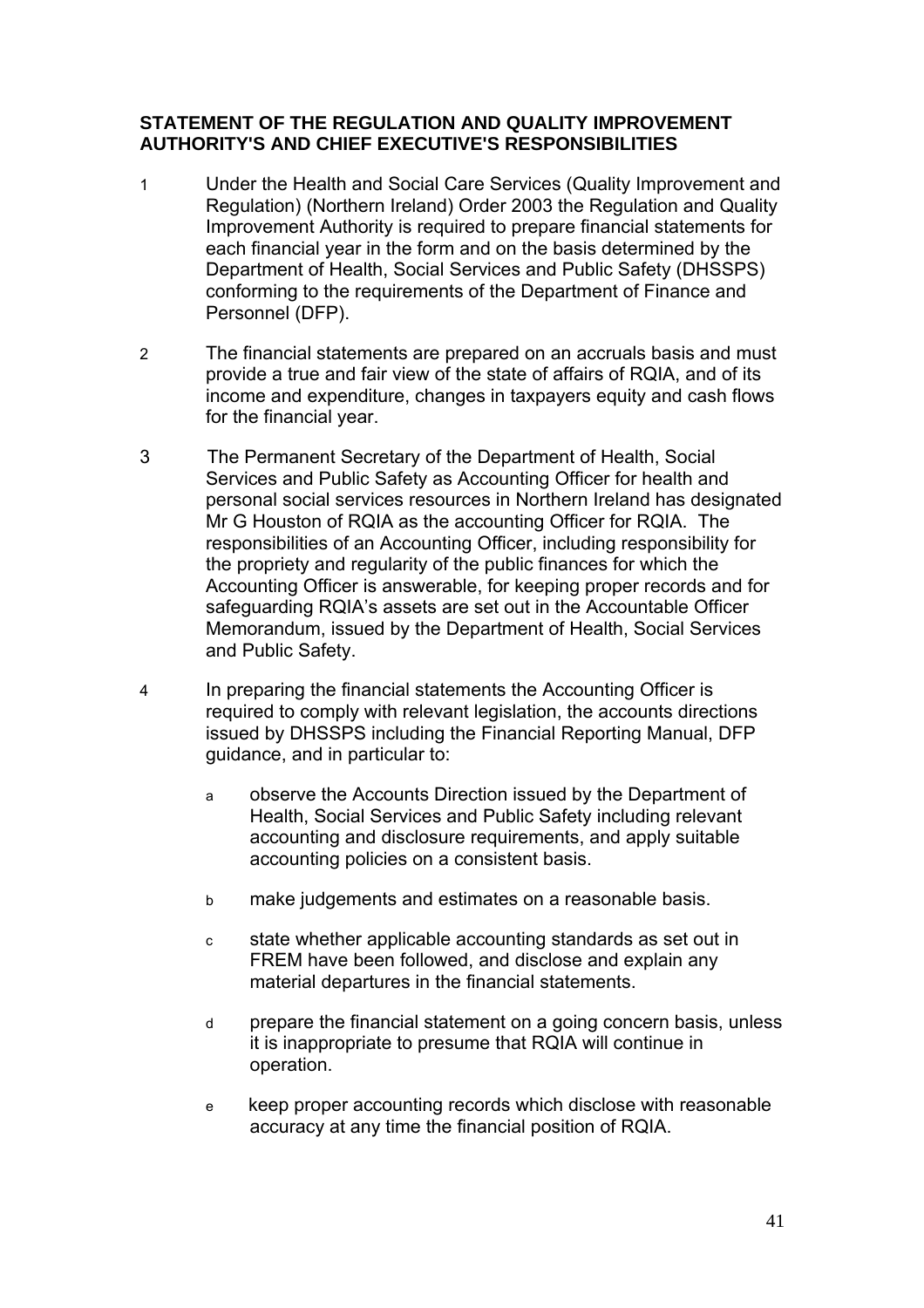f pursue and demonstrate value for money in the services RQIA provides and in its use of public assets and the resources it controls.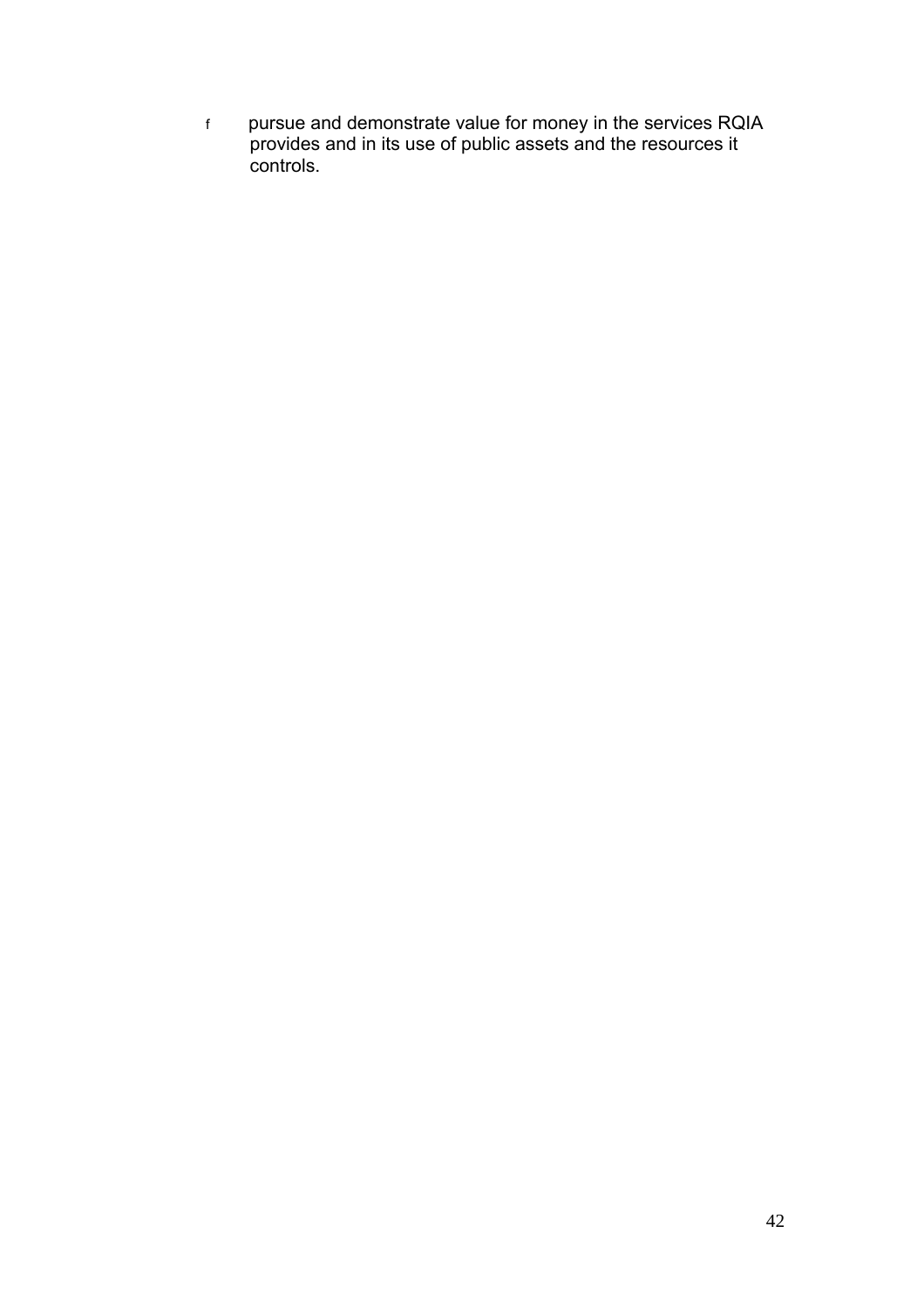#### **STATEMENT ON INTERNAL CONTROL**

#### **Scope of responsibility**

The Board of RQIA is responsible for internal control. As Accounting Officer and Chief Executive, I have responsibility for maintaining a sound system of internal control that supports the achievement of the organisations policies, aims and objectives, whilst safeguarding the public funds and assets for which I am personally responsible, in accordance with the responsibilities assigned to me by the Department of Health, Social Services and Public Safety.

The accountability arrangements between RQIA and DHSSPS are set out in a Management Statement and Financial Memorandum issued by DHSSPS, agreed by RQIA and signed by both parties. I was designated as Accounting Officer of RQIA by the Permanent Secretary and HSC Chief Executive in a letter dated 21 April 2009.

#### **The purpose of the system of internal control**

The system of internal control is designed to manage risk to a reasonable level rather than to eliminate all risk of failure to adhere to policies and to achieve aims and objectives; it can therefore only provide reasonable and not absolute assurance of effectiveness. The system of internal control is based on an ongoing process designed to:

- identify and prioritise the risks to the achievement of organisational policies, aims and objectives;
- evaluate the likelihood of those risks being realised and the impact should they be realised, and to manage them efficiently, effectively and economically.

The system of internal control has been in place in RQIA for the year ended 31 March 2011, and up to the date of the approval of the annual report and accounts and accords with Department of Health, Social Services and Public Safety guidance.

The Board of RQIA exercises strategic control over the operation of the organisation through a system of corporate governance which includes:

- a schedule of matters reserved for Board decisions:
- a scheme of delegation, which delegated decision making authority, within set parameters, to the Chief Executive and other officers;
- standing orders and standing financial instructions; and,
- the establishment and operation of an effective audit committee.

The system of internal financial control is based on a framework of regular financial information, administrative procedures including the segregation of duties and a system of delegation and accountability. In particular it includes:-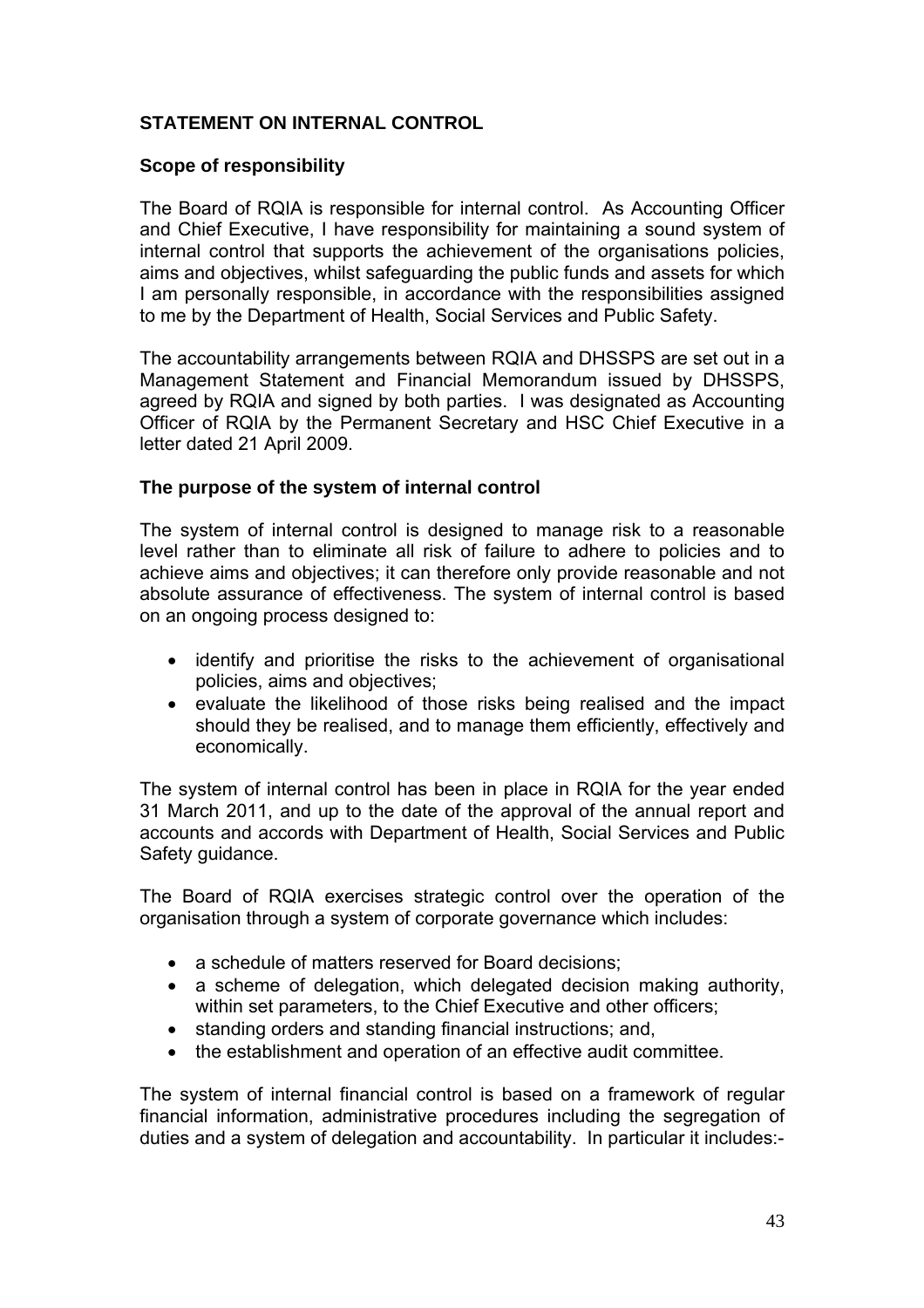- comprehensive budgeting systems with an annual budget which is reviewed and agreed by the Board
- regular reviews by the Board of periodic financial reports which indicate financial performance against the forecast
- setting and monitoring targets of financial and other performance measures
- clearly defined capital investment control guidelines, and
- as appropriate, formal budget management disciplines

RQIA has an internal audit function which operates to defined standards and whose work is informed by an analysis of risk to which the body is exposed and annual audit plans are based on this analysis. In 2010-11 Internal Audit reviewed the following systems:

- Financial Review
- Risk Management (including management of complaints against RQIA)
- Performance Management
- Information Governance (including Records Management)
- Arrangements for the Statutory Notification of Incidents, Concerns and **Complaints**
- Human Resources (Absence Management, KSF)
- Information & Communication Technology.
- Year End Controls Assurance Verification

In her annual report, the Internal Auditor reported that there is a satisfactory system of internal control designed to meet the Authority's objectives. However, weaknesses in control were identified in a small number of areas. One significant (priority one) weakness in control was identified where limited assurance was given, relating to Information & Communication Technology. Recommendations to address these control weaknesses have been or are being implemented.

With regard to the wider control environment RQIA has in place a range of organisational controls, commensurate with the current assessment of risk, designed to ensure the efficient and effective discharge of its business in accordance with the law and departmental direction. Every effort is made to ensure that the objectives of RQIA are pursued in accordance with the recognised and accepted standards of public administration. For example:

- recruitment and selection is based on the principle of equality of opportunity and controls are in place to ensure that all such decisions are taken in accordance with the relevant legislation; action has been taken to meet the requirements of disability and equality legislation;
- information is made widely available to stakeholders through Board meetings held in public, the use of a web-site and media briefings on specific issues.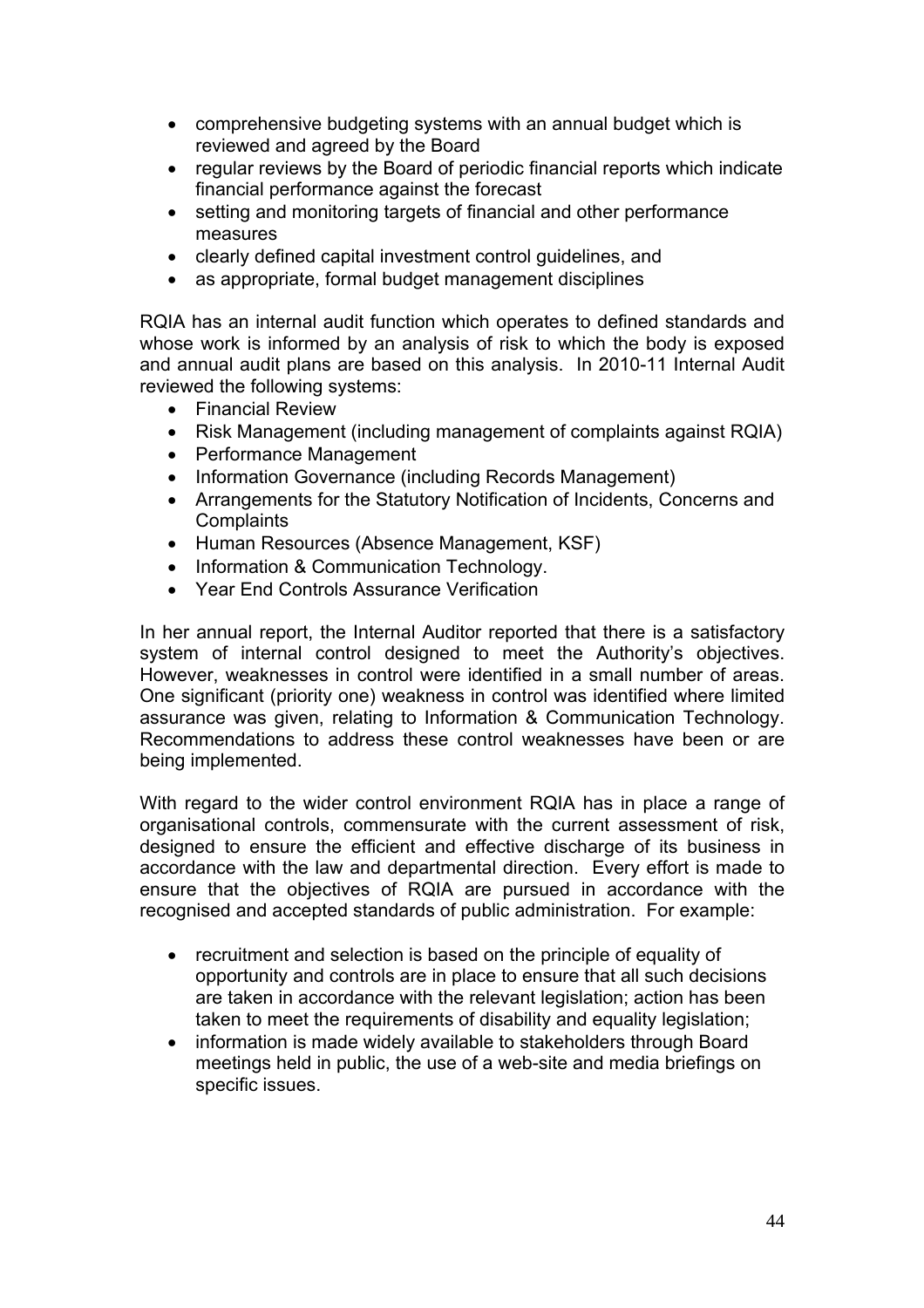#### **Capacity to handle risk**

Leadership is given to the risk management process by the RQIA Board, Audit Committee and Executive Team. The Executive Team has developed a Corporate Risk Assurance framework report which is reviewed, updated and reported upon regularly. The directorates within RQIA have developed and continually review directorate risk registers which provide a clear linkage between directorate and corporate risks. The RQIA Board provides leadership through the governance arrangements. It annually reviews and approves the Risk Management Strategy and the Corporate Risk Assurance Framework reports and has oversight of the risk management process by the Audit Committee.

RQIA has adapted to changes in the risk environment through measures such as:

- the development of the Risk Management Strategy subject to annual review and approval from RQIA's Board;
- the provision of assurance to the Board through the identification of sources of assurances received both internally and externally and by determining gaps in controls or assurances where action is needed.; and,
- strengthening of its incident reporting and performance management arrangements.

The RQIA Risk Management Strategy was approved during quarter 2 2010/11, and Risk Management Procedures were developed based on the strategy. A new Directorate Risk Register template and associated guidance have been developed and training was rolled-out to staff during September / October 2010.

#### **The risk and control framework**

The Risk Management Strategy outlines an overall approach to risk management that addresses the current risks facing the RQIA in pursuing its strategy, which will also facilitate the effective recognition and management of such risks.

RQIA has corporate and departmental risk registers in operation. The Executive Team reviews and updates the corporate risk assurance framework report, which is then presented to the Board on a Quarterly basis. The corporate risk assurance framework report is a combination of the corporate risk register and assurance framework. It brings together, for RQIA's Board / Audit Committee's attention, the principal risks which could affect the achievement of RQIA's strategic objectives. Risks are discussed by each directorate and updated on a regular basis.

Risks to RQIA's corporate and directorate objectives are systematically identified and prioritised using a matrix that evaluates impact/likelihood, the effectiveness of current controls, actions to mitigate the risks and the willingness and capacity of the organisation to bear risk.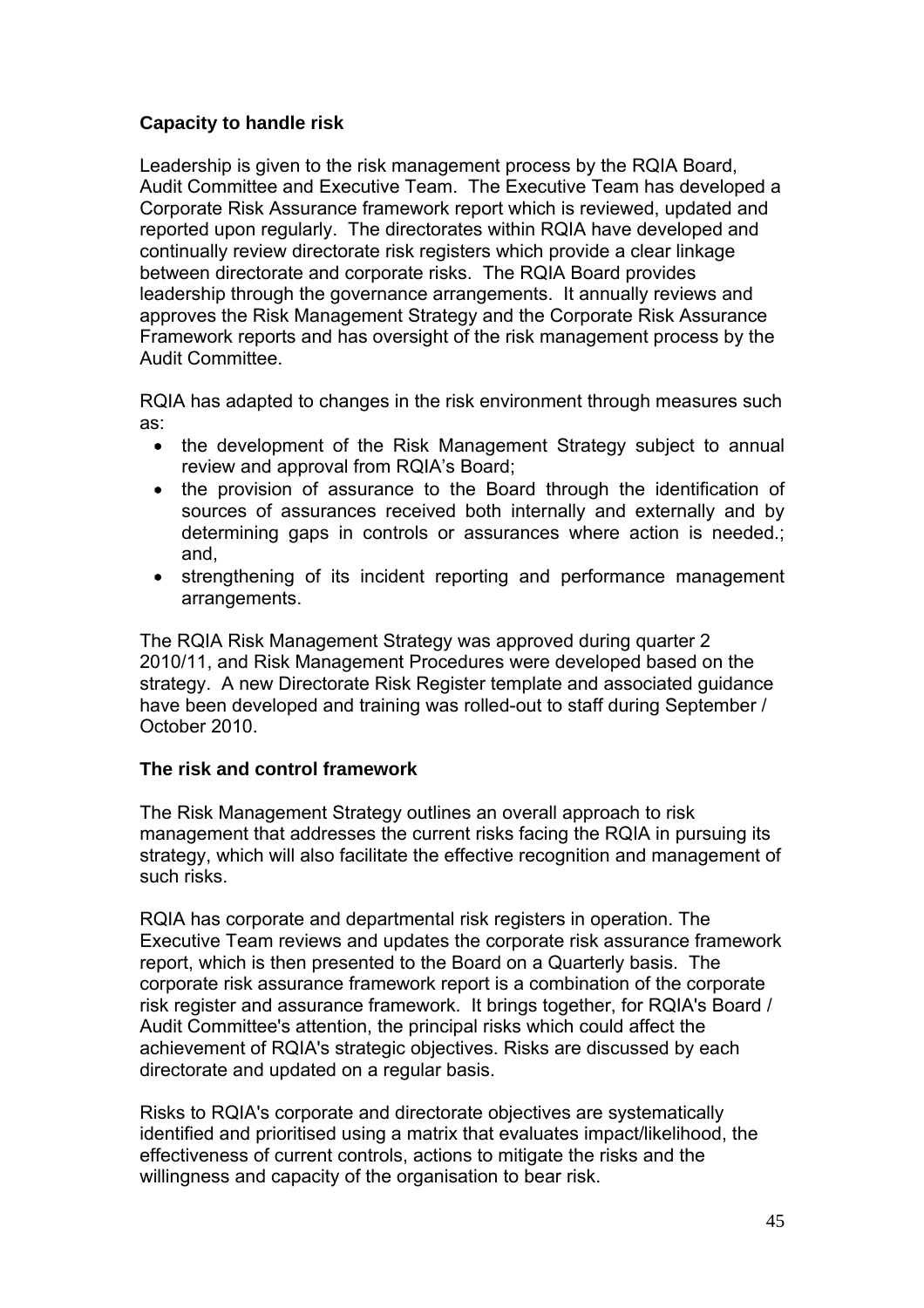There has been no loss of sensitive, personal or confidential data in 2010/11. The management and control of the risk of loss of electronic information is being safeguarded via the provision of secure remote access to a protected ICT environment, encryption of portable media and adherence to corporate security policies for ICT and Data Protection. Compliance with the DHSS CAS in ICT has been assessed as substantive. The risk of paper-based information loss is being mitigated via the implementation of a Corporate Records Improvement Action Plan which is being driven by the Information Governance Group. RQIA also achieved substantive compliance with the HSC CAS in Records Management and satisfactory compliance with Information Governance Internal Audit.

In respect of the use of independent legal providers external to the Directorate of Legal Services of the Business Services Organisation, confirmation is given that RQIA is compliant with extant Departmental guidance, in particular, HSS (F) 67/2006 - Payments in respect of Litigation and Legal Services.

RQIA engages with a wide range of public and other stakeholders as part of our routine inspection and review programmes. We ensure that we engage with services users and carers using a variety of methods (as appropriate) including, one to one meetings, questionnaires and focus groups. We do this to gather information from a user/carer/stakeholder perspective which allows us to make clear and informed judgments when assessing risks which impact on them.

In addition, RQIA also engages with stakeholders at a corporate level. This allows us to plan our activities in advance and to take into consideration the views of the public, service users and carers and act upon the risks which they have identified.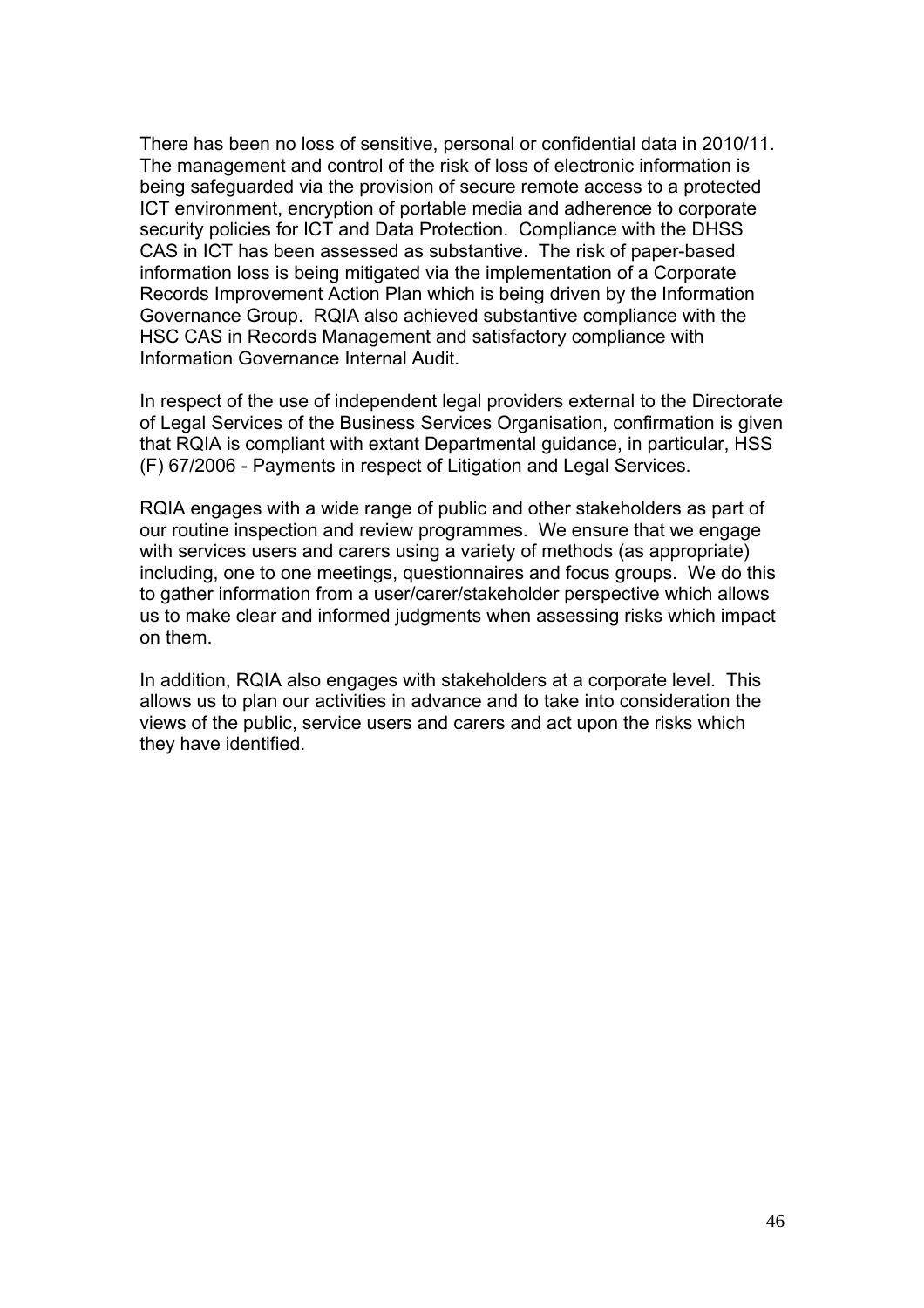#### **Controls Assurance Standards**

RQIA assessed its compliance with the applicable Controls Assurance Standards (CAS) which were defined by the Department and against which a degree of progress is expected in 2010/11.

| <b>Standard</b>              | <b>DHSS&amp;PS Expected</b><br><b>Level of Compliance</b> | Level of<br><b>Compliance</b> | <b>Reviewed</b><br>by           |
|------------------------------|-----------------------------------------------------------|-------------------------------|---------------------------------|
| <b>Financial Management</b>  | 70% - 99%                                                 | 84%                           | Internal                        |
| (Core Standard)              | (Substantive)                                             | Substantive                   | <b>Audit Unit</b><br><b>BSO</b> |
| Governance                   | 70% - 99%                                                 | 87%                           | Internal                        |
| (Core Standard)              | (Substantive)                                             | Substantive                   | <b>Audit Unit</b><br><b>BSO</b> |
| <b>Risk Management (Core</b> | 70% - 99%                                                 | 90%                           | Internal                        |
| Standard)                    | (Substantive)                                             | Substantive                   | <b>Audit Unit</b><br><b>BSO</b> |
| <b>Records Management</b>    | 70% - 99%                                                 | 81%                           | Internal                        |
| (Core Standard)              | (Substantive)                                             | Substantive                   | <b>Audit Unit</b><br><b>BSO</b> |
| <b>Health and Safety</b>     | 70% - 99%                                                 | 81%                           | Internal                        |
| (Core Standard)              | (Substantive)                                             | Substantive                   | <b>Audit Unit</b><br><b>BSO</b> |
| <b>Information</b>           | 70% - 99%                                                 | 74%                           | Internal                        |
| <b>Communications</b>        | (Substantive)                                             | Substantive                   | <b>Audit Unit</b>               |
| <b>Technology</b>            |                                                           |                               | <b>BSO</b>                      |
| (Core Standard)              |                                                           |                               |                                 |
| <b>Human Resources</b>       | 70% - 99%                                                 | 84%                           | Internal                        |
|                              | (Substantive)                                             | Substantive                   | <b>Audit Unit</b><br><b>BSO</b> |

RQIA achieved the following levels of compliance for 2010/11

#### **Review of Effectiveness**

As Accounting Officer, I have responsibility for the review of effectiveness of the system of internal control. My review of the effectiveness of the system of internal control is informed by the work of the internal auditors and the executive managers within RQIA who have responsibility for the development and maintenance of the internal control framework, and comments made by the external auditors in their management letter and other reports. I have been advised on the implications of the result of my review of the effectiveness of the system of internal control by the Audit Committee and a plan to address weaknesses and ensure continuous improvement to the system is in place.

The main elements of the maintenance and review of the effectiveness of the system of internal control are:

• Executive managers regularly review performance against the controls assurance standards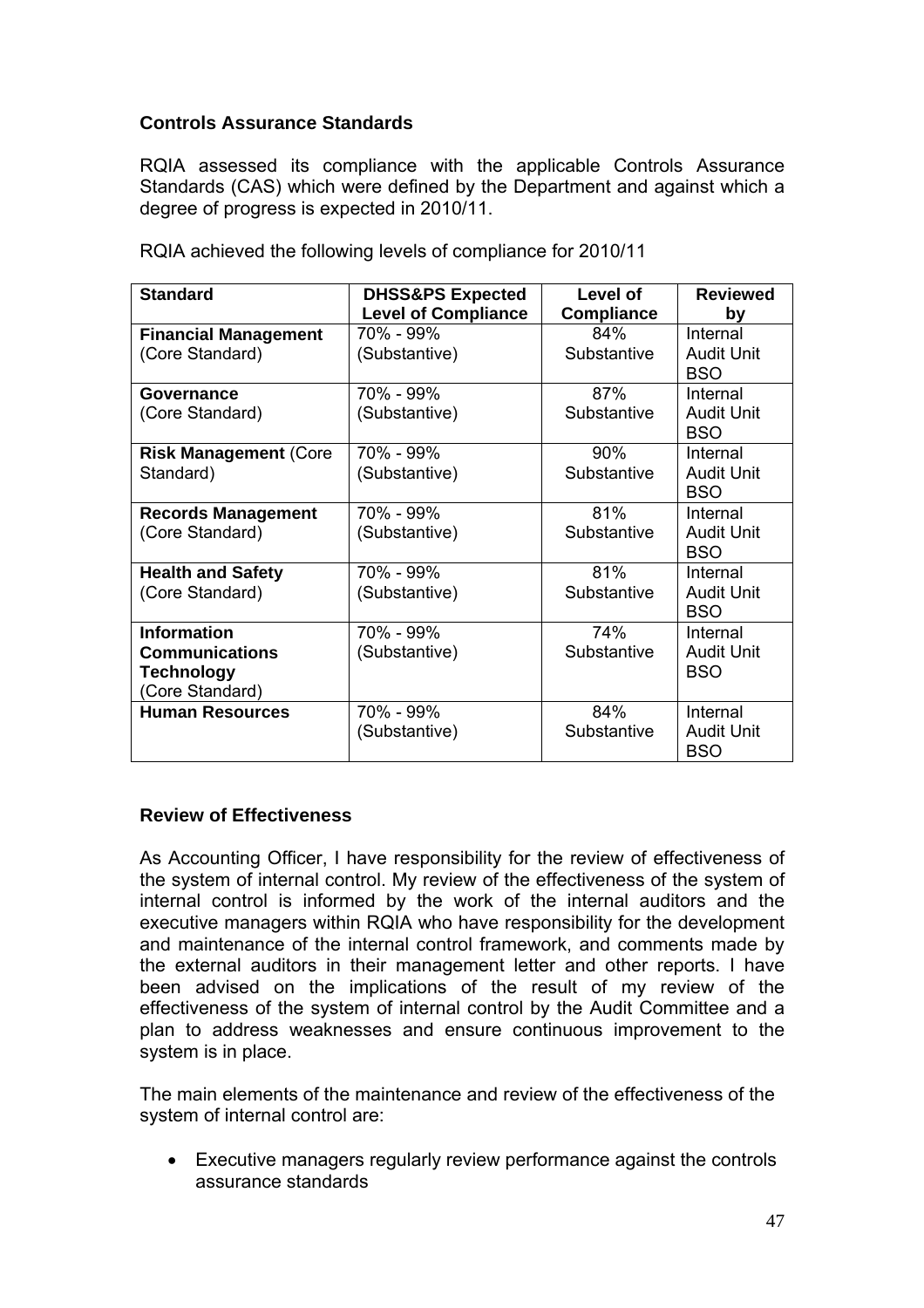- Internal audit is sourced from the Internal Audit Unit of BSO which operates to defined standards and whose work is informed by an analysis of risk to which RQIA is exposed. There is continued coverage of the financial systems through its finance review, corporate risk-based audit and governance audits.
- A Service Level Agreement exists with the Business Services Organisation to provide human resources, equality, internal audit. finance, legal and procurement services to RQIA and assurance concerning the operation of these systems is provided annually by its **Chief Executive:**
- The report by the external auditor to those charged with governance:
- An audit action plan charting progress in implementing the agreed recommendations of internal and external audit reports is regularly reviewed by the Audit Committee which also advises on my review of the effectiveness of the system of internal control, which is noted by the Board.

#### Progress on prior year Significant Internal Control Issues

Actions that have been implemented to deal with significant control issues are:

- New arrangements for the handling and recording of all notifiable events from the regulated sector have been rolled out to all regulated services. All inspectors can access incidents related to each facility/organisation prior to inspection.
- Developed non-pay budgets which details the budget allocation against each expenditure head, the expenditure to date and forecasted year position summarised at Executive Team level.
- Significant technical accounting decisions have been identified and were subject to additional review and advice as required.

#### **New Significant Controls Issues**

Additional actions to deal with significant internal control issues are:

• ICT Disaster Recovery Plans have been included in the Organisation's Business Continuity Plan. DR will be implemented in two phases. Phase 1 - implement a network link to the HSC wide area network is complete. Phase  $2$  – Implementation of DR arrangements by  $3<sup>rd</sup>$  party ICT provider by Q2 2011/12.

Alem Howth

 $7 - J_{V1}$  2011

**Chief Executive:** 

Date: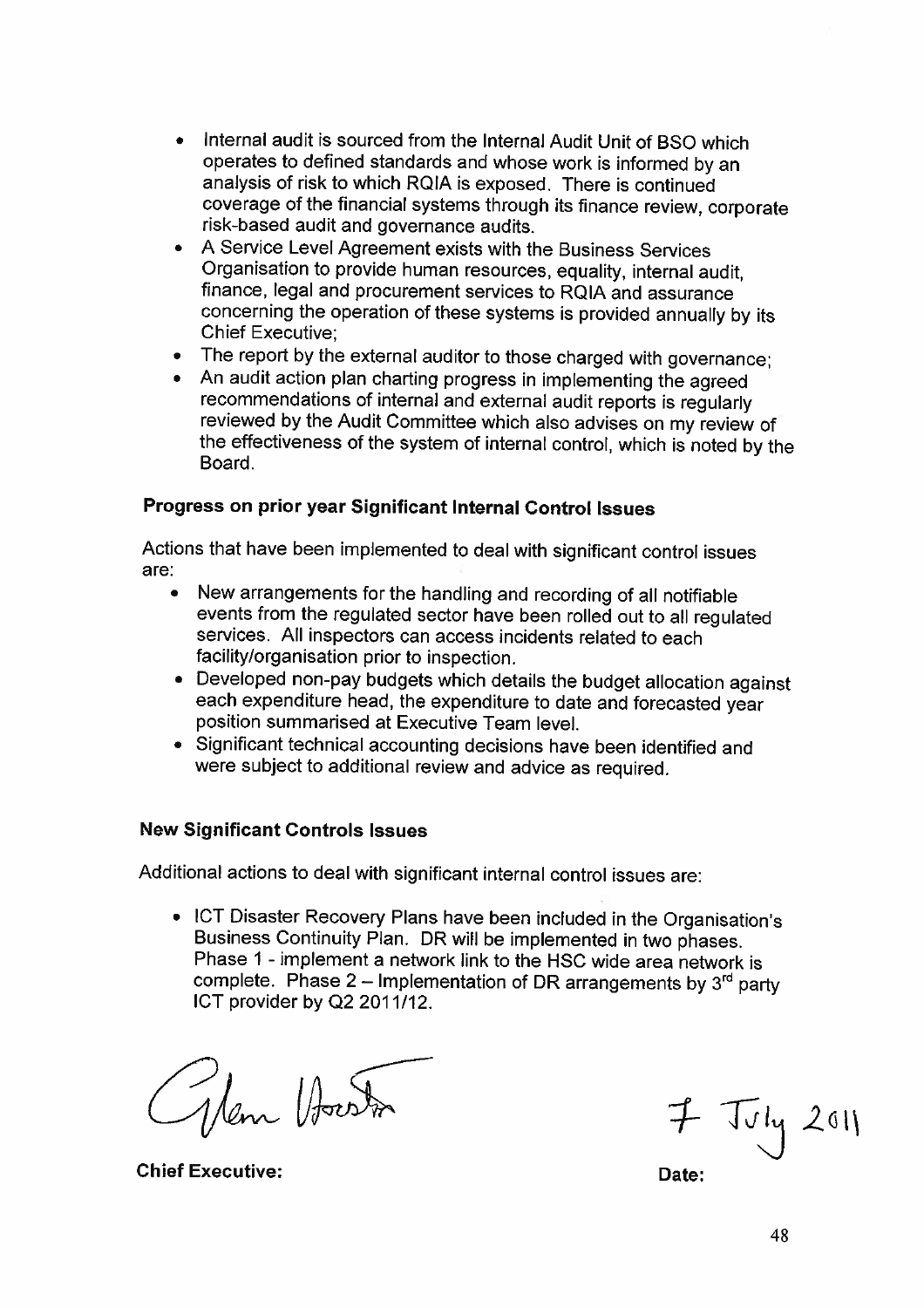#### The Regulation and Quality Improvement Authority

#### THE CERTIFICATE AND REPORT OF THE COMPTROLLER AND AUDITOR GENERAL TO THE NORTHERN IRELAND ASSEMBLY

I certify that I have audited the financial statements of the Regulation and Quality Improvement Authority for the year ended 31 March 2011 under the Health & Personal Social Services (Quality Improvement and Regulation) (Northern Ireland) Order 2003. These comprise the Statement of Comprehensive Net Expenditure, the Statement of Financial Position, the Statement of Cash Flows, the Statement of Changes in Taxpayers' Equity and the related notes. These financial statements have been prepared under the accounting policies set out within them. I have also audited the information in the Remuneration Report that is described in that report as having been audited.

#### Respective responsibilities of the Chief Executive and auditor

As explained more fully in the Statement of Chief Executive's Responsibilities, the Chief Executive is responsible for the preparation of the financial statements and for being satisfied that they give a true and fair view. My responsibility is to audit the financial statements in accordance with the Health & Personal Social Services (Quality Improvement and Regulation) (Northern Ireland) Order 2003. I conducted my audit in accordance with International Standards on Auditing (UK and Ireland). Those standards require me and my staff to comply with the Auditing Practices Board's Ethical Standards for Auditors.

#### Scope of the Audit of the Financial Statements

An audit involves obtaining evidence about the amounts and disclosures in the financial statements sufficient to give reasonable assurance that the financial statements are free from material misstatement, whether caused by fraud or error. This includes an assessment of: whether the accounting policies are appropriate to the Regulation and Quality Improvement Authority's circumstances and have been consistently applied and adequately disclosed; the reasonableness of significant accounting estimates made by the Regulation and Quality Improvement Authority; and the overall presentation of the financial statements. In addition I read all the financial and non-financial information in the Annual Report to identify material inconsistencies with the audited financial statements. If I become aware of any apparent material misstatements or inconsistencies I consider the implications for my certificate.

In addition, I am required to obtain evidence sufficient to give reasonable assurance that the expenditure and income reported in the financial statements have been applied to the purposes intended by the Assembly and the financial transactions conform to the authorities which govern them.

#### **Opinion on Regularity**

In my opinion, in all material respects the expenditure and income have been applied to the purposes intended by the Assembly and the financial transactions conform to the authorities which govern them.

#### **Opinion on financial statements**

In my opinion:

- the financial statements give a true and fair view, of the state of the Regulation and Quality Improvement Authority affairs as at 31 March 2011 and of its net expenditure. cash flows and changes in taxpayers' equity for the year then ended; and
- the financial statements have been properly prepared in accordance with the Health & Personal Social Services (Quality Improvement and Regulation) (Northern Ireland)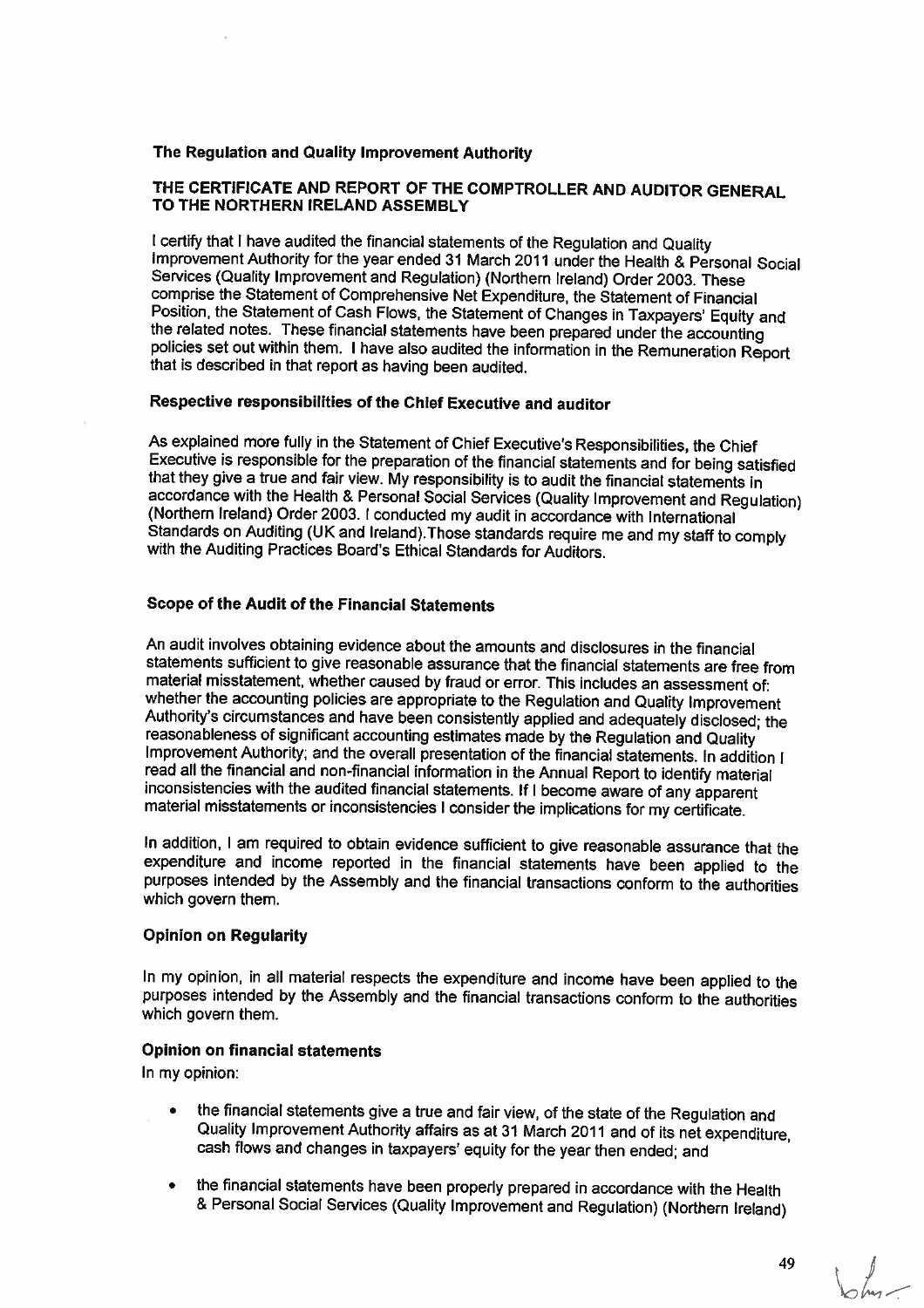Order 2003 and Department of Health, Social Services and Public Safety directions issued thereunder.

#### **Opinion on other matters**

In my opinion:

- the part of the Remuneration Report to be audited has been properly prepared in accordance with the Health & Personal Social Services (Quality Improvement and Regulation) (Northern Ireland) Order 2003 and directions issued under by Department of Health, Social Services and Public Safety; and
- the information given in the Foreword, Introduction, Management Commentary and  $\bullet$ Directors' Report for the financial year for which the financial statements are prepared is consistent with the financial statements.

#### Matters on which I report by exception

I have nothing to report in respect of the following matters which I report to you if, in my opinion:

- adequate accounting records have not been kept; or
- the financial statements and part of the Remuneration Report to be audited are not in agreement with the accounting records: or
- I have not received all of the information and explanations I require for my audit; or  $\bullet$
- the Statement on Internal Control does not reflect compliance with Department of Finance and Personnel's guidance.

#### Report

I have no observations to make on these financial statements.

K 1 Danvell

**KJ Donnelly Comptroller and Auditor General** Northern Ireland Audit Office 106 University Street **Belfast BT7 1EU** 

 $\epsilon$ August 2011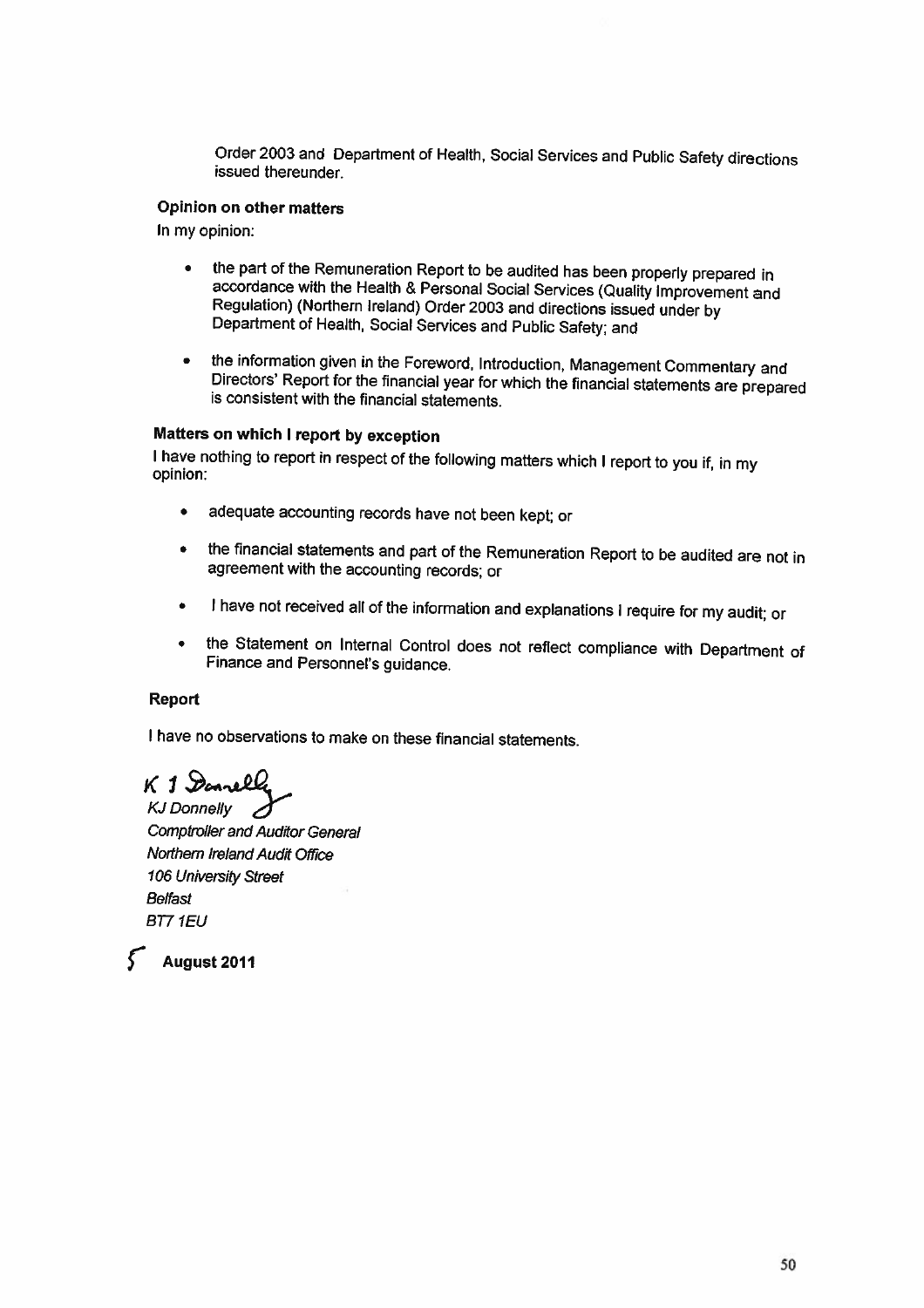# The Regulation and Quality Improvement Authority Statement of Accounts For the year ended 31 March 2011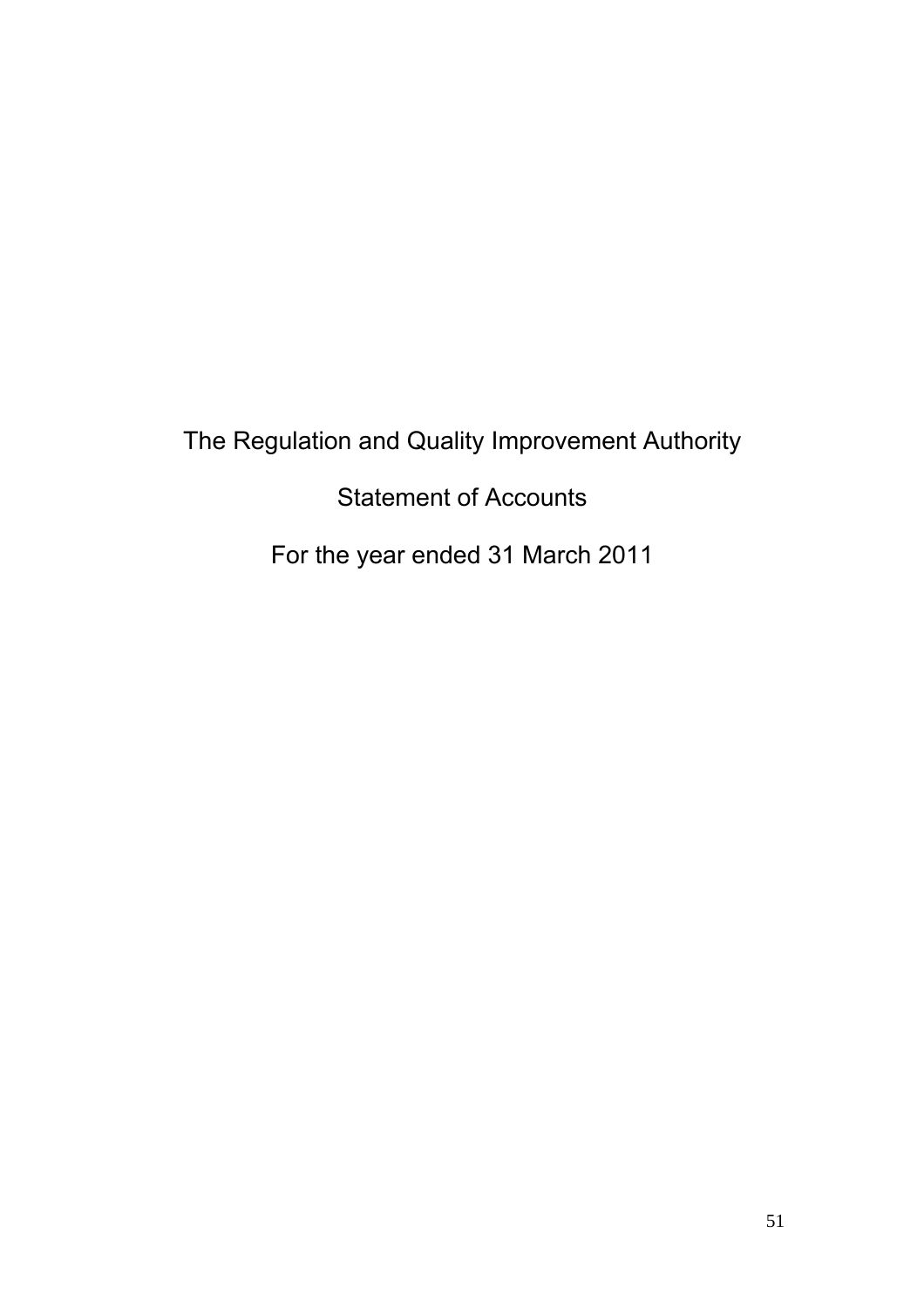|                                                                                    | <b>Note</b> | 2011<br>£   | 2010 Restated<br>£ |
|------------------------------------------------------------------------------------|-------------|-------------|--------------------|
| Expenditure                                                                        |             |             |                    |
| <b>Staff Costs</b>                                                                 | 3.1         | (5,961,109) | (5,427,324)        |
| Depreciation                                                                       | 4.0         | (84, 211)   | (70, 231)          |
| <b>Other Expenditure</b>                                                           | 4.0         | (1,418,907) | (1,465,703)        |
|                                                                                    |             | (7,464,227) | (6,963,258)        |
| Income                                                                             |             |             |                    |
| Income from Activities                                                             | 5.1         | 0           | $\Omega$           |
| Other Income                                                                       | 5.2         | 938,603     | 931,418            |
| Transfers from Reserves for<br>donated Property, Plant,<br>Equipment & Intangibles | 5.3         | 0           | O                  |
| Reimbursements receivable                                                          | 5.4         | 0           | 0                  |
|                                                                                    |             | 938,603     | 931,418            |
|                                                                                    |             |             |                    |
| Net Expenditure                                                                    |             | (6,525,624) | (6,031,840)        |
| Revenue Resource Limit (RRL)                                                       | 25.1        | 6,524,084   | 6,024,101          |
| <b>Deficit against RRL</b>                                                         |             | (1, 540)    | (7,739)            |

#### **STATEMENT OF COMPREHENSIVE NET EXPENDITURE for the year ended 31 March 2011**

#### OTHER COMPREHENSIVE EXPENDITURE

|                                                                              | <b>Note</b> | 2011<br>£   | 2010 Restated<br>£ |
|------------------------------------------------------------------------------|-------------|-------------|--------------------|
| Net gain/(loss) on Revaluation of<br>Property, Plant and Equipment           | 6.1/6.2     | 0           | 0                  |
| Net gain/(loss) on revaluation of<br>intangibles                             | 7.1/7.2     | 0           | 0                  |
| Net gain/(loss) on revaluation of<br>available for sales financial<br>assets |             | 0           | 0                  |
| <b>TOTAL COMPREHENSIVE EXPENDITURE</b><br>for the year ended 31 March 2011   |             | (6,525,624) | (6,031,840)        |

The notes on pages 56 to 91 form part of these accounts.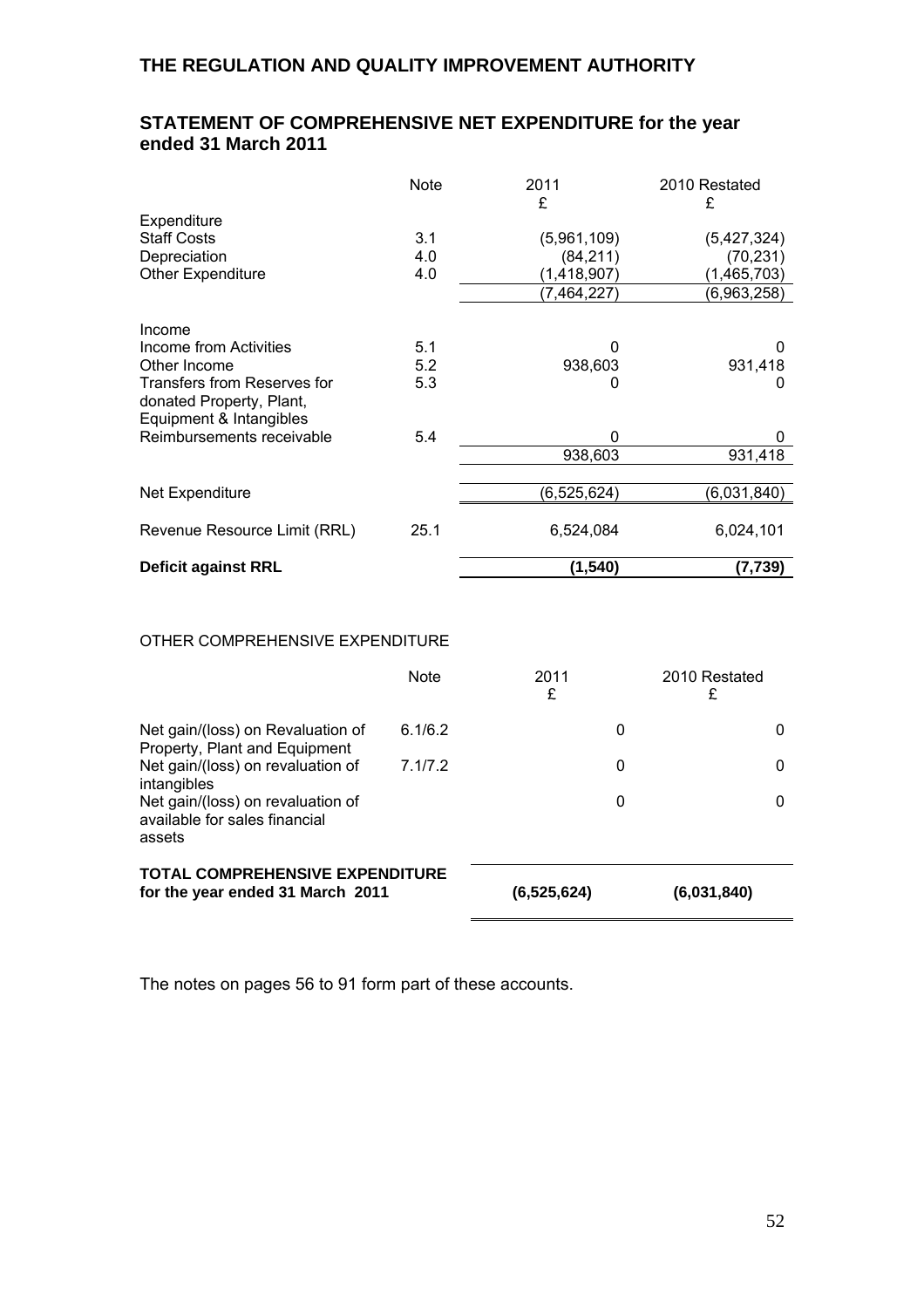

|                                                             | <b>Note</b>             | 2011              |            | 2010              |            |
|-------------------------------------------------------------|-------------------------|-------------------|------------|-------------------|------------|
| Non Current Assets                                          |                         | £                 | W          | ω                 | <b>GJ</b>  |
| Property Plant & Equipment<br>Intangible Assets             | $\circ$ $\sim$          | 180,057<br>26,484 |            | 253,542<br>54,526 |            |
| Total Non Current Assets                                    |                         |                   | 206,541    |                   | 308,068    |
| <b>Current Assets</b>                                       |                         |                   |            |                   |            |
| Trade and other Receivables<br>Other Current Assets         | わわは                     | 21,061<br>19,355  |            | 31,404<br>131,906 |            |
| Cash and cash equivalents                                   |                         | 4,086             |            | 8,756             |            |
| <b>Total Current Assets</b>                                 |                         |                   | 44,502     |                   | 172,066    |
| <b>Total Assets</b>                                         |                         |                   | 251.043    |                   | 480,134    |
| <b>Current Liabilities</b>                                  |                         |                   |            |                   |            |
| Trade and other Payables                                    | $\tilde{z}$ $\tilde{z}$ | $(366, 991)$<br>0 |            | (395, 094)        |            |
| <b>Total Current Liabilities</b><br>Other Liabilities       |                         |                   | (366, 991) |                   | (395, 094) |
| Non Current Assets plus/less Net Current Assets/Liabilities |                         |                   | (115,948)  |                   | 85,040     |
| <b>Total non Current Liabilities</b>                        |                         |                   | $\circ$    |                   | $\circ$    |
| Assets Less Liabilities                                     |                         |                   | (115,948)  |                   | 85,040     |
| Taxpayers' Equity                                           |                         |                   |            |                   |            |
| Government Grant Reserve<br>General Reserve                 |                         | (115, 949)        |            | 43,845<br>41,195  |            |
|                                                             |                         |                   | (115,948)  |                   |            |
|                                                             |                         |                   |            |                   | 85,040     |
| AAAA<br>(mairman)<br>Signed                                 | Signed                  | (Chief Executive) |            |                   |            |
| indentify soll<br>Date                                      | Date                    |                   |            |                   |            |
|                                                             |                         |                   |            |                   |            |

The notes on pages 56 to 91 form part of these accounts.

53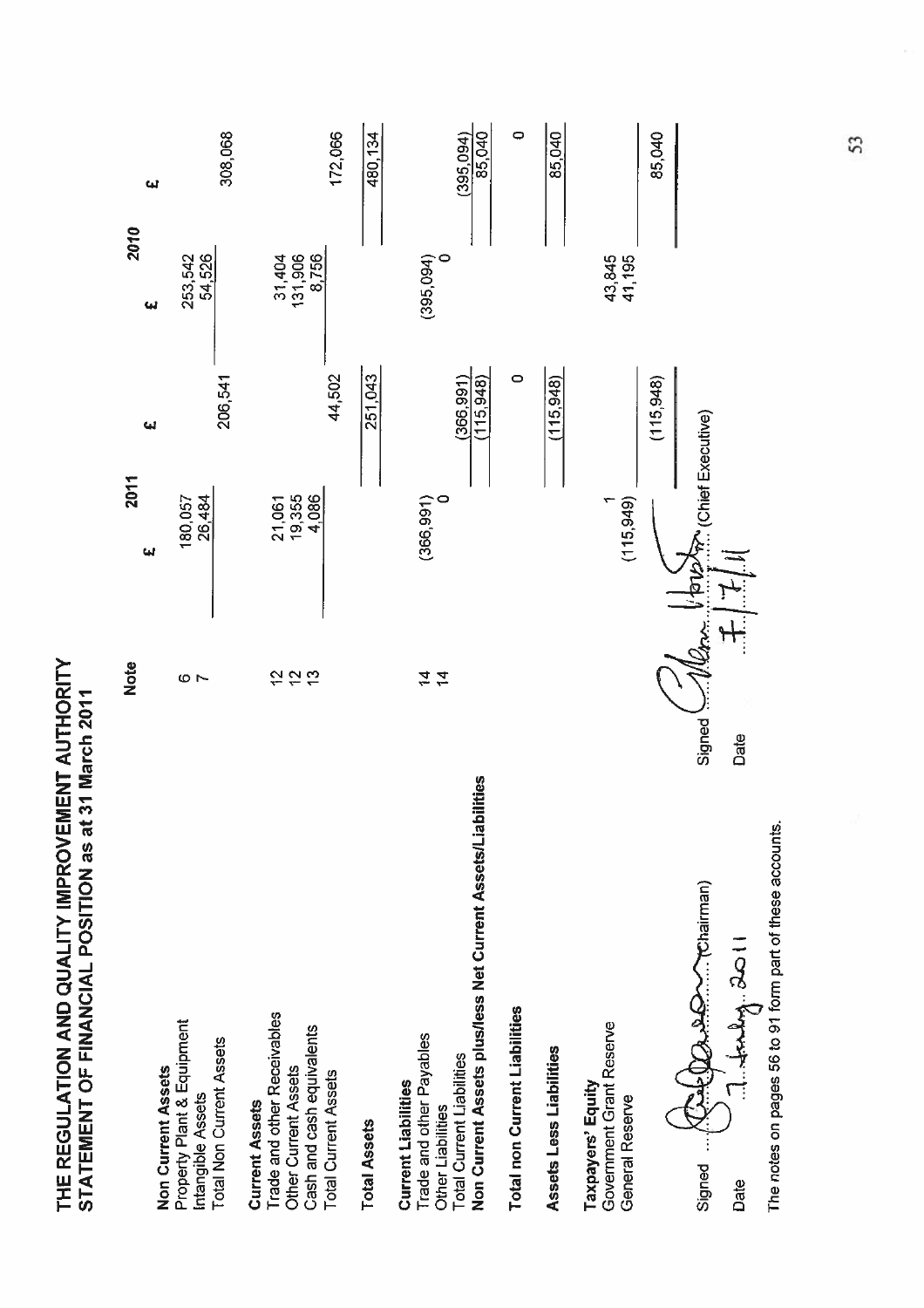## **STATEMENT OF CASHFLOWS for the year ended 31 March 2011**

|                                                                                                                                                                                |             | 2011                      | <b>Restated</b><br>2010     |
|--------------------------------------------------------------------------------------------------------------------------------------------------------------------------------|-------------|---------------------------|-----------------------------|
|                                                                                                                                                                                | <b>Note</b> | £                         | £                           |
| <b>Cashflows from operating activities</b>                                                                                                                                     |             |                           |                             |
| Net expenditure after interest<br>Adjustments for non cash costs                                                                                                               |             | (6,525,624)<br>90,476     | (6,031,840)<br>72,696       |
| (Increase)/decrease in trade and other receivables                                                                                                                             |             | 122,894                   | 23,179                      |
| Less movements in receivables relating to items not passing through the SCNE<br>Movements in receivables relating to the sale of property, plant and<br>equipment              |             |                           |                             |
| Movements in receivables relating to finance leases                                                                                                                            |             |                           |                             |
| Movements in receivables relating to PFI and other service concession<br>arrangement contracts                                                                                 |             |                           |                             |
| (Increase)/decrease in inventories                                                                                                                                             |             |                           |                             |
| Increase/(decrease) in trade payables                                                                                                                                          |             | (28, 103)                 | (50,047)                    |
| Less movements in payables relating to items not passing through the<br><b>SCNE</b>                                                                                            |             |                           |                             |
| Movements in payables relating to the purchase of property, plant and equipment<br>Movements in payables relating to finance leases                                            |             | 12,392                    | 24,638                      |
| Movements in payables relating to PFI and other service concession<br>arrangement contracts                                                                                    |             |                           |                             |
| Use of provisions                                                                                                                                                              | 16          | 0                         | (8,652)                     |
| Net cash outflow from operating activities                                                                                                                                     |             |                           | $(6,327,965)$ $(5,970,026)$ |
| <b>Cashflows from investing activities</b>                                                                                                                                     |             |                           |                             |
| (Purchase of property, plant & equipment)<br>(Purchase of intangible assets)                                                                                                   |             | (24, 705)                 | (157, 673)                  |
| Proceeds of disposal of property, plant & equipment<br>Proceeds on disposal of intangibles                                                                                     |             |                           |                             |
| Proceeds on disposal of assets held for resale                                                                                                                                 |             |                           |                             |
| Net Cash (Outflow) from investing activities                                                                                                                                   |             | (24, 705)                 | (157, 673)                  |
| Cash flows from financing activities<br>Grant in aid                                                                                                                           |             | 6,348,000                 | 6,120,000                   |
| Cap element of payments - finance leases and on balance sheet (SoFP)<br>PFI and other service concession arrangements                                                          |             |                           |                             |
| <b>Net financing</b>                                                                                                                                                           |             | 6,348,000                 | 6,120,000                   |
| Net increase (decrease) in cash & cash equivalents in the period<br>Cash & cash equivalents at the beginning of the period<br>Cash & cash equivalents at the end of the period | 13<br>13    | (4,670)<br>8,756<br>4,086 | (7,699)<br>16,455<br>8,756  |

The notes on pages 56 to 91 form part of these accounts.

.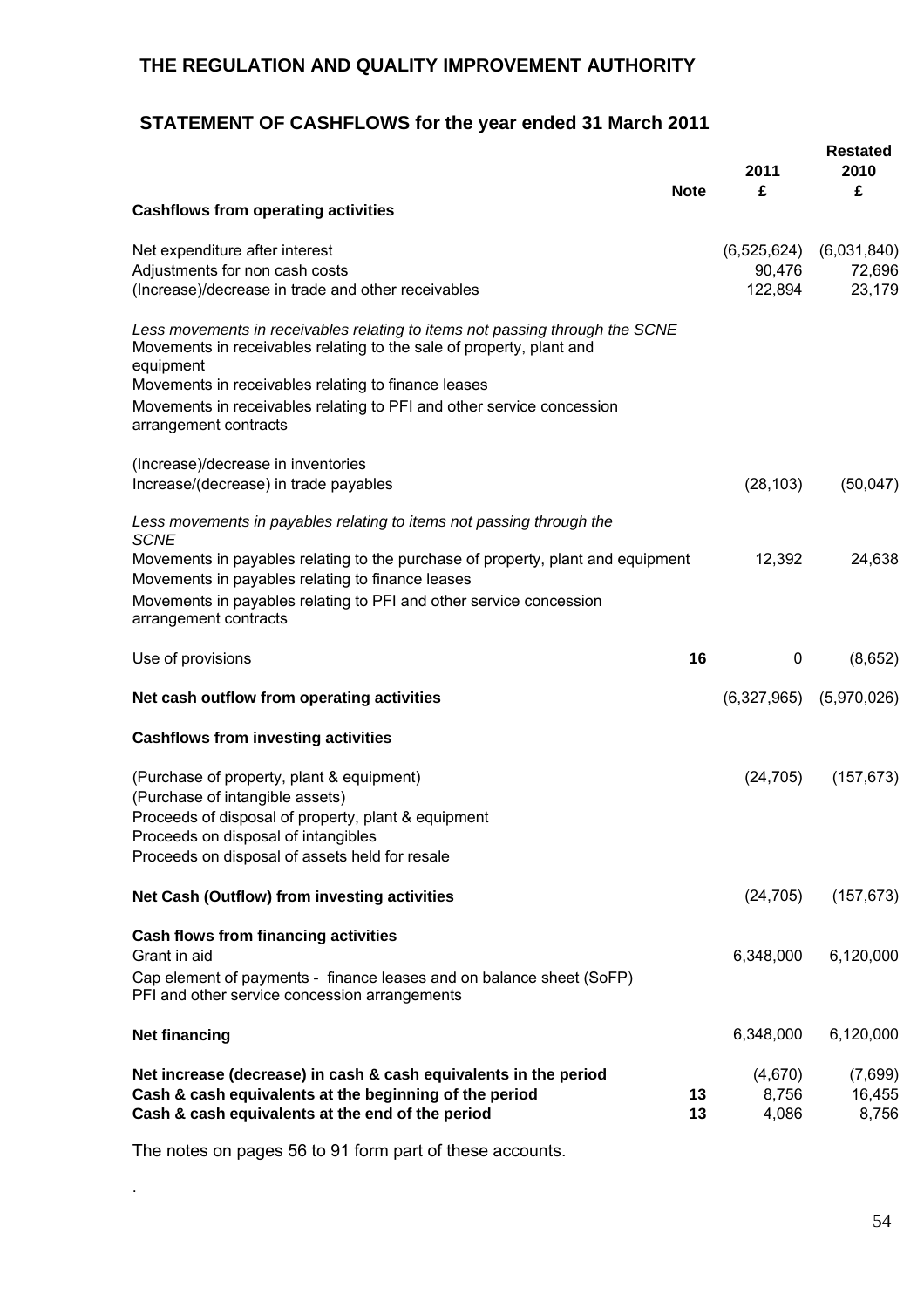#### **STATEMENT OF CHANGES IN TAXPAYERS' EQUITY for the year ended 31 March 2011**

|                                                                                                        | <b>Note</b> | General<br><b>Reserve</b> | <b>Revaluation</b><br><b>Reserve</b> | Govt<br>Grant<br><b>Reserve</b> | <b>Total</b> |
|--------------------------------------------------------------------------------------------------------|-------------|---------------------------|--------------------------------------|---------------------------------|--------------|
|                                                                                                        |             | £                         | £                                    | £                               | £            |
| Balance at 31 March 2009                                                                               |             | (66, 568)                 |                                      | 88,059                          | 21,491       |
| Changes in accounting policy<br>Change in accounting policy - clinical                                 |             |                           |                                      | 0                               | 0            |
| negligence                                                                                             |             |                           | $\mathbf 0$                          | $\mathbf 0$                     | 0            |
| <b>Restated balance at 1 April 2009</b>                                                                |             | (66, 568)                 | $\bf{0}$                             | 88,059                          | 21,491       |
| Changes in taxpayers equity 2009-10<br>(Restated)                                                      |             |                           |                                      |                                 |              |
| <b>Grant from DHSSPS</b><br>Government Grant Reserve - transfer                                        |             | 6,120,000                 | $\mathbf 0$                          | 0                               | 6,120,000    |
| to net expenditure for depreciation<br>(Comprehensive expenditure for the                              |             |                           |                                      | (44, 214)                       | (44, 214)    |
| year)                                                                                                  |             | (6,031,840)               | 0                                    | 0                               | (6,031,840)  |
| Donated asset receipts                                                                                 |             |                           | 0                                    | 0                               | $\mathbf{0}$ |
| Donated asset reserve - transfer to net                                                                |             |                           |                                      |                                 |              |
| expend for depreciation<br>Non cash charges - auditors                                                 |             |                           | $\mathbf 0$                          | $\mathbf 0$                     | 0            |
| remuneration                                                                                           | 4           | 19,603                    | 0                                    | 0                               | 19,603       |
| Balance at 31 March 2010                                                                               |             | 41,195                    | $\mathbf 0$                          | 43,845                          | 85,040       |
|                                                                                                        |             |                           |                                      |                                 |              |
| Changes in taxpayers equity 2010-11<br><b>Grant from DHSSPS</b><br>Government Grant Reserve - transfer |             | 6,348,000                 | $\pmb{0}$                            | 0                               | 6,348,000    |
| to net expenditure for depreciation<br>(Comprehensive expenditure for the                              |             |                           |                                      | (43, 844)                       | (43, 844)    |
| year)                                                                                                  |             | (6,525,624)               | 0                                    | 0                               | (6,525,624)  |
| Donated asset receipts                                                                                 |             | 0                         | $\mathbf 0$                          | 0                               | 0            |
| Donated asset reserve - transfer to net<br>expend for depreciation<br>Non cash charges - auditors      |             | $\mathbf 0$               | $\mathbf 0$                          | $\mathbf 0$                     | 0            |
| remuneration                                                                                           | 4           | 20,480                    | 0                                    | 0                               | 20,480       |
| <b>Balance at 31 March 2011</b>                                                                        |             | (115,949)                 | $\mathbf 0$                          | 1                               | (115, 948)   |

The notes on pages 56 to 91 form part of these accounts.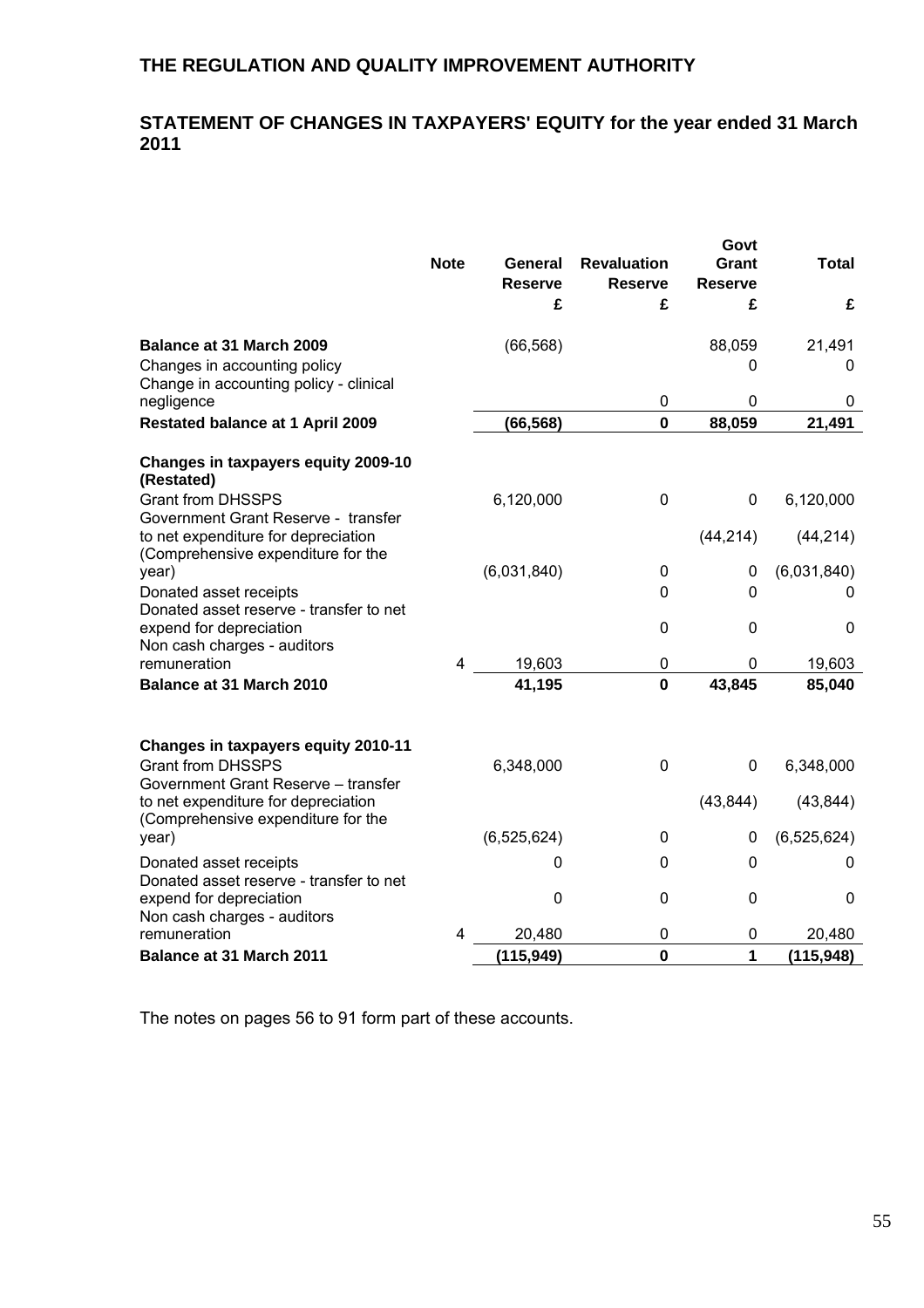#### **NOTES TO THE ACCOUNTS FOR THE YEAR ENDED 31 MARCH 2011**

#### **NOTE 1 STATEMENT OF ACCOUNTING POLICIES**

#### **1. Authority**

 These accounts have been prepared in a form determined by the Department of Health, Social Services and Public Safety based on guidance from the Department of Finance and Personnel's Financial Reporting manual (FReM) and in accordance with the requirements of Article 90(2)(a) of the Health and Personal Social Services (Northern Ireland) Order 1972 No 1265 (NI 14) as amended by Article 6 of the Audit and Accountability (Northern Ireland) Order 2003.

The accounting policies follow IFRS to the extent that it is meaningful and appropriate to RQIA. Where a choice of accounting policy is permitted, the accounting policy which has been judged to be most appropriate to the particular circumstances of RQIA for the purpose of giving a true and fair view has been selected. The RQIA's accounting policies have been applied consistently in dealing with items considered material in relation to the accounts.

#### **1.1 Accounting convention**

These accounts have been prepared under the historical cost convention, modified to account for the revaluation of property, plant and equipment where appropriate.

#### **1.2 Currency and Rounding**

These accounts are presented in UK Pounds sterling.

#### **1.3 Property, Plant and Equipment**

Property, plant and equipment assets comprise equipment, furniture & fittings, and Information Technology.

#### **Recognition**

Property, plant and equipment must be capitalised if:

• it is held for use in delivering services or for administrative purposes;

● it is probable that future economic benefits will flow to, or service potential will be supplied to, the RQIA;

- it is expected to be used for more than one financial year;
- the cost of the item can be measured reliably; and
- the item has cost of at least £5,000; or

• Collectively, a number of items have a cost of at least £5,000 and individually have a cost of more than £1,000, where the assets are functionally interdependent, they had broadly simultaneous purchase dates, are anticipated to have simultaneous disposal dates and are under single managerial control; or

• Items form part of the initial equipping and setting-up cost of a new building or department, irrespective of their individual or collective cost.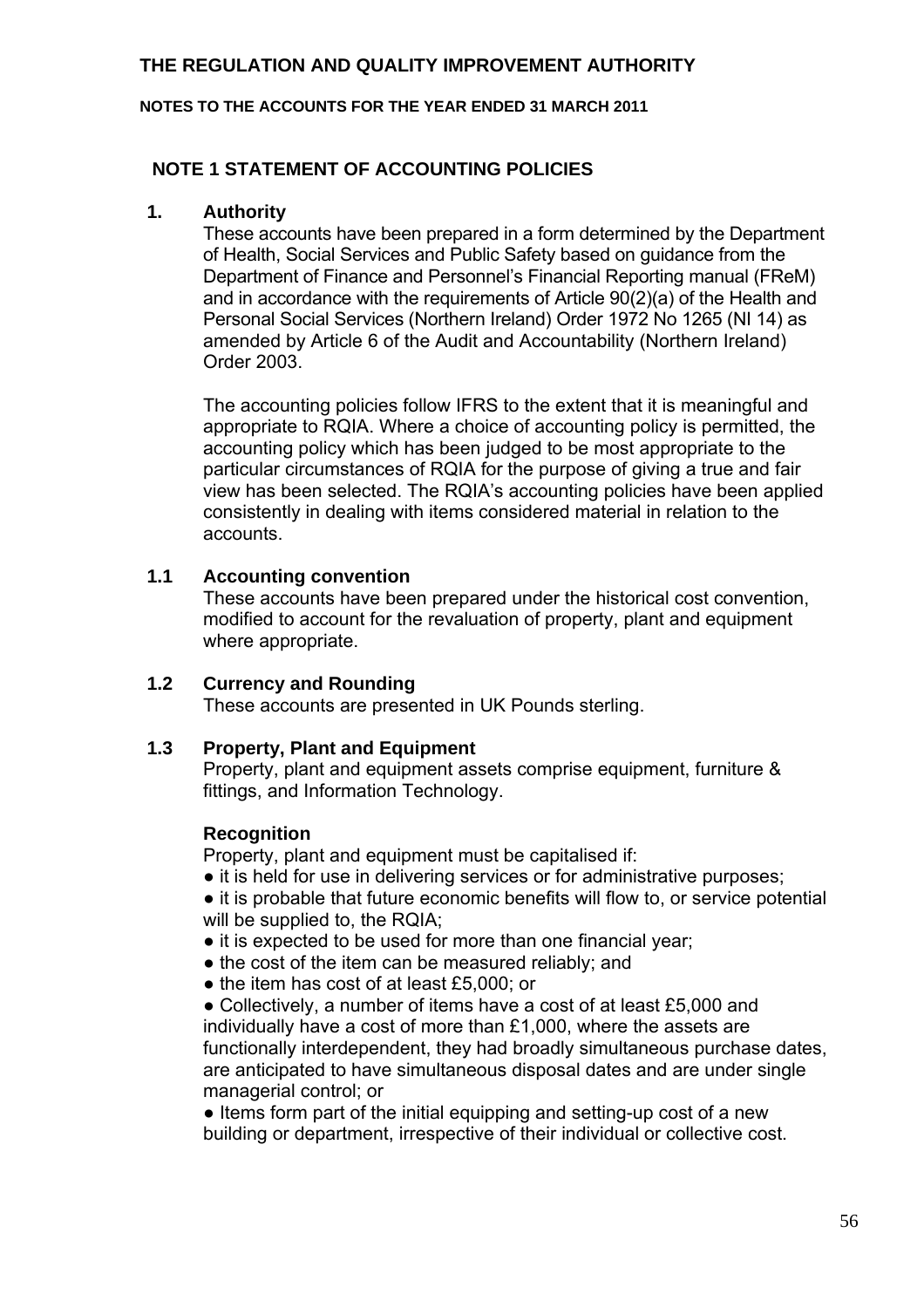#### **NOTES TO THE ACCOUNTS FOR THE YEAR ENDED 31 MARCH 2011**

On initial recognition property, plant and equipment are measured at cost including any expenditure such as installation, directly attributable to bringing them into working condition. Items classified as "under construction" are recognised in the balance sheet to the extent that money has been paid or a liability has been incurred.

#### **Valuation of Land and Buildings**

RQIA does not own any land or buildings nor does it occupy any provided to it by the DHSSPS.

#### **Fixtures and Equipment**

Until 31 March 2008, fixtures and equipment were carried at replacement cost, as assessed by indexation. From 1 April 2008 HSC entities had the option to elect to cease indexing all short life assets. RQIA does not index any short life assets. Short life is defined as a useful life of up to and including 5 years. The carrying value of existing assets at that date were written off over their remaining useful lives and new fixtures and equipment are carried at depreciated historic cost as this is not considered to be materially different from fair value.

Where estimated life of fixtures and equipment exceed 5 years, suitable indices will be applied each year and depreciation will be based on indexed amount.

#### **Revaluation Reserve**

An increase arising on revaluation is taken to the revaluation reserve except when it reverses an impairment for the same asset previously recognised in expenditure, in which case it is credited to expenditure to the extent of the decrease previously charged there. A revaluation decrease is recognised as an impairment charged to the revaluation reserve to the extent that there is a balance on the reserve for the asset and, thereafter, to expenditure.

#### **1.4 Depreciation**

Depreciation is charged to write off the costs or valuation of property, plant and equipment and intangible non-current assets, less any residual value, over their estimated useful lives, in a manner that reflects the consumption of economic benefits or service potential of the assets. Assets held under finance leases should also be depreciated over their estimated useful lives. The estimated useful life of an asset is the period over which the Authority expects to obtain economic benefits or service potential from the asset. Estimated useful lives and residual values are reviewed each year end, with the effect of any changes recognised on a prospective basis. The following asset lives have been used.

| Asset Type                    | <b>Asset Life</b> |
|-------------------------------|-------------------|
| Equipment                     | $ 3 - 5$ years    |
| Information technology        | $3 - 5$ years     |
| <b>Furniture and Fittings</b> | $3 - 15$ years    |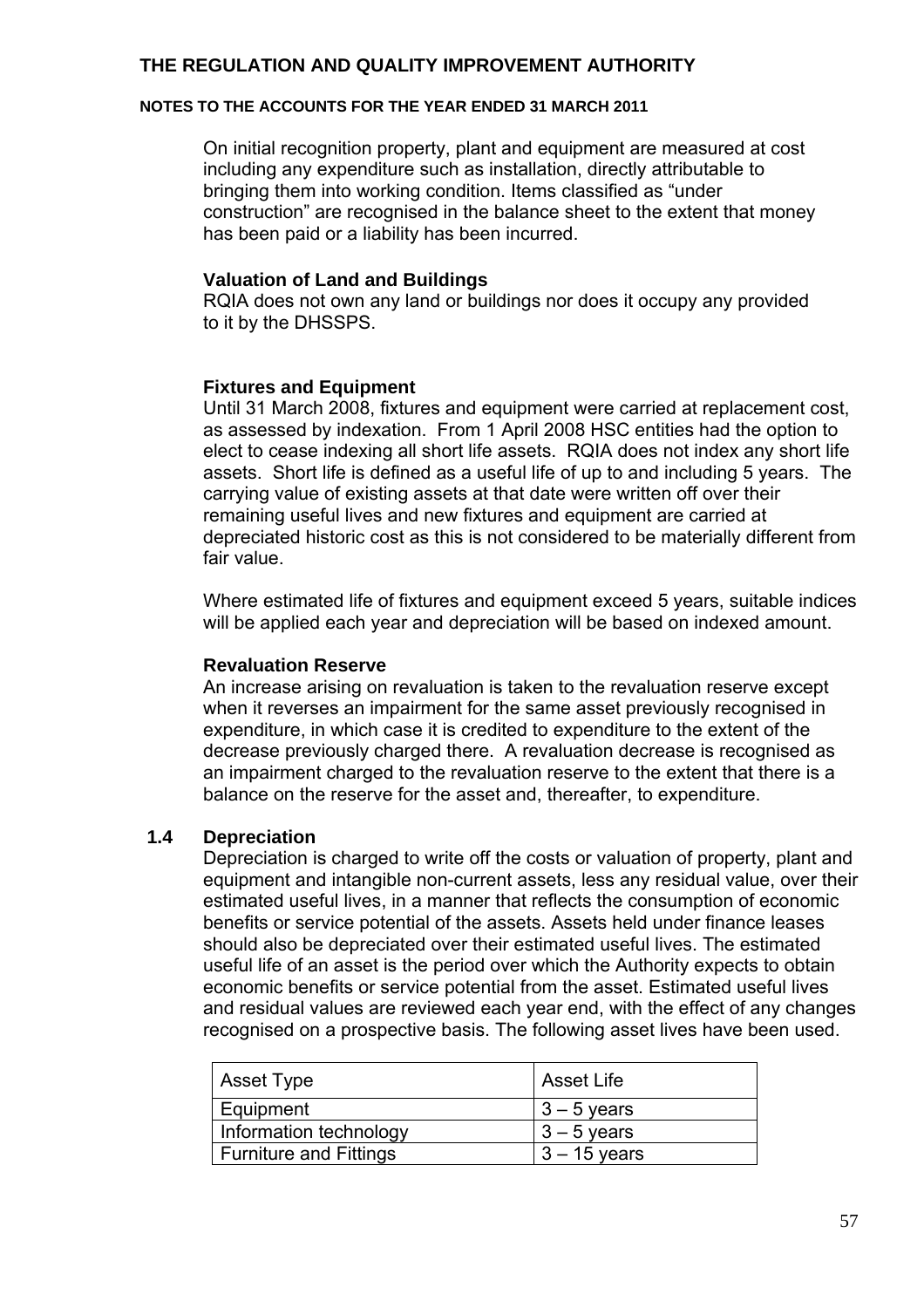#### **NOTES TO THE ACCOUNTS FOR THE YEAR ENDED 31 MARCH 2011**

#### **1.5 Impairment loss**

If there has been an impairment loss due to a general change in prices, the asset is written down to its recoverable amount, with the loss charged to the revaluation reserve to the extent that there is a balance on the reserve for the asset and, thereafter, to expenditure. If the impairment is due to the consumption of economic benefits the full amount of the impairment is charged to the Statement of Comprehensive Net Expenditure and an amount up to the value of the impairment in the revaluation reserve is transferred to the General Reserve. Where an impairment loss subsequently reverses, the carrying amount of the asset is increased to the revised estimate of the recoverable amount but capped at the amount that would have been determined had there been no initial impairment loss. The reversal of the impairment loss is credited to expenditure to the extent of the decrease previously charged there and thereafter to the revaluation reserve.

#### **1.6 Subsequent expenditure**

Where subsequent expenditure enhances an asset beyond its original specification, the directly attributable cost is capitalised. Where subsequent expenditure which meets the definition of capital restores the asset to its original specification, the expenditure is capitalised and any existing carrying value of the item replaced is written-out and charged to operating expenses.

#### **1.7 Intangible assets**

Intangible assets comprise software and licences. Software that is integral to the operating of hardware, for example an operating system is capitalised as part of the relevant item of property, plant and equipment. Software that is not integral to the operation of hardware, for example application software, is capitalised as an intangible asset. Expenditure on research is not capitalised: it is recognised as an operating expense in the period in which it is incurred. Internally-generated assets are recognised if, and only if, all of the following have been demonstrated:

● the technical feasibility of completing the intangible asset so that it will be available for use

- the intention to complete the intangible asset and use it
- the ability to sell or use the intangible asset

● how the intangible asset will generate probable future economic benefits or service potential

● the availability of adequate technical, financial and other resources to complete the intangible asset and sell or use it

• the ability to measure reliably the expenditure attributable to the intangible asset during its development

Intangible assets, such as software licences, are amortised over 5 years as short life assets.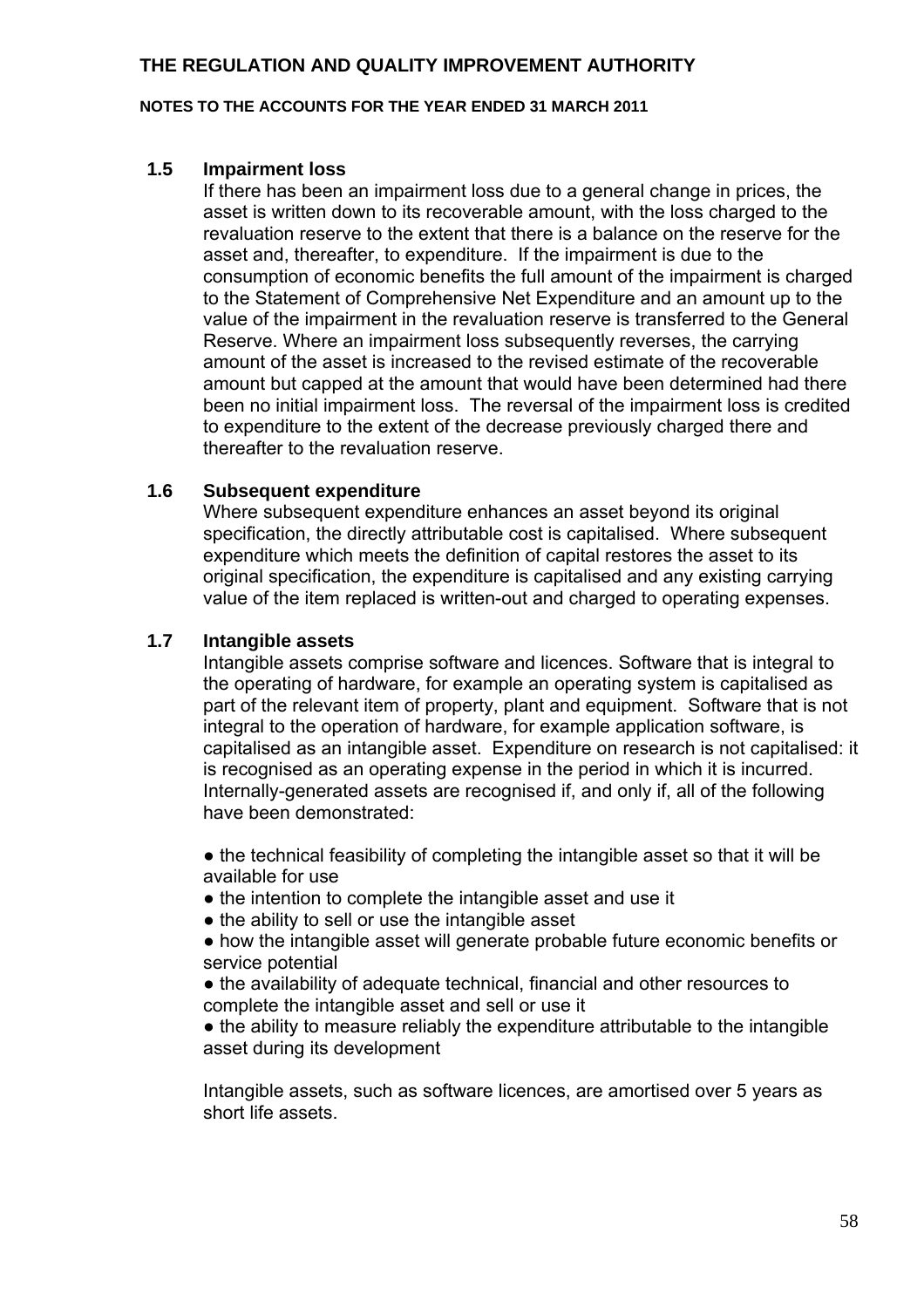#### **NOTES TO THE ACCOUNTS FOR THE YEAR ENDED 31 MARCH 2011**

#### **Recognition**

Intangible assets are non-monetary assets without physical substance, which are capable of sale separately from the rest of RQIA's business or which arise from contractual or other legal rights. Intangible assets are considered to have a finite life. They are recognised only when it is probable that future economic benefits will flow to, or service potential be provided to, RQIA; where the cost of the asset can be measured reliably. All single items over £5,000 in value must be capitalised while intangible assets which fall within the grouped asset definition must be capitalised if their individual value is at least £1,000 each and the group is at least £5,000 in value.

Intangible assets acquired separately are initially recognised at fair value. Following initial recognition, intangible assets are carried at fair value by reference to an active market, and as no active market currently exists depreciated historic cost is used (as all RQIA's intangible assets are short life assets).

#### **1.8 Donated assets**

RQIA does not hold any donated assets.

#### **1.9 Non-current assets held for sale**

RQIA does not hold any non-current assets for sale

Property, plant or equipment that is to be scrapped or demolished does not qualify for recognition as held for sale. Instead, it is retained as an operational asset and its economic life is adjusted. The asset is de-recognised when it is scrapped or demolished.

#### **1.10 Inventories**

RQIA does not hold any Inventories

#### **1.11 Income**

Operating Income relates directly to the operating activities of the RQIA and is recognised when, and to the extent that, performance occurs, and is measured at the fair value of the consideration receivable.

#### Grant in aid

Funding received from other entities, including the Department and the Health and Social Care Board are accounted for as grant in aid and are reflected through reserves.

#### **1.12 Investments**

The RQIA does not have any investments.

#### **1.13 Other expenses**

Other operating expenses for goods or services are recognised when, and to the extent that, they have been received. They are measured at the fair value of the consideration payable.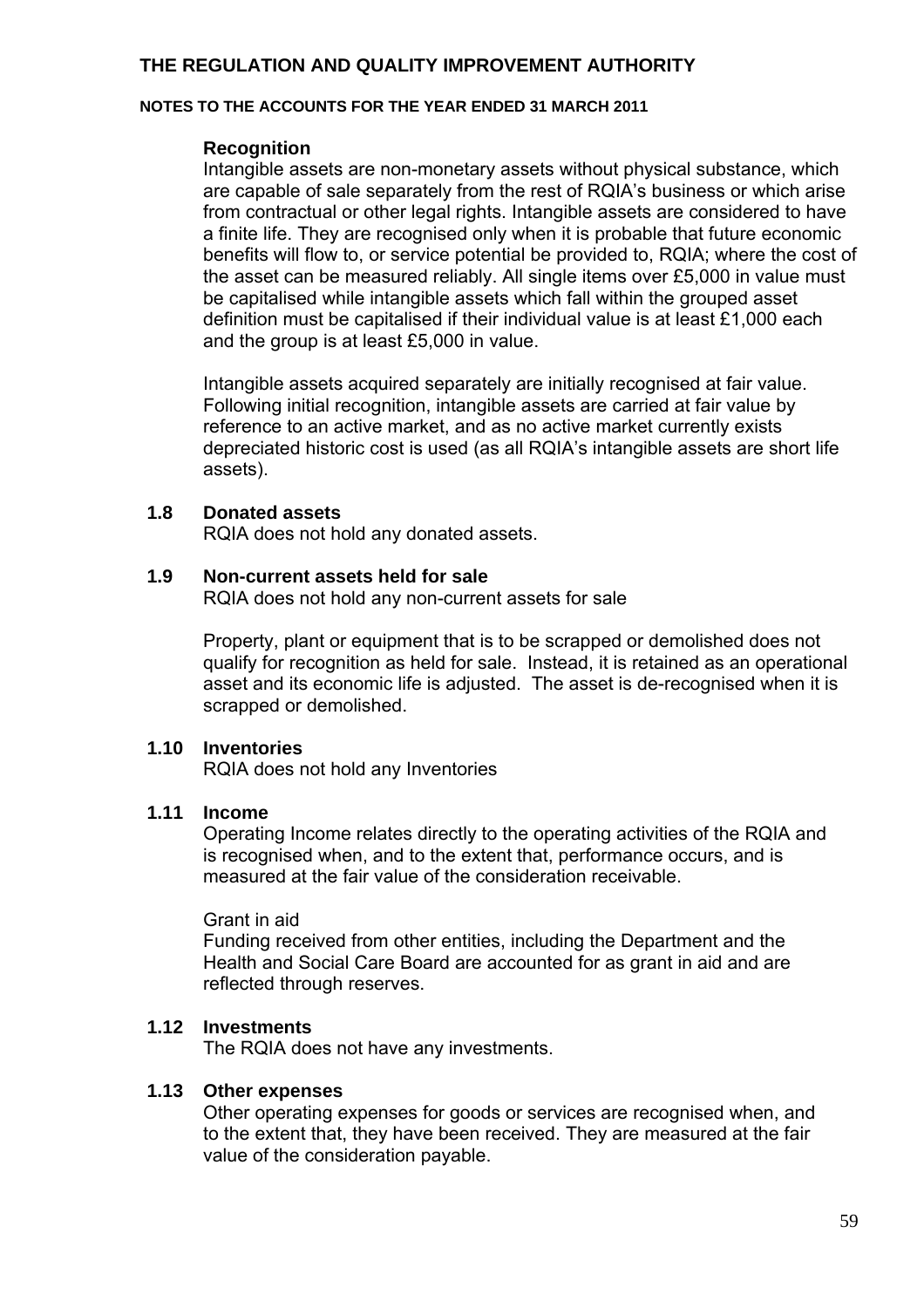#### **NOTES TO THE ACCOUNTS FOR THE YEAR ENDED 31 MARCH 2011**

#### **1.14 Cash and cash equivalents**

Cash is cash in hand and deposits with any financial institution repayable without penalty on notice of not more than 24 hours. The RQIA has no such deposits or other cash equivalents in the form of investments that mature in 3 months or less from the date of acquisition and that are readily convertible to known amounts of cash with insignificant risk of change in value.

#### **1.15 Leases**

#### The RQIA as lessee

Operating lease payments are recognised as an expense on a straight-line basis over the lease term. Lease incentives are recognised initially as a liability and subsequently as a reduction of rentals on a straight-line basis over the lease term.

The RQIA as lessor The RQIA does not act as a lessor

**1.16 Private Finance Initiative (PFI) transactions.**  The RQIA has no PFI transactions

#### **1.17 Financial instruments**

• Financial assets

Financial assets are recognised on the balance sheet when the RQIA becomes party to the financial instrument contract or, in the case of trade receivables, when the goods or services have been delivered. Financial assets are derecognised when the contractual rights have expired or the asset has been transferred.

Financial assets are initially recognised at fair value.

• Financial liabilities

Financial liabilities are recognised on the balance sheet when the RQIA becomes party to the contractual provisions of the financial instrument or, in the case of trade payables, when the goods or services have been received. Financial liabilities are de-recognised when the liability has been discharged, that is, the liability has been paid or has expired.

Financial liabilities are initially recognised at fair value.

• Financial risk management

RQIA has no powers to borrow or invest surplus funds and financial assets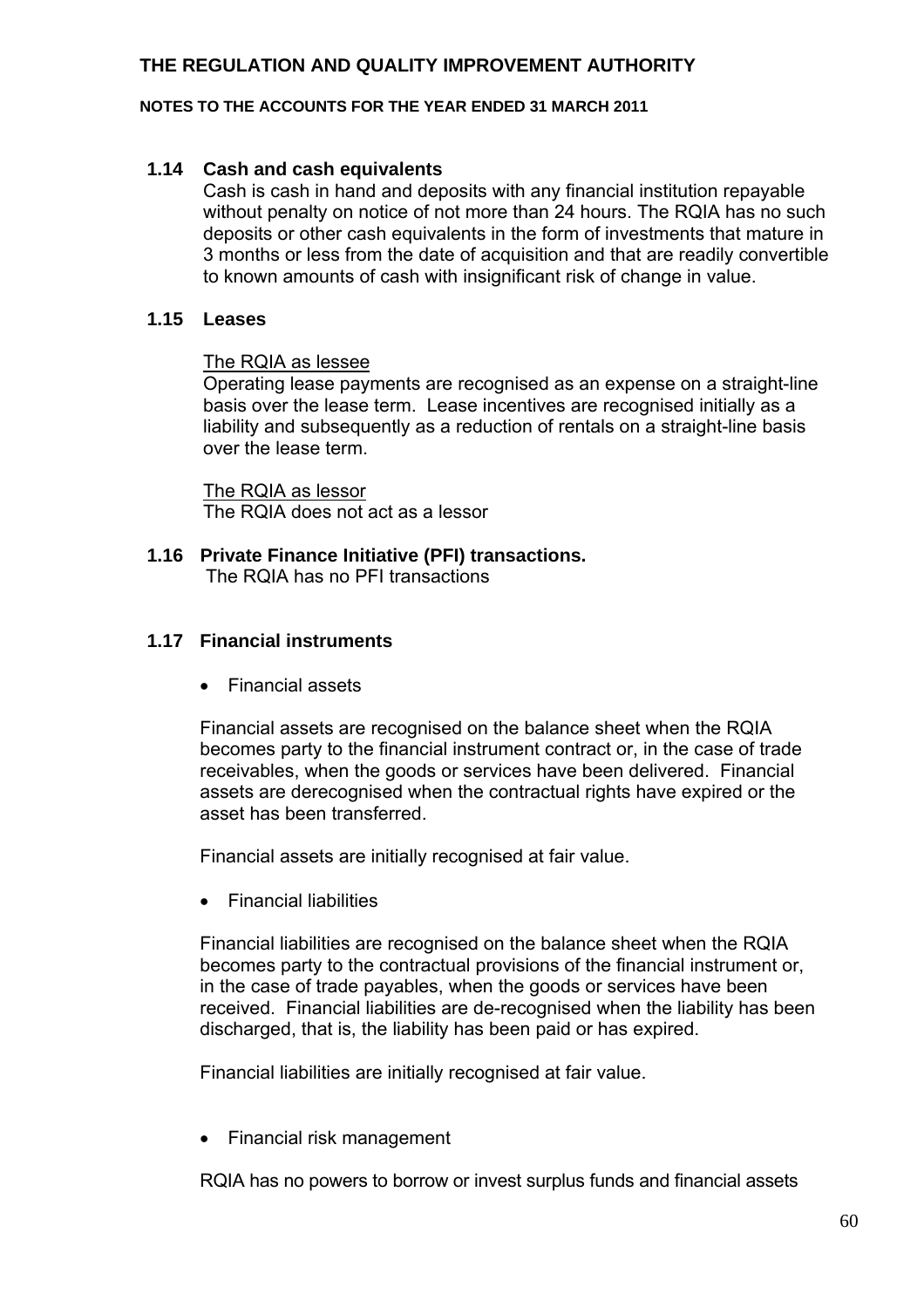#### **NOTES TO THE ACCOUNTS FOR THE YEAR ENDED 31 MARCH 2011**

and liabilities are generated by day to day operational activities rather than being held to change the risks facing the RQIA in undertaking activities. Therefore RQIA is exposed to little credit, liquidity or market risk.

• Currency risk

The RQIA is principally a domestic organisation with the great majority of transactions, assets and liabilities being in the UK and Sterling based. The RQIA has no overseas operations. The RQIA therefore has low exposure to currency rate fluctuations.

• Interest rate risk

The RQIA has no powers to borrow or invest and therefore has low exposure to interest rate fluctuations.

• Credit risk

Because the majority of the RQIA's income comes from contracts with other public sector bodies, the RQIA has low exposure to credit risk.

• Liquidity risk

Since the RQIA receives the majority of its funding through the Department which is voted through the Assembly, it is therefore not exposed to significant liquidity risks.

#### **1.18 Provisions**

In accordance with IAS 37, Provisions are recognised when the RQIA has a present legal or constructive obligation as a result of a past event, it is probable that the RQIA will be required to settle the obligation, and a reliable estimate can be made of the amount of the obligation.

RQIA had no provisions at 31 March 2011.

#### **1.19 Contingencies**

Under IAS 37, the RQIA discloses contingent liabilities where there is a possible obligation that arises from past events and whose existence will be confirmed only by the occurrence or non-occurrence of one or more uncertain future events not wholly within the control of the RQIA, or a present obligation that is not recognised because it is not probable that a payment will be required to settle the obligation or the amount of the obligation cannot be measured sufficiently reliably. A contingent liability is disclosed unless the possibility of a payment is remote.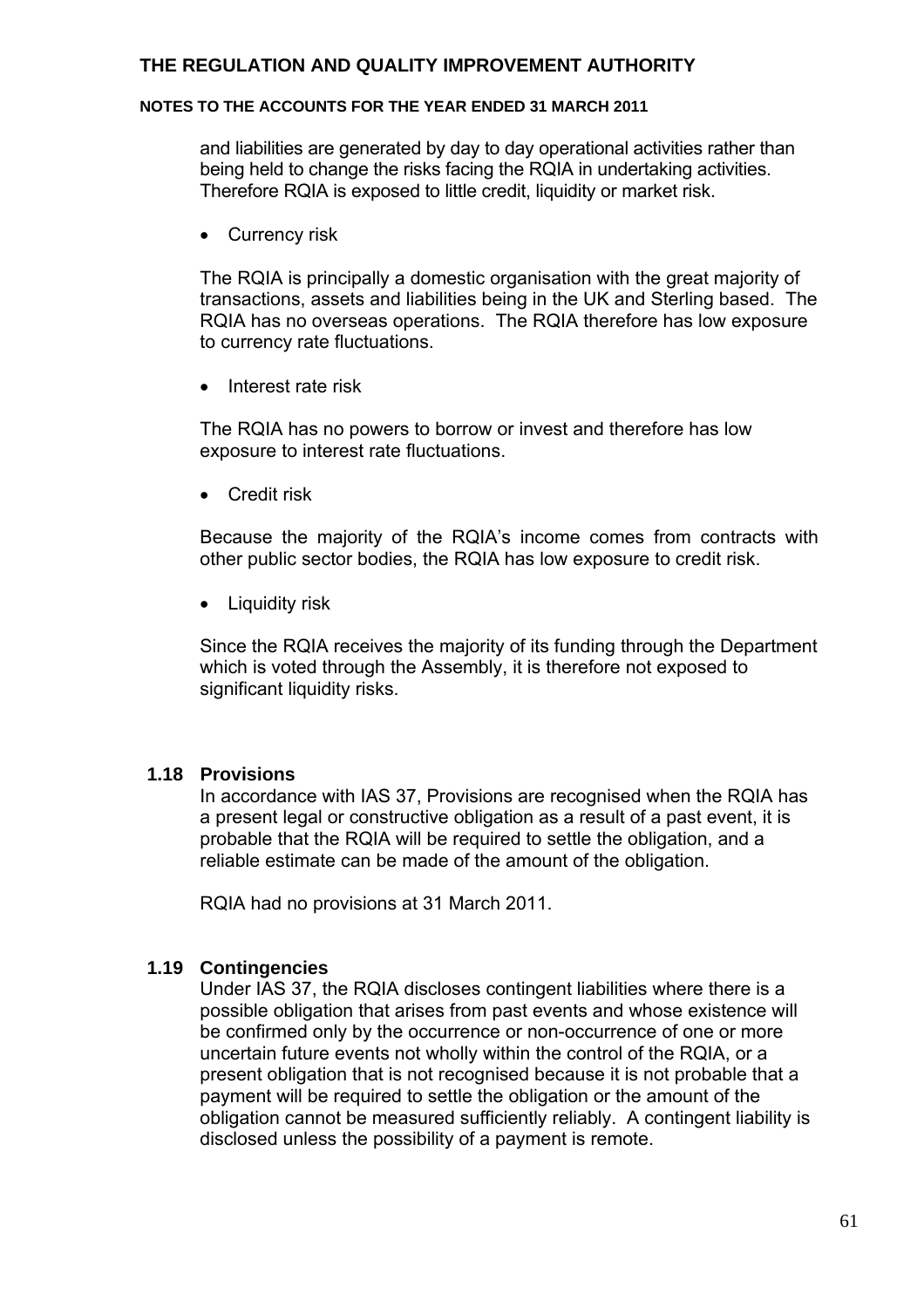#### **NOTES TO THE ACCOUNTS FOR THE YEAR ENDED 31 MARCH 2011**

A contingent asset is a possible asset that arises from past events and whose existence will be confirmed by the occurrence or non-occurrence of one or more uncertain future events not wholly within the control of the RQIA. A contingent asset is disclosed where an inflow of economic benefits is probable.

Where the time value of money is material, contingencies are disclosed at their present value. RQIA had no contingent liabilities or assets at 31 March 2011.

#### **1.20 Employee benefits**

#### **Short-term employee benefits**

Under the requirements of IAS 19: Employee Benefits, staff costs must be recorded as an expense as soon as the organisation is obligated to pay them. This includes the cost of any untaken leave that has been earned at the year end. This cost has been estimated using average staff numbers and costs applied to the average untaken leave balance determined from the results of a survey to ascertain leave balances as at 31 March 2010. It is not anticipated that the level of untaken leave will vary significantly from year to year.

#### **Retirement benefit costs**

The RQIA participates in the HSC Superannuation Scheme. Under this multi-employer defined benefit scheme both the RQIA and employees pay specified percentages of pay into the scheme and the liability to pay benefit falls to the DHSSPS. The RQIA is unable to identify its share of the underlying assets and liabilities in the scheme on a consistent and reliable basis. Further information regarding the HSC Superannuation Scheme can be found in the HSC Superannuation Scheme Statement in the Departmental Resource Account for the Department of Health, Social Services and Public Safety.

The costs of early retirements are met by the RQIA and charged to the Statement of Comprehensive Net Expenditure at the time the RQIA commits itself to the retirement.

As per the requirements of IAS 19, full actuarial valuations by a professionally qualified actuary are required at intervals not exceeding four years. The actuary reviews the most recent actuarial valuation at the balance sheet date and updates it to reflect current conditions. The 31 March 2008 valuation will be used in the 2010/11 accounts.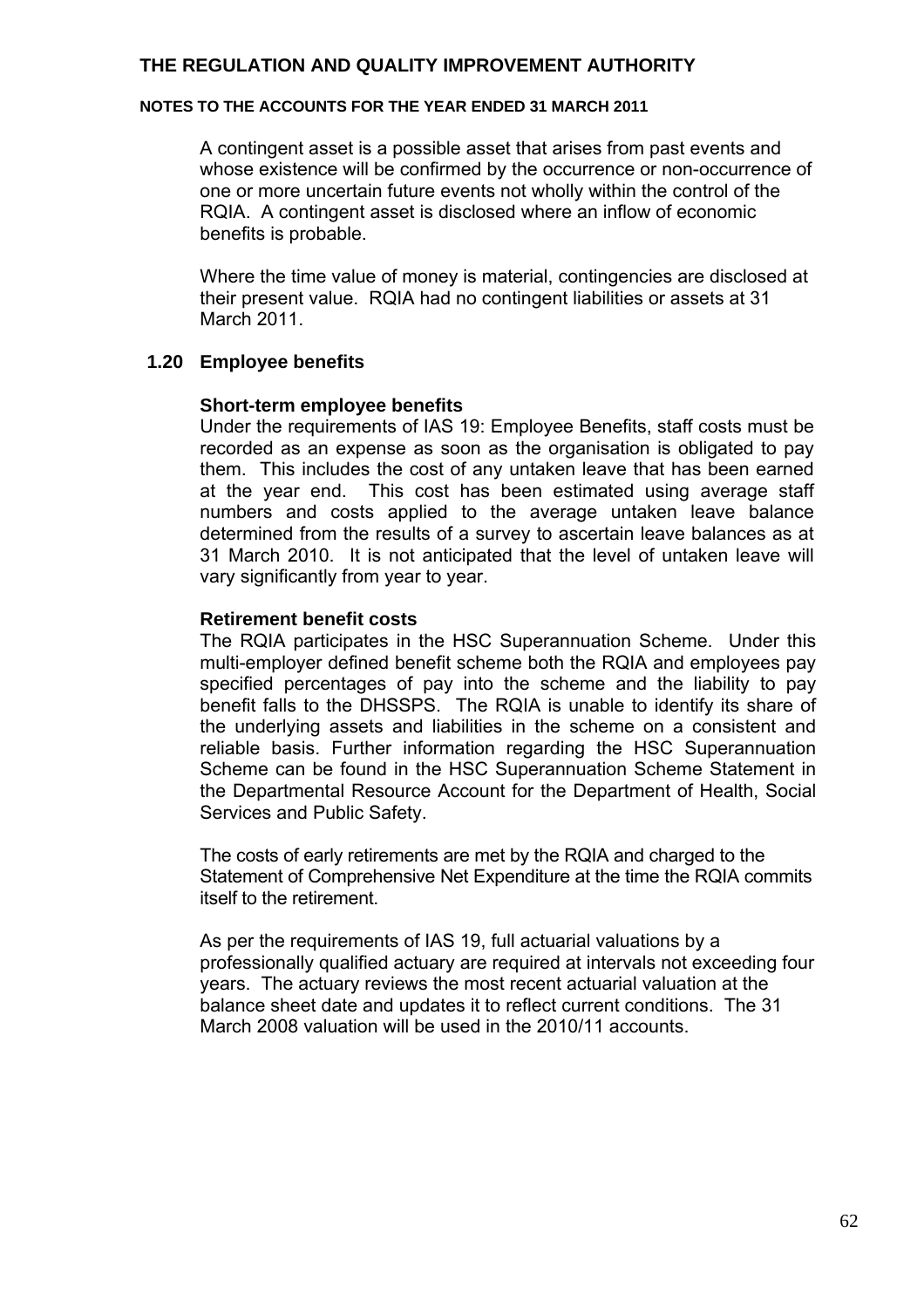#### **NOTES TO THE ACCOUNTS FOR THE YEAR ENDED 31 MARCH 2011**

#### **1.21 Value Added Tax**

The RQIA, as a Non-Departmental Public Body, cannot recover VAT incurred through the central VAT agreement.

VAT is charged to the relevant expenditure category or included in the capitalised purchase cost of fixed assets.

#### **1.22 Third party assets**

RQIA does not hold assets belonging to third parties.

#### **1.23 Government Grants**

Government assistance for capital projects whether from UK, or Europe, is treated as a Government grant even where there are no conditions specifically relating to the operating activities of the entity other than the requirement to operate in certain regions or industry sectors. Such grants (does not include grant-in-aid) are credited to a government grant reserve and are released to income over the useful life of the asset.

#### **1.24 Losses and Special Payments**

Losses and special payments are items that the Assembly would not have contemplated when it agreed funds for the health service or passed legislation. By their nature they are items that ideally should not arise. They are therefore subject to special control procedures compared with the generality of payments. They are divided into different categories, which govern the way that individual cases are handled.

Losses and special payments are charged to the relevant functional headings in expenditure on an accruals basis, including losses which would have been made good through insurance cover had RQIA not been bearing their own risks (with insurance premiums then being included as normal revenue expenditure). However, the note on losses and special payments is compiled directly from the losses and compensations register which reports amounts on an accruals basis with the exception of provisions for future losses.

#### **1.25 Accounting standards that have been issued but have not yet been adopted**

Under IAS 8 there is a requirement to disclose those standards issued but not yet adopted.

Management has reviewed the new accounting policies that have been issued but are not yet effective, nor adopted early for these accounts. Management consider that these are unlikely to have a significant impact on the accounts in the period of the initial application.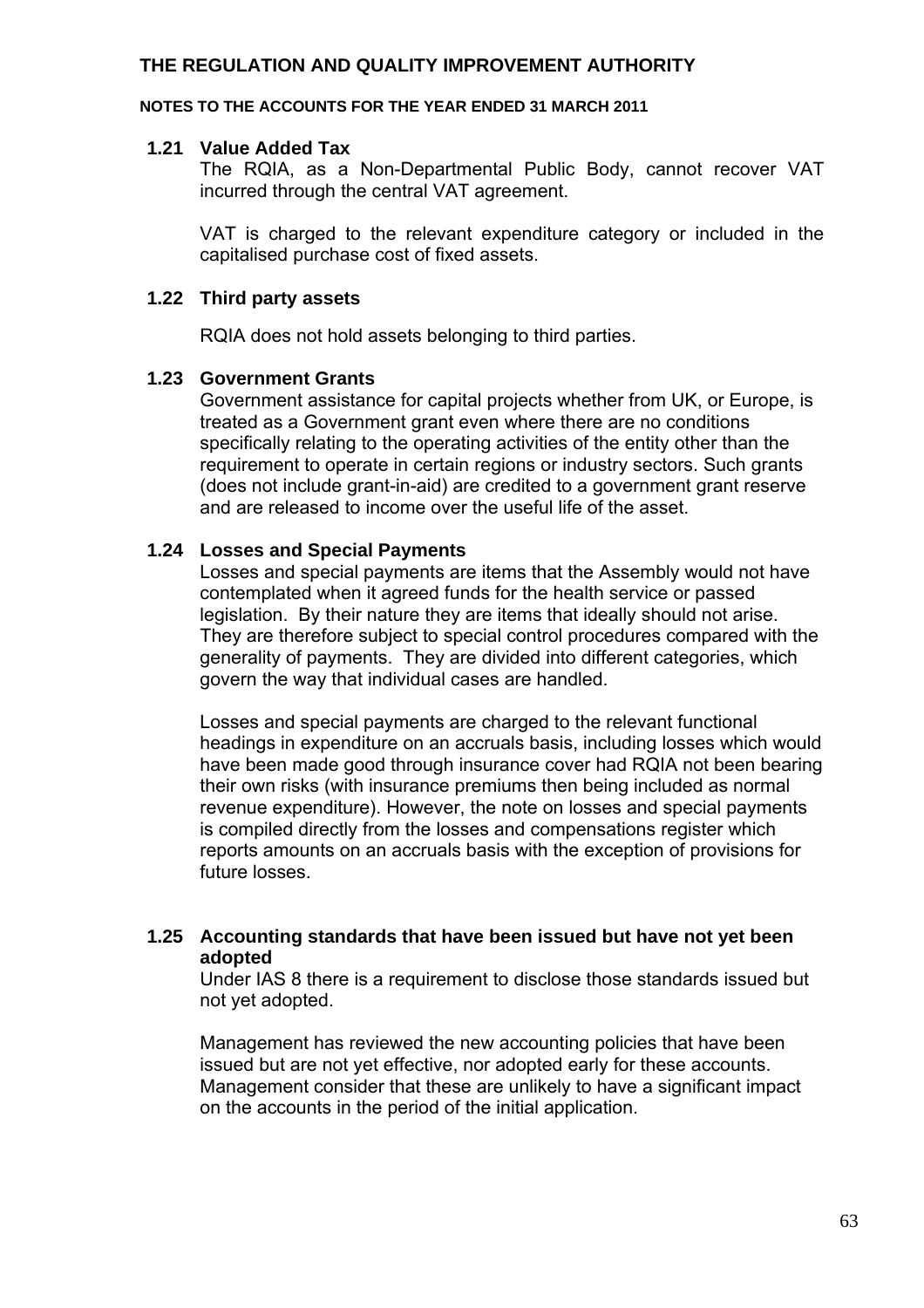**NOTES TO THE ACCOUNTS FOR THE YEAR ENDED 31 MARCH 2011** 

#### **1.26 Change in Accounting policy / Prior Year Restatement**

RQIA had one change in Accounting policy during the year, in relation to the removal of Capital Charges. From 2010-11 onwards the RQIA is no longer required to reflect a notional cost of capital within its accounts. Expenditure, reserves and non-cash RRL have been restated in the comparative years to reflect this change. The cost of capital within the 2009/10 accounts was £1,864.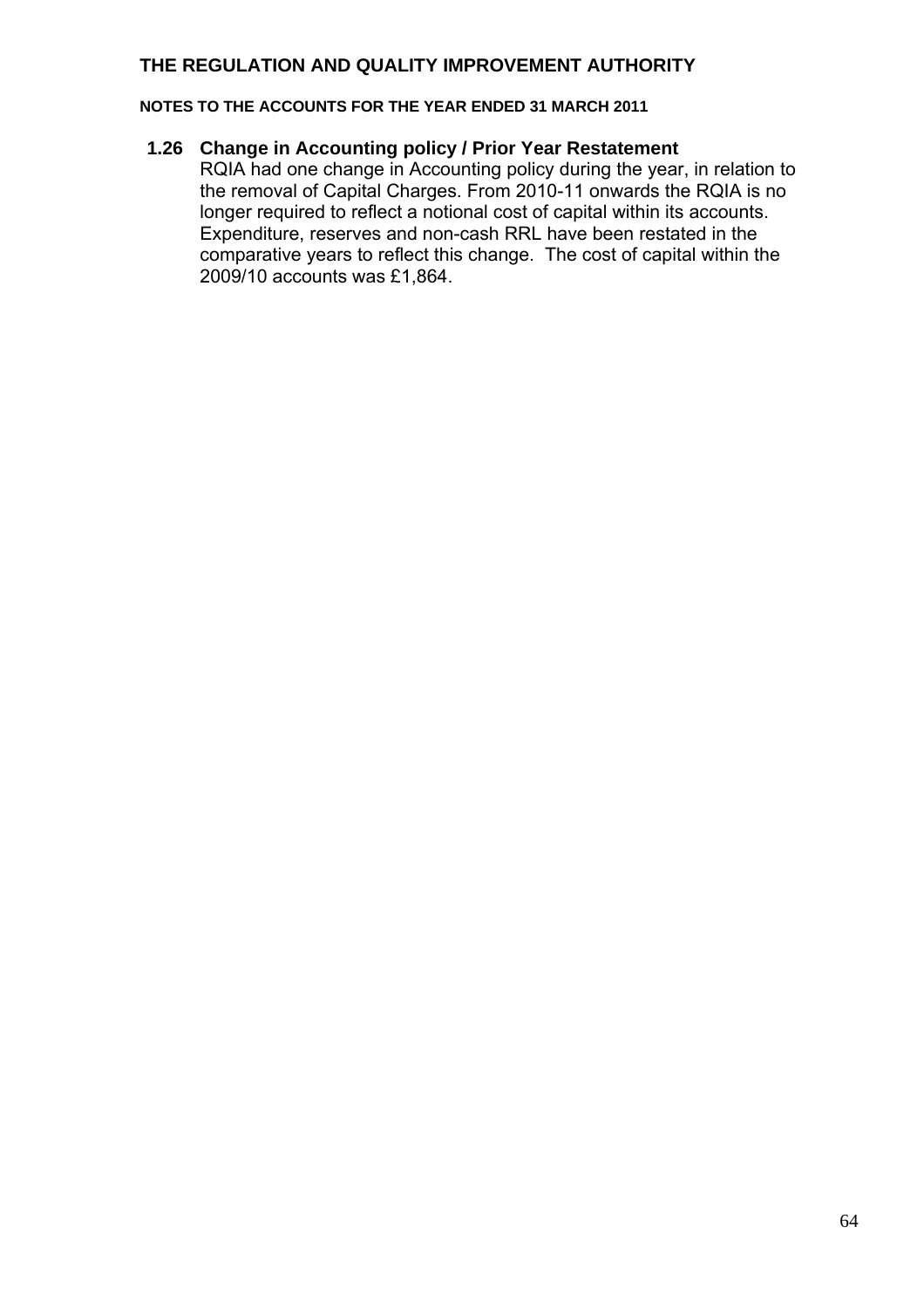#### **NOTES TO THE ACCOUNTS FOR THE YEAR ENDED 31 MARCH 2011**

#### **NOTE 2 ANALYSIS OF NET EXPENDITURE BY SEGMENT**

The Core Business and strategic direction of the Regulation and Quality Improvement Authority is to monitor the availability, organisation and standards of health and social services in Northern Ireland and is a driving force in promoting improvements in the Quality of these services.

The Authority Board acts as the Chief Operating Decision Maker and receives financial information on the Authority as a whole and makes decisions on that basis. Hence, it is appropriate that the Authority reports on a single operational segment basis.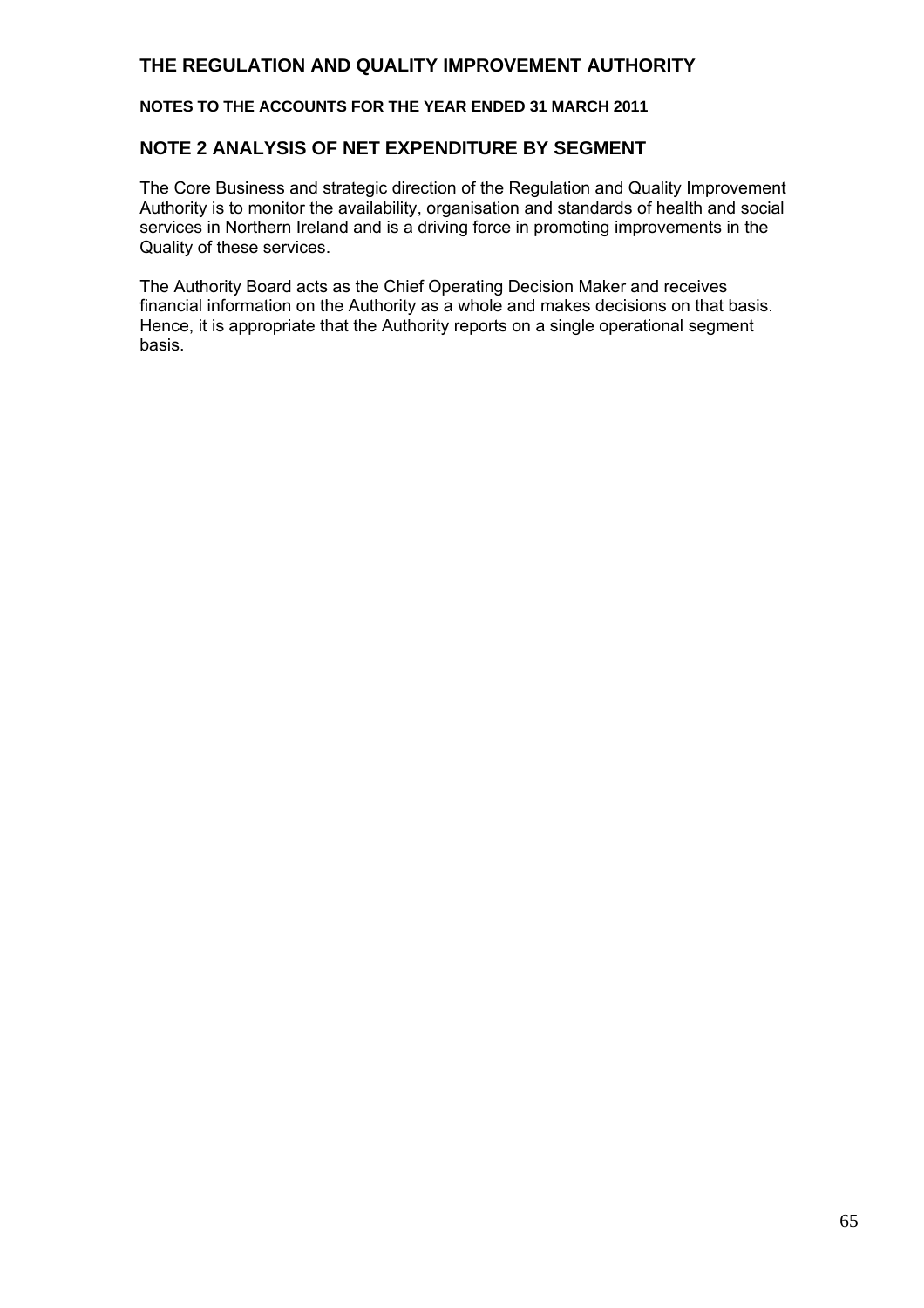#### **NOTES TO THE ACCOUNTS FOR THE YEAR ENDED 31 MARCH 2011**

#### **NOTE 3 STAFF NUMBERS AND RELATED COSTS**

#### **3.1 Staff Costs**

|                                                                                                                                                                                | Total                                        | 2011<br>Permanently<br>employed<br>staff     | <b>Others</b>    | 2010<br>Total                                |
|--------------------------------------------------------------------------------------------------------------------------------------------------------------------------------|----------------------------------------------|----------------------------------------------|------------------|----------------------------------------------|
| Staff costs comprise:                                                                                                                                                          | £                                            | £                                            | £                | £                                            |
| <b>Wages &amp; Salaries</b><br><b>Social Security costs</b><br><b>Other Pension costs</b><br>Total Staff costs reported in<br><b>Statement of Comprehensive</b><br>Expenditure | 5,016,590<br>375,697<br>568,822<br>5,961,109 | 4,920,808<br>375,697<br>568,822<br>5,865,327 | 95,782<br>95,782 | 4,569,493<br>337,333<br>520,498<br>5,427,324 |
| Less recoveries in respect of<br>outward secondments                                                                                                                           | (87, 231)                                    |                                              |                  | (118, 022)                                   |
| <b>Total Net Costs</b>                                                                                                                                                         | 5,873,878                                    |                                              |                  | 5,309,302                                    |

#### **3.2 Average number of persons employed**

The average number of whole time equivalent persons employed during the year was as follows:

|                                                                   | Total<br>No. | 2011<br>Permanently<br>employed<br>staff<br>No. | <b>Others</b><br>No. | 2010<br>Total<br>No. |
|-------------------------------------------------------------------|--------------|-------------------------------------------------|----------------------|----------------------|
|                                                                   |              |                                                 |                      |                      |
| <b>Admin &amp; Clerical</b><br>Other                              | 144          | 139                                             | 5                    | 136                  |
| Total Average number of<br>Persons employed                       | 144          | 139                                             | 5                    | 136                  |
| Less Average Staff Number in<br>Respect of outward<br>secondments | 2            | $\overline{2}$                                  | 0                    | 1                    |
| Total net average number of<br>persons employed                   | 142          | 137                                             | 5                    | 135                  |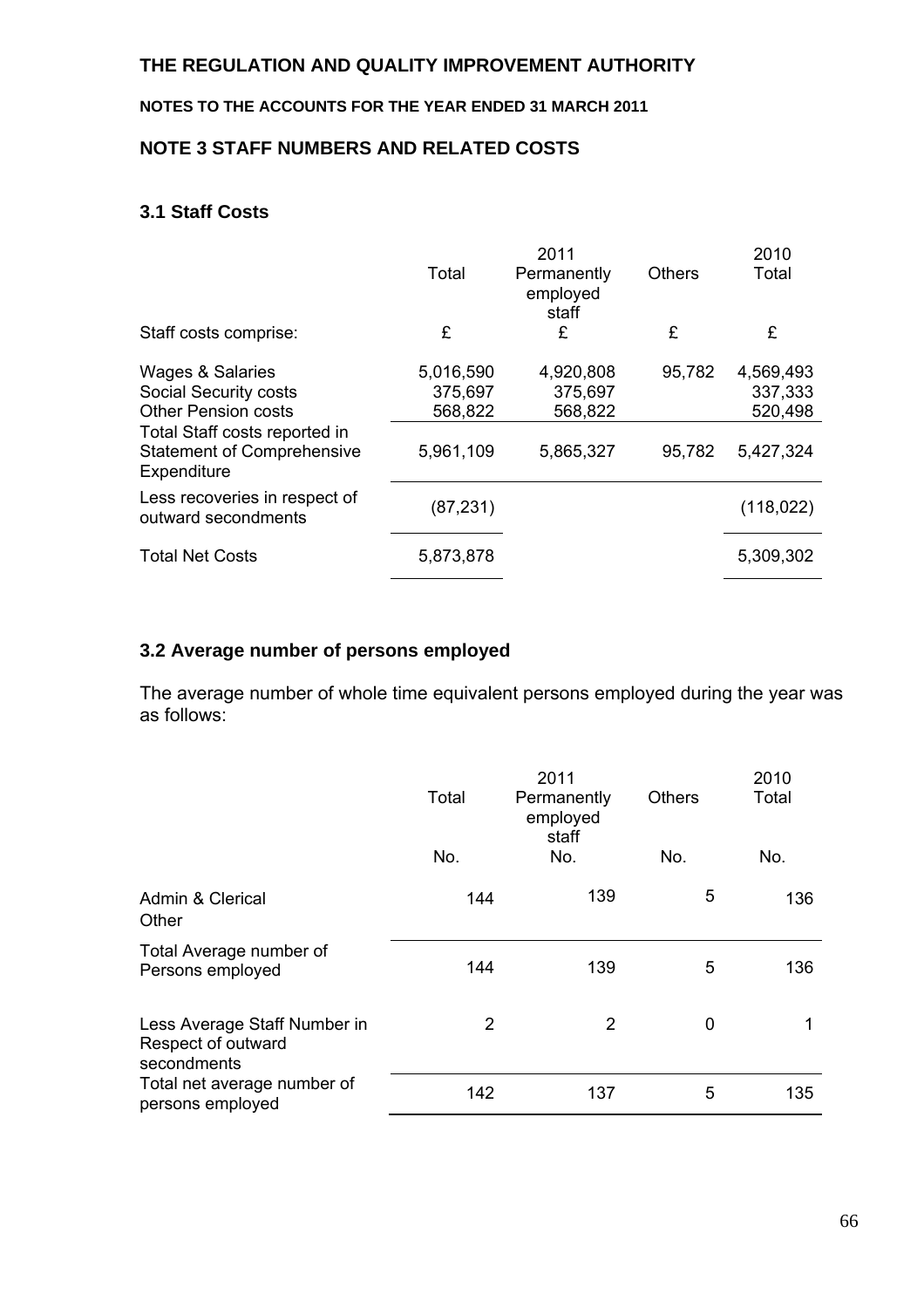#### **NOTES TO THE ACCOUNTS FOR THE YEAR ENDED 31 MARCH 2011**

### **NOTE 3 STAFF NUMBERS AND RELATED COSTS**

#### **3.3 Senior Employees' Remuneration**

Details of senior employee remuneration are included within the remuneration report.

#### **3.4 Reporting of early retirement and other compensation scheme - exit packages**

The Authority did not have any early retirements or award any compensation packages in 2009/10 or 2010/11.

#### **3.5 Staff Benefits**

The Authority does not make any payments in relation to staff benefits.

#### **3.6 Trust Management Costs**

Not applicable to NDPB's. Nil Return

#### **3.7 Retirements due to ill-health**

During 2010/11 there were no early retirements from the Authority, agreed on the grounds of ill-health. Therefore there are no additional pension liabilities to be borne by the HSC Pension Scheme.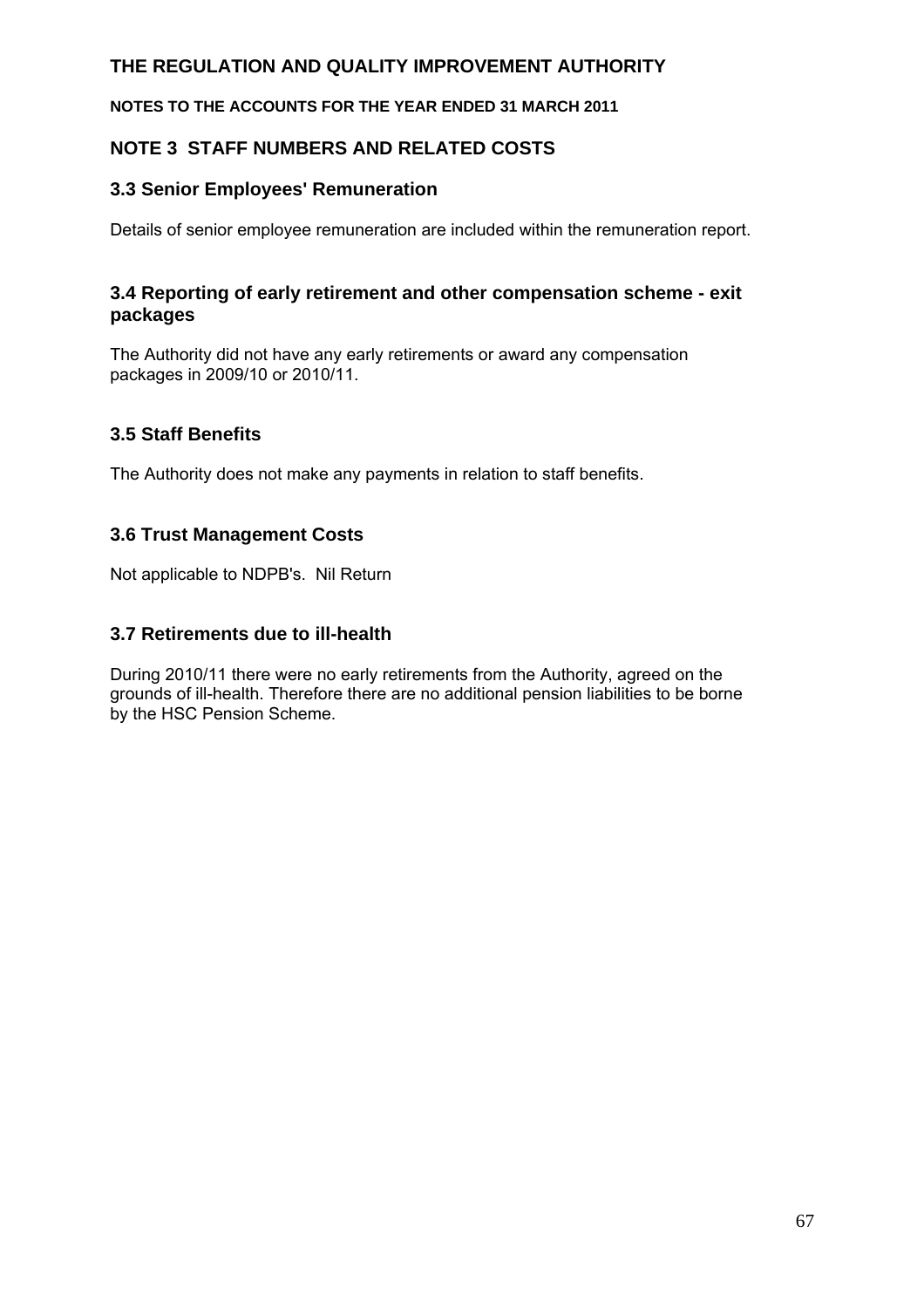#### **NOTES TO THE ACCOUNTS FOR THE YEAR ENDED 31 MARCH 2011**

#### **NOTE 4 OPERATING EXPENSES**

### **4.0 Operating Expenses**

#### **Operating Expenses are as follows:-**

|                                                                                                                                       | 2011<br>£                                                    | Restated<br>2010<br>£                                    |
|---------------------------------------------------------------------------------------------------------------------------------------|--------------------------------------------------------------|----------------------------------------------------------|
| Establishment<br>Transport<br><b>Premises</b><br><b>Bad Debts</b><br>Rentals under operating leases<br>Miscellaneous Expenditure      | 684,037<br>206,400<br>110,035<br>1,530<br>222,521<br>144,275 | 631,740<br>219,586<br>240,606<br>0<br>208,892<br>118,200 |
| <b>Non Cash Items</b>                                                                                                                 |                                                              |                                                          |
| Depreciation<br>Amortisation<br>Impairments<br>Loss on disposal of assets<br>Provisions provided for in year<br>Auditors remuneration | 84,211<br>28,042<br>$\mathbf{0}$<br>1,587<br>O<br>20,480     | 70,231<br>26,089<br>O<br>1,147<br>(160)<br>19,603        |
| Total                                                                                                                                 | 1,503,118                                                    | 1,535,934                                                |

During the year the Authority purchased non audit services from its external auditor (NIAO). This totalled £1,456 and is included in miscellaneous expenditure in relation to the National Fraud Initiative.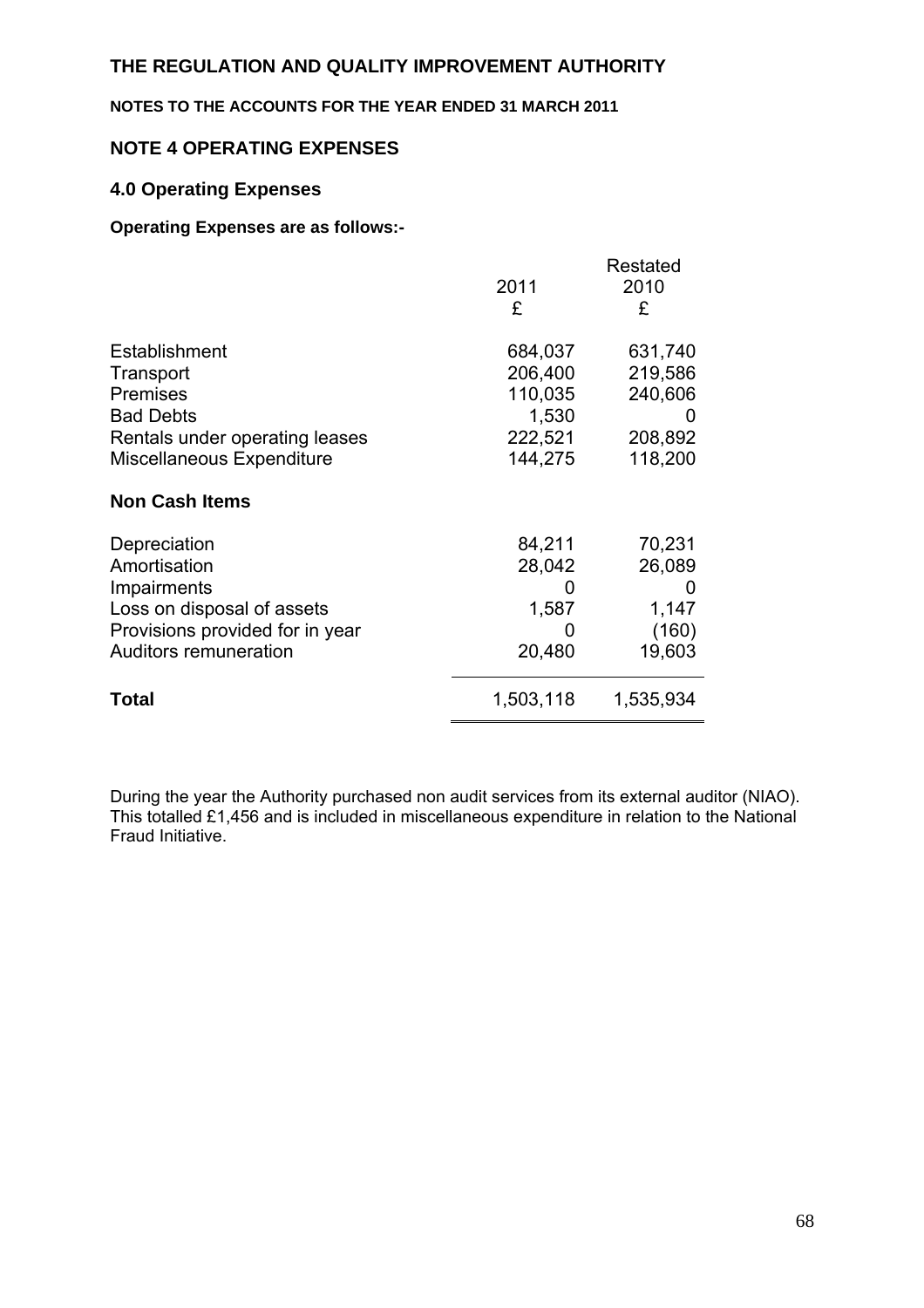#### **NOTES TO THE ACCOUNTS FOR THE YEAR ENDED 31 MARCH 2011**

## **NOTE 5 INCOME**

#### **5.1 Income from Activities**

RQIA did not receive income from activities in 2010/11 or 2009/10.

### **5.2 Other Operating Income**

|                                                       | 2011<br>£ | 2010<br>£ |
|-------------------------------------------------------|-----------|-----------|
| Other income from non-patient services                | 9         | 1,047     |
| Seconded staff                                        | 87,231    | 118,022   |
| Government grant reserve transfer for<br>Depreciation | 43,844    | 44,214    |
| Other Income from fees levied on registered<br>bodies | 807,519   | 768,135   |
| <b>Total</b>                                          | 938,603   | 931,418   |

#### **5.3 Transfers from reserves for donated property, plant, equipment & intangibles**

RQIA have no transfers from reserves in respect of donated assets.

#### **5.4 Reimbursements receivable in respect of provisions**

RQIA did not receive any reimbursements in respect of provisions in 2010/11 or 2009/10.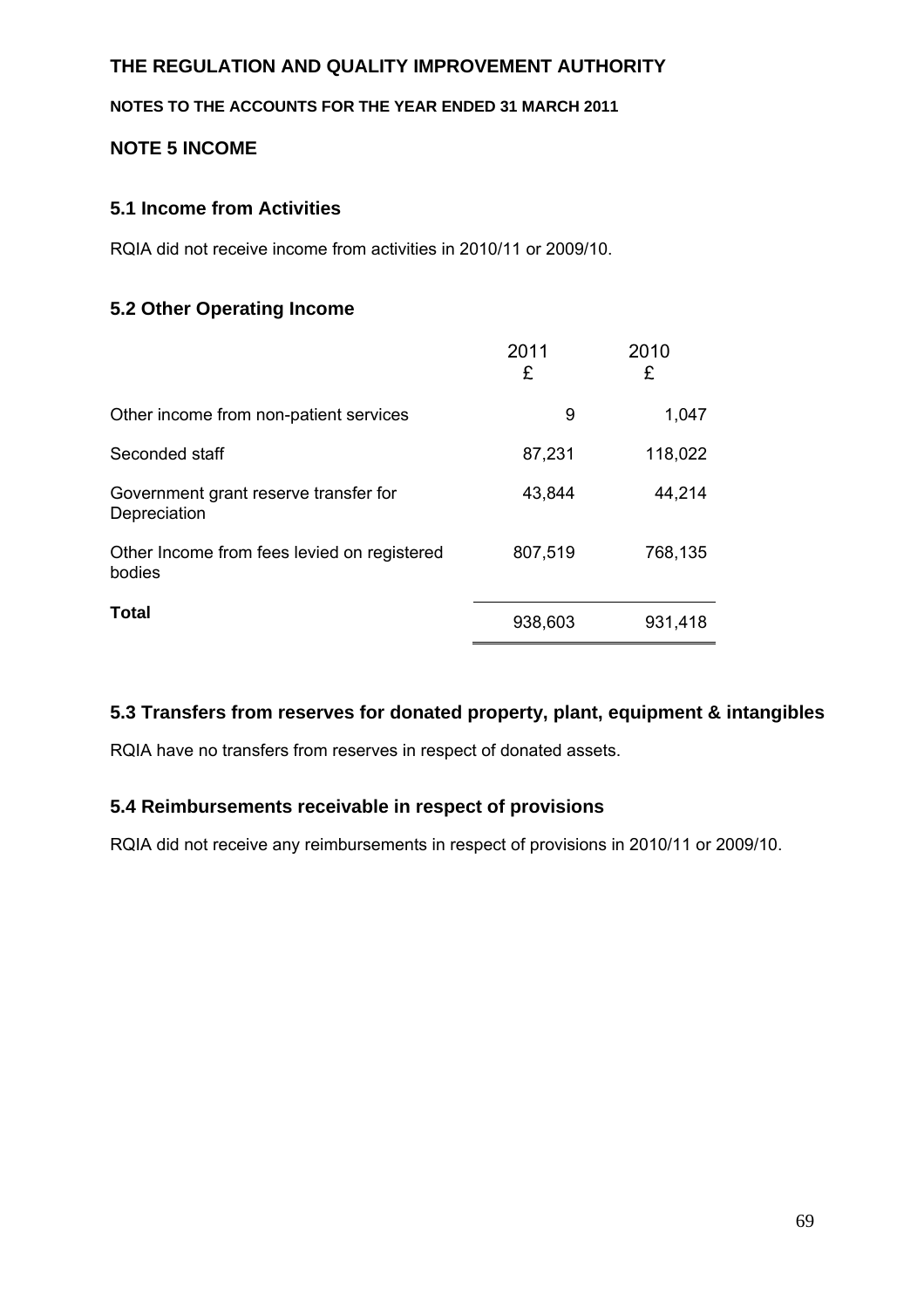### **NOTES TO THE ACCOUNTS FOR THE YEAR ENDED 31 MARCH 2011**

# **NOTE 6 PROPERTY, PLANT & EQUIPMENT**

# **Summary**

|                                  |                  | 2011           |         |
|----------------------------------|------------------|----------------|---------|
|                                  | <b>Purchased</b> | <b>Donated</b> | Total   |
|                                  | £                | £              | £       |
| Net Book Value:                  |                  |                |         |
| Plant & Machinery (Equipment)    | 27,267           | 0              | 27,267  |
| Information Technology (IT)      | 83,928           | 0              | 83,928  |
| Furniture & Fittings             | 68,862           | 0              | 68,862  |
| <b>Total PPE - 31 March 2011</b> | 180,057          | 0              | 180,057 |

| Net Book Value:                                              | <b>Purchased</b><br>£ | 2010<br><b>Donated</b><br>£ | Total<br>£        |
|--------------------------------------------------------------|-----------------------|-----------------------------|-------------------|
| Plant & Machinery (Equipment)<br>Information Technology (IT) | 48,085<br>128,943     | 0<br>0                      | 48,085<br>128,943 |
| Furniture & Fittings                                         | 76,514                | 0                           | 76,514            |
| <b>Total PPE - 31 March 2010</b>                             | 253,542               | 0                           | 253,542           |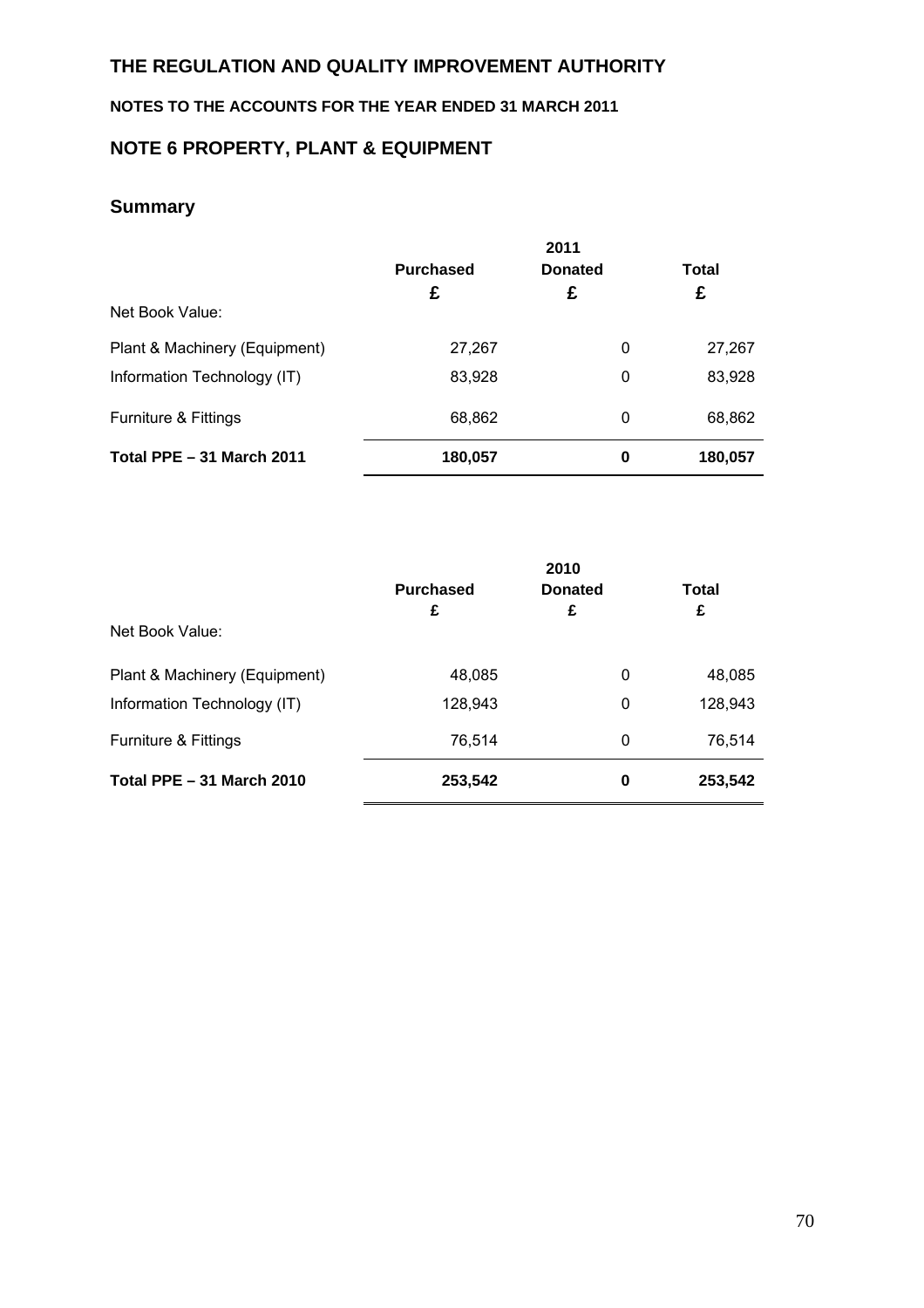### **NOTES TO THE ACCOUNTS FOR THE YEAR ENDED 31 MARCH 2011**

|                          | <b>Plant and</b> | <b>Information</b> | <b>Furniture</b> | <b>Total</b> |
|--------------------------|------------------|--------------------|------------------|--------------|
|                          | <b>Machinery</b> | <b>Technology</b>  | and Fittings     |              |
|                          | (Equipment)      | (IT)               |                  |              |
|                          | £                | £                  | £                | £            |
| <b>Cost or Valuation</b> |                  |                    |                  |              |
| At 1 April 2010          | 103,729          | 312,313            | 136,927          | 552,969      |
| <b>Additions</b>         | 0                | 12,313             | 0                | 12,313       |
| (Disposals)              | 0                | (37, 860)          | 0                | (37, 860)    |
|                          |                  |                    |                  |              |
| At 31 March 2011         | 103,729          | 286,766            | 136,927          | 527,422      |
|                          |                  |                    |                  |              |
| <b>Depreciation</b>      |                  |                    |                  |              |
| At 1 April 2010          | 55,644           | 183,370            | 60,413           | 299,427      |
| (Disposals)              |                  | (36, 273)          |                  | (36, 273)    |
| Provided during the      |                  |                    |                  |              |
| year                     | 20,818           | 55,741             | 7,652            | 84,211       |
| At 31 March 2011         | 76,462           | 202,838            | 68,065           | 347,365      |
|                          |                  |                    |                  |              |
| <b>Net Book Value</b>    |                  |                    |                  |              |
| At 31 March 2011         | 27,267           | 83,928             | 68,862           | 180,057      |
| At 31 March 2010         | 48,085           | 128,943            | 76,514           | 253,542      |

### **NOTE 6.1 Property, Plant & Equipment - Purchased assets - year ended 31 March 2011**

| <b>Asset financing</b>                    |        |        |        |         |
|-------------------------------------------|--------|--------|--------|---------|
| Owned                                     | 27,267 | 83,928 | 68,862 | 180,057 |
| <b>Net Book Value</b><br>At 31 March 2011 | 27,267 | 83,928 | 68,862 | 180,057 |

None of RQIA's assets were purchased through finance leases or HP contracts.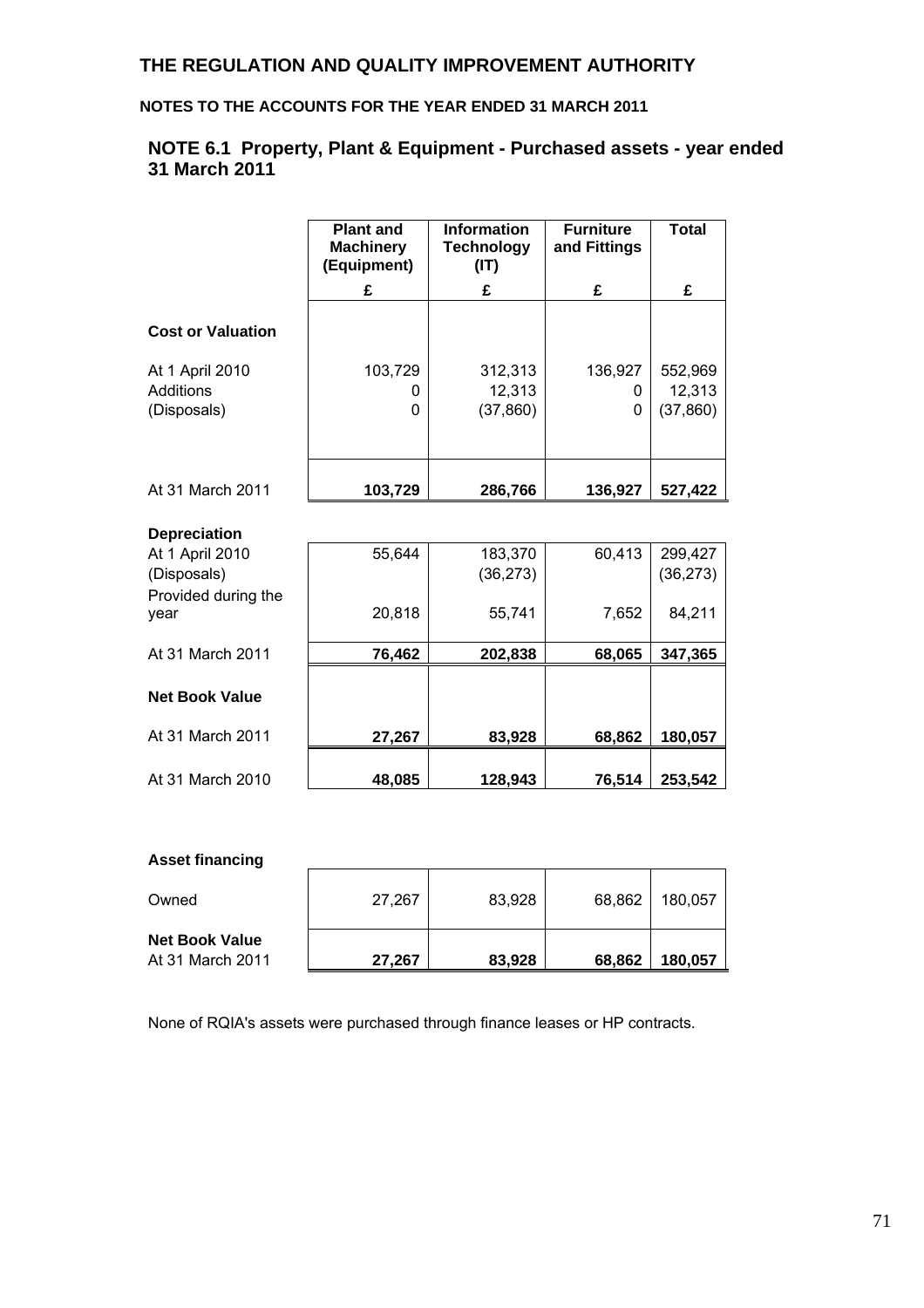### **NOTES TO THE ACCOUNTS FOR THE YEAR ENDED 31 MARCH 2011**

#### **NOTE 6.2 Property, Plant & Equipment - Purchased assets - year ended 31 March 2010**

|                                             | <b>Plant and</b><br><b>Machinery</b><br>(Equipment) | <b>Information</b><br><b>Technology</b><br>(IT) | <b>Furniture</b><br>and Fittings | <b>Total</b>                    |
|---------------------------------------------|-----------------------------------------------------|-------------------------------------------------|----------------------------------|---------------------------------|
|                                             | £                                                   | £                                               | £                                | £                               |
| <b>Cost or Valuation</b>                    |                                                     |                                                 |                                  |                                 |
| At 1 April 2009<br>Additions<br>(Disposals) | 74,168<br>29,561<br>0                               | 323,967<br>16,961<br>(28, 615)                  | 60,413<br>76,514<br>0            | 458,548<br>123,036<br>(28, 615) |
| At 31 March 2010                            | 103,729                                             | 312,313                                         | 136,927                          | 552,969                         |
| <b>Depreciation</b>                         |                                                     |                                                 |                                  |                                 |
| At 1 April 2009                             | 40,739                                              | 155,512                                         | 60,413                           | 256,664                         |
| (Disposals)                                 | 0                                                   | (27, 468)                                       | 0                                | (27, 468)                       |
| Provided during the<br>year                 | 14,905                                              | 55,326                                          | 0                                | 70,231                          |
| At 31 March 2010                            | 55,644                                              | 183,370                                         | 60,413                           | 299,427                         |
| <b>Net Book Value</b>                       |                                                     |                                                 |                                  |                                 |
| At 31 March 2010                            | 48,085                                              | 128,943                                         | 76,514                           | 253,542                         |
| At 1 April 20009                            | 33,429                                              | 168,455                                         | 0                                | 201,884                         |

| <b>Asset financing</b> |  |
|------------------------|--|
|                        |  |

| Owned                                     | 48,085 | 128,943 | 76,514 | 253,542 |
|-------------------------------------------|--------|---------|--------|---------|
| <b>Net Book Value</b><br>At 31 March 2010 | 48,085 | 128,943 | 76,514 | 253,542 |

| <b>Asset financing</b>                   |        |         |         |
|------------------------------------------|--------|---------|---------|
| Owned                                    | 33,429 | 168,455 | 201,884 |
| <b>Net Book Value</b><br>At 1 April 2009 | 33,429 | 168,455 | 201,884 |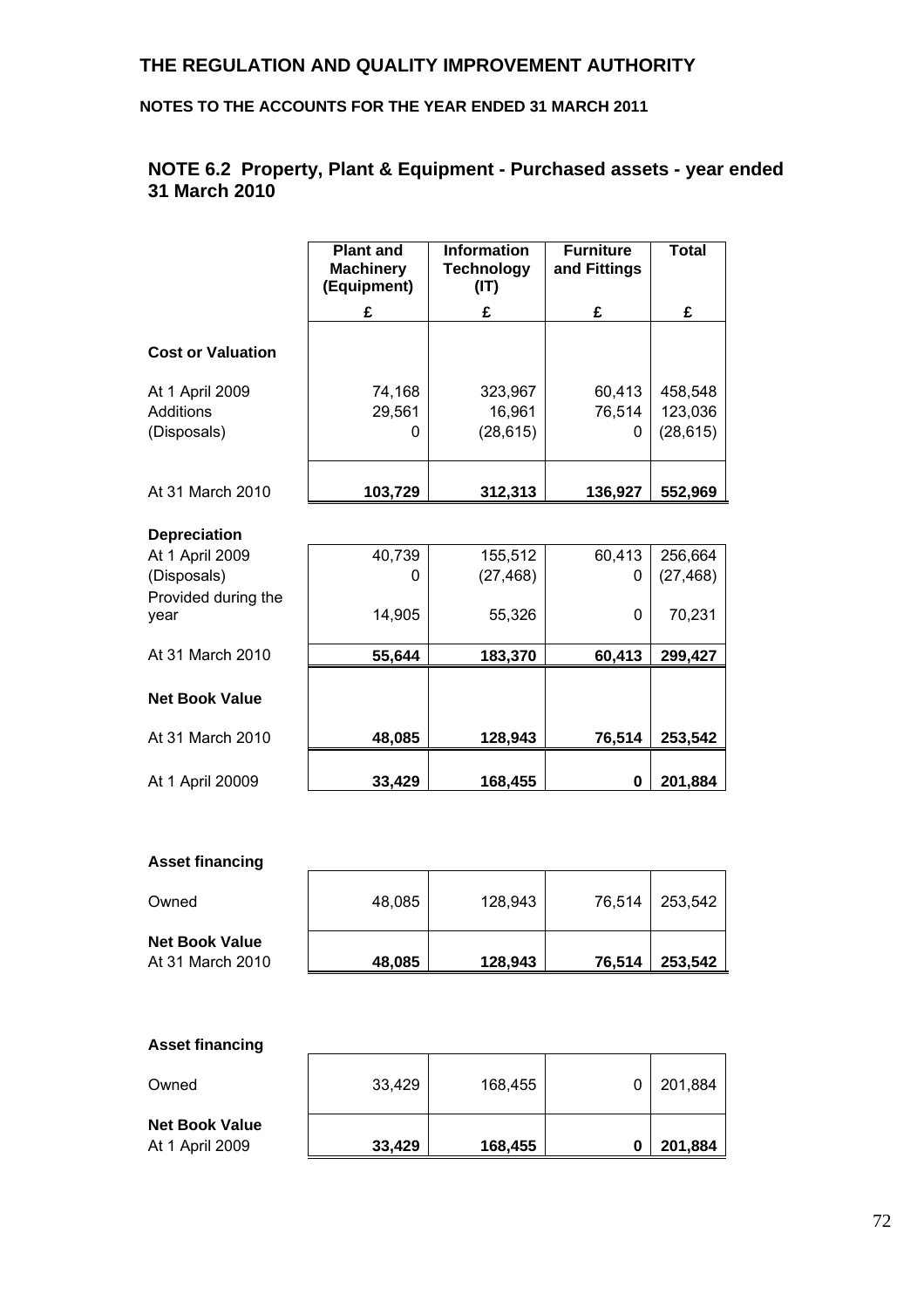#### **NOTES TO THE ACCOUNTS FOR THE YEAR ENDED 31 MARCH 2011**

#### **NOTE 6.3 Property, Plant & Equipment – Donated Assets – Year ended 31 March 2011**

RQIA does not hold any donated assets.

#### **NOTE 6.4 Property, Plant & Equipment – Donated Assets – Year ended 31 March 2010**

RQIA did not hold any donated assets in 2009/10.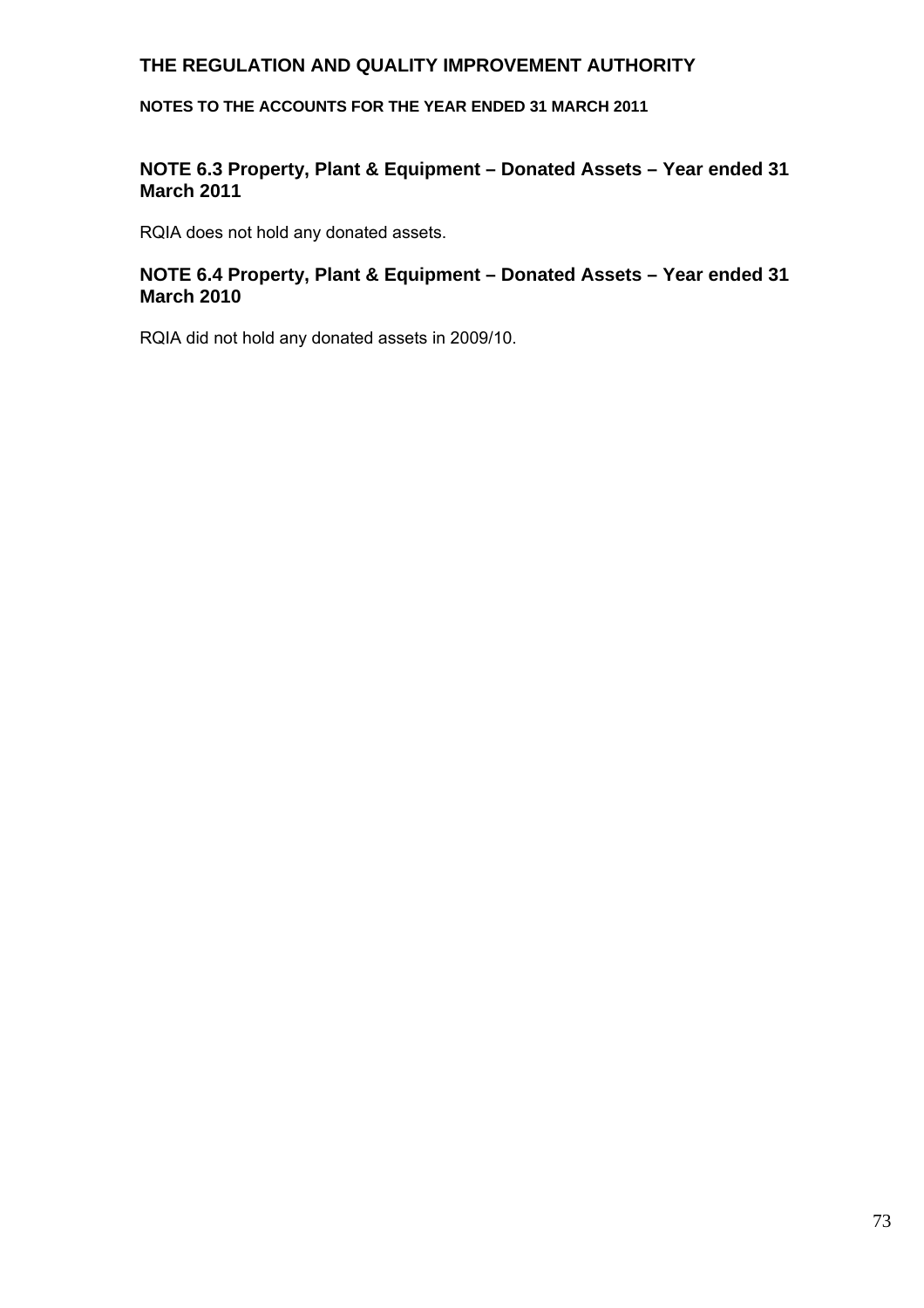#### **NOTES TO THE ACCOUNTS FOR THE YEAR ENDED 31 MARCH 2011**

# **NOTE 7 INTANGIBLE ASSETS**

| <b>Summary</b> |
|----------------|
|----------------|

|                                         | <b>Purchased</b><br>£ | 2011<br><b>Total</b><br>£ |
|-----------------------------------------|-----------------------|---------------------------|
| Net book value:                         |                       |                           |
| Software licenses                       | 26,484                | 26,484                    |
| Total Intangible assets - 31 March 2011 | 26,484                | 26,484                    |
|                                         |                       |                           |
|                                         | <b>Purchased</b><br>£ | 2010<br><b>Total</b><br>£ |
| Net book value:                         |                       |                           |
| Software licenses                       | 54,526                | 54,526                    |
| Total Intangible assets - 31 March 2010 | 54,526                | 54,526                    |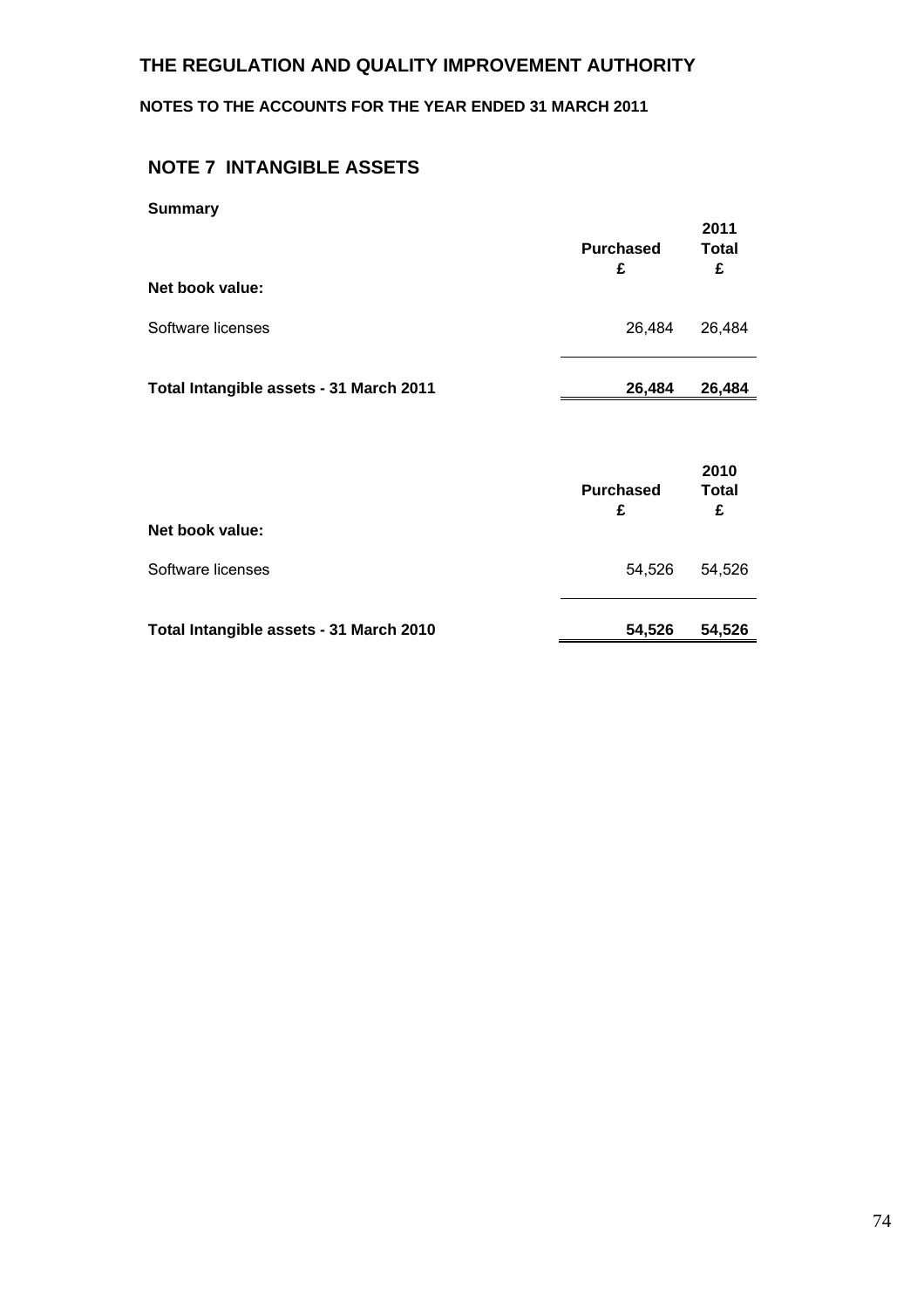## **NOTES TO THE ACCOUNTS FOR THE YEAR ENDED 31 MARCH 2011**

# **NOTE 7.1 Intangible Assets (Purchased) - Year ended 31 March 2011**

|                                                             | <b>Software</b><br>licenses | <b>Total</b>     |
|-------------------------------------------------------------|-----------------------------|------------------|
| <b>Cost or Valuation</b>                                    | £                           | £                |
| At 1 April 2010                                             | 141,623                     | 141,623          |
| At 31 March 2011                                            | 141,623                     | 141,623          |
| Amortisation<br>At 1 April 2010<br>Provided during the year | 87,097<br>28,042            | 87,097<br>28,042 |
| At 31 March 2011                                            | 115,139                     | 115,139          |
| <b>Net Book Value</b>                                       |                             |                  |
| At 31 March 2011                                            | 26,484                      | 26,484           |
| At 31 March 2010                                            | 54,526                      | 54,526           |
| <b>Asset financing</b>                                      |                             |                  |
| Owned                                                       | 26,484                      | 26,484           |
| <b>Net Book Value</b><br>At 31 March 2011                   | 26,484                      | 26,484           |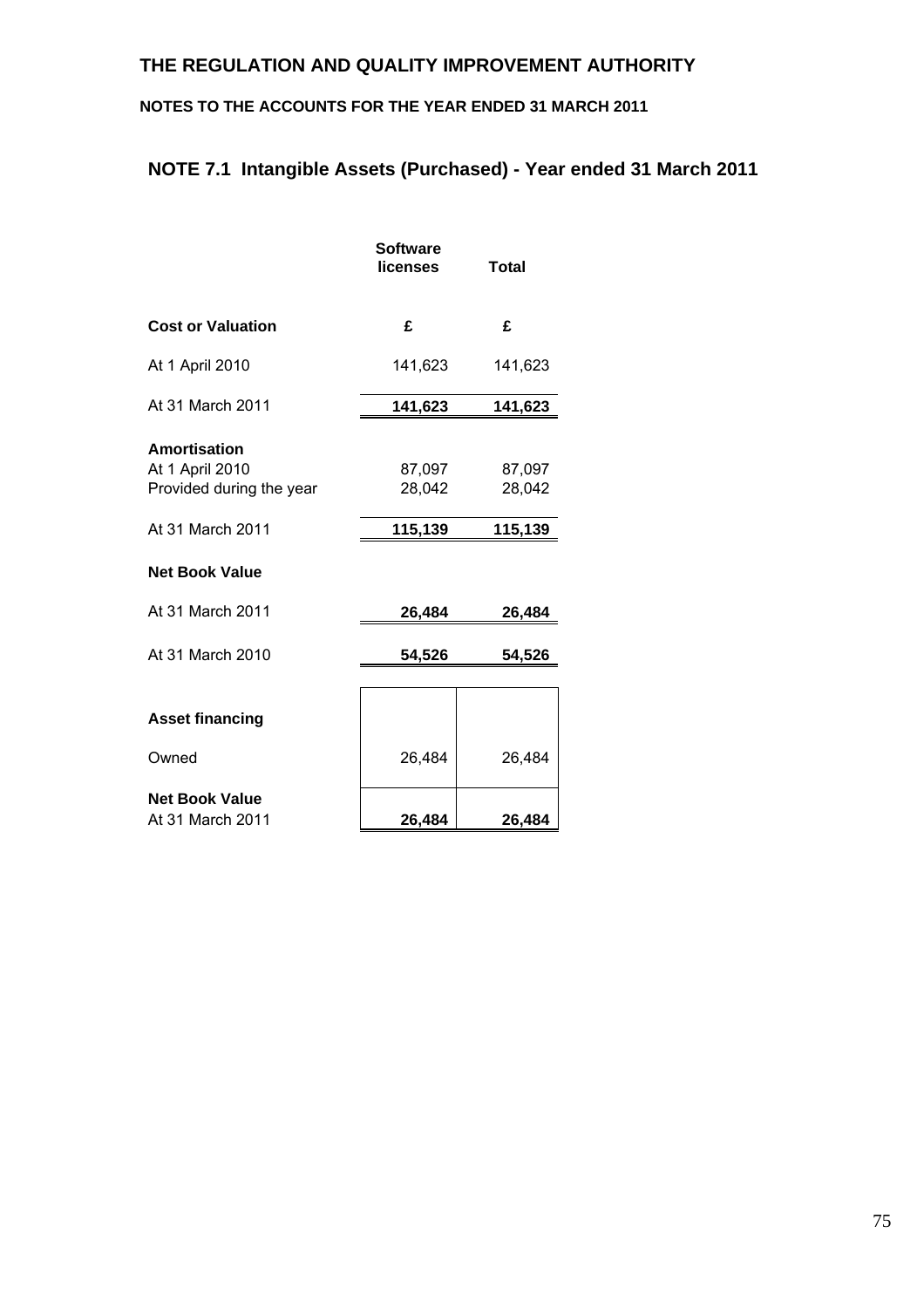#### **NOTES TO THE ACCOUNTS FOR THE YEAR ENDED 31 MARCH 2011**

#### **NOTE 7.2 Intangible Assets (Purchased) - Year ended 31 March 2010**

|                                                             | <b>Software</b><br>licenses | <b>Total</b>     |
|-------------------------------------------------------------|-----------------------------|------------------|
| <b>Cost or Valuation</b>                                    | £                           | £                |
| At 1 April 2009<br>Additions                                | 131,624<br>9,999            | 131,624<br>9,999 |
| At 31 March 2010                                            | 141,623                     | 141,623          |
| Amortisation<br>At 1 April 2009<br>Provided during the year | 61,008<br>26,089            | 61,008<br>26,089 |
| At 31 March 2010                                            | 87,097                      | 87,097           |
| <b>Net Book Value</b>                                       |                             |                  |
| At 1 April 2009                                             | 70,616                      | 70,616           |
| At 31 March 2010                                            | 54,526                      | 54,526           |
| <b>Asset financing</b>                                      |                             |                  |
| Owned                                                       | 54,526                      | 54,526           |
| <b>Net Book Value</b><br>At 31 March 2010                   | 54,526                      | 54,526           |
|                                                             |                             |                  |
| <b>Asset financing</b>                                      |                             |                  |
| Owned                                                       | 70,616                      | 70,616           |

# **NOTE 7.3 Intangible Assets (Donated) - Year ended 31 March 2011**

RQIA does not hold any donated assets.

**Net Book Value** 

### **NOTE 7.4 Intangible Assets (Donated) - Year ended 31 March 2010**

RQIA did not hold any donated assets in 2009/10.

At 1 April 2009 **70,616 70,616**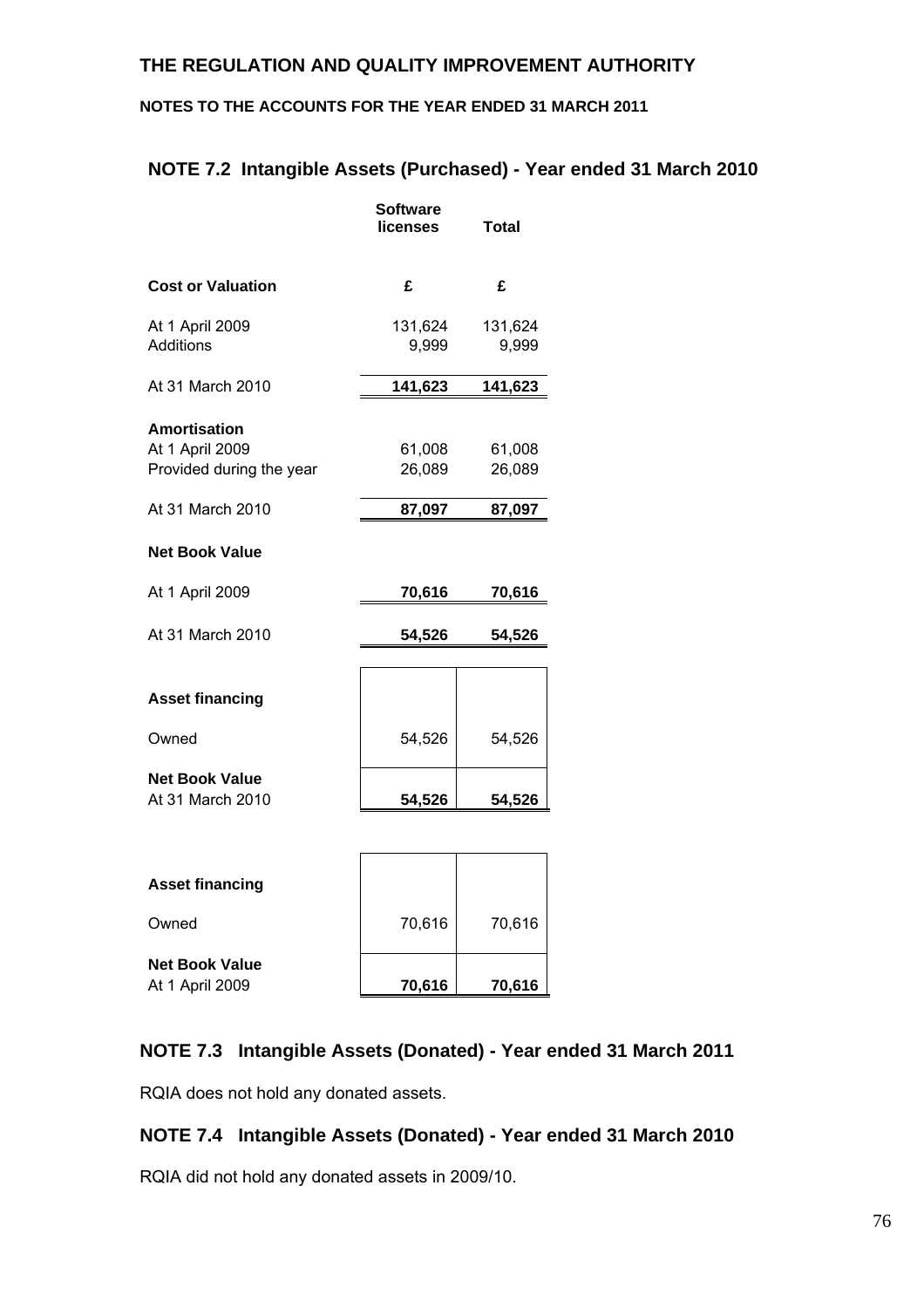**NOTES TO THE ACCOUNTS FOR THE YEAR ENDED 31 MARCH 2011** 

### **NOTE 8 FINANCIAL INSTRUMENTS**

#### **8.1 Financial instruments**

RQIA is a non-departmental public body funded by its sponsor body in the DHSSPS. This relationship means that financial instruments play a limited role in creating and managing risk for RQIA compared to a non-public sector body of a similar size. The majority of RQIA's financial instruments relate to contracts to buy non-financial items in line with RQIA's expected purchase and usage requirements. Consequently RQIA is exposed to little credit, liquidity, or market risk.

### **NOTE 9 ASSETS CLASSIFIED AS HELD FOR SALE**

The Authority did not hold any assets classified as held for sale in 2009/10 or 2010/11.

#### **NOTE 10 IMPAIRMENTS**

The Authority had no impairments in 2010/11.

### **NOTE 11 INVENTORIES**

RQIA does not hold any inventories.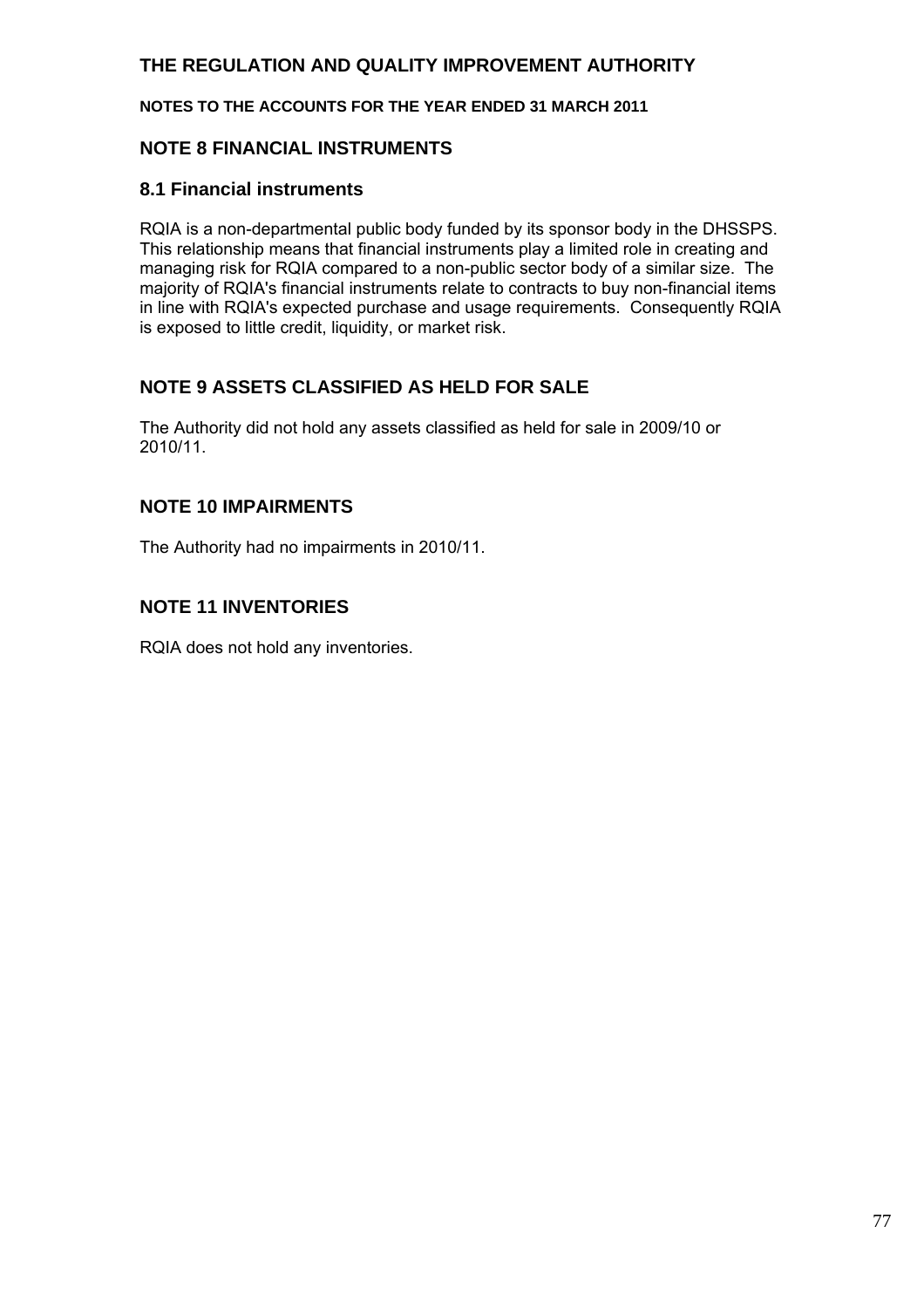#### **NOTES TO THE ACCOUNTS FOR THE YEAR ENDED 31 MARCH 2011**

### **NOTE 12 TRADE RECEIVABLES AND OTHER CURRENT ASSETS**

|                                                           | 2011<br>£ | 2010<br>£ |
|-----------------------------------------------------------|-----------|-----------|
| Amounts falling due within one year                       |           |           |
| Trade receivables                                         | 21,061    | 31,404    |
| <b>Trade and other Receivables</b>                        | 21,061    | 31,404    |
|                                                           |           |           |
| Prepayments and accrued income                            | 19,355    | 131,906   |
| Other current assets                                      | 19,355    | 131,906   |
|                                                           |           |           |
| Amounts falling due after more than one year              |           |           |
| <b>Trade and other Receivables</b>                        | 0         | 0         |
| Prepayments and accrued income                            | 0         | 0         |
| Other current assets falling due after more than one year | 0         | 0         |
|                                                           |           |           |
| <b>TOTAL TRADE AND OTHER RECEIVABLES</b>                  | 21,061    | 31,404    |
|                                                           |           |           |
| <b>TOTAL OTHER CURRENT ASSETS</b>                         | 19,355    | 131,906   |
|                                                           |           |           |
| TOTAL RECEIVABLES AND OTHER CURRENT ASSETS                | 40,416    | 163,310   |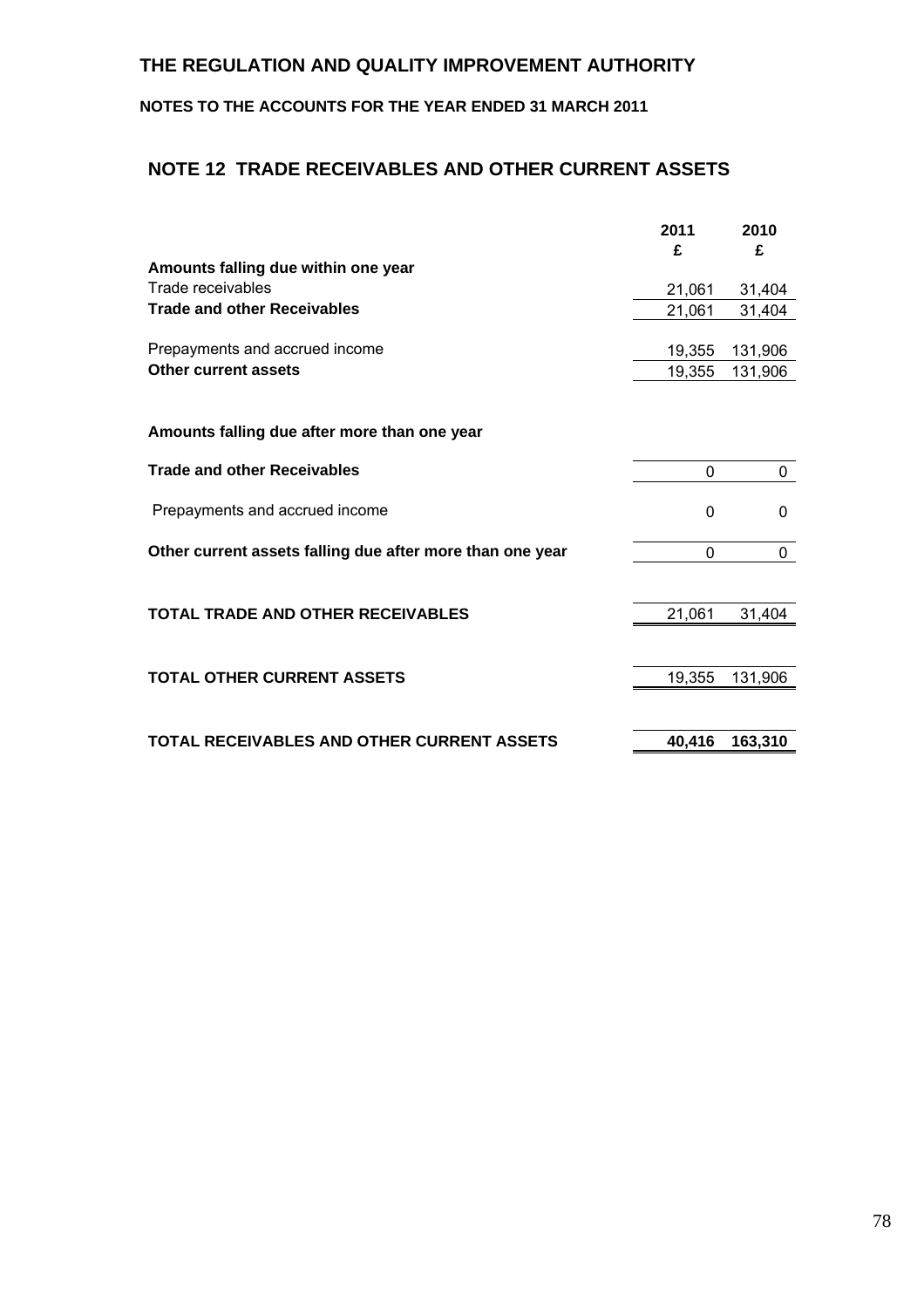#### **NOTES TO THE ACCOUNTS FOR THE YEAR ENDED 31 MARCH 2011**

## **12 TRADE RECEIVABLES AND OTHER CURRENT ASSETS**

#### **12.1 Trade Receivables and other current assets: Intra-Government balances**

| <b>Name</b>                                      | <b>Amounts</b><br>falling<br>due<br>within 1<br>year<br>2010/11<br>£ | Amounts<br>falling<br>due<br>within 1<br>year<br>2009/10<br>£ | <b>Amounts</b><br>falling due<br>after more<br>than 1 year<br>2010/11<br>£ | <b>Amounts</b><br>falling due<br>after more<br>than 1 year<br>2009/10<br>£ |
|--------------------------------------------------|----------------------------------------------------------------------|---------------------------------------------------------------|----------------------------------------------------------------------------|----------------------------------------------------------------------------|
| Balances with other central government bodies    | 0                                                                    | 0                                                             | 0                                                                          | 0                                                                          |
| Balances with NHS / HSC Trusts                   | 12,269                                                               | 124,872                                                       | 0                                                                          | $\Omega$                                                                   |
| Intra-Government Balances                        | 12,269                                                               | 124,872                                                       | 0                                                                          | 0                                                                          |
| Balances with bodies external to government      | 28,147                                                               | 38,438                                                        | 0                                                                          | 0                                                                          |
| Total Receivables and other current assets at 31 |                                                                      |                                                               |                                                                            |                                                                            |
| March                                            | 40,416                                                               | 163,310                                                       | O                                                                          |                                                                            |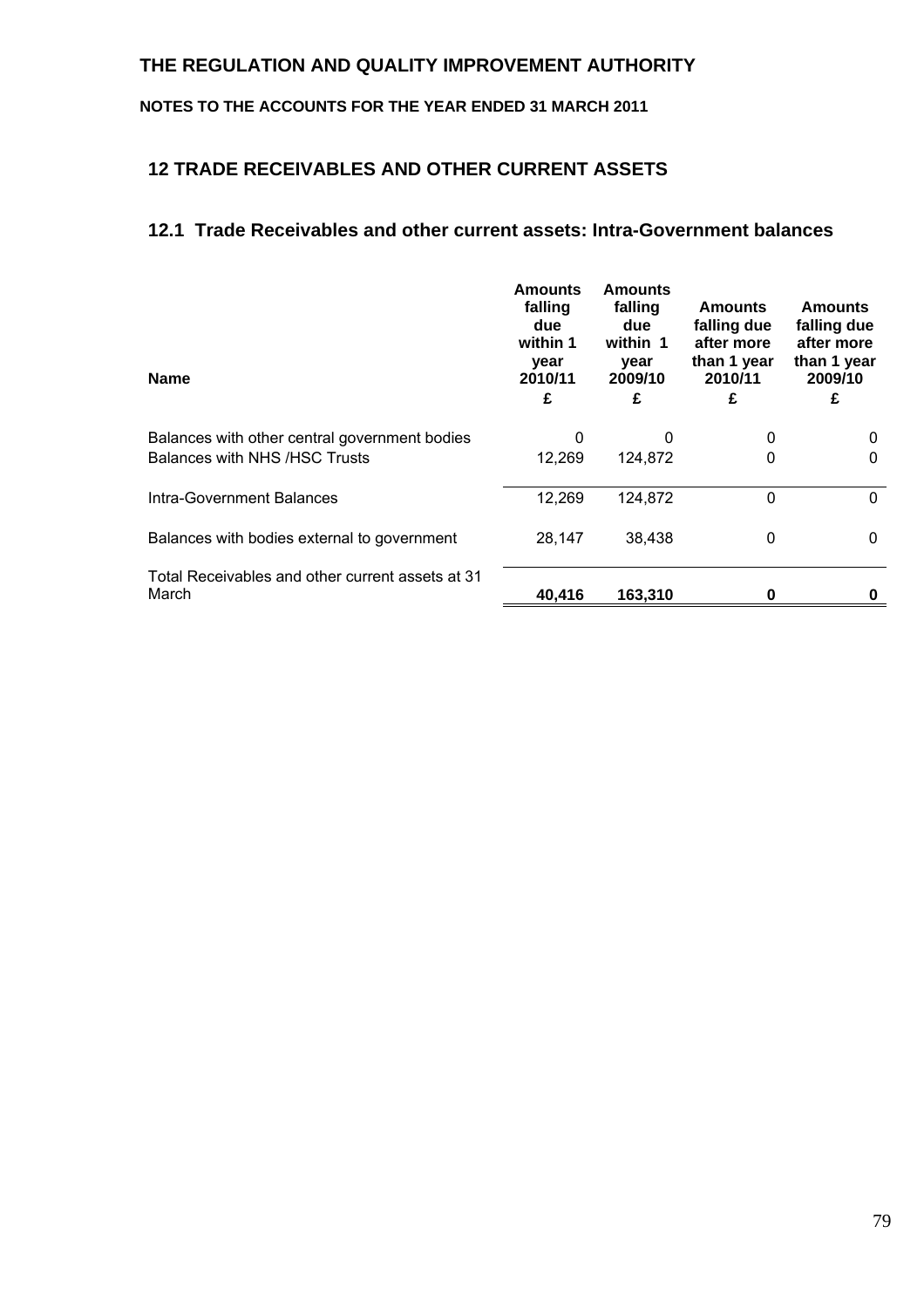### **NOTES TO THE ACCOUNTS FOR THE YEAR ENDED 31 MARCH 2011**

## **NOTE 13 CASH AND CASH EQUIVALENTS**

|                                                 | 2011      | 2010      |
|-------------------------------------------------|-----------|-----------|
|                                                 | £         | £         |
| Balance at 1st April                            | 8,756     | 16,455    |
| Net change in cash and cash equivalents         | (4,670)   | (7,699)   |
| <b>Balance at 31st March</b>                    | 4,086     | 8,756     |
|                                                 |           |           |
| The following balances at 31 March were held at | 2011<br>£ | 2010<br>£ |
| Commercial banks and cash in hand               | 4,086     | 8,756     |
| <b>Balance at 31st March</b>                    | 4,086     | 8,756     |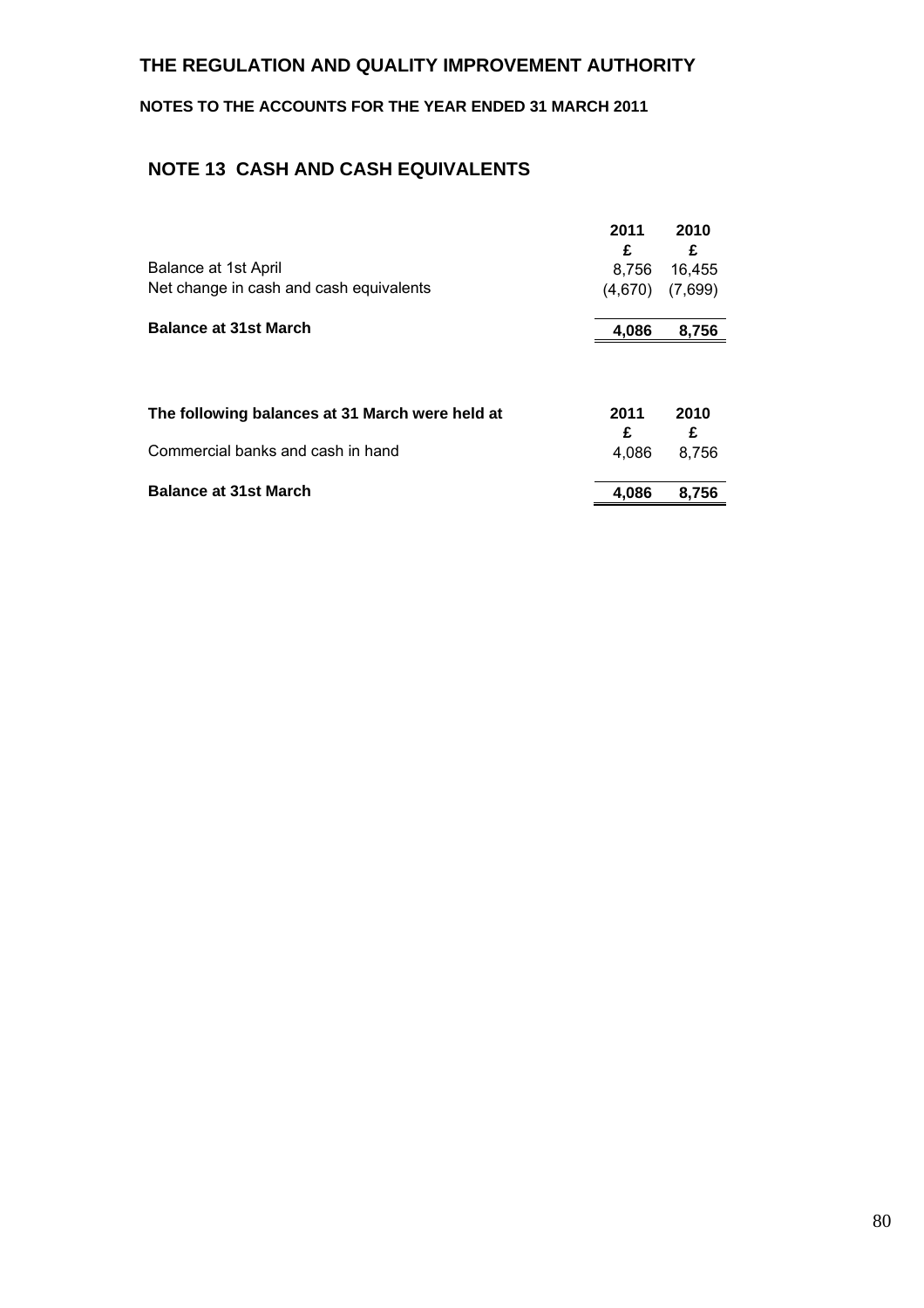#### **NOTES TO THE ACCOUNTS FOR THE YEAR ENDED 31 MARCH 2011**

### **NOTE 14 TRADE PAYABLES AND OTHER CURRENT LIABILITIES**

|                                                    | 2011<br>£ | <b>Restated</b><br>2010<br>£ |
|----------------------------------------------------|-----------|------------------------------|
| Amounts falling due within one year                |           |                              |
| Trade capital payables                             | 8,154     | 20,546                       |
| Trade revenue payables                             | 221,367   | 244.931                      |
| Payroll payables                                   | 137,470   | 124,335                      |
| Accruals and deferred income                       |           | 5,282                        |
| Trade and other payables                           | 366,991   | 395,094                      |
|                                                    |           |                              |
| Total payables falling due within one year         | 366,991   | 395,094                      |
| Amounts falling due after more than one year       |           |                              |
| Total non current other payables                   | 0         | 0                            |
|                                                    |           |                              |
| TOTAL TRADE PAYABLES AND OTHER CURRENT LIABILITIES | 366,991   | 395,094                      |

Prior year figures have been restated to reflect the re-classification of expenditure between trade revenue and payroll payables. This has no effect on total trade and other payables.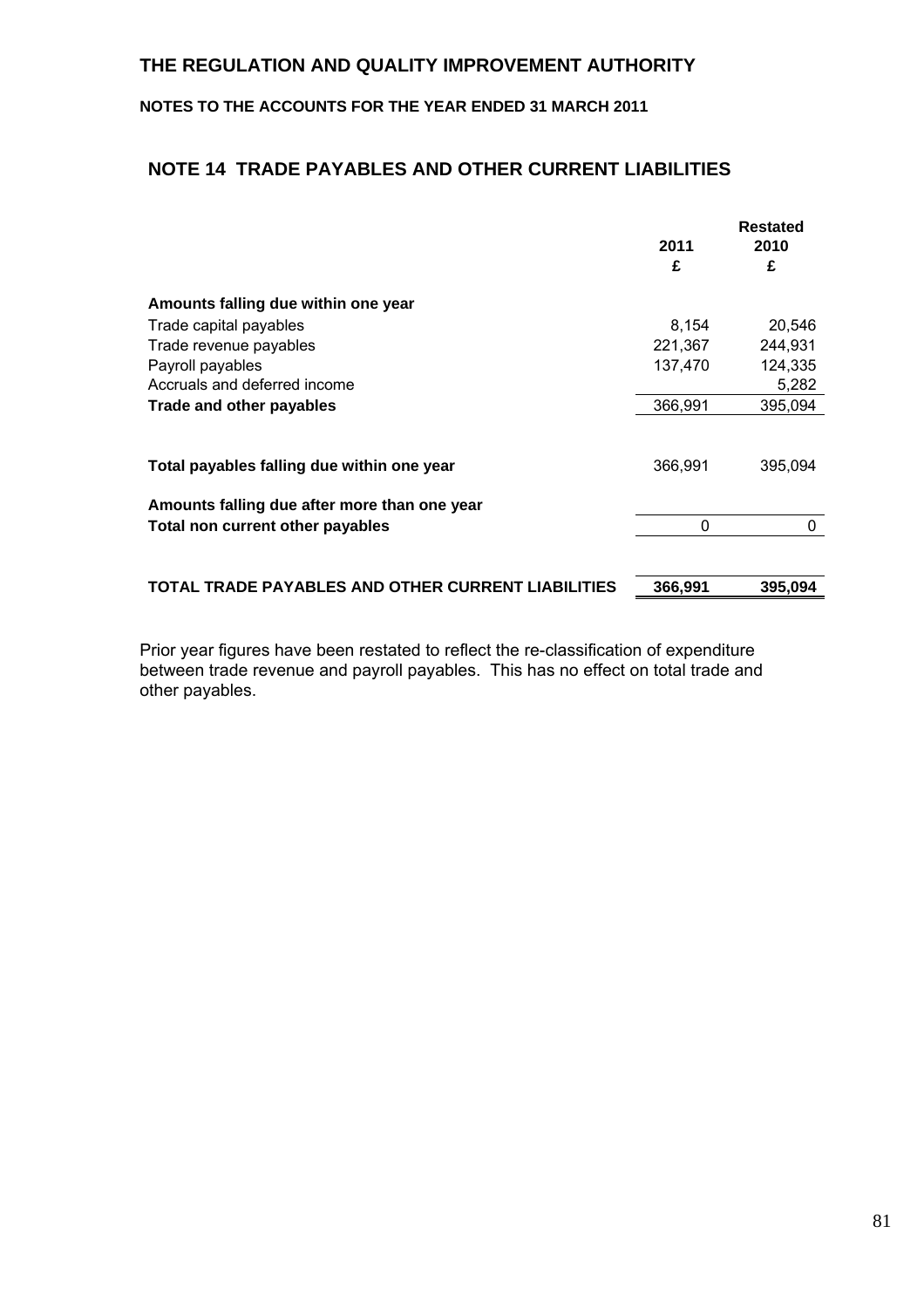#### **NOTES TO THE ACCOUNTS FOR THE YEAR ENDED 31 MARCH 2011**

### **NOTE 14 TRADE PAYABLES AND OTHER CURRENT LIABILITIES**

#### **14.1 Trade payables and other current liabilities - Intra-government balances**

| <b>Name</b>                                         | <b>Amounts</b><br>falling due<br>within 1 year<br>2010/11<br>£ | <b>Amounts</b><br>falling<br>due<br>within 1<br>year<br>2009/10<br>£ | <b>Amounts</b><br>falling<br>due after<br>more<br>than 1<br>year<br>2010/11<br>£ | <b>Amounts</b><br>falling<br>due after<br>more<br>than 1<br>year<br>2009/10<br>£ |
|-----------------------------------------------------|----------------------------------------------------------------|----------------------------------------------------------------------|----------------------------------------------------------------------------------|----------------------------------------------------------------------------------|
| Balances with other central government              |                                                                |                                                                      |                                                                                  |                                                                                  |
| bodies<br>Balances with local authorities           | 0<br>9,033                                                     | n<br>3,180                                                           | 0<br>0                                                                           | O<br>O                                                                           |
| <b>Balances with NHS /HSC Trusts</b>                | 85,670                                                         | 129,528                                                              | 0                                                                                | 0                                                                                |
| Intra-Government Balances                           | 94.703                                                         | 132,708                                                              | 0                                                                                | 0                                                                                |
| Balances with bodies external to government         | 272,288                                                        | 262,386                                                              | 0                                                                                | 0                                                                                |
| Total Payables and other liabilities at 31<br>March | 366,991                                                        | 395,094                                                              |                                                                                  | O                                                                                |

#### **NOTE 14.2 LOANS**

The Authority did not have any loans payable at either 31 March 2011 or 31 March 2010.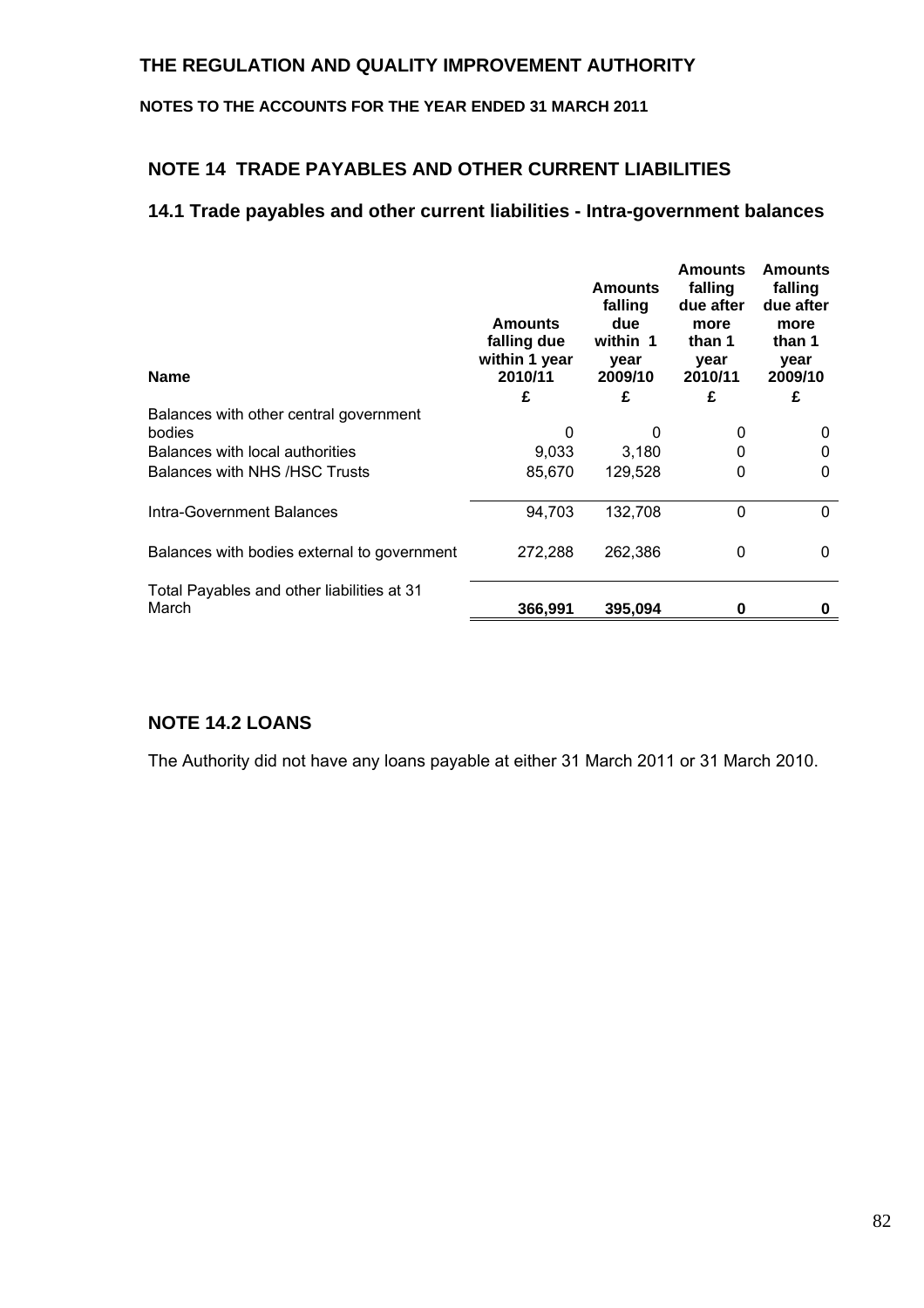#### **NOTES TO THE ACCOUNTS FOR THE YEAR ENDED 31 MARCH 2011**

### **NOTE 15 PROMPT PAYMENT POLICY**

#### **15.1 Public Sector Payment Policy - Measure of Compliance**

The Department requires that NDPB's pay their non HSC trade creditors in accordance with the Better Payments Practice Code and Government Accounting Rules. The Authority's payment policy is consistent with the Better Payments Practice code and Government Accounting rules and its measure of compliance is:

|                                                                        | 2011<br><b>Number</b> | 2011<br>Value<br>£ | 2010<br><b>Number</b> | 2010<br>Value<br>£ |
|------------------------------------------------------------------------|-----------------------|--------------------|-----------------------|--------------------|
| Total bills paid                                                       | 1,220                 | 1,303,466          | 1,258                 | 1,527,932          |
| Total bills paid within 30 day target or under<br>agreed payment terms | 1.176                 | 1,288,376          | 1.166                 | 1,465,011          |
| % of bills paid within 30 day target or under<br>agreed payment terms  | 96.4%                 | 98.8%              | 92.7%                 | 95.9%              |

### **15.2 The Late Payment of Commercial Debts Regulations 2002**

The amount included within Interest Payable arising from claims made by businesses under this legislation are as follows :

**£** 

| <b>Total</b> | റമ<br>∠∪ |
|--------------|----------|
|              |          |

This is also reflected as a fruitless payment in note 26.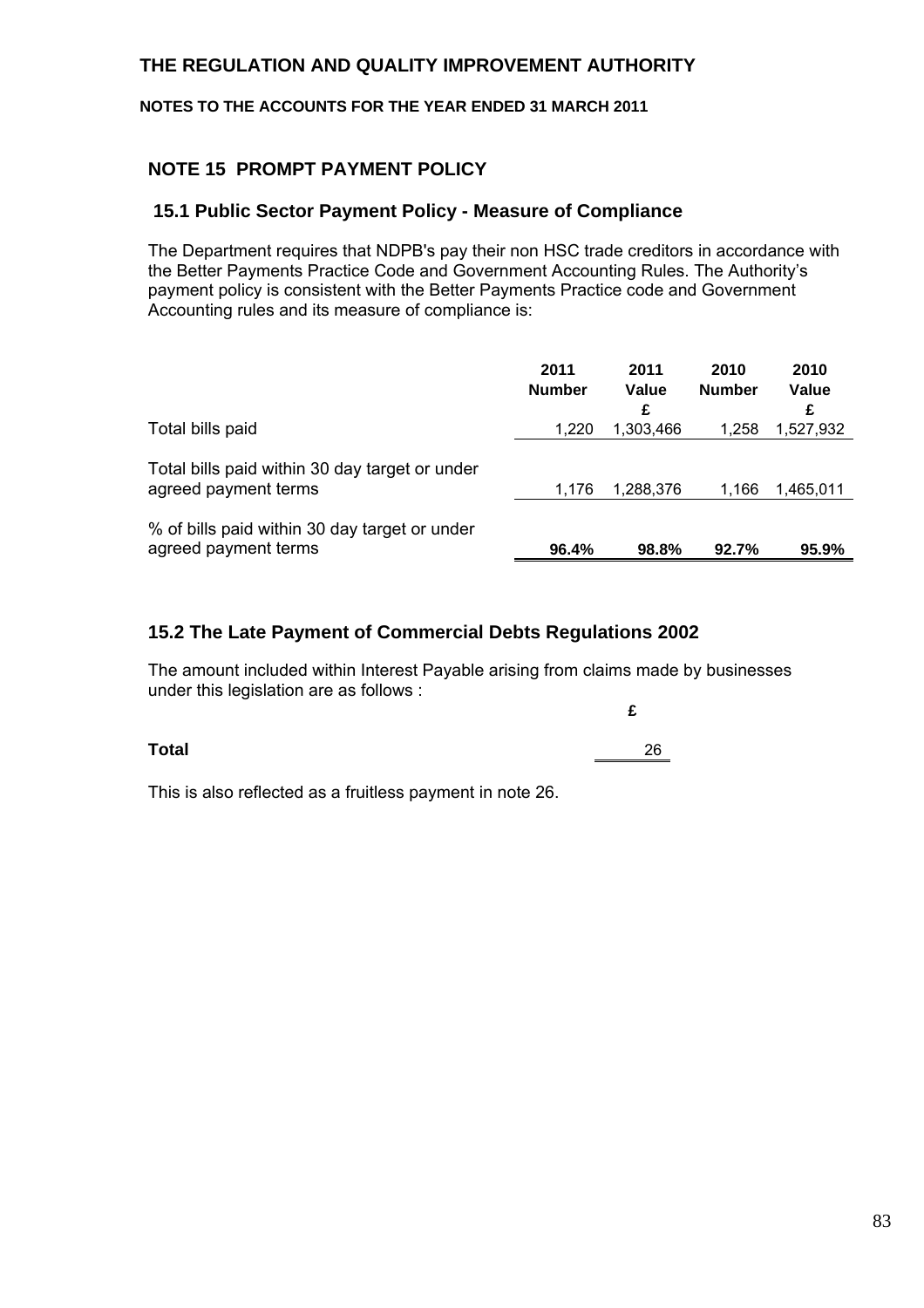**NOTES TO THE ACCOUNTS FOR THE YEAR ENDED 31 MARCH 2011** 

## **NOTE 16 PROVISIONS FOR LIABILITIES AND CHARGES - 2011**

RQIA does not hold any provisions.

## **NOTE 16 PROVISIONS FOR LIABILITIES AND CHARGES - 2010**

|                                        | Total<br>2010<br>£ |
|----------------------------------------|--------------------|
| Balance at 1 April 2009                | 8,812              |
| Provided in year                       | 0                  |
| (Provisions not required written back) | (160)              |
| (Provisions utilised in the year)      | (8,652)            |
| Unwinding of discount                  | 0                  |
|                                        |                    |
| At 31 March 2010                       |                    |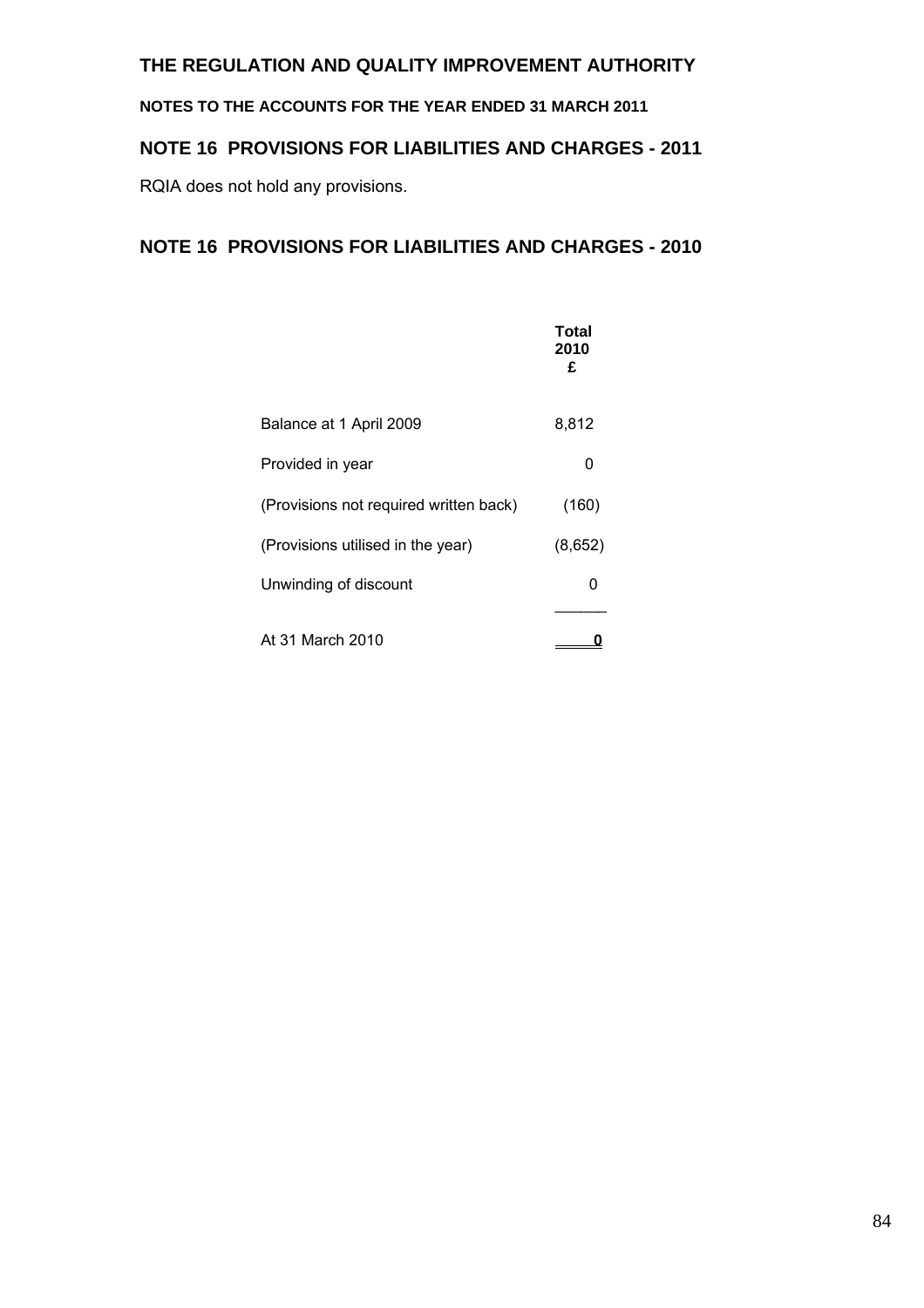**NOTES TO THE ACCOUNTS FOR THE YEAR ENDED 31 MARCH 2011** 

### **NOTE 17 CAPITAL COMMITMENTS**

There are no contracted capital commitments at 31 Match 2011 not otherwise included in these financial statements.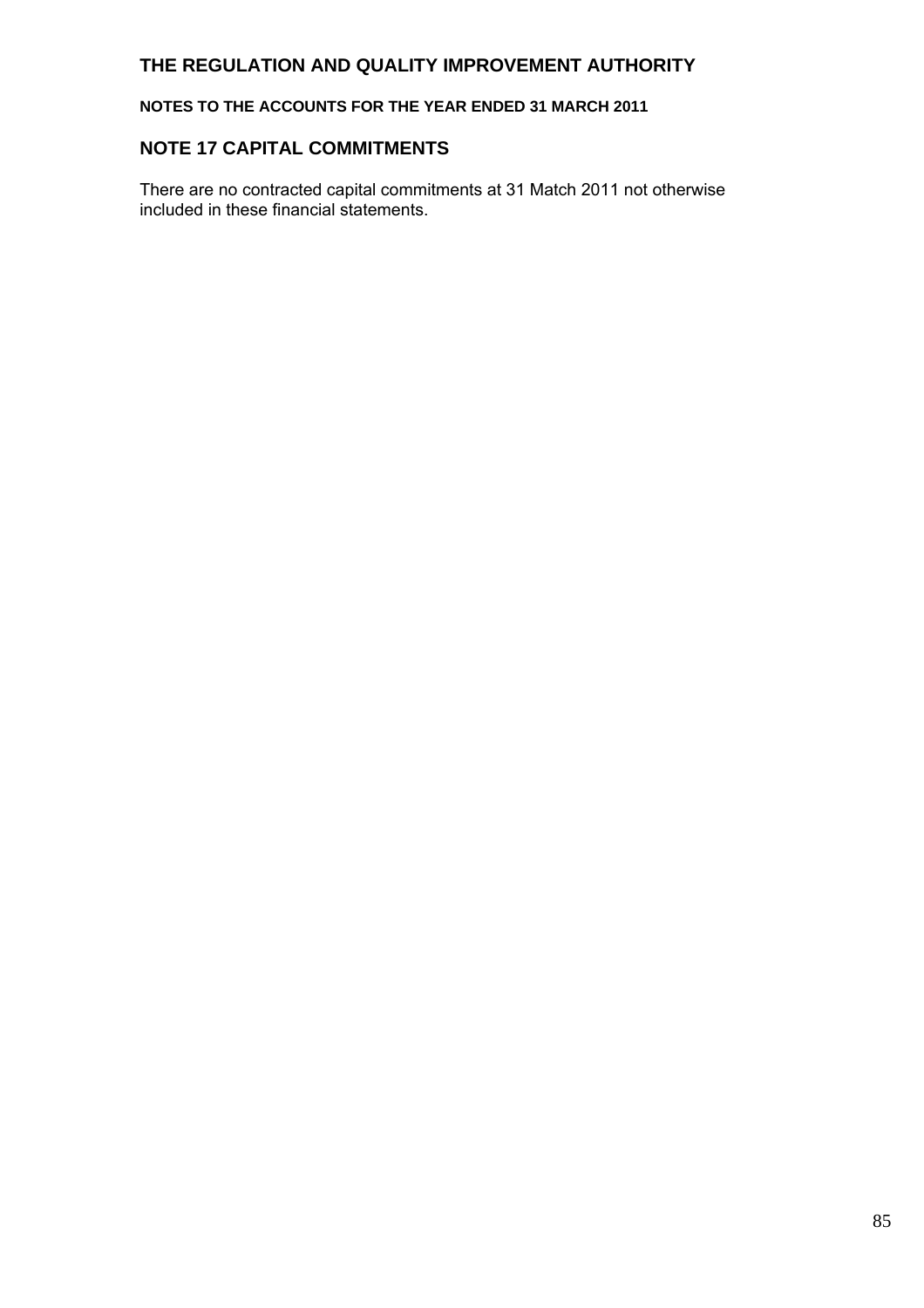**NOTES TO THE ACCOUNTS FOR THE YEAR ENDED 31 MARCH 2011** 

### **NOTE 18 COMMITMENTS UNDER LEASES**

### **18.1 Operating Leases**

Total future minimum lease payments under operating leases are given in the table below for each of the following periods.

| <b>Obligations under operating leases comprise</b> | 2011<br>£ | 2010<br>£ |
|----------------------------------------------------|-----------|-----------|
| <b>Land &amp; Buildings</b>                        |           |           |
| Not later than 1 year                              | 189,763   | 189,763   |
| Later than 1 year and not later than 5 years       | 759,050   | 759,050   |
| Later than 5 years                                 | 935,815   | 1,125,578 |
|                                                    | 1,884,628 | 2,074,391 |
|                                                    |           |           |
| <b>Other</b>                                       |           |           |
| Not later than 1 year                              | 6,863     | 5.561     |
| Later than 1 year and not later than 5 years       | 5,195     | 3,418     |
| Later than 5 years                                 | 0         |           |
|                                                    | 12,058    | 8,979     |

#### **18.2 Finance Leases**

RQIA does not hold any finance leases.

### **18.3 Lessor Commitments**

RQIA does not act as a lessor.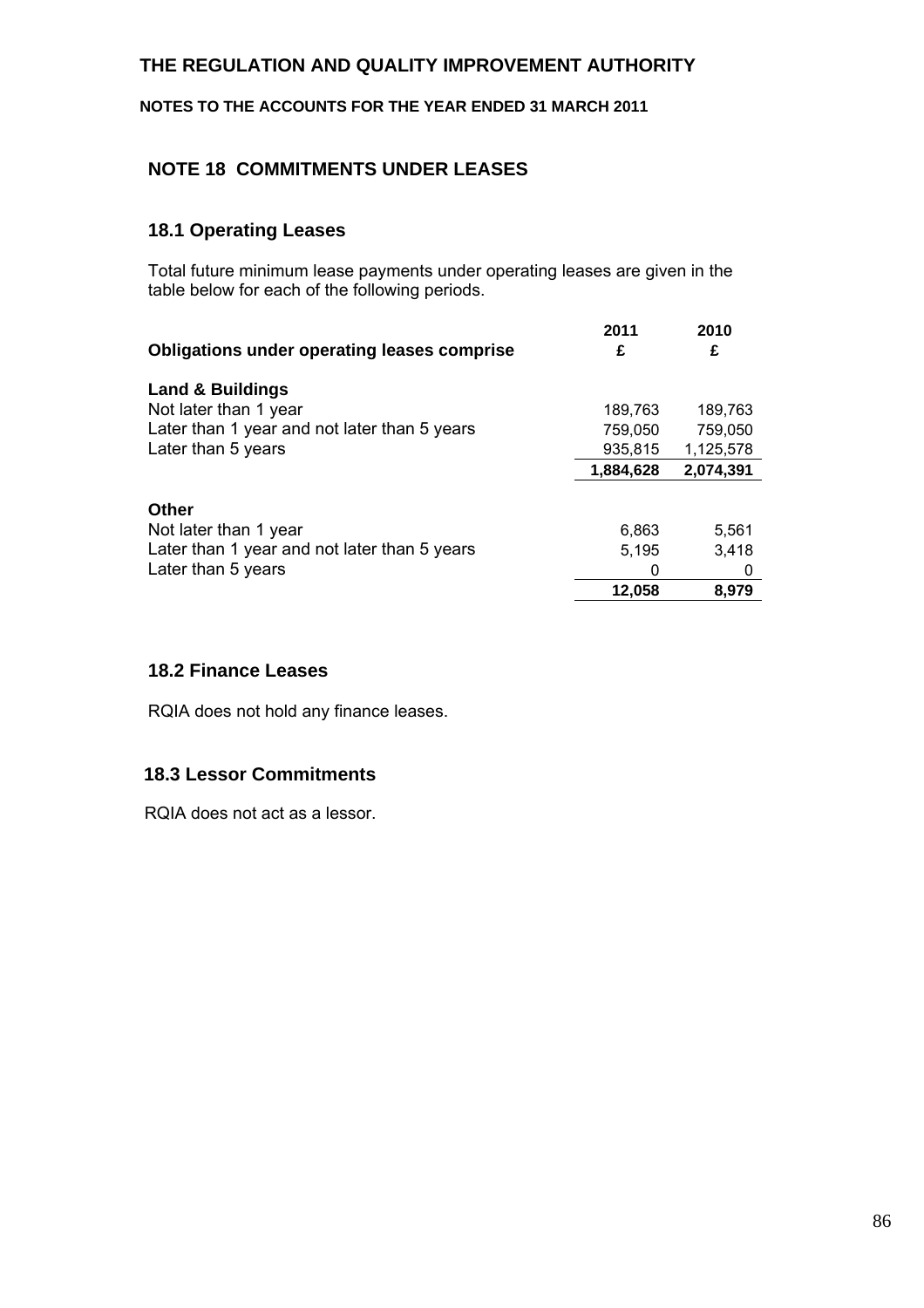#### **NOTES TO THE ACCOUNTS FOR THE YEAR ENDED 31 MARCH 2011**

#### **NOTE 19 COMMITMENTS UNDER PFI AND OTHER SERVICE CONCESSION ARRANGEMENT CONTRACTS**

The Authority has no commitments under PFI or other service concession arrangement contracts.

#### **NOTE 20 OTHER FINANCIAL COMMITMENTS**

The Authority did not have any other financial commitments at either 31 March 2011 or 31 March 2010.

#### **NOTE 21 FINANCIAL GUARANTEES, INDEMNITIES AND LETTERS OF COMFORT**

RQIA is a non-departmental public body funded by its sponsor body in the DHSSPS. This relationship means that financial instruments play a limited role in creating risk for RQIA compared to a non-public sector body of a similar size. Therefore RQIA is not exposed to the degree of financial risk faced by business entities. RQIA has no powers to borrow or invest surplus funds. Financial assets and liabilities are generated through day to day operational activities rather than being held to alter the risks faced by RQIA. Consequently RQIA is exposed to little credit, liquidity, or market risk.

RQIA has not entered into quantifiable guarantees, indemnities or provided Letters of Comfort.

### **NOTE 22 CONTINGENT LIABILITIES**

RQIA has no contingent liabilities.

### **NOTE 23 RELATED PARTY TRANSACTIONS**

RQIA is a non-departmental public Body sponsored by the Department of Health, Social Services and Public Safety.

The DHSSPS is regarded as a related party. During the year RQIA has had various material transactions with the DHSSPS and with other entities for which the DHSSPS is regarded as the parent department, particularly with the Business Services Organisation for Health and Social Care (BSO) which provides financial, human resources, procurement and legal services to RQIA through Service Level Agreements.

During the year, none of the board members, members of the key management staff or other related parties has undertaken any material transactions with RQIA.

#### **NOTE 24 THIRD PARTY ASSETS**

RQIA held no cash at bank or in hand at 31/03/11 which related to monies held on behalf of third parties.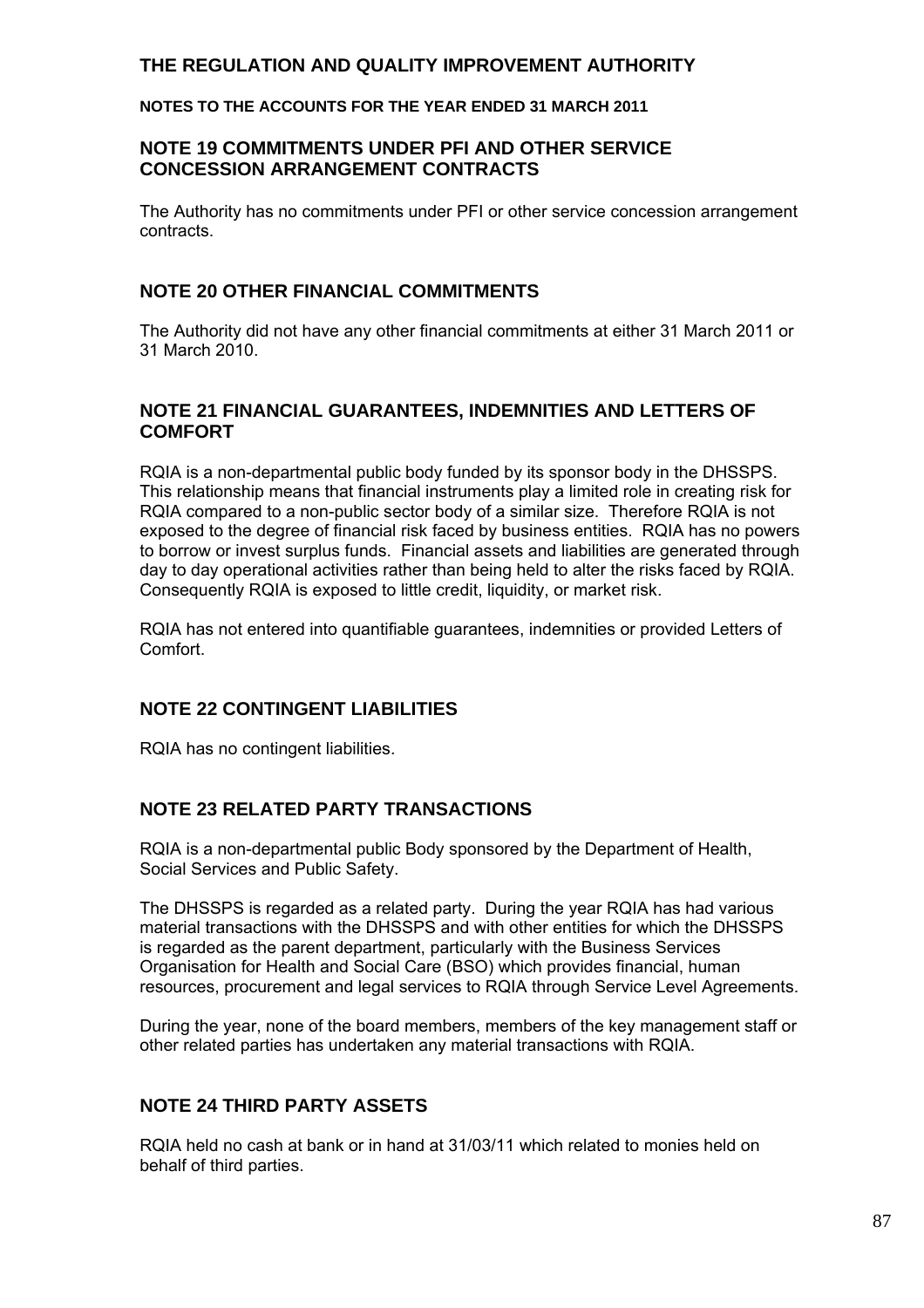#### **NOTES TO THE ACCOUNTS FOR THE YEAR ENDED 31 MARCH 2011**

#### **NOTE 25 FINANCIAL PERFORMANCE TARGETS**

#### **25.1 Revenue Resource Limit**

#### **The Authority is given a Revenue Resource Limit which it is not permitted to overspend**

| The Revenue Resource Limit (RRL) for RQIA is calculated as follows: | <b>Restated</b> |              |
|---------------------------------------------------------------------|-----------------|--------------|
|                                                                     | 2011            | 2010         |
|                                                                     | <b>Total</b>    | <b>Total</b> |
|                                                                     | £               | £            |
| <b>HSCB</b>                                                         | 121,808         |              |
| DHSSPS (excludes non cash)                                          | 6,311,800       | 5,951,965    |
| Non cash RRL (from DHSSPS)                                          | 90,476          | 72,136       |
| <b>Total Revenue Resource Limit to Statement of</b>                 |                 |              |
| <b>Comprehensive Net Expenditure</b>                                | 6,524,084       | 6,024,101    |

### **25.2 Capital Resource Limit**

The Authority is given a Capital Resource Limit (CRL) which it is not permitted to overspend.

|                                                                           | 2011<br><b>Total</b><br>£ | 2010<br><b>Total</b><br>£ |
|---------------------------------------------------------------------------|---------------------------|---------------------------|
| <b>Gross Capital Expenditure</b><br>(Receipts from sales of fixed assets) | 12,313                    | 133,035                   |
| Net capital expenditure                                                   | 12,313                    | 133,035                   |
| Capital Resource Limit                                                    | 26,000                    | 133,035                   |
| Overspend/(Underspend) against CRL                                        | (13,687)                  | 0                         |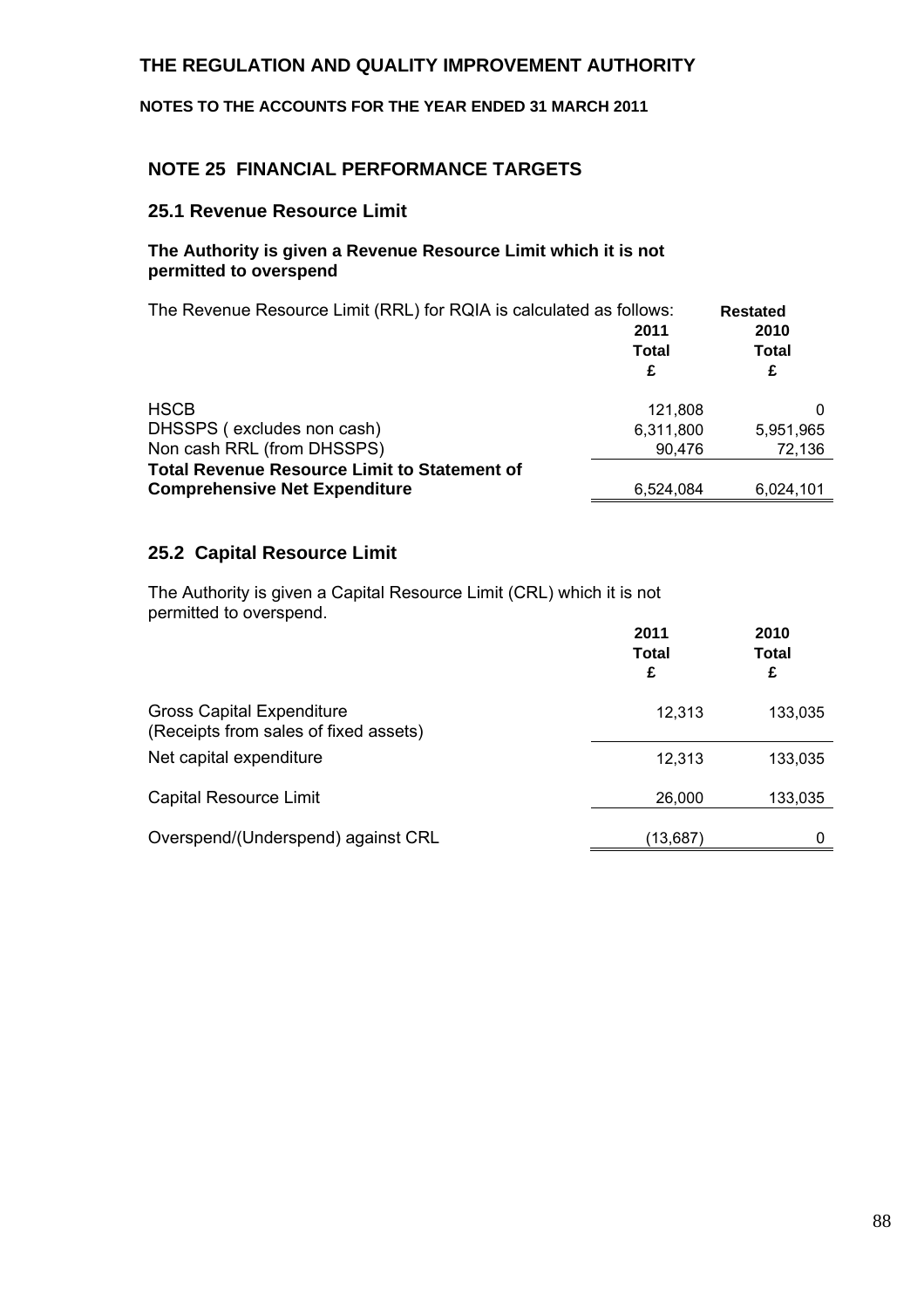#### **NOTES TO THE ACCOUNTS FOR THE YEAR ENDED 31 MARCH 2011**

## **NOTE 25.3 Financial Performance Targets**

The Authority is required to ensure that it breaks even on an annual basis by containing its net expenditure to within 0.25 % of RRL limits

|                                                      | <b>Restated</b> |              |  |
|------------------------------------------------------|-----------------|--------------|--|
|                                                      | 2010/11<br>£    | 2009/10<br>£ |  |
| Net Expenditure                                      | (6, 525, 624)   | (6,031,840)  |  |
| <b>RRL</b>                                           | 6,524,084       | 6,024,101    |  |
| Surplus / (Deficit) against RRL                      | (1, 540)        | (7, 739)     |  |
| <b>Break Even cumulative</b><br>position(opening)    | (13, 436)       | (5,697)      |  |
| Break Even Cumulative position<br>(closing)          | (14, 976)       | (13, 436)    |  |
| <b>Materiality Test:</b>                             |                 | Restated     |  |
|                                                      | 2010/11<br>%    | 2009/10<br>% |  |
| Break Even in year position as % of<br><b>RRL</b>    | $-0.02%$        | $-0.13%$     |  |
| Break Even cumulative position as % of<br><b>RRL</b> | $-0.23%$        | $-0.22%$     |  |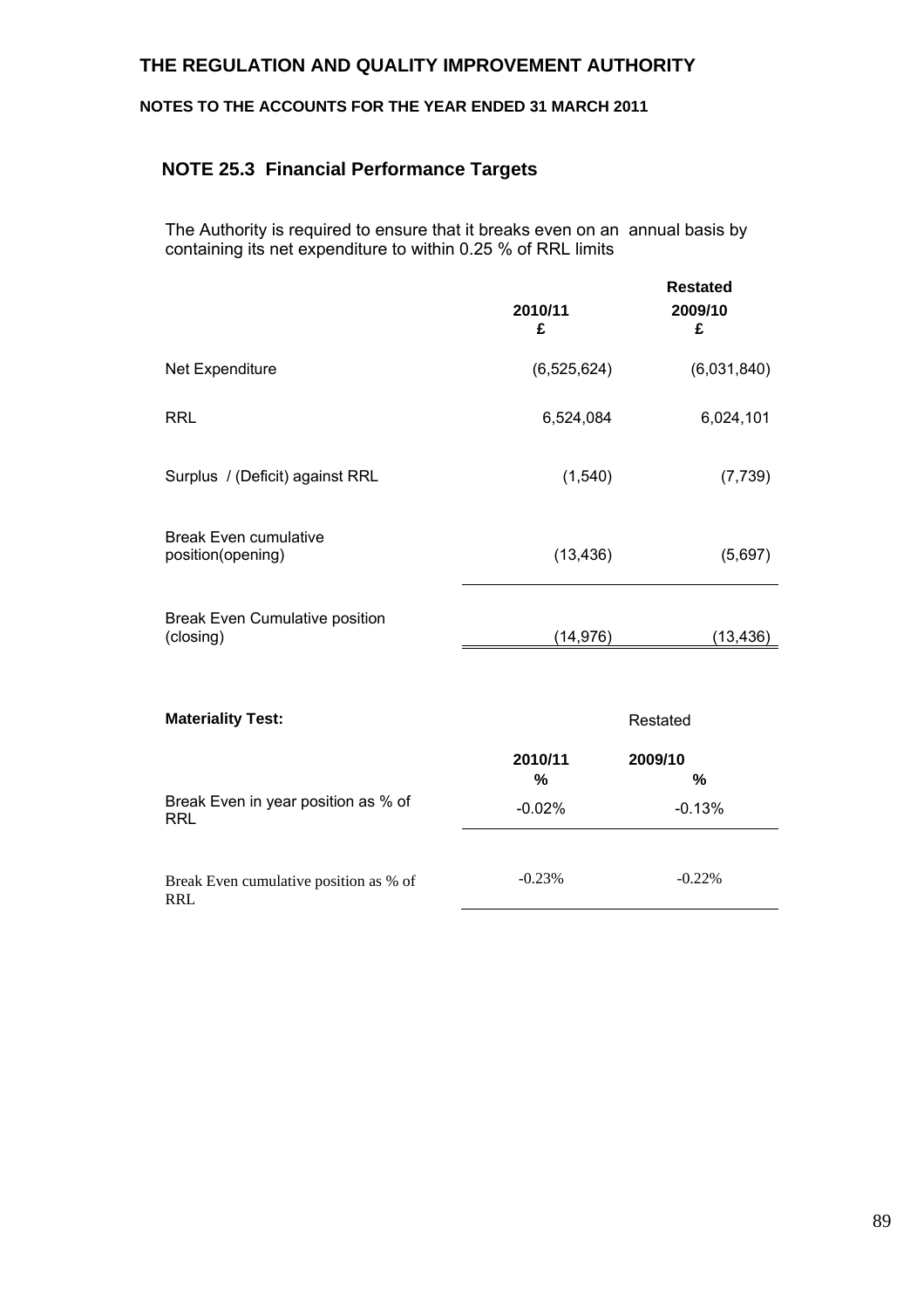#### **NOTES TO THE ACCOUNTS FOR THE YEAR ENDED 31 MARCH 2011**

### **NOTE 26 LOSSES & SPECIAL PAYMENTS**

|    | <b>TYPE OF LOSS</b>                                                                    | NO. OF<br><b>CASES</b> | <b>VALUE</b><br>£ |
|----|----------------------------------------------------------------------------------------|------------------------|-------------------|
| 1  | Cash Losses - Theft, fraud etc                                                         |                        |                   |
| 2  | Cash Losses - Overpayments of salaries, wages and<br>allowances                        |                        |                   |
|    | Cash Losses - Other causes (including unvouched and                                    |                        |                   |
| 3  | incompletely vouched payments)                                                         |                        |                   |
| 4  | Nugatory and fruitless payments                                                        |                        |                   |
|    | Abandoned capital Schemes<br>i.                                                        |                        |                   |
|    | Late Payment of Commercial Debt<br>ii.                                                 | 1                      | 26                |
|    | iii. Other                                                                             |                        |                   |
| 5  | Bad debts and claims abandoned                                                         | 3                      | 1,530             |
| 6  | Stores and Inventory Losses - Theft, fraud, arson (whether<br>proved or suspected) etc |                        |                   |
|    | Bedding and linen<br>i.                                                                |                        |                   |
|    | Other equipment and property<br>ii.                                                    | $\overline{2}$         | 1,587             |
| 7  | Stores and Inventory Losses - Incidents of the service (result                         |                        |                   |
|    | of fire, flood, etc)                                                                   |                        |                   |
| 8  | Stores and Inventory Losses - Deterioration in store                                   |                        |                   |
| 9  | Stores and Inventory Losses - Stocktaking discrepancies                                |                        |                   |
| 10 | Stores and Inventory Losses - Other causes                                             |                        |                   |
|    | Bedding and linen<br>i.                                                                |                        |                   |
|    | Other equipment and property<br>ii.                                                    |                        |                   |
| 11 | Compensation payments (legal obligation)                                               |                        |                   |
|    | i. Clinical Negligence<br>ii. Public Liability                                         |                        |                   |
|    | iii. Employers Liability                                                               |                        |                   |
| 12 | Ex-gratia payments - Compensation payments (including                                  |                        |                   |
|    | payments to patients and staff)                                                        |                        |                   |
| 13 | Ex-gratia payments - Other payments                                                    | 1                      | 2,000             |
| 14 | Extra statutory payments                                                               |                        |                   |
| 15 | a. Losses sustained as a result of damage to buildings and                             |                        |                   |
|    | fixtures arising from bomb explosions or civil commotion.                              |                        |                   |
|    | b. Damage to vehicles                                                                  |                        |                   |
|    | <b>TOTAL</b>                                                                           | 7                      | 5,143             |
|    | <b>Breakdown of Capital write offs</b>                                                 |                        | £                 |
|    | Laptop (stolen)                                                                        |                        | 835.00            |
|    | Laptop (damaged beyond repair)                                                         |                        | 751.91            |
|    |                                                                                        |                        | 1,586.91          |

Note: No sensitive, personal or confidential data was held on the Stolen laptop.

### **NOTE 26.1 Special Payments**

There were no special payments or gifts during the year.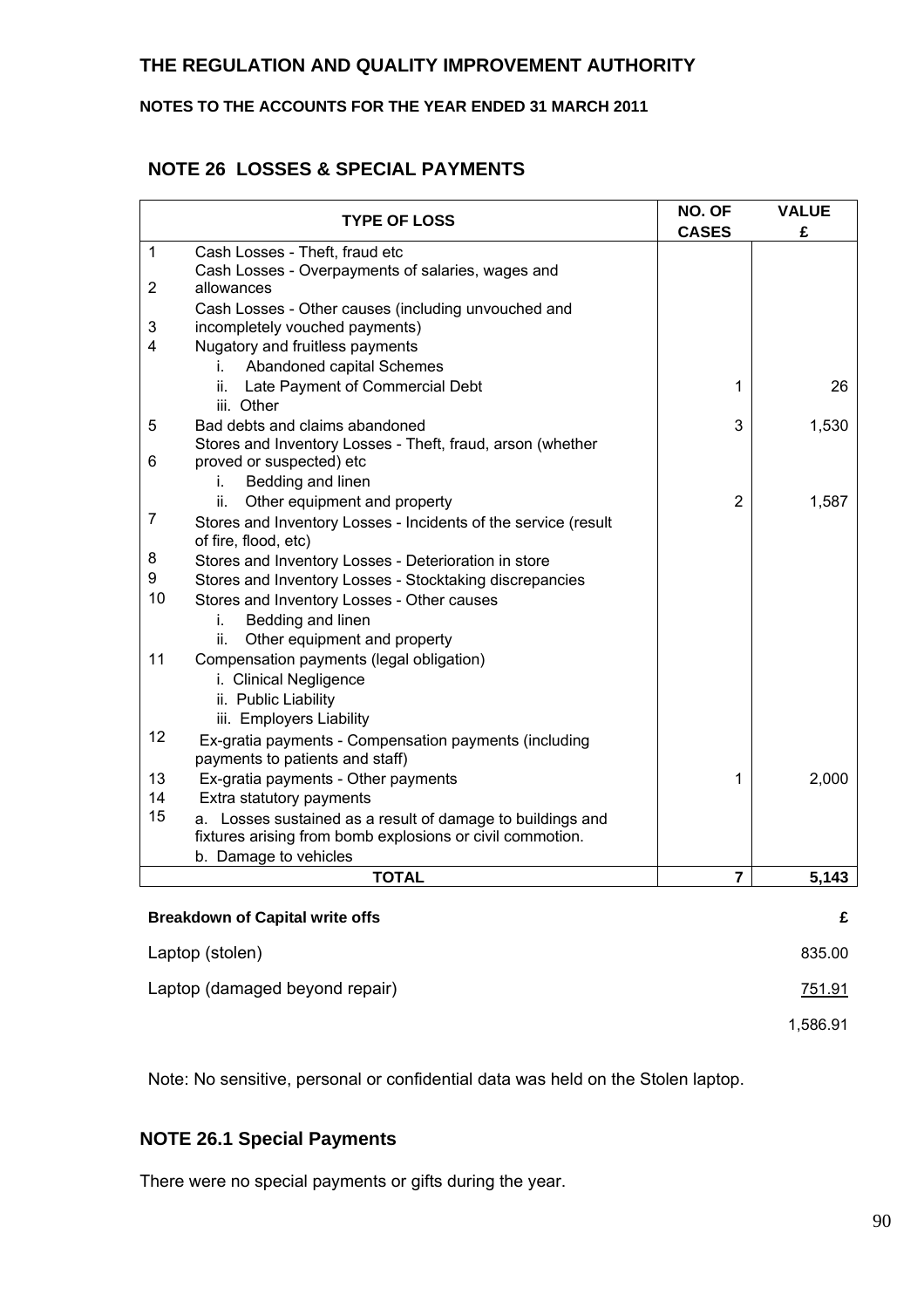### **NOTES TO THE ACCOUNTS FOR THE YEAR ENDED 31 MARCH 2011**

## **NOTE 27 POST BALANCE SHEET EVENTS**

There are no post Balance Sheet Events having a material effect on the accounts.

### **NOTE 28 DATE AUTHORISED FOR ISSUE**

The accounting officer authorised these financial statements for issue on 5th August 2011.